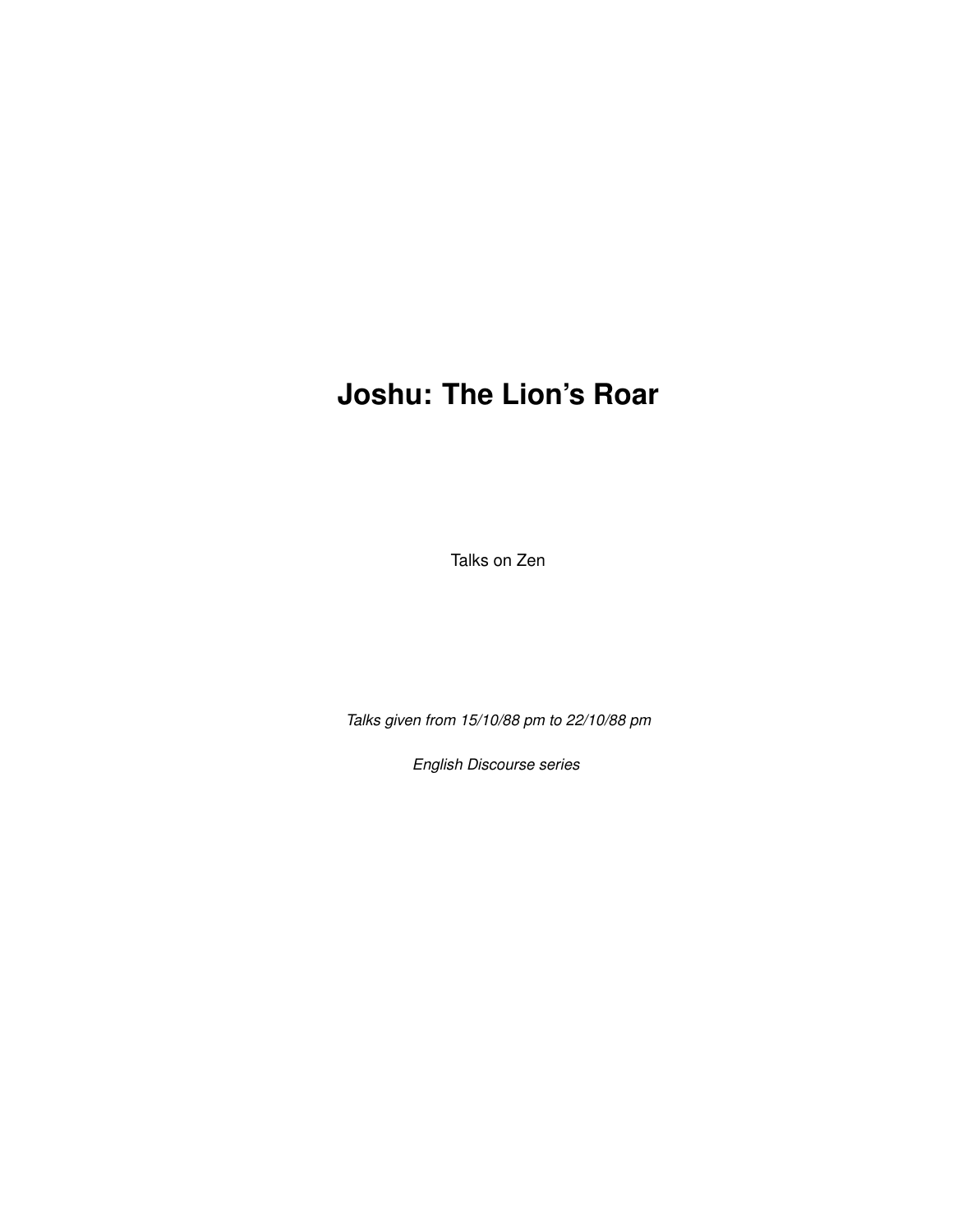# CHAPTER 1

*15 October 1988 pm in Gautam the Buddha Auditorium*

BELOVED OSHO,

JOSHU, ALSO KNOWN AS CHAO-CHOU, WAS BORN IN 778. WHEN HE FIRST MET NANSEN, JOSHU ENTERED THE MASTER'S ROOM IN THE MONASTERY. NANSEN WAS LYING DOWN, AND HIS FIRST QUESTION TO JOSHU WAS: "WHERE HAVE YOU COME FROM?"

ANG TEMPLE," REPLIED JOSHU. ("JUI-HSIANG" MEANS HOLY IMAGE).

"DO YOU STILL SEE THE HOLY IMAGE?" NANSEN ASKED.

"NO, I DON'T," REPLIED JOSHU, "I ONLY SEE THE TATHAGATA LYING DOWN."

AT THIS, NANSEN GOT UP, SAYING, "ARE YOU A MONK WHO HAS A MASTER OR ONE WITHOUT A MASTER?"

"With A MASTER," REPLIED JOSHU.

"WHO IS YOUR MASTER?" NANSEN ASKED.

"EARLY SPRING IS COLD," SAID JOSHU. "I AM SO GLAD THAT YOU ARE WELL."

NANSEN CALLED THE SENIOR MONK AND SAID, "GIVE HIM SPECIAL TREATMENT."

Maneesha, Joshu is one of those exceptional people who become enlightened without any formal initiation. They are nobody's disciple. It is a very exceptional case. But the story of Joshu is going to be very beautiful. His each statement is so poetic, so pregnant, that unless you listen in utter silence, you will miss its fragrance, its meaning, its penetrating insight into reality.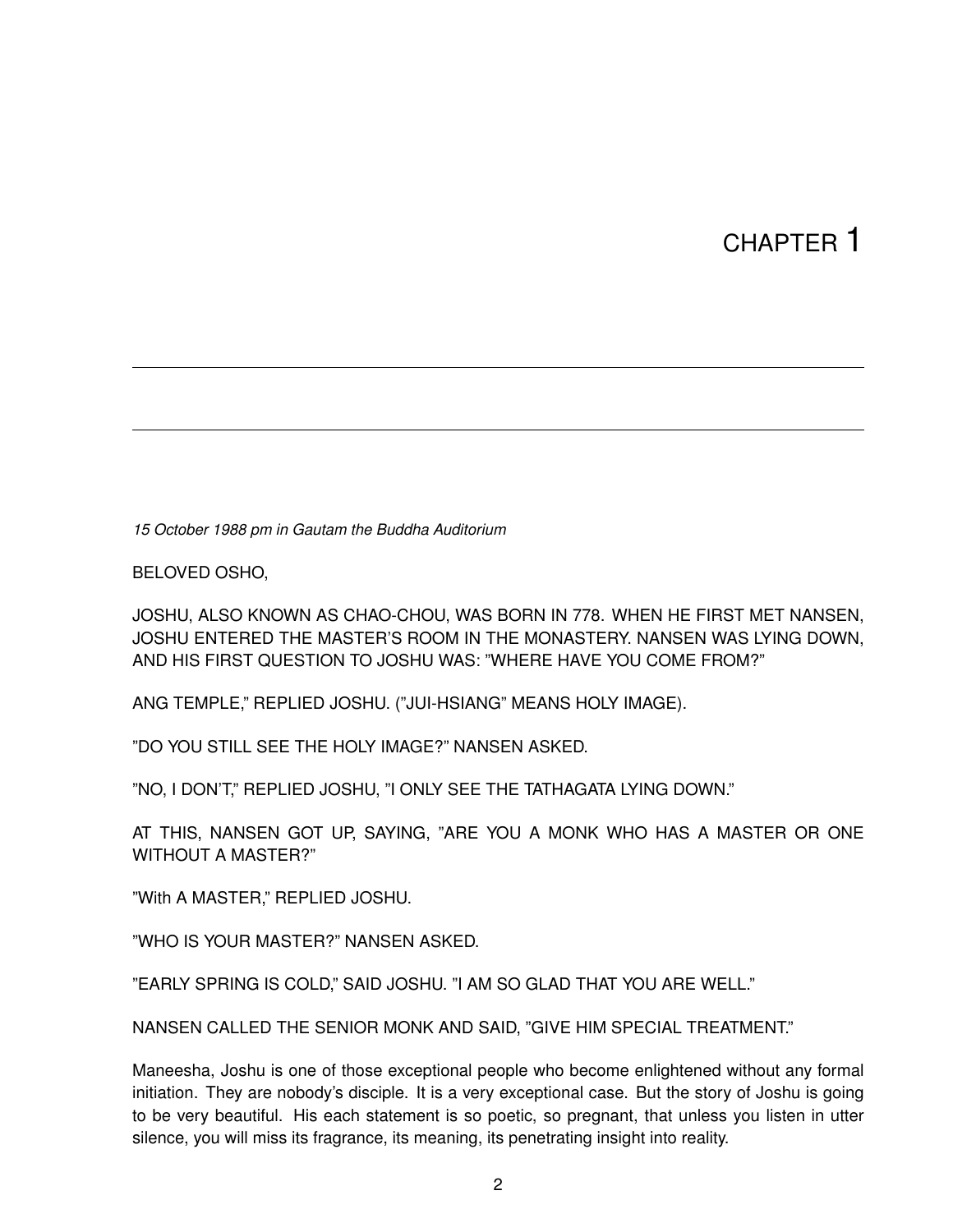Joshu is one of the most loved masters in the Zen tradition. There have been great masters, but nobody has been loved so much as Joshu – and he deserved it. His working on people, on disciples, was so soft, so delicate, that only a poet can manage it... a great craftsmanship in carving buddhas out of the stones of humanity.

Every man is just a big rock. It needs a craftsman, a great artist, a sculptor, who with loving hands removes all that is unessential and leaves only that which is absolutely essential.

That absolutely essential is our buddha.

You will see the working of Joshu and you will fall in love with the man, in this anecdote Maneesha has brought.

JOSHU, ALSO KNOWN AS CHAO-CHOU, WAS BORN IN 778. WHEN HE FIRST MET NANSEN, JOSHU ENTERED THE MASTER'S ROOM IN THE MONASTERY. NANSEN WAS LYING DOWN, AND HIS FIRST QUESTION TO JOSHU WAS: "WHERE HAVE YOU COME FROM?"

It has to be understood that the same questions have been asked by different masters to different disciples again and again. They don't mean exactly what you understand. When Nansen, lying down, says, "WHERE HAVE YOU COME FROM?" it does not mean that he is asking Joshu's address. He is asking his original source. He is asking, "From where have you suddenly appeared into existence? Where have you been before your birth? Where have you been before your parents were born?" Certainly somewhere....

### "FROM THE JUI-HSIANG TEMPLE," REPLIED JOSHU. ("JUI-HSIANG" MEANS HOLY IMAGE).

Now there is something to be told to you which is not directly said in this anecdote. There used to be a very ancient temple, Jui-hsiang, meaning holy image – a temple of Buddha. But it has disappeared through natural disaster, in an earthquake. That must have been before Joshu was born. His statement that he is coming from Jui-hsiang temple... and Jui-hsiang temple exists no more!

In Japan the earthquake is a daily experience. That's why wood and bamboo have become so important in Japan. You cannot make houses of marble; any moment the earthquake can come and then it will be very dangerous, it will kill. You can make only very thin walls; most of the walls are made of paper. You have to use very lightweight material, so even if the earthquake comes it cannot kill you. Just because of those earthquakes, bamboo has taken on a special significance in Japanese life.

Joshu's saying that he is coming from Jui-hsiang temple means that he remembers his past life, that he was a priest in the Jui-hsiang temple which exists no more.

"DO YOU STILL SEE THE HOLY IMAGE?" NANSEN ASKED.

... because it was said that that temple had a really beautiful image. Just because of earthquakes, in Japan they started making Buddha statues of wood. India has never known any images of wood, but China and Japan had to change from marble to wood. The wooden image could survive an earthquake. Wood is not so hard, it is soft; but a stone image is bound to get shattered.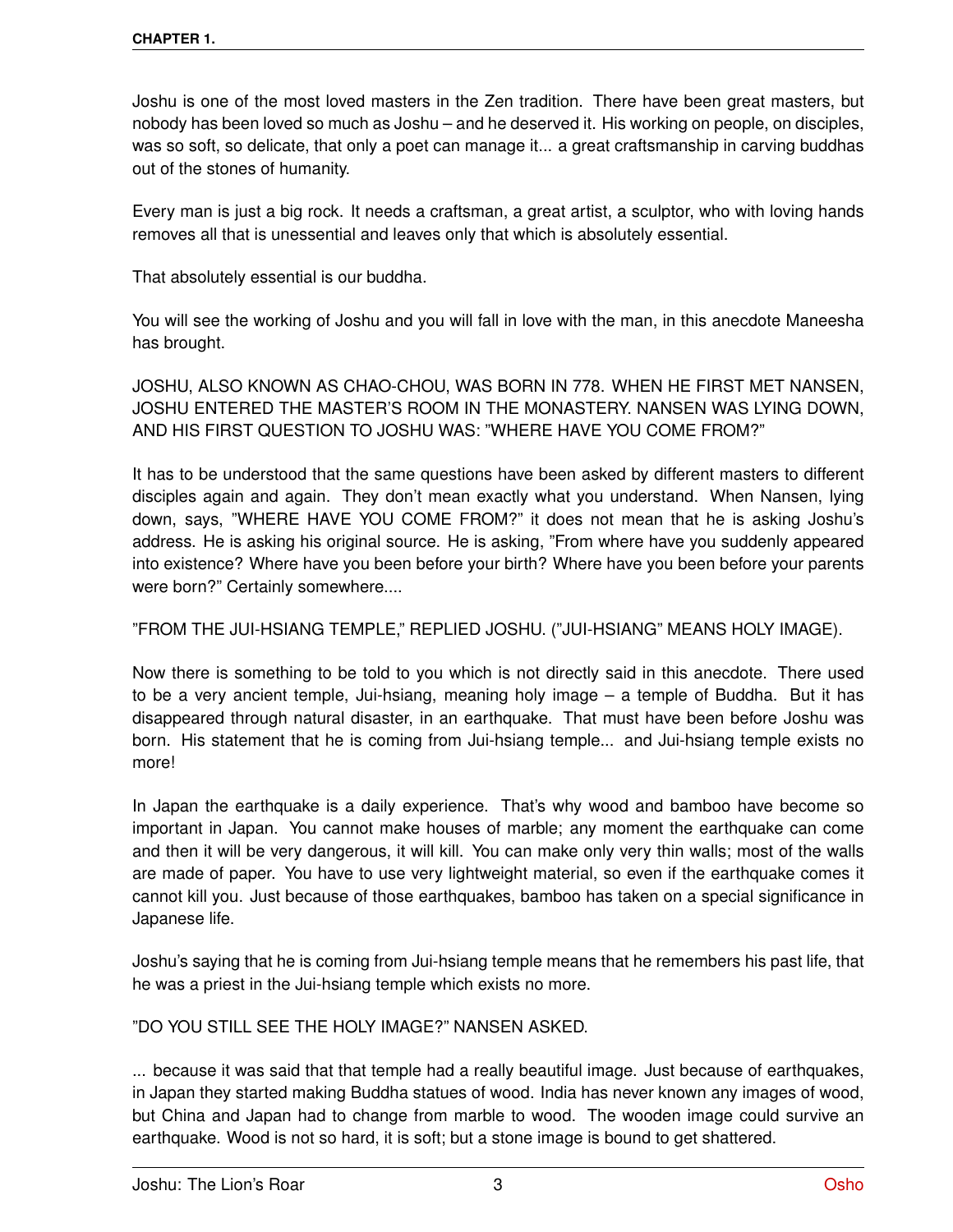Nansen asked him – he did not say anything about his past life. He could see that what Joshu was saying was right.

When you encounter a master, before you tell him anything about your being, he knows it. You cannot lie, you can only be authentic and true. Nansen did not ask for any proof, for any validation, for any argument, even though that temple had disappeared long before. On the contrary, he asked, "Do you still see the holy image? We have heard it had a very beautiful image of Buddha which was destroyed. Do you still see it?"

"NO, I DON'T," REPLIED JOSHU, "I ONLY SEE THE TATHAGATA LYING DOWN."

Nansen was lying down. Now without saying directly that "You are the buddha; now what have I to do with any holy image?"... this subtleness, this beauty! Joshu says, "I only see the Tathagata" – Tathagata is another name of Gautam Buddha – "lying down in front of me. Who cares about images when you are facing the buddha himself?" All that is implied in it. He has already accepted Nansen as an enlightened being.

AT THIS, NANSEN GOT UP, SAYING, "ARE YOU A MONK WHO HAS A MASTER OR ONE WITHOUT A MASTER?"

Seeing Joshu's great insight, that he declares that the Tathagata is lying in front of him, so who bothers about images... this is not an ordinary man. Nansen simply got up and asked, "ARE YOU A MONK WHO HAS A MASTER OR ONE WITHOUT A MASTER?"

"WITH A MASTER."

Remember the word with. He is saying, "I am already with the master. What are you talking about?" He did not say, "I don't have a master" and he did not say, "I have a master." He said, "WITH A MASTER."

That's why I told you that he never became formally a disciple. His clarity, his enlightenment was so close when he came to Nansen that there was no need for him to be initiated. He was going to explode into light any moment. The season was ripe, the time was right. Any moment the fruit is going to fall down from the tree, as it becomes completely ripe. It is only a question of a few moments.

His answer is of tremendous beauty. He does not say, "I don't have a master" and he does not say, "I have a master."

"WITH A MASTER," REPLIED JOSHU.

"WHO IS YOUR MASTER?"

Nansen is poking him, to see whether he is simply talking like a parrot or he really knows.

"EARLY SPRING IS COLD," SAID JOSHU. "I AM SO GLAD THAT YOU ARE WELL."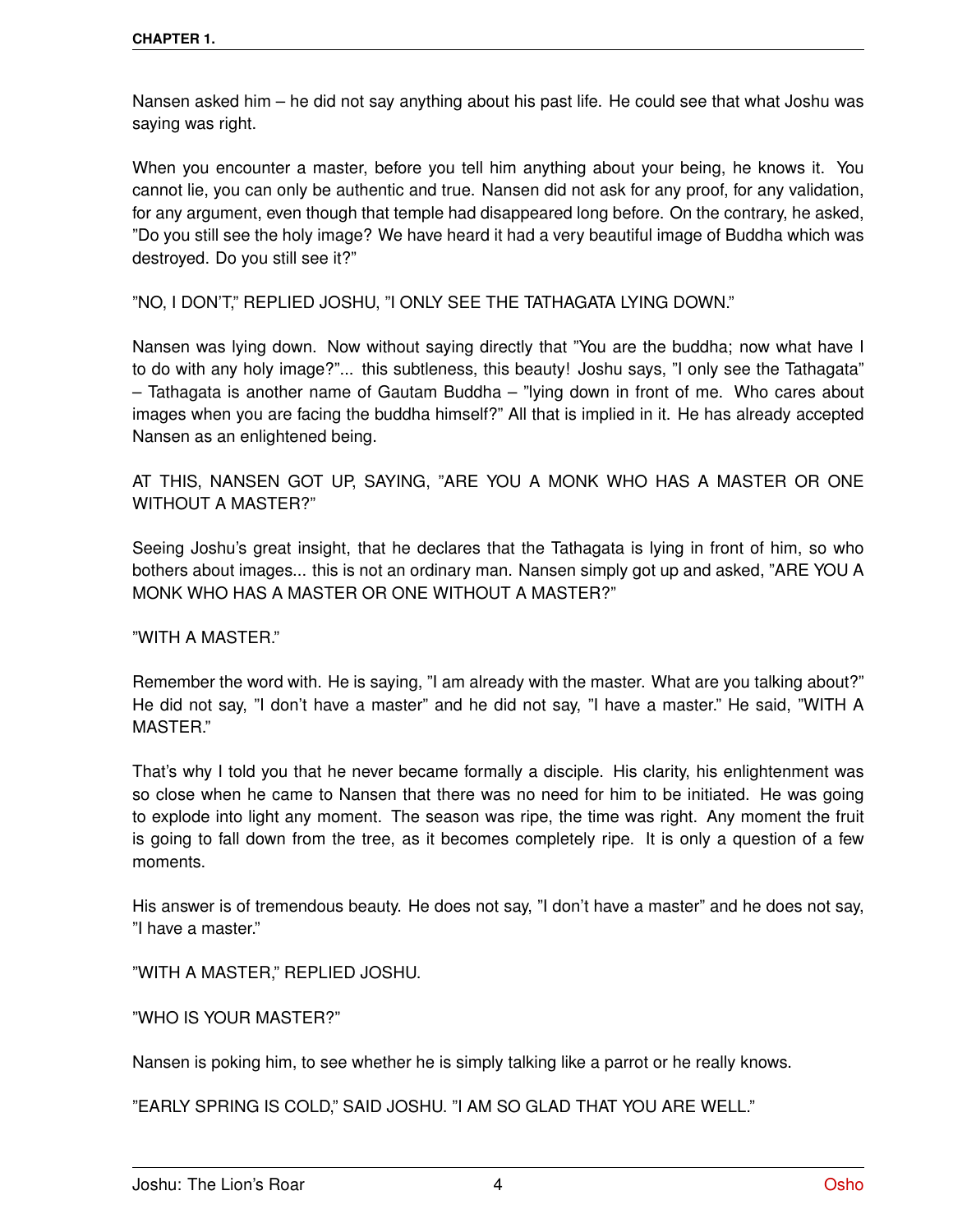He did not answer the question, "Who is your master?" but simply indicated that, "I am with a master. Early spring is very cold and I am so glad that you are well." Such an indirect and delicate, so sweet an answer.

NANSEN CALLED THE SENIOR MONK AND SAID, "GIVE HIM SPECIAL TREATMENT."

He should not be thought just an ordinary monk. There were thousands..."GIVE HIM SPECIAL TREATMENT. He is almost enlightened and he does not need any guidance." Special treatment just means, give him opportunity, space, love, an atmosphere of friendliness, so he can blossom into a flower. He is already bursting to be a flower. He cannot remain a bud much longer, so give him special treatment.

On both sides it is a very special encounter. Nansen did not ask him to become a disciple. He accepted him as a guest. He gave him the same treatment as he would have given to an enlightened person. Neither did Joshu ask Nansen to accept him as a disciple. There is no need – Nansen will do everything that is necessary. All these formalities of being a disciple are put aside. Joshu can see Nansen, his radiant buddhahood, and he is absolutely satisfied that just sitting by his side is enough. No formality is needed. On both sides it is understood that it is an informal relationship.

Joshu is a master soon to reach to his ultimate peak, and Nansen is happy to give him special treatment. It is very rare, perhaps the only case, because I have not come across any case in which the master says, "GIVE HIM SPECIAL TREATMENT." But it happens, rarely, that such a ripe person comes. Even if he had not come, he would have become a buddha. Now that he has come it does not mean that Nansen should take advantage of his coming and make him his disciple. All those are marketplace values. Nansen is happy that Joshu is going to flower soon, and Joshu is happy that Nansen is well, healthy, and he has found a living buddha. Nothing is said directly, but everything is understood clearly by both.

Soseki, a Zen poet, wrote:

AT THOSE TIMES WHEN I CANNOT DECIDE

THE WAY BACK

WHERE I CAME FROM,

ANYWHERE I GO

BECOMES THE ROAD HOME.

He is saying, if you don't know from where you have come, don't be worried. Just go on: any road is going to end up at your home.

In this world, you should think of a center and a circumference. From the center to the circumference you can join many different lines. You don't know from where you have come, you don't know the center... no need to worry. Just stick to one path that is going inwards and you will reach.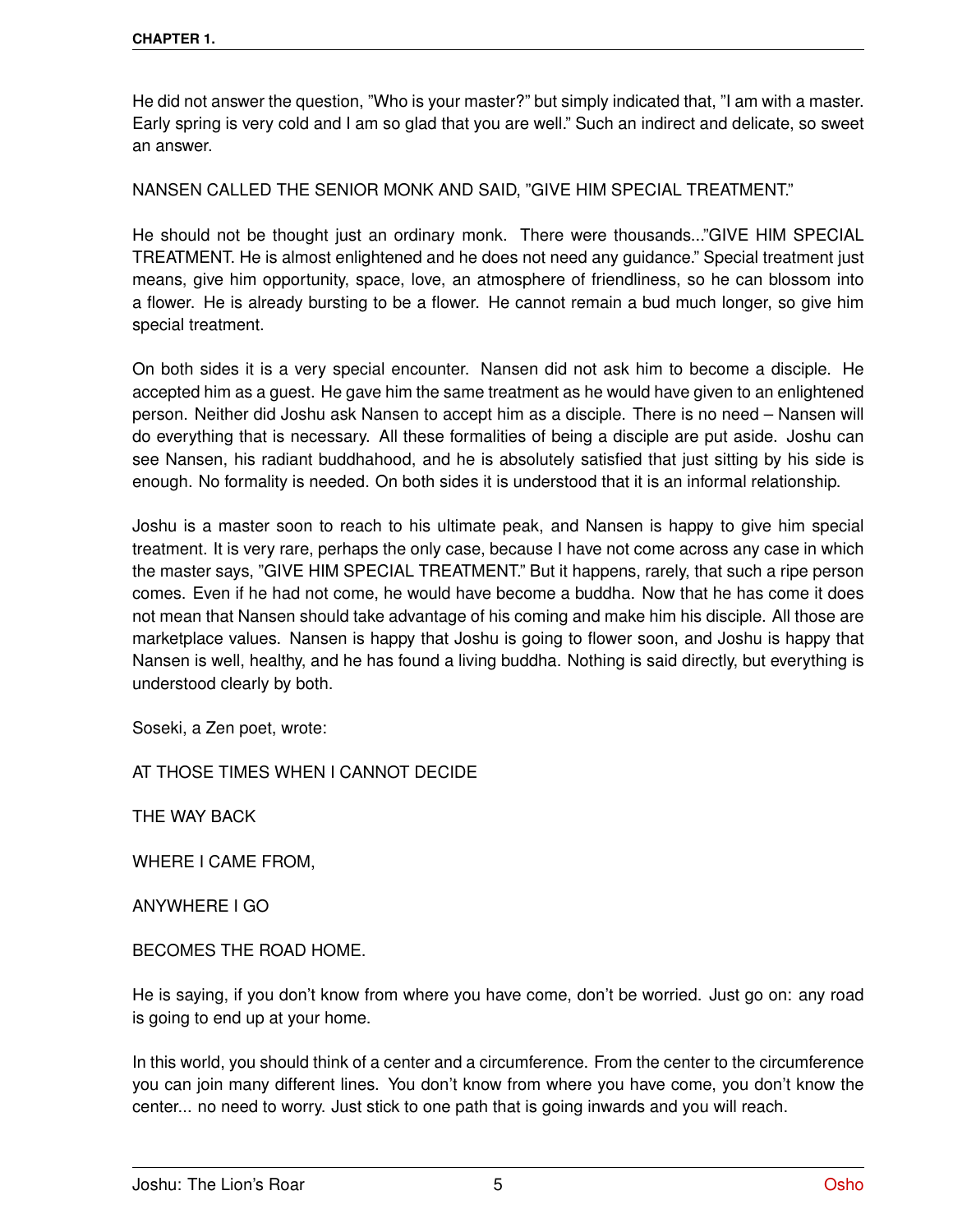Soseki is very representative; this is the case with everybody. You don't know your center... and I go on insisting, "Go to the center." And I know perfectly well that you don't know your center. So where will you go? But I know that wherever you go, just go – if you go with your full energy, then you are going to end up at the very source of your being. This is such a valid experience of thousands of mystics that there is no anxiety about it.

I have not told you where the center is. I know only one thing, that if you go inwards with your totality and urgency, you will reach it. Nobody has ever missed. The moment you are total and there is urgency the center pulls you – the center itself pulls you towards itself. You don't go, you are being pulled.

It is just that you have to be together. That togetherness is the problem. People are so fragmentary that even when I say totality, urgency, you think perhaps it is for somebody else – "I am not going to die this moment." But that somebody else may be you! Some moment you are going to die – why not this moment? Who knows?

And in the moment of death, if you have not been going and coming, in and out, and you have not made the path clean from the circumference to the center, you will not be able to in the moment of death. It has to be done when you are alive, so fully alive that you can gather all your energy and go towards the center. Totality and urgency are the absolute prerequisites. If you go in a lousy way, just with a curiosity in the mind  $-$  "Let us see, what is in?"  $-$  you will not enter in.

A curious mind has no way inwards. To reach your center a tremendous intensity is needed. You have to gather yourself, all that you have, into a single spearhead. Then don't be worried: go with speed, and wherever you reach will be the center of your being. You cannot go anywhere else.

Question 1

Maneesha has asked:

BELOVED OSHO,

### DOES WHERE WE HAVE COME FROM HAVE SOME SIGNIFICANCE IN RELATION TO WHERE WE ARE GOING?

No, Maneesha, because it is the same place. Where you have come from and where you are going is the same place. These are not two places, so there is no question of any significance.

There is no need to bother about from where you have come. That is a long route, a very long route. A few people have done that, and it creates a tremendous anguish that you cannot even conceive. One life is enough to make anybody insane, but remembering backwards, other lives... and you don't know how many hundreds or thousands of lives you have lived, because for four million years you have been here on this planet. And that is also not the end.

To those who have been concerned with that problem, it is a necessary question: from where have we come to this planet and in what way? Life must have come to this planet from another planet which was dying either because of a natural disaster, or because the beings who lived there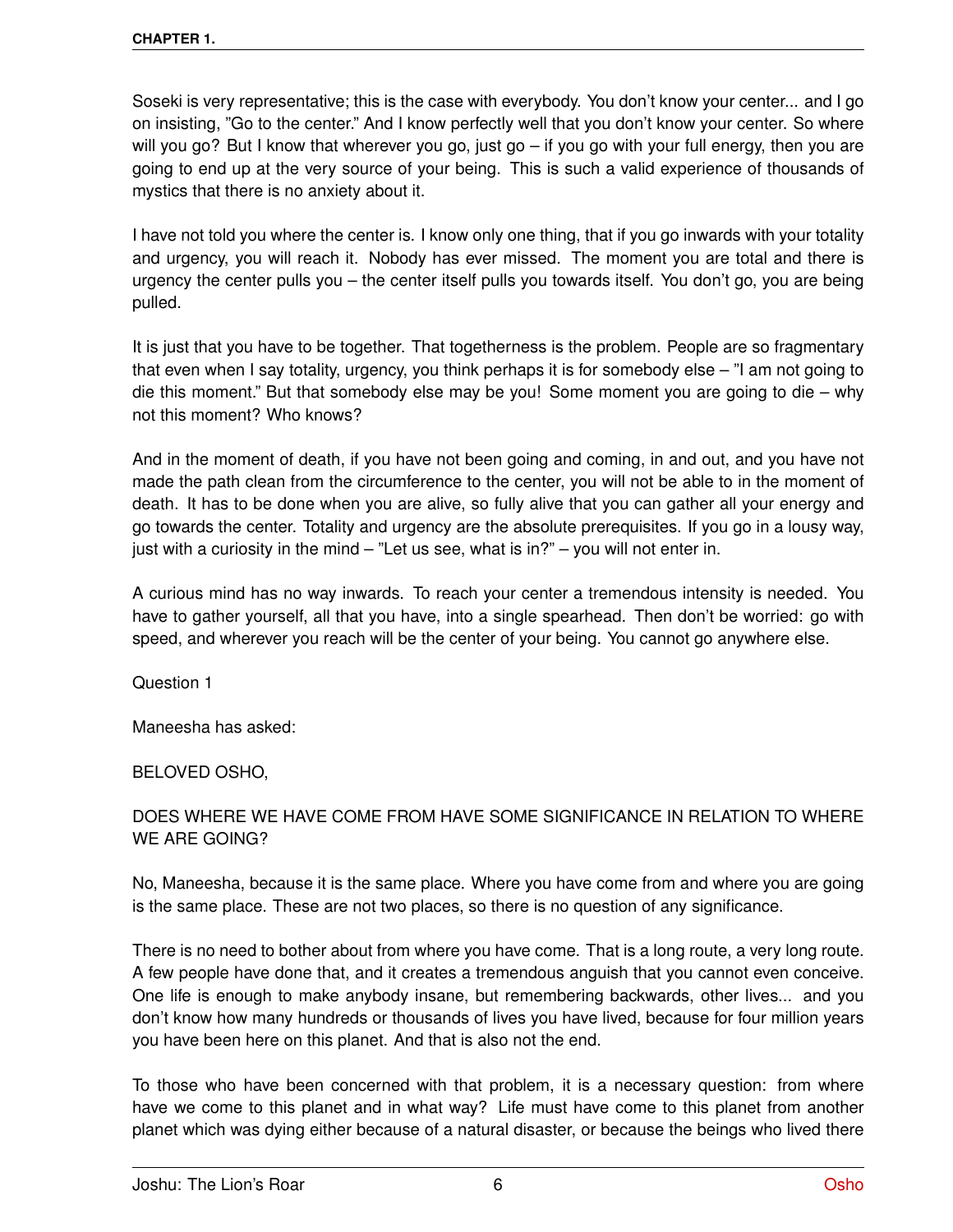destroyed it by creating something like nuclear weapons. But something must have happened on some planet. There are five hundred planets on which life can exist. We must have come as seeds from some other planet.

So even if you go backwards... which is a very difficult process, but possible if you are stubborn enough, like Mahavira. He is a very stubborn man. I don't think there is any parallel. He lived naked and he would not speak. For twelve years he was absolutely silent – so silent that one day he was standing by the side of a river under a tree meditating... And he would never meditate sitting, simply because sitting is a very comfortable position. He did not like Gautam Buddha's posture; that was too comfortable. In that comfortable posture there is so much possibility of your falling into dreams, into sleep. But standing, it is very difficult to fall into dreams or sleep. You have to remain awake. Mahavira is the only man who has meditated standing.

So he was meditating under the tree. And a man brought his cows to the river, and as the cows were drinking water, and Mahavira was standing to the side under the tree, somebody came running to the man – he had brought almost a hundred cows – and told him, "Your house is on fire, you are required immediately." But to leave these hundred cows in the forest... Then he saw a good point, that this man was standing there. So he told Mahavira, "You are standing here anyway, just keep a little watch over my cows and I will be coming back soon." He did not bother even to consider that Mahavira had not answered, and he had no idea who he was.

Mahavira was in his meditation. He did not bother about anybody's cows. He did not bother about his own kingdom, he had left it – he has to look after the cows? And the cows went into the shade under the trees, behind the hedges. When the man came back, there was not a single cow, and this man was standing there. He asked, "Where are my cows?" And Mahavira would not speak. The man said, "You are a strange fellow. Do you hear me or not?"

But Mahavira remained just like stone. The man said, "My god, it seems he is deaf and dumb both! Neither he speaks nor he listens, and I left my cows in his care and all are gone. The forest is deep, with wild animals. How am I going to find one hundred cows alone?" He went into the forest to look.

But the cows had not gone very far; they were just behind Mahavira, resting under big trees. When they had rested there, they again came back, close to Mahavira. The man came back from the forest very frustrated. There had not been a sign of a single cow and here he saw all hundred cows standing next to Mahavira! He said, "This man seems to be a thief. He was playing a really great game: to me he was pretending that he is deaf and dumb, so I go into the forest and meanwhile he has gathered all the cows! If I had gone farther, he would have escaped. He was just waiting for the sun to set." Just pure imagination of his own....

He became so angry that he took two pieces of wood and hammered them into Mahavira's ears – "I will give you a lesson. This deafness, this dumbness – you will be really deaf." Still, Mahavira stood there. He did not say anything. Both ears were gone, blood was flowing....

The story is tremendously beautiful. At this point it seems it becomes more metaphorical. In Indian mythology the god of the clouds and the lightning is called Indra. Indra was watching what was happening, and he was very concerned that an innocent man who had not done anything was being punished without reason or rhyme. So Indra came down from the clouds and told Mahavira, "You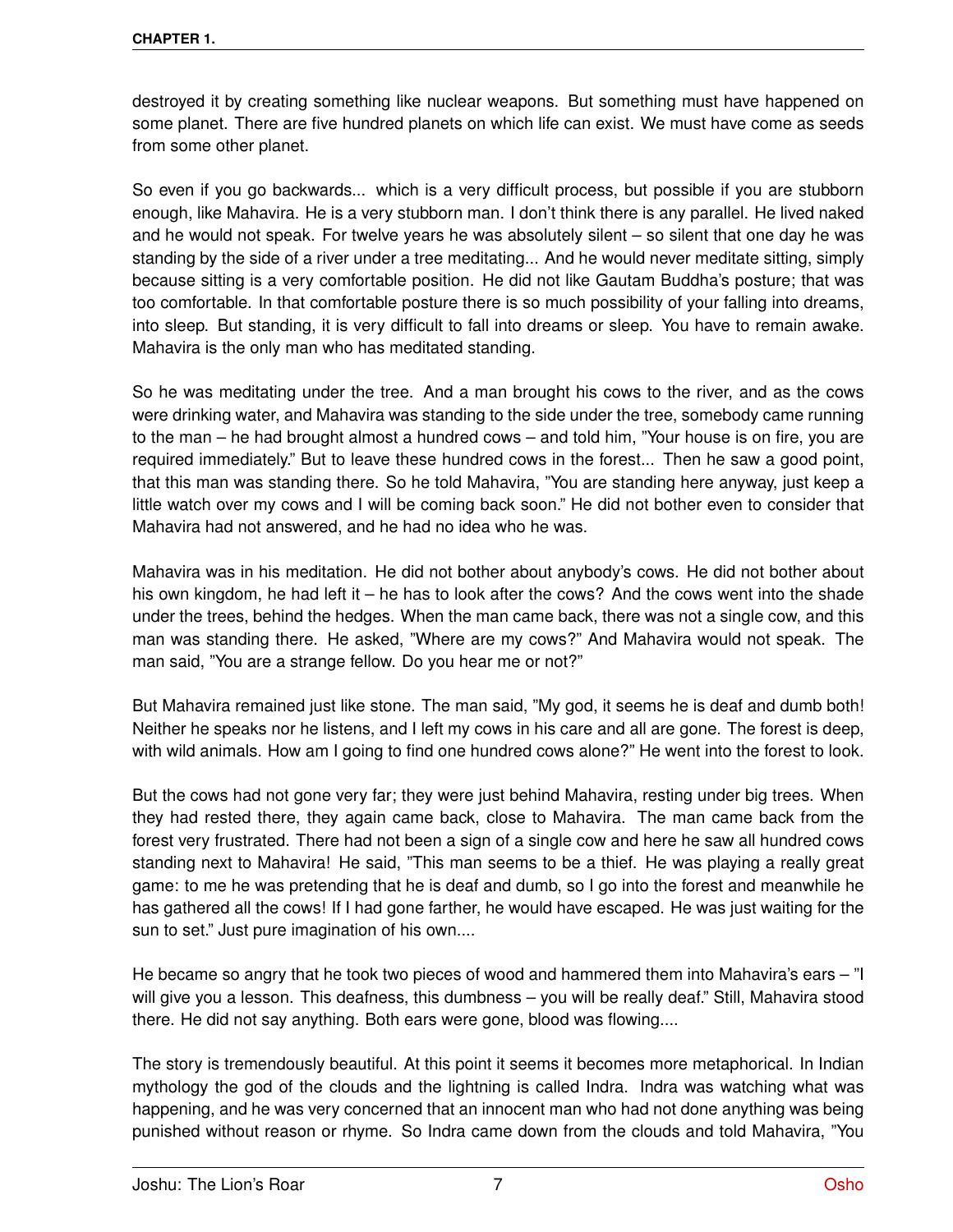have decided to remain silent for twelve years. You will not survive if such things go on happening. I can appoint two bodyguards who can look after you."

This dialogue must have happened just mind-to-mind, because Mahavira would not speak. But mind-to-mind he said to Indra, "I am grateful that nature – and you represent nature – takes care of the innocent. But don't be worried, it won't happen again and again. It has not happened before. And I cannot afford two bodyguards; I want to be absolutely alone. These ears and these eyes, this body is going to be burned on a funeral pyre one day, so what is there to be worried about?"

Indra said, "You are very stubborn."

And Mahavira told him, "Without being stubborn I cannot enter into my past lives. These twelve years of silence are just an effort to pierce all barriers and reach to the place from where I have come. Unless I know from where I have come, how can I go back to the source? How can I make the circle complete?"

That was Mahavira's attitude: first you have to know from where you have come. But that is not my attitude because there is no need to get into that unnecessary trouble. It is not small; it is tremendous, because it is not only remembering, it is really living your past lives. Everything becomes so complex and dense; you are surrounded by black clouds upon clouds. You need a tremendous willpower to go on and on to find the place from where you have come. This is unnecessary torture, and I am never in favor of any unnecessary torture.

I have heard about a man who was driving his car near New Delhi. He asked an old man who was sitting under a tree, collecting wood, "How far is New Delhi?"

The old man said, "The way you are going, if you go directly, it is very far. You will have to go around the whole earth because you have left Delhi eight miles behind. Now it is up to you: if you are stubborn, then go ahead. If you are sensible, just turn the car around and go back."

My approach is, when the thing can be done in a simple way and without any torturing... It is absolutely absurd – forget about where you are coming from. One thing is certain, you have come. Now the best way and the easiest way is to look where you are going, because ultimately you will find that the point you reach is also the point from where you have come. This is the way life becomes a perfect circle.

So I don't see any necessity, Maneesha, to remember from where you are coming. But both Buddhism and Jainism, and only these two religions, have worked out ways to enter into the past. Jainism has gone very deep into the science of remembering the whole past. And because of this arduous methodology adopted by Mahavira, Jainas have remained a very small minority. Who is going to suffer so much? Life in itself is enough suffering; why invite more suffering, suffering that you have forgotten, that you have passed? How many wives you had... just remembering all those wives will not give you any insight but only migraine! How many husbands... all kinds of idiots, and just to remember them will be living a ghost life. There is no need.

Buddhism tried a little, but did not go very far into it. After Buddha, a very few monks tried but it never became a specialty of Buddhism. But Jainism is a very particular case. Buddhism became a world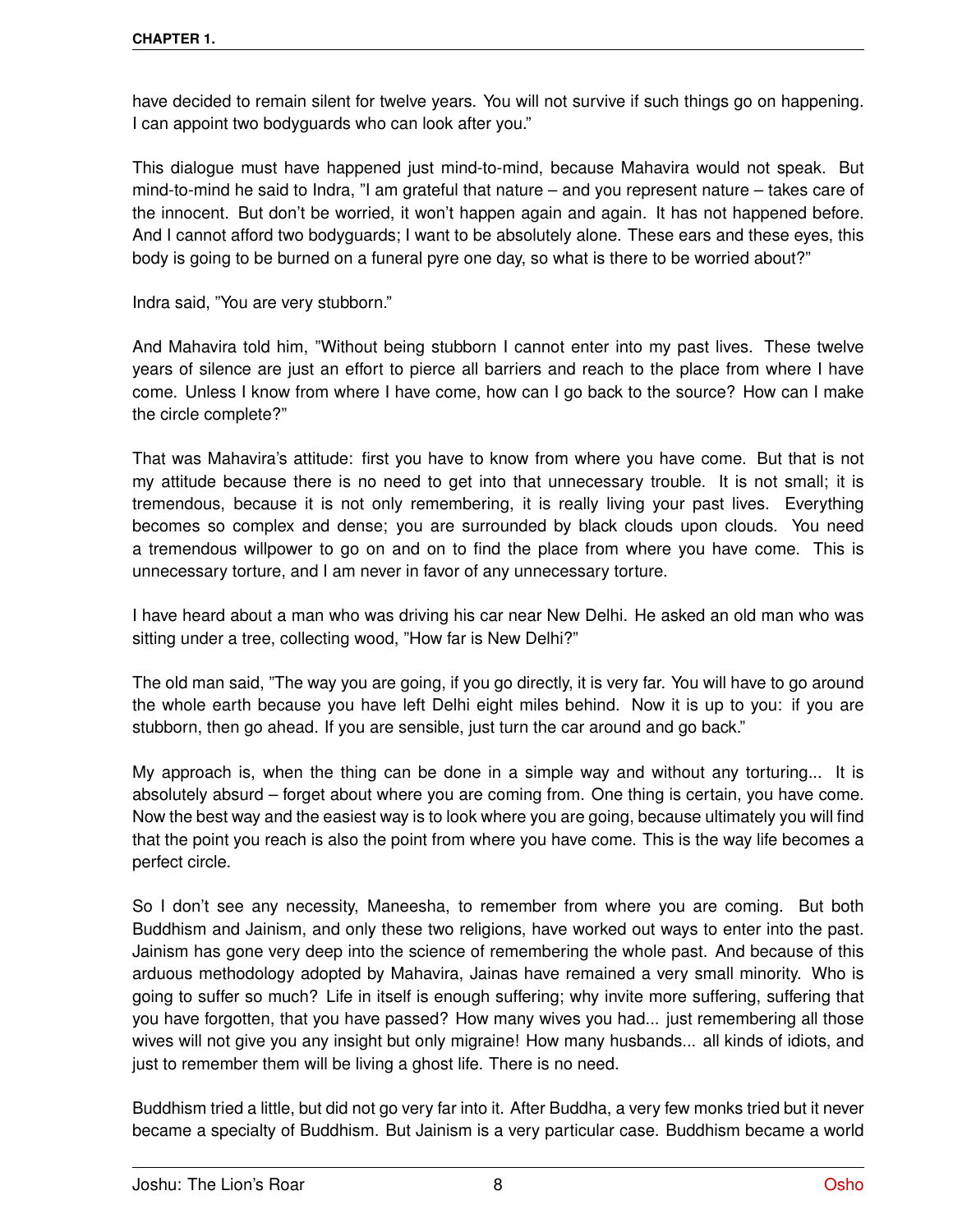religion – the whole of the Far East became Buddhist – while Jainism remained a small community in India. Only three and a half million is their number today. If Mahavira has converted one couple twenty-five hundred years ago, that one couple would have produced three and a half million by this time!

So you can understand that Mahavira could not convince many people. He was offering such an arduous way that only a few adventurers who loved the impossible became interested in him. Buddha and Mahavira were contemporaries. Buddha's path is more soft, more human; Mahavira is absolutely dry, very stern. Buddha's path moves through a garden; Mahavira chooses to move through deserts where even drinking water will not be available. But just different, unique personalities....

Maneesha, you need not be unnecessarily trying to find out where you come from. You already have migraine, do you want it more? Poor Maneesha suffers from migraine. I suffered from migraine for almost fifteen years, so I know what it means. It is almost as if your head is splitting in two. The desire arises to hit the head against the wall.

But a strange incident happened....

I was in Jalgaon, very close to here, and it is one of the hottest places in summer. I had just reached there, it must have been two o'clock in the afternoon, and I was so tired and I had a migraine. So I told my host that first I would like to take a shower.

I went into his bathroom, and they had their taps wrongly fitted. I thought it was cold water but it was hot water, and I turned it full on, on my head. And then I jumped – because it was not cold, it was absolutely hot! But in that jump I forgot about the migraine. Since then it has not come. What happened I don't know; I simply forgot, the shock was so much. That day I understood the wise saying, that if you have a small trouble the only way to cure it is to find a bigger trouble. Then you will forget about it.

That day I understood why Mulla Nasruddin used to wear his shoes one size too small. The owner of the shoe shop asked him again and again, "Why do you suffer? You always come limping, and again ask for the size that is not for you – it is one size too small. And all day long the whole town knows how much suffering you are going through. Just think – one size smaller shoe!"

Nasruddin said, "You don't know the philosophy behind it. Because of this shoe, no trouble, no anxiety touches me. This is such an anxiety that I don't have anything left except the shoes and waiting to die. Nothing else matters. And besides, when I reach home in the evening and I take the shoes off... what relief! Where else can you get such relief?!"

It is almost what was being done, unknowingly, in the EST program. For eight hours you cannot go to the bathroom. After two or three hours it starts becoming difficult, and there comes a moment when you cannot contain it anymore. But you have committed to the program and you cannot get up and go to the bathroom. The bathroom is locked and everybody will laugh at you, that you are not courageous enough. So everybody is trying to be courageous enough.

Then suddenly somebody, in spite of himself, just looks down and he sees – what is he doing? He does not want to do it, but now it is not under his control. The bladder can contain only a certain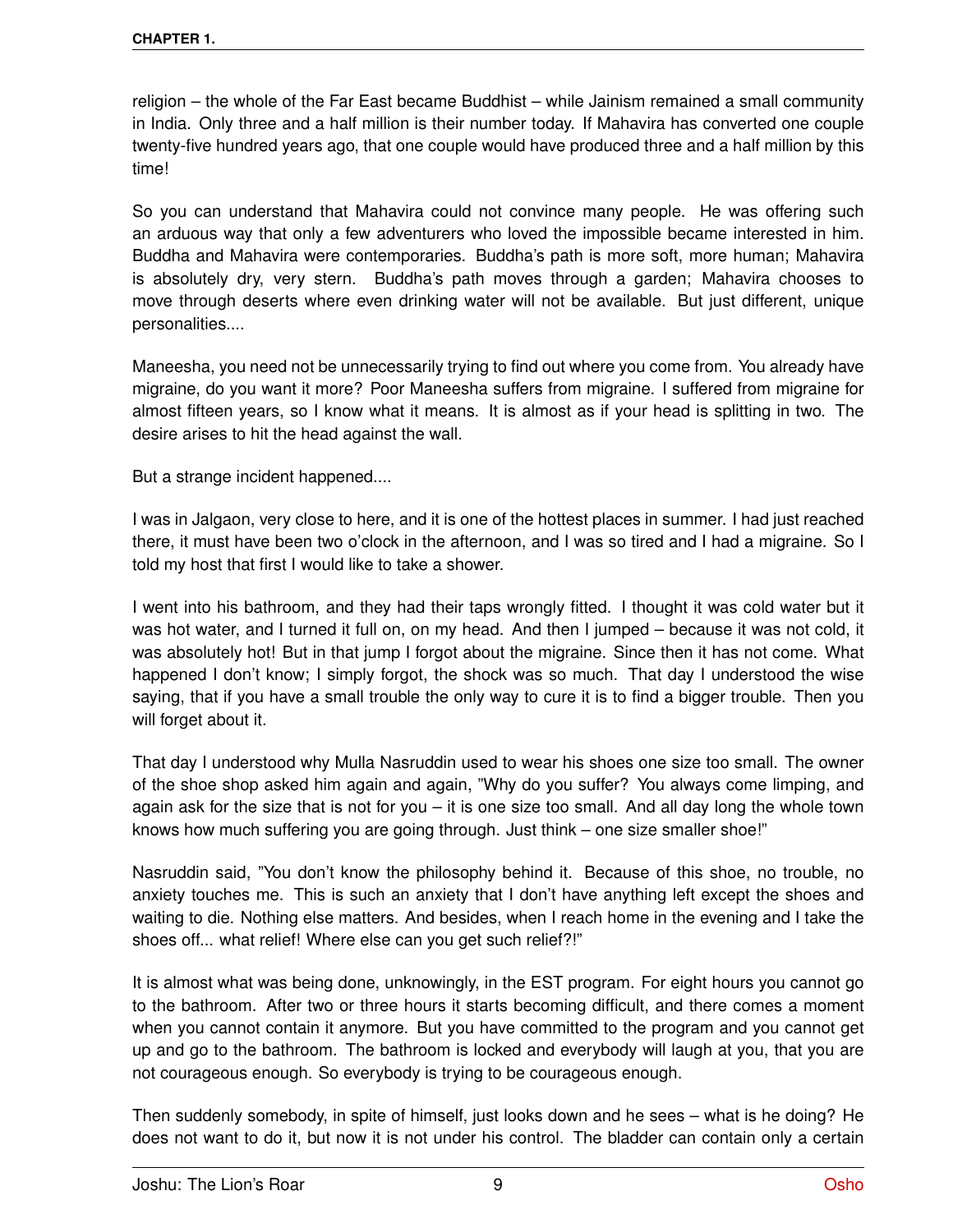quantity of water, now it is a flood. But it brings such a great relief. And once one person does it, everybody else is doing it. And they tell their friends, "It is something to experience – the relief! We have never known such a relief."

So Maneesha, there is no need to know such kinds of relief. Simpler ways are available, and I am in favor of the simple and the obvious. Just find out where you are: that is the point from where you started going out and to where you have to go back.

Your original source is also your ultimate goal.

Now it is time for Sardar Gurudayal Singh.

Poor Sardar Gurudayal Singh has to wait so long and contain himself. I have known him for thirtyfive years. He would have become enlightened any day, but just because of the jokes... he is a joke addict. He thinks, "If I become enlightened, then what about tomorrow's jokes? So postpone; enlightenment is not something that you are going to lose. Any day you can become enlightened, but meanwhile enjoy the jokes first."

Mrs. Wimple and her little boy Willie get onto the bus. She pays one fare and walks off down the aisle of the bus, towing Willie by the hand.

"Just a minute, lady," says the conductor. "You will have to pay the fare for your little boy, too."

"But he is only three years old," protests Mrs. Wimple.

"Well," replies the conductor, "he looks more like seven to me."

"But he can't be!" cries Mrs. Wimple. "I have only been married for four years."

"Look, lady," replies the conductor, "I only want your money, not a confession!"

There is a nasty accident at the London lunatic asylum, when one of the inmates falls down the well.

Loony Larry sees the situation and suddenly, to everyone's amazement, lowers himself down to the water on the end of a rope. After an incredible effort, Loony Larry manages to pull his fellow inmate out.

The media get to hear about the event, and the Channel Four News team are soon at the lunatic asylum to interview Loony Larry, the hero.

"That was an outstanding act of human courage and compassion," says Walter Wicket, the TV reporter, into his microphone.

"Thank you very much," replies Loony Larry, grinning sheepishly.

"And can you tell me," continues Walter, "right now where is the man you saved?"

"Oh!" says Larry, pointing to the flagpole. "I just hung him out to dry!"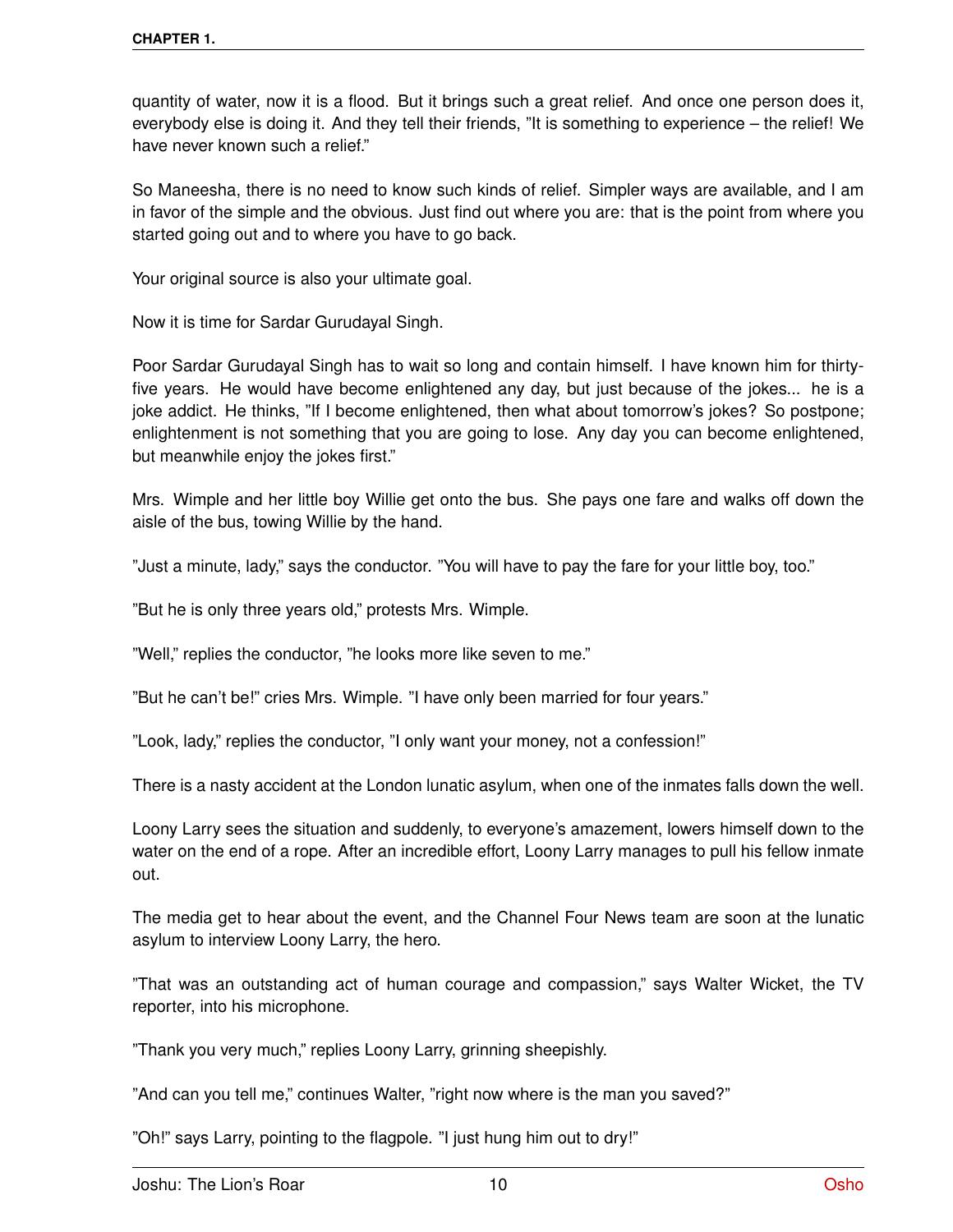"My god!" says Doctor Snooze, the hypnotist, to his newly-arrived patient, Herman. "You look ghastly. What has been happening to you?"

"Well, Doc," explains Herman, sprawling out on the couch. "I just got married and my wife Suzie is so gorgeous that we make love five times every night! And I never get any sleep."

"I see!" says Snooze. "Well listen, I will show you how to hypnotize yourself so that you can just go to sleep every night.

"When you go to bed, you just lie down and tell each part of your body to go to sleep, piece by piece."

"Thanks, Doc," says Herman, "I'll try it." And he staggers home.

That night, after a large dinner, Herman goes into the bedroom, leaving Suzie to do the washing up. Herman slips under the sheets and starts hypnotizing himself.

"Toes!" commands Herman, "go to sleep!"

"Feet!" orders Herman, "go to sleep!"

"Legs!" directs Herman, "go to sleep!"

"Body!" yawns Herman, "go to sleep!"

"Head!" sighs Herman, "go to sleep!"

Just then the door opens and Suzie glides into the bedroom wearing a tiny see-through nightgown.

One of Herman's eyes pops open, and slowly absorbs the gorgeous woman climbing into bed.

"Quick," he shouts. "Everybody wake up!"

Nivedano...

(Drumbeat)

(Gibberish)

(Drumbeat)

Be silent. Close your eyes, feel the body completely frozen.

Now look inwards with your total consciousness, with an urgency, as if this is the last moment of your life. Deeper and deeper – go like a spear. You will reach to the center without fail.

The center of your being is also the center of existence. So many roses blossom, so much beauty, such grace and such splendor. Rejoice in this fortunate moment.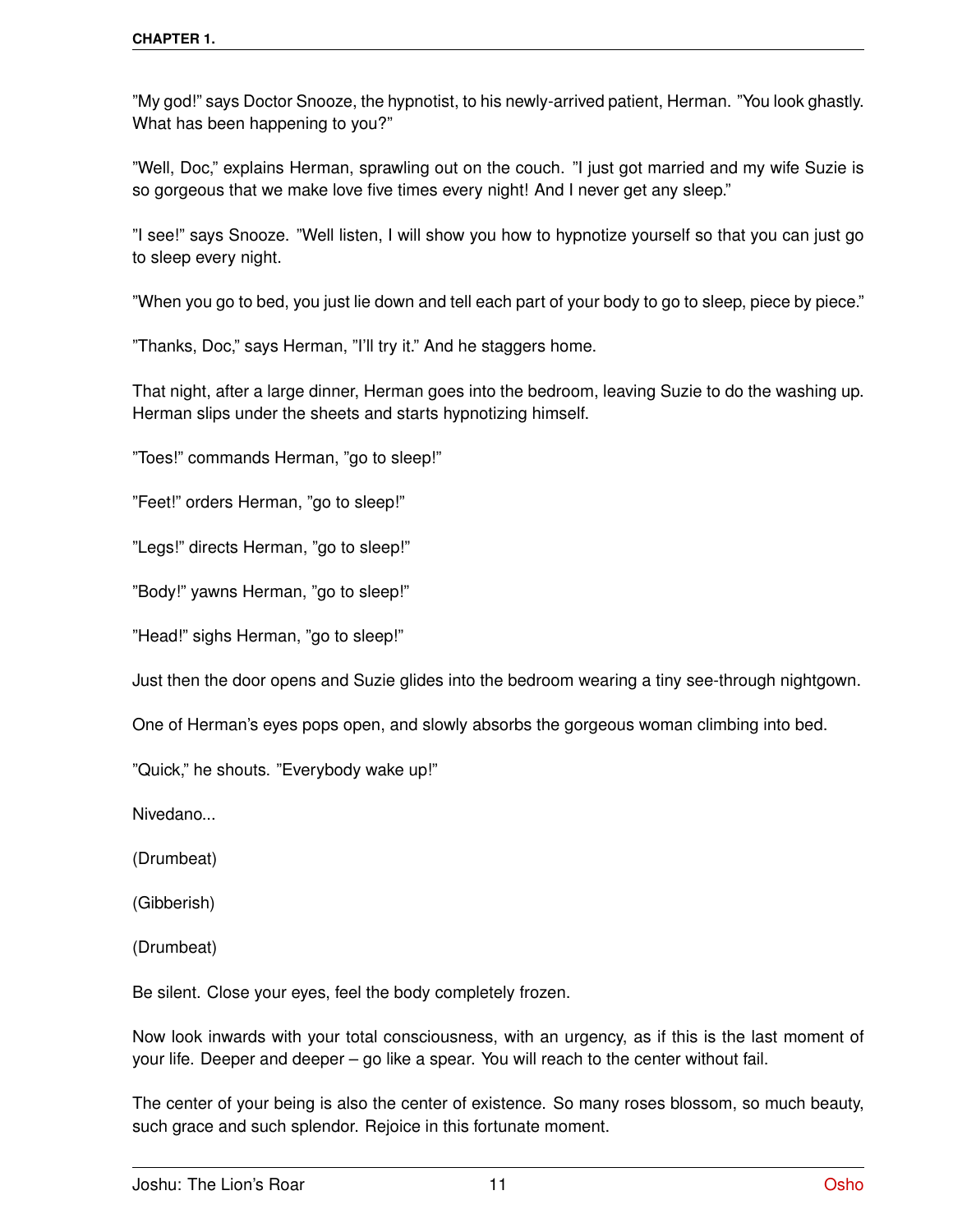The world has forgotten the language and the golden path that leads you to your own treasure.

Truth is here, good is here, beauty is here. From this source arises everything and to this source everything comes back.

This is the eternal source of existence.

Just a small taste of it and you are no more the same person. You start becoming a buddha.

To make it more clear,

Nivedano...

(Drumbeat)

Relax. Let go of the body and the mind.

You are neither, you are just a witness.

This witnessing is the very golden key,

the master key

that opens all the mysteries of existence.

Feel the buddha as deeply, as intimately as possible. The buddha is another name of your witnessing power, and you have to live it around the clock, in all your activities.

Be graceful, be aware,

behave the way Buddha would have behaved.

Go on reminding yourself the whole day long that you belong to the transcendental, that you are not part of the mundane existence.

Your home is of the eternal, of the sacred.

This evening was beautiful in itself. But the presence of ten thousand buddhas witnessing together has made it especially beautiful. In this witnessing you have dissolved your individuality. I can see only an ocean of consciousness without any waves. The Buddha Hall has become one oceanic consciousness.

This is what makes a place holy.

This moment you are at the highest peak of consciousness, of joy, of benediction. Soon you will be called back. Start collecting all the flowers and the fragrance. When you come back, come as a buddha.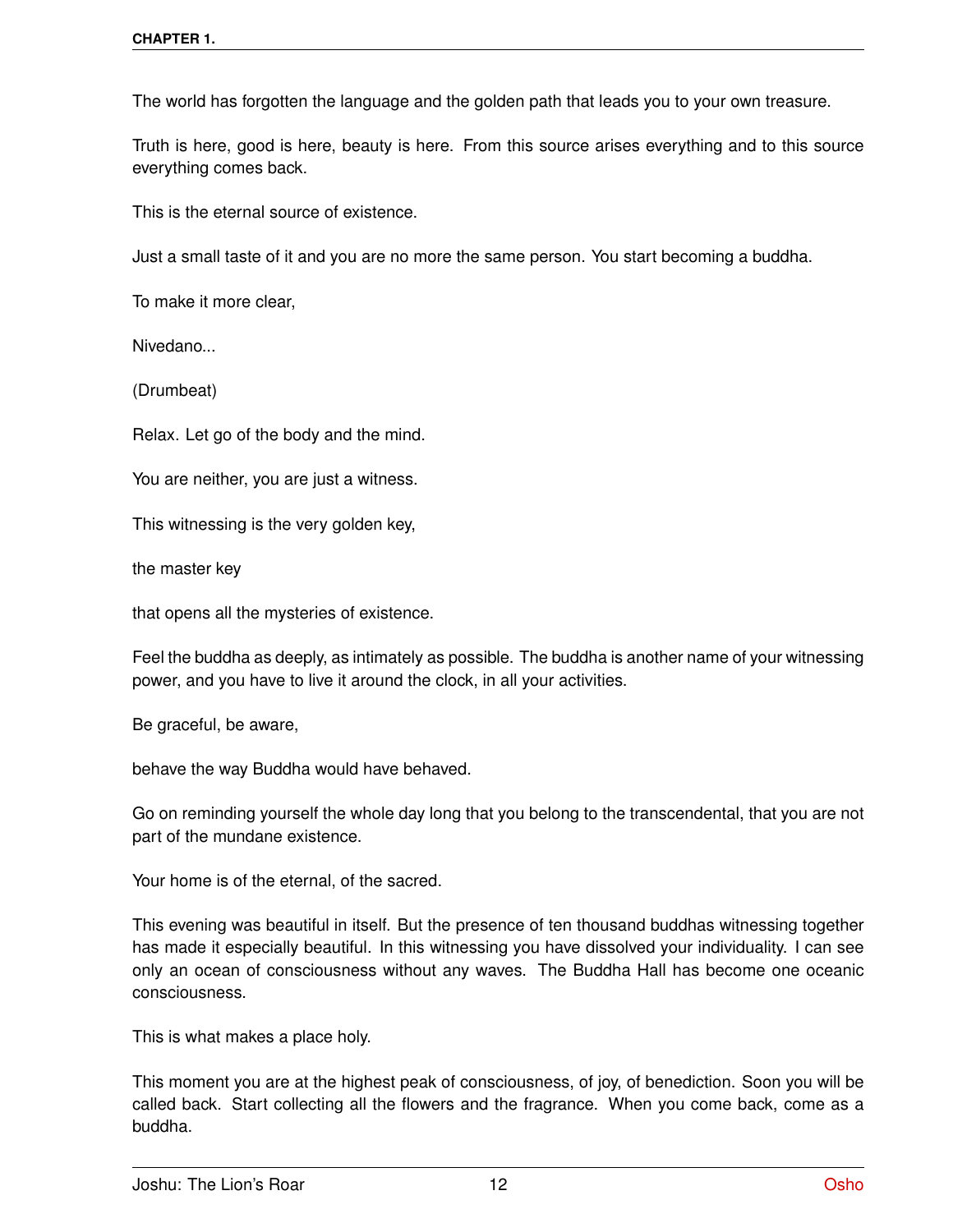Nivedano...

(Drumbeat)

Come back, but reminding yourself how Buddha would have come – with grace, with silence, with peace.

Sit for a few minutes just to recollect where you have been, the space, the golden path.

This will prepare you for the lion's roar.

Buddha has said that a man, when he becomes enlightened, gives a lion's roar. This series that we have started today is named JOSHU-THE LION'S ROAR.

Remember your beauty as a lion,

as a tremendous power, as a great aloneness.

The moment you roar,

all the valleys will echo it.

All the hearts which are empty will echo it.

One buddha can trigger off thousands of buddhas in the world. This is going to be your message. To a dying world, you are the last hope.

Okay, Maneesha?

Yes, Osho.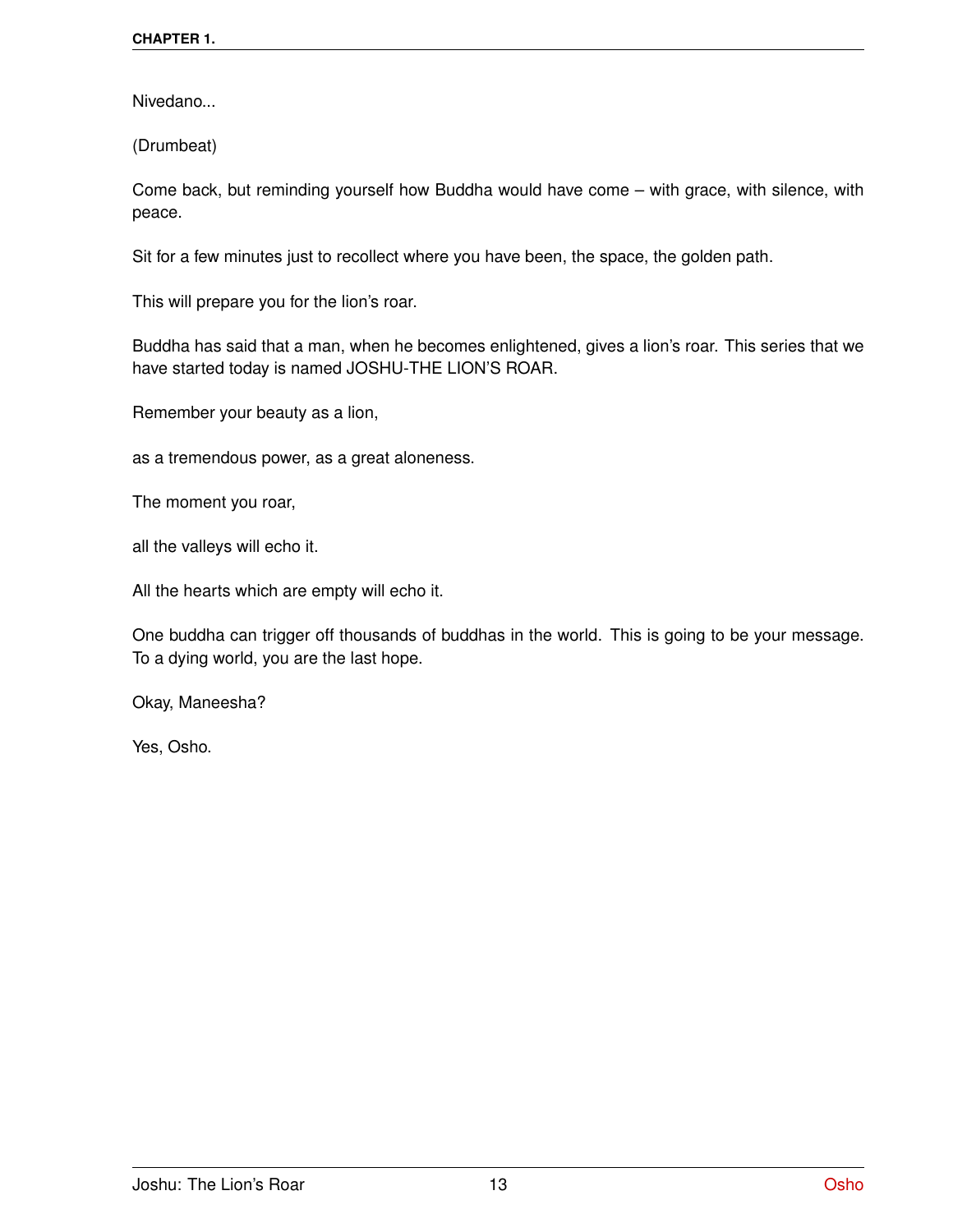# CHAPTER 2

Ruined and homeless

*16 October 1988 pm in Gautam the Buddha Auditorium*

BELOVED OSHO,

ON FIRST ENTERING NANSEN'S MONASTERY, JOSHU WAS MADE TO SERVE IN THE KITCHEN AS THE STOKER. ONE DAY HE CLOSED ALL THE DOORS AND PILED WOOD ON THE FIRE UNTIL THE WHOLE KITCHEN WAS FILLED WITH SMOKE. THEN HE SHOUTED, "FIRE! FIRE! COME TO MY RESCUE!"

WHEN THE WHOLE COMMUNITY HAD FLOCKED TO THE DOOR, HE SAID, "I WILL NOT OPEN THE DOOR UNLESS YOU CAN SAY THE RIGHT WORD." NO ANSWER CAME FROM THE CROWD. BUT NANSEN SILENTLY PASSED THE KEY THROUGH A WINDOW HOLE. THIS WAS THE RIGHT WORD THAT JOSHU HAD IN MIND, AND HE OPENED THE DOOR IMMEDIATELY.

Maneesha, Joshu is a very rare case. Joshu had become a priest when he was still a child and experienced his first satori when he was seventeen. He said of this experience: "Suddenly, I was ruined and homeless."

This statement, after having the first glimpse of enlightenment, is of tremendous significance. He says, "Suddenly I was ruined. Whatever I was before, is all ruined. I was not that. I had cultivated a personality, a mind, a heart – nothing of that was me. The satori left me suddenly ruined and homeless. The home that I had made for myself according to the rules of the society, amongst the crowd, a cozy place... enlightenment, just the first glimpse of it, has taken away all. I am standing alone, homeless, shattered, ruined."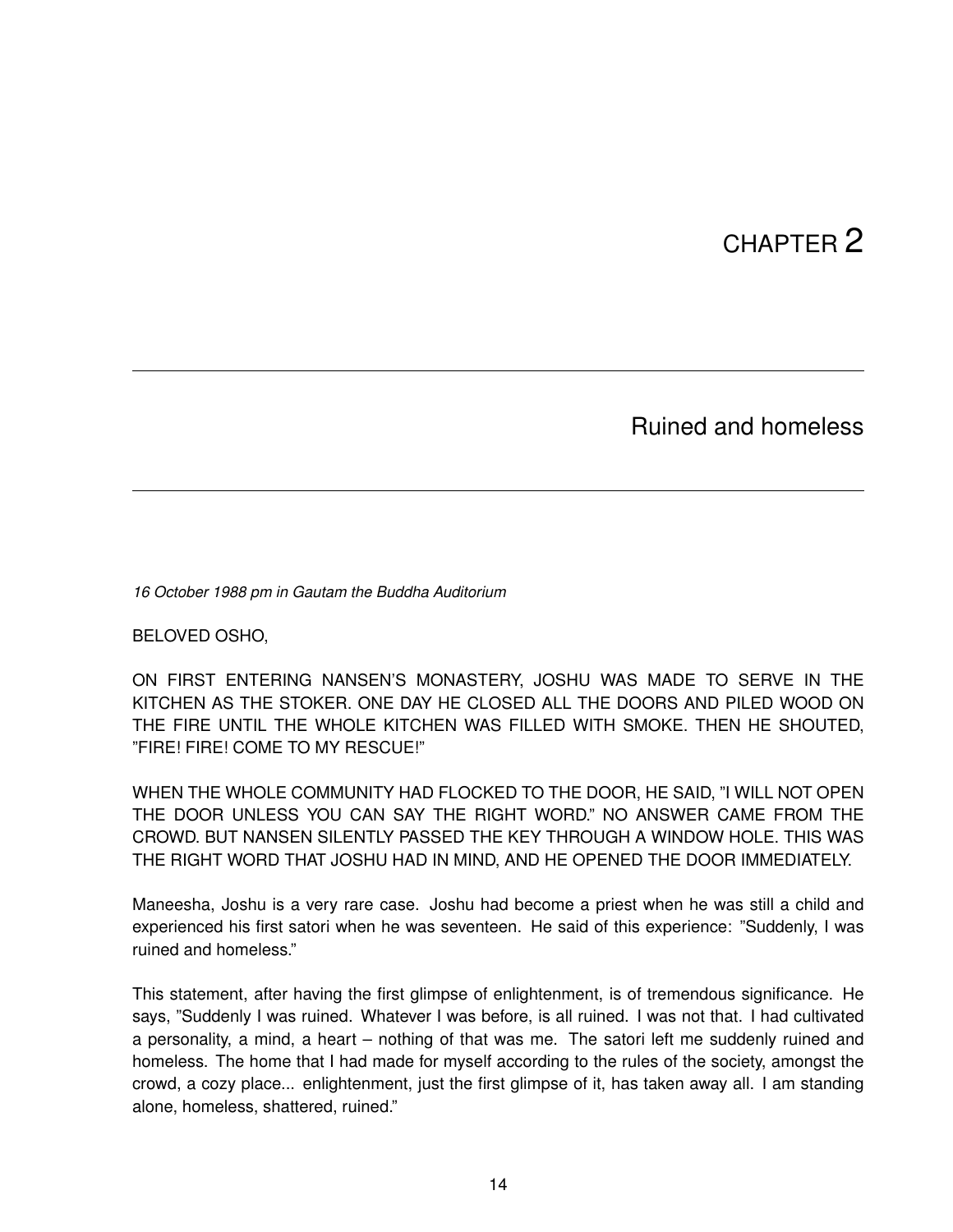But this is only one part of the experience. The other part, he is not saying. The other part cannot be said. Only those who enter the experience know the other part.

The first part can be said: that the old is gone. We all know the old, but the new we don't know. So when the new comes, it brings a problem: you can say what has been ruined, what has been shattered, what has been taken away, but you cannot say what have you got. On that point there is utter silence.

That's why he is talking about only one part of it, the first part. The second part has to be experienced. The second part is finding your real home. The second part is finding your original face. The second part is finding your eternity. But these are mere words if not experienced. Experienced, they are the only true realities.

Everything depends on experience. Zen is experiential. It is not a talk about great things, it is not a philosophy. It is a very simple and obvious phenomenon – just to look in. What can be more simple? As you look in, a totally new world opens its doors and your old language becomes irrelevant. All that you can say is, the old is finished.

The new is discontinuous with the old. Neither the language nor any gesture, nothing can manage the new in the form that the old allows.

The new brings its own language.

The new brings its own home.

The new brings your ultimate reality.

I said that Joshu was a rare case.... Maneesha has brought one anecdote:

ON FIRST ENTERING NANSEN'S MONASTERY, JOSHU WAS MADE TO SERVE IN THE KITCHEN AS THE STOKER. ONE DAY HE CLOSED ALL THE DOORS AND PILED WOOD ON THE FIRE UNTIL THE WHOLE KITCHEN WAS FILLED WITH SMOKE. THEN HE SHOUTED, "FIRE! FIRE! COME TO MY RESCUE!"

Symbolically, this is the situation of everyone. You live in fire and you die in fire. Your heart is always on fire, burning with all kinds of jealousies and anger and greed – a psychological fire that goes on creating new anxieties, new wounds, and it never heals on its own. Joshu's effort, his first effort in the commune of Nansen, was to create a great fire and close all the doors of the kitchen. And when there was only smoke, and there was danger of his being burned, he shouted, "FIRE! FIRE! COME TO MY RESCUE!"

A seeker, whether he says it or not, really feels it: "FIRE! FIRE! COME TO MY RESCUE!"

WHEN THE WHOLE COMMUNITY HAD FLOCKED TO THE DOOR, HE SAID... This is how he shows his tremendous insight in Zen. In childhood he became a priest, at the age of seventeen he became almost enlightened, and meeting Nansen he became fully enlightened.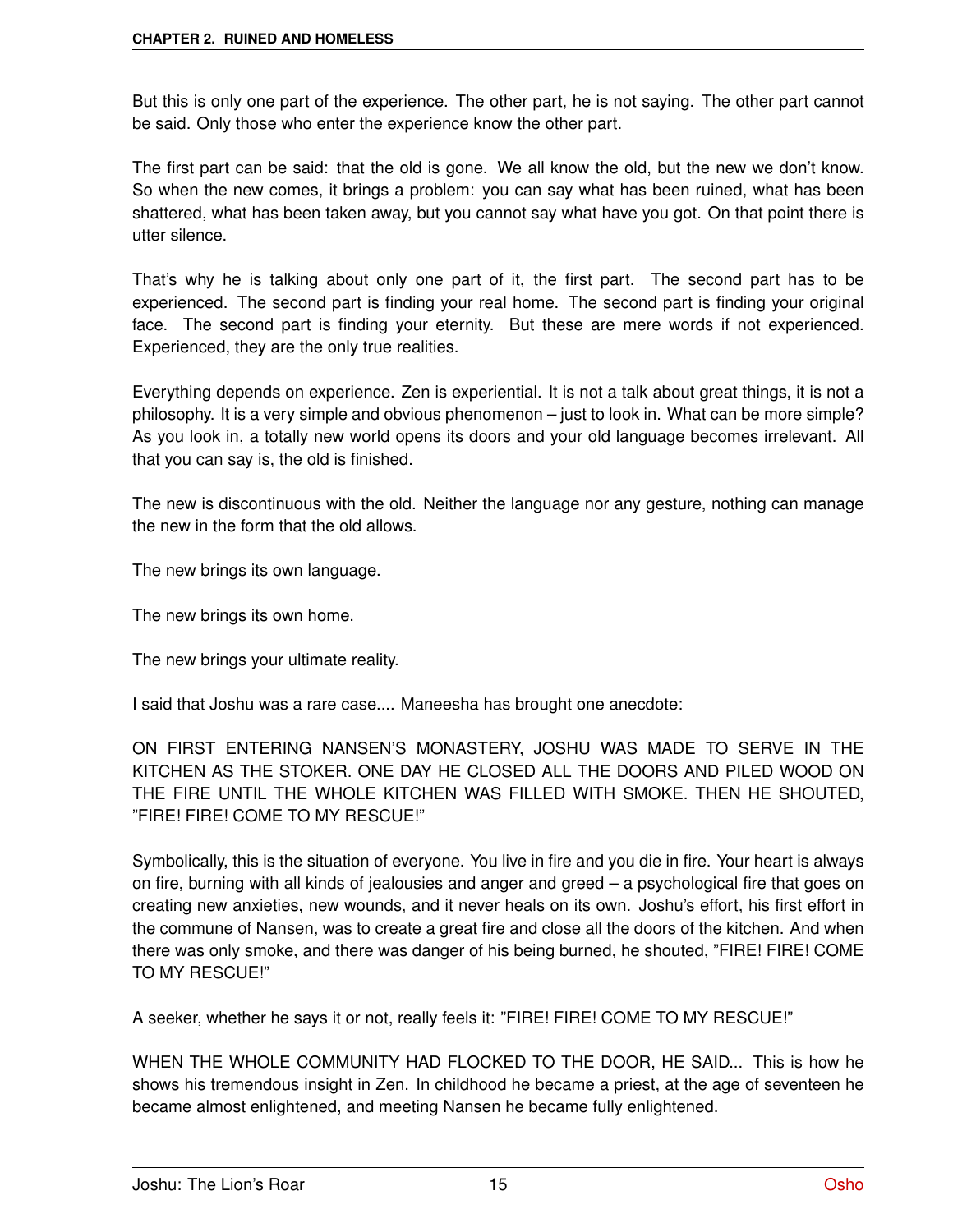WHEN THE WHOLE COMMUNITY HAD FLOCKED TO THE DOOR, HE SAID, "I WILL NOT OPEN THE DOOR UNLESS YOU CAN SAY THE RIGHT WORD."

Now, how can you say the right word? What can be the right word? And his life is at stake! Soon the flames will grow bigger, the wooden temple will be on fire, and the man is asking about the right word!

That has also to be understood. There are thousands of cases on record when masters have asked, "Say the right word! If you say it I will hit you. If you don't say it I will hit you anyway." What is asked for is a response, spontaneous. The master has not asked an examination question. He has created a situation in which you cannot say a word from your past memory. If you say it, he will hit; if you don't say anything, anyway you are going to be hit. Don't think that not saying anything means silence.

Now it depends on different disciples, how they react. Sometimes the situation becomes very crucial. In one monastery there were two wings, a right wing and a left wing, and one thousand sannyasins were living there.

The master had a cat. Because it was the master's, a tremendous respect and love was shown to the cat and both sides wanted to take it to their wing. There was a continuous fight between monks about the cat.

Finally one day the master gathered the whole assembly. Only one monk was missing; he had gone for some work, down to the plains. So nine hundred ninety-nine monks were present. And the master took a sword at the cat and he said, "Say the right word! If you don't say it, I will cut the cat in two parts and divide it for you, so this fight, this continuous fight, is finished! Say the right word quickly; otherwise the cat will lose her life."

Those nine hundred ninety-nine people just looked at each other: "What can be the right word?" The master cut the cat and gave it, half and half, to both wings. Sad, carrying the dead cat, with blood flowing... And then came the monk who had gone down to the village. He came in and hit the master with a good slap! The master said, "Good! If you had been here, the poor cat would have been saved."

This was the right word. "What nonsense you are talking – cutting the cat! A living being cannot be divided that way." The master said, "This was the right thing, but those nine hundred ninety-nine monks had not the courage to come to me and hit me. I had given the opportunity... they could have saved the cat, but the very idea did not arise in their minds."

The idea can arise only in a mind who is coming very close to enlightenment. It is a spontaneous response. Otherwise, hitting the master is very rare. The master hits, that's okay; but the disciple hitting the master... There are a few instances, and they are always right. The disciple has shown a great insight, that the master is asking an absurdity.

WHEN THE WHOLE COMMUNITY HAD FLOCKED TO THE DOOR, HE SAID, "I WILL NOT OPEN THE DOOR UNLESS YOU CAN SAY THE RIGHT WORD." NO ANSWER CAME FROM THE CROWD. BUT NANSEN SILENTLY PASSED THE KEY THROUGH A WINDOW HOLE.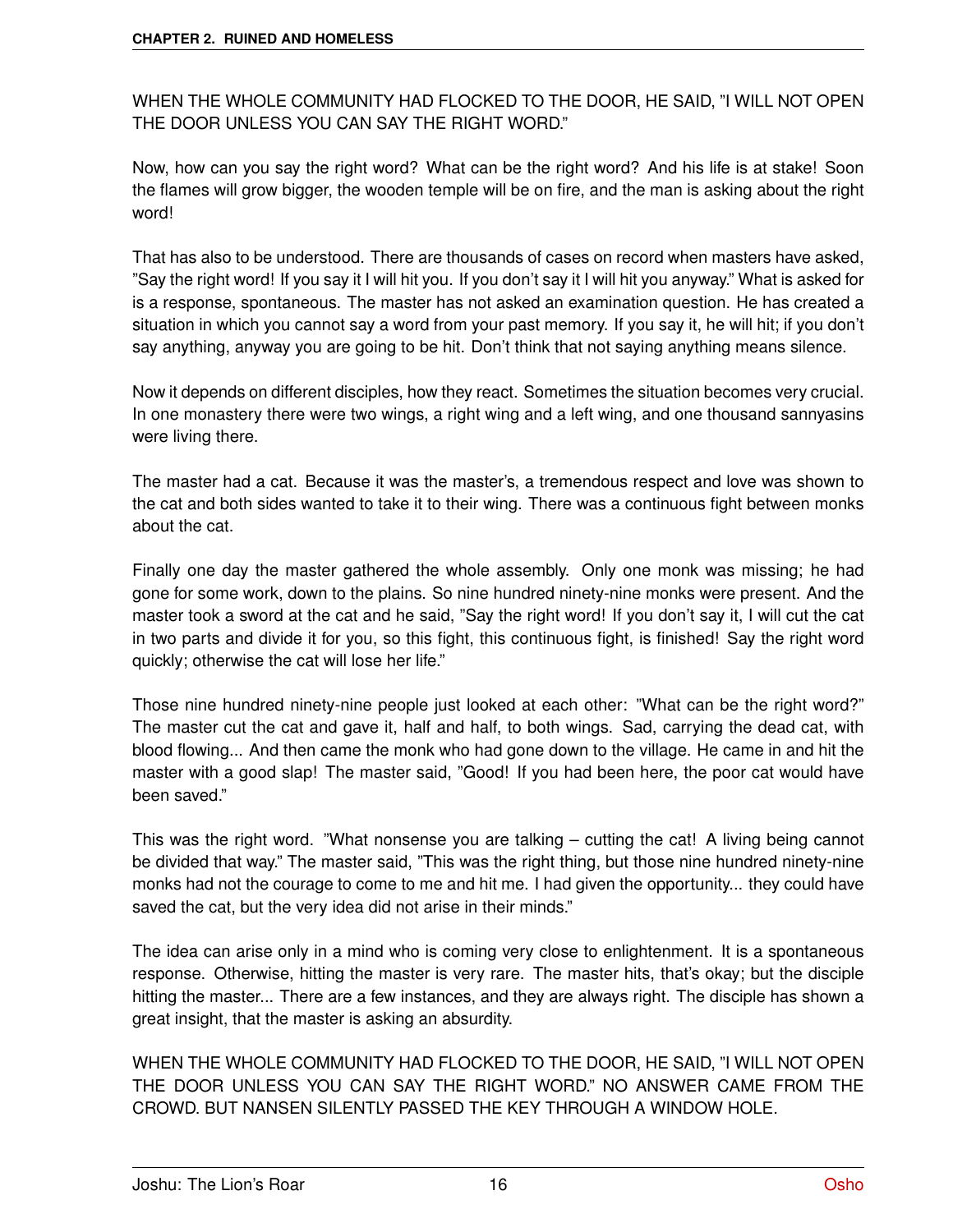In fact, Joshu could not open the door without the key. That was the right word. He was closed in, he needed a key. Nobody thought of it, that the door was closed.

NANSEN SILENTLY PASSED THE KEY THROUGH A WINDOW HOLE. THIS WAS THE RIGHT WORD THAT JOSHU HAD IN MIND, AND HE OPENED THE DOOR IMMEDIATELY.

The "right word" simply means a spontaneous response, with clarity and intelligence, to the situation. There are two kinds of possibilities. One is a reaction. In a reaction you start thinking – what can be the right word? You have missed the point. Now you can go on thinking and consulting encyclopedias, you will not find the right word. The second is responsibility, not reaction. Responsibility means you don't go into your memory storage. You look directly at the situation: the door is closed, the flames are growing bigger and bigger. Any man of clarity will think of how to help him to open the door. That will be the right word, the right response.

Gido wrote:

TOWARD DAWN,

THE SAME BRIGHT STARS RETURN,

NIGHT AFTER NIGHT

ON THE MOUNTAIN RANGES.

WINTER SNOWS APPEAR EVERY YEAR.

SILLY TO IMAGINE FROM THESE THINGS

THAT GAUTAMA IS IN ANY

PARTICULAR PLACE –

LIKE CARVING NICKS ON THE SIDE

OF A BOAT TO MARK ITS PLACE

IN THE RIVER!

First I have to tell you a small story.

Mulla Nasruddin had gone fishing... His wife had been insisting continuously, "Some day you take me with you." He said, "I will not have time for you. I will be so concentrated on fishing, and you don't know how to keep your mouth shut."

But she promised that she would not speak, so he took the wife. Strangely enough he found a place in the river where there were so many fish... he had never been so fortunate! Obviously it was the fortune of the wife. He thanked her. He said, "Strange! I have been searching and searching – a few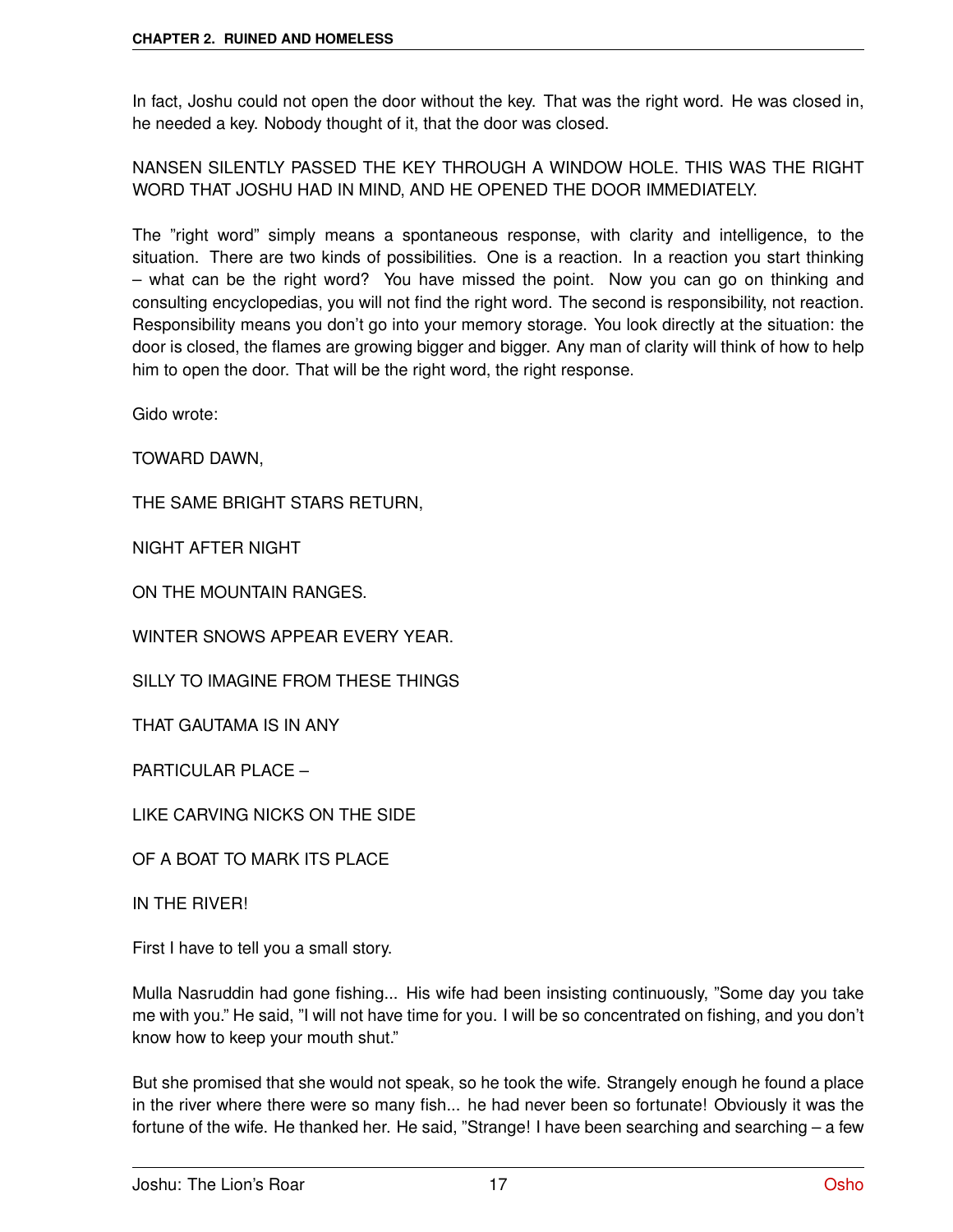fish here and there. But this place is full of all kinds of fish and so easily catchable! I should mark this place so I don't forget; otherwise how to find this place again?"

So he took a piece of chalk – he was a schoolmaster – and made a cross on the side of the boat to remember, that "this is the place where there are so many fish." But marking on the boat won't help in any way.

Gido says: TOWARD DAWN – always remember, these poems are visualized. TOWARD DAWN, as the morning sun is rising, THE SAME BRIGHT STARS RETURN, NIGHT AFTER NIGHT ON THE MOUNTAIN RANGES.

WINTER SNOWS APPEAR EVERY YEAR.

SILLY TO IMAGINE FROM THESE THINGS

THAT GAUTAMA IS IN ANY

PARTICULAR PLACE –

He is saying that seeing all this change, it is almost silly to think that the Buddha is in any particular place –

LIKE CARVING NICKS ON THE SIDE

OF A BOAT TO MARK ITS PLACE

IN THE RIVER!

All your marks are on the boat. And they don't in any way help you to find the place in the river, because in the river you cannot make a mark. The moment you make it, it disappears.

You will laugh at Nasruddin, but all his anecdotes are very indicative. What are your statues of Gautam Buddha? Just marks on the side of the boat. Buddha has disappeared in the universal; he has not left any footprints. Just as a bird flying into the blue sky leaves no footprints – where are you going to find him?

So you make a temple, you put up a statue, but do you think this is marking the place? You cannot catch hold of Buddha. You cannot make a cross on eternity, on universality. Whatever you will do your scriptures, your images, your temples, are as irrelevant as marking the boat to find the same place in the river.

Question 1

Maneesha has asked:

BELOVED OSHO,

WHATEVER NANSEN MEANT WHEN HE REQUESTED "SPECIAL TREATMENT" FOR JOSHU, APPARENTLY IT DIDN'T MEAN JOSHU MOVING INTO LAO TZU HOUSE AND HAVING PRIVATE,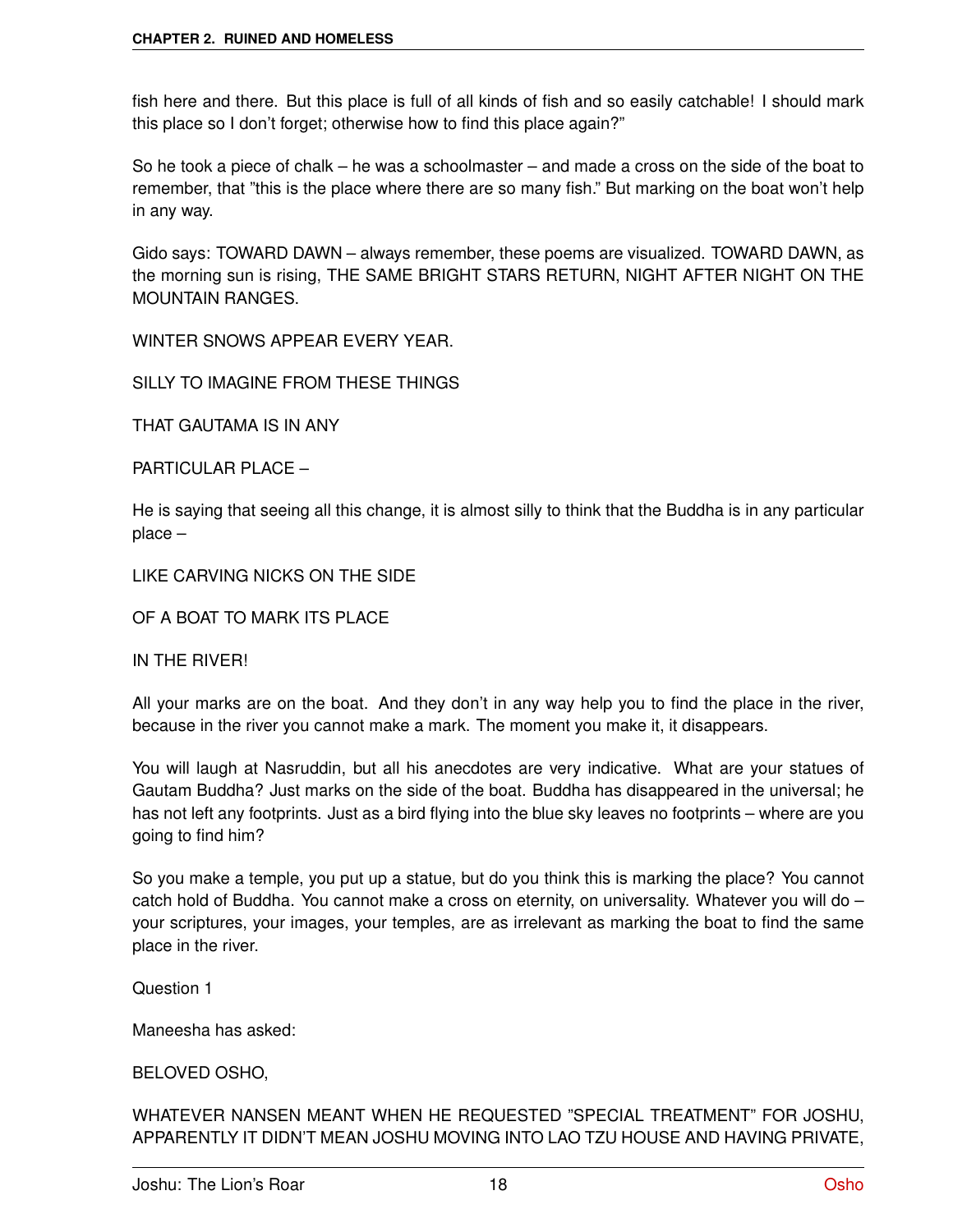### DAILY CHATS WITH THE MASTER. ON THE CONTRARY, JOSHU'S FIRST JOB WAS IN ZORBA THE BUDDHA RESTAURANT, SLAVING OVER A HOT STOVE. WHAT IS THE LESSON HERE FOR US?

Maneesha, in the first place your question has come neither from mind nor from no-mind, but from migraine. I would have given you a good hit, but I don't hit people. My representative, Stonehead Niskriya, is hitting people in Germany. I have heard that he hits people, strangers, sits on their chests and asks, "Got it?" And obviously, to get rid of this fellow they have to say, "Yes!" But what is it? Niskriya says, "I don't know myself; I am just spreading the message." Fortunately he is not here; otherwise he would have given you a good hit.

"Special treatment" does not mean a special job. "Special treatment" means: Be careful of this man; his flowering is very close. Don't neglect him in any way, because there are thousands of monks... Whatever job you give him, that is not the point. But just be careful: it is a precious time for him, he is ripening. And any moment, suddenly he will explode into enlightenment. He already had a satori....

Satori is the Japanese word for Samadhi. I have explained to you that samadhi and enlightenment ordinarily are thought to be synonymous. That is not true. Satori is equivalent to samadhi. That's how Patanjali defines it in his sutras, the only authority on Yoga – he says that samadhi is a deep sleep, with the innermost center awake. All around there is deep sleep, darkness, unconsciousness, but just at the center a small candle of light. So Patanjali has said it is no different from sleep; the only difference is that sleep is without any light in it, it is a house without any light. And samadhi is a house with a candle.

But enlightenment is prajna. To understand it more accurately you have to think of a ladder. We are exactly in the middle of the ladder. Underneath us there is the subconscious, unconscious, collective unconscious and cosmic unconscious. If you dive deep into your depth, from the cosmic unconscious you can get out into the universal. Samadhi's way is moving into the depths.

And just as there are steps going deeper in you, there are steps moving above you. Just as there is a subconscious, there is a superconscious, collective superconscious, cosmic superconscious. And when you take a jump from that point, it is enlightenment. Both experience the same; both enter into no-mind. But one enters through the dark path and one enters through the lighted path.

The dark path is dangerous because there is no certainty where you are. Very few people have reached enlightenment through the dark path. Ramakrishna seems to be the only one. Many have tried, but it is obvious that only accidentally can you reach the ultimate depth.

When you are moving towards heights you are moving in full light, and as you go above, you have more light and more light. At the highest peak everything is pure light. The path is very beautiful  $$ not accidental but very intentional, very conscious.

But this discrimination has not been made, so the misunderstanding continues that Ramakrishna and Buddha are the same. They are the same at the last point, but the paths they follow are very contrary. And Ramakrishna is accidental – just by chance he has moved in the right direction in darkness. There are more chances of getting lost than of reaching to the point.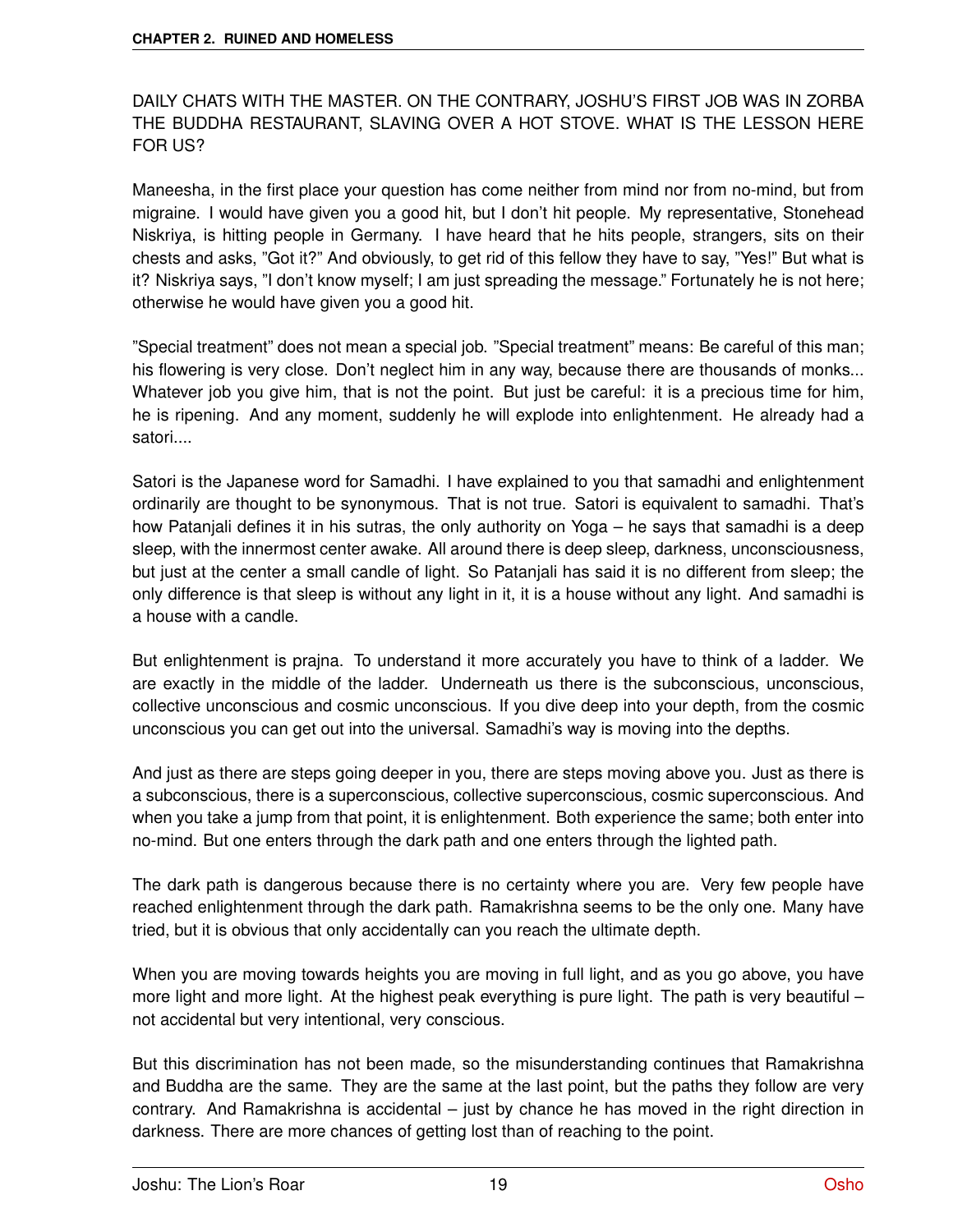Gautam Buddha takes the safer course, more scientific: go beyond your conscious mind, make it more conscious – superconscious. And you will always be entering a higher and more lighted space. There is no danger of getting lost; your enlightenment is absolutely certain if you continue. It is not accidental, it is a scientific conclusion.

Satori is the translation of Samadhi. That's why even Joshu had a satori. Coming to Nansen, he said, "Now I am fulfilled," because with Nansen he saw for the first time a lighted path where one does not become accidentally enlightened. Every step is very calculated, very conscious, very alert.

So when the head monk was told by Nansen to give Joshu special treatment, that did not mean to give him special comforts. That did not mean to give him no job, that did not mean that he had to be thought of as superior to others. Give him any job – that is the function of the head monk in a monastery – but keep an eye out, don't forget him. There are thousands of people you have to take care of. Keep an eye out, because this man is not going to stay unenlightened long. He is going to become a buddha very soon.

So it is not a question Maneesha, that special treatment means "moving into Lao Tzu and having private, daily chats with the master." If you are aware of what you are asking... do you see your jealousy? Do you see your woman? How do you know that the people who are allowed to come to me are chitchatting? They have their work; they need instructions, they are called because of their work. It is not that they have the right to come to me to chitchat. What will I chitchat about?

They have their work just as you have your work. Others are jealous of you. You are also in Lao Tzu and you have the special work of collecting my words, of editing my words. When we are all gone, Maneesha's collections will be remembered for centuries. But it is very difficult to get rid of our jealousies....

The first commune was destroyed because of women's jealousies. They were fighting continuously. The second commune was destroyed because of women's jealousies. And this is the third commune – and the last, because I am getting tired. Once in a while I think perhaps Buddha was right not to allow any women in his commune for twenty years. I am not in favor of him: I am the first who has allowed men and women the same, equal opportunity for enlightenment. But I have burnt my fingers twice, and it has always been the jealousy of the women.

Still, I am a stubborn person. After two communes, immense effort wasted, I have started a third commune, but I have not created any difference – women are still running it. I want women here in this commune not to behave like women. But small jealousies... Now, somebody has to bring my food – the whole commune cannot do that. Somebody has to make my room clean, my bathroom clean – the whole community is not needed there; otherwise the result will be the opposite!

I call Anando every morning while I am eating, every evening while I am eating, just to give her instructions so that nothing goes wrong. Things go wrong so easily... and because Anando has been in all three communes, and is a law graduate, she understands very clearly why these two communes, created with such great effort, with so much money poured into them, got destroyed. She has a very clear conception. And whatever I say, she manages to do it. I have not heard her saying a single time that, "I have forgotten." She immediately takes notes and reports the next day what the situation is. Otherwise, very easily things can go wrong.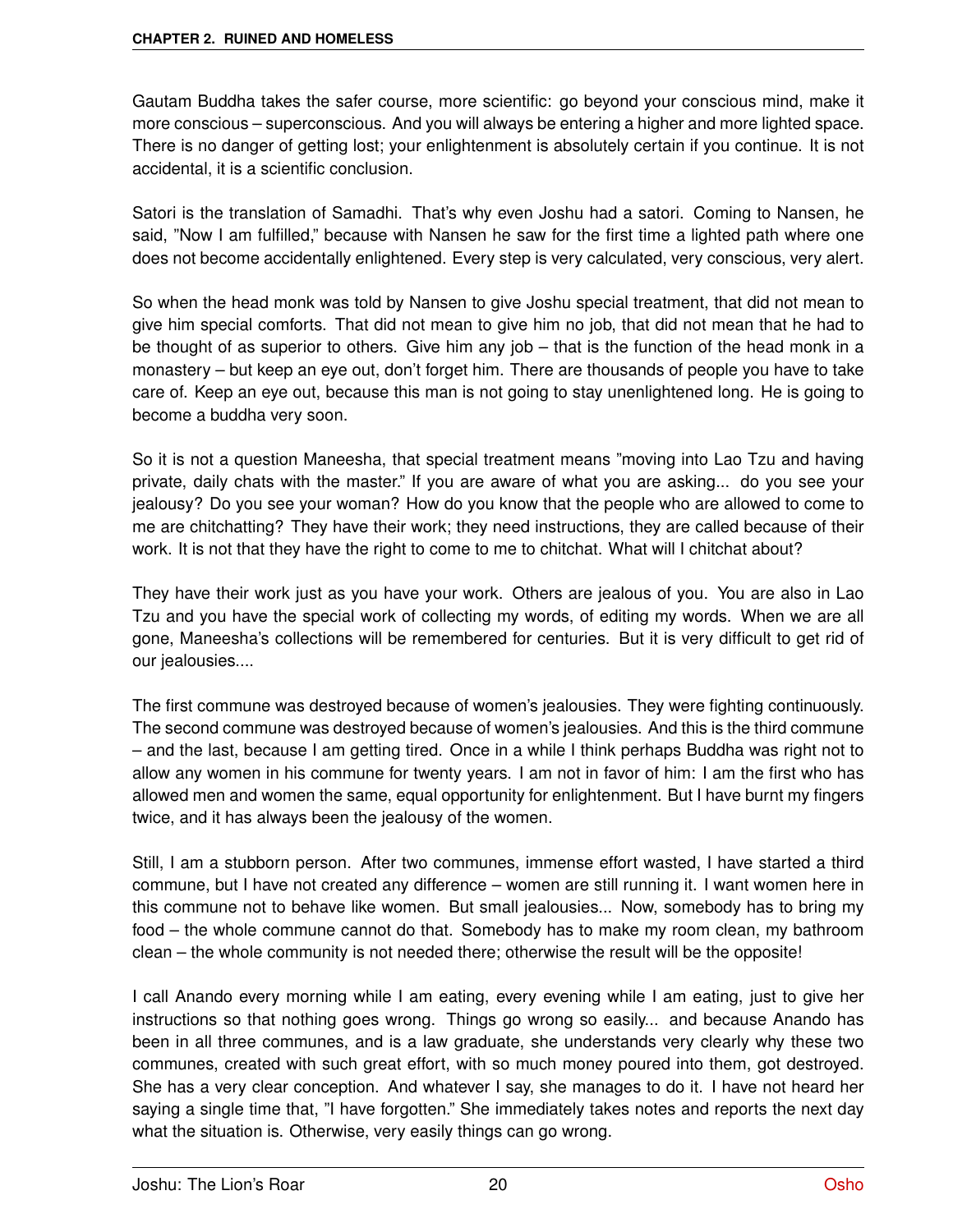I had talked to Neelam – she is my secretary. I had told her that I was thinking to make Anand Swabhav an ambassador, going around the country, because I am not moving. And he has been doing very good work, conducting camps, giving talks, approaching different institutions in different places. So most of the time he is going to be out. He has been in charge of the ashram, and I had told Neelam that it would be good to talk to him and ask if he would like to be an ambassador, because now we are appointing ambassadors in every country – somebody who represents me to the news media, conducts camps, takes care of what is going on in those countries, against me or for me, and informs me.

She must have asked him, and he was happy. There was a question of putting someone else as the ashram in-charge. I had one idea in my mind and I told Neelam, "You ask a beautiful woman, perfectly capable – Zareen." She has been doing so well with her job at the gate with the visitors, with the receptionists, taking people around the ashram. I thought perhaps she would be good as the in-charge of the ashram. Neelam talked to her, and Zareen went to Hasya, who is the international secretary. Zareen told Hasya that she is not a "puppet type." She will do whatever she wants to do; nobody can dictate to her. It is perfectly good, but in a commune it will immediately create conflicts. I had to drop the idea.

Without Anando, I would have not known and things would have gone wrong. Anando informed me – she is my legal secretary. She informed me that Zareen is good, but she has this spoiled mind from her very childhood. Whatever she wants to do, she will do. That's perfectly good, but not good in commune life. And she is doing so perfectly we – that work would be disturbed if she becomes ashram in-charge.

Zareen even immediately changed the word, in her unconscious. She told Hasya, "I have been asked to become the president of the ashram." Ashram in-charge is a different thing. It is a rough job. Mainly it is concerned with the police, courts, cases. And knowing that Neelam is soft, there is going to be trouble... Neelam is doing her work perfectly well, but if Zareen starts thinking she is the president and Neelam is only a secretary, then there is going to be trouble. So I had to change. I had to put Tathagata as ashram in-charge. And he is already doing that job without any title. He is continuously fighting in the courts, and dealing with the police and the government officers. He is taking care of that side and he has been here with Swabhav for years, in deep friendship. So I thought it would be better – he should be named as ashram in-charge.

Now I would not have known, because I don't go anywhere. I don't know where the office of my secretary is, where the office of my president is, where the office of the ashram in-charge is. I know only three places: my bedroom, my bathroom, and Buddha Hall. If anybody asks me any question about the ashram, I am absolutely ignorant. Somebody needs to inform me – and somebody who has a comprehensive insight. So only Anando comes, and she comes only because I ask her to come. Just while I am taking food, she gives me information about publications, the books, how many books are in publication, how many are going into publication... how we should manage exhibitions around the world, how we should find publishers. And just in five or ten minutes – she is very accurate, not a gossipy type.

Now Maneesha's question is full of jealousy. Not only I am saying it; Nirvano brings the sutras and the questions to show me – she wanted to change it. I said, "Don't change it, let it be as it is," because in commune life we should expose ourselves without fear. Love knows no fear. If something is arising in your mind, you should tell it.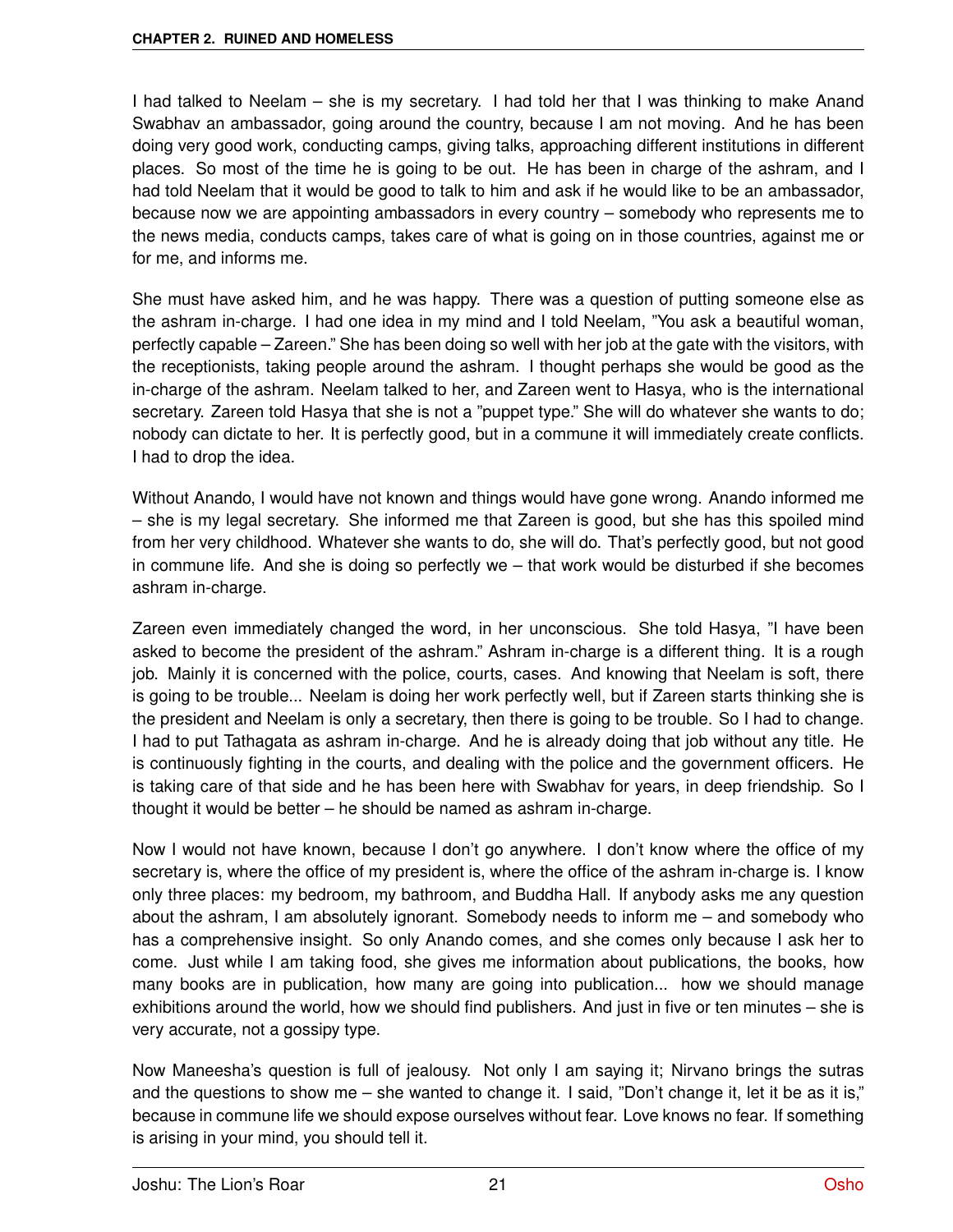And remember one thing: everybody is doing his work. Nobody is to dominate anybody. Yes, everybody is allowed to suggest, to help, but to suggest and to help does not mean that you are being made a puppet. Nobody is a puppet here. It is a gathering of absolutely independent individuals.

But just because it is a gathering of independent individuals there has to be much more responsibility, much more awareness, much more remembrance. Outside in the world you have learned jealousy, you have learned domination, you have learned stubbornness. You have learned that "I will do things according to my own mind; whether it is right or wrong does not matter." It is perfectly okay outside in the world, where there is so much mess that you cannot make it worse. But at least in this small commune don't bring in the outside world and the outside world's tendencies.

We are trying a great experiment, that independent individuals can live together without enslaving anyone. Here everybody is equal. It does not matter what job he is doing. He may be editing, he may be cleaning, he may be cooking, it does not matter. What matters is that you should cook with awareness, as if a buddha is cooking. And you are cooking for other buddhas; your cooking has to be done with great awareness and love. It is not a duty; it is your contribution, your share, to the commune. It is as valuable as anybody else's work. If you are cleaning bathrooms, it is as respectable as being the president of the commune or the secretary of the commune. There is no question of jealousy at all, because nobody is superior to anybody else.

This is what I call authentic communism. The Soviet communism has failed – failed because of dictatorship, failed because it tries to dominate people, and the people who loved freedom were killed. One million people were killed by Stalin alone. He could not tolerate any difference of ideas. But the same was the situation after Stalin died and Khrushchev came into power. He had been in the same presidium, the highest committee of the Communist Party of the Soviet Union – and there are no other parties. Khrushchev had been with Stalin for decades, and he was one of the most intimate to him amongst the other twenty-one members of the presidium. He succeeded Stalin. The day after Stalin died, he spoke on his death to the Communist Party and said, "Stalin has killed almost one million people and he has made the whole country a slave camp." Somebody from the back seats asked, "You were with Stalin all these years. Why did you not object?"

Khrushchev's answer is very significant. He said, "Please stand up, and you will know. Who has asked the question? Stand up!" Nobody stood, because to stand up means... finished! And he said, "That is the reason I was silent. Why are you not standing up? If I had opposed anything, if even a question was in Stalin's mind that 'Khrushchev is not totally with me,' I would have been finished. And what was the need to become unnecessarily finished? You can see it yourself. You are silent now, you are not standing up. Because if you stand up, you are gone; nobody will ever hear of you again."

Communism has been completely destroyed by the dictatorial ideology.

I am basically a communist, an anarchist, and something more – all kinds of dangerous ideas and something more!

Here we are trying on a small scale an experiment of living equally. Your job does not make any difference to your individuality. Nobody is a puppet because nobody is here who is a puppeteer. I don't come out, I have no post, I am not even member of the sannyas movement. I am just a guest, absolutely at your mercy.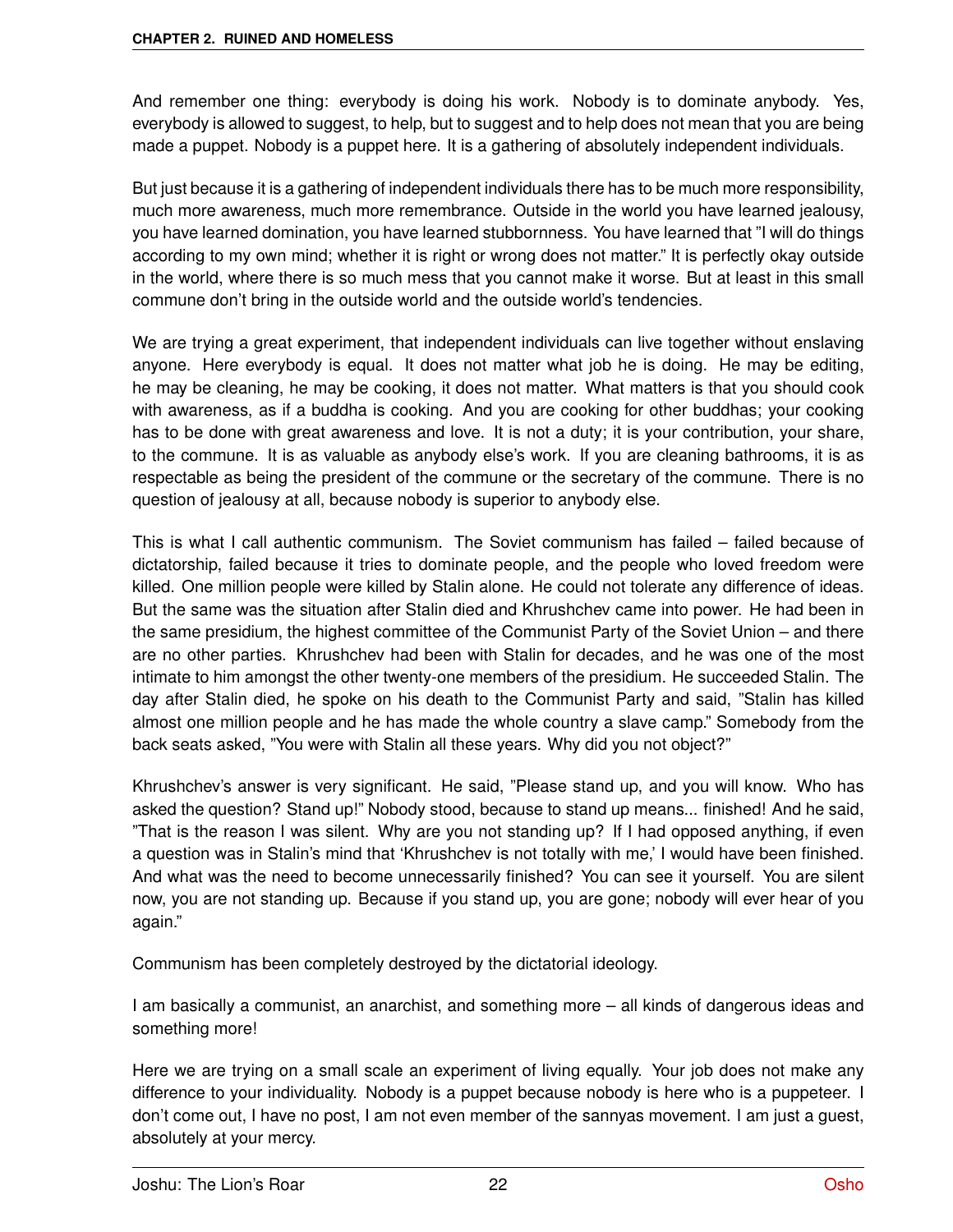I hate the idea that anybody should dominate anybody. And nobody is doing that, things are flowing beautifully. But your question must be the question of many people. That's why I told Nirvano "Don't change it, let it remain as it is."

Maneesha is intelligent enough not to ask a stupid question. But she suffers from migraines. And today she has a migraine, I can say it without any doubt; otherwise she would not have asked such a question. With a migraine, strange ideas arise and you cannot do anything. The whole world seems to be hell. One feels like doing something nasty. It is a chemical, hormonal matter. One wants to be nasty, one wants to behave in a way that is insulting, humiliating; but the person is not doing it, it is the chemistry.

Now Maneesha needs Amrito's injection, not my answer.

Now it is Sardar Gurudayal time, and he is sitting first in the row. He enjoys his place. Once in a while he gets there, but then he sits like an emperor, because his time is bound to come!

Boris Babblebrain, the prosecuting attorney, is striding up and down the courtroom in front of the glamorous blonde witness, Gorgeous Gloria.

"Is it true," rants Babblebrain, "that on the tenth of July you committed adultery in a snowstorm, while lying across the top of a motorbike being driven by a one-legged dwarf who was also waving the Polish national flag?"

Gloria looks unblinking into Babblebrain's eyes, and calmly says, "What was the date again?"

Pope the Polack is getting forgetful. One morning he is sitting on the toilet in Cardinal Catsass' place, reading the newspaper, when he looks at his watch and notices the time. He is nearly late for one of his famous addresses to the people from his balcony.

He leaps up and runs toward his apartment, muttering a prayer to himself as he goes – "Please, God, don't let me be late." And again, "Please, God, don't let me be late," and yet again... when suddenly he trips and falls flat on his face!

Getting up hurriedly and straightening his robes, he shakes his fist at the sky and shouts, "Jesus Christ – don't push!"

Ronald Reagan goes to see Doctor Bones for a complete check-up. He is very depressed and says to Bones, "Doctor, it's terrible, I get up in the morning and look in the mirror and I'm just a mess!"

"Really?" says Bones, raising his eyebrows, "tell me about it."

"Yes, Doc," continues Reagan, "I look in the mirror and my cheeks are sagging and I have blotches all over my face, my hair is falling out, and I look so ugly. What is it?"

"I have no idea what it is," replies Bones, "but your eyesight is perfect!"

Little Albert's Uncle Tony owns a sex shop and every day after school, Little Albert drops by to visit him.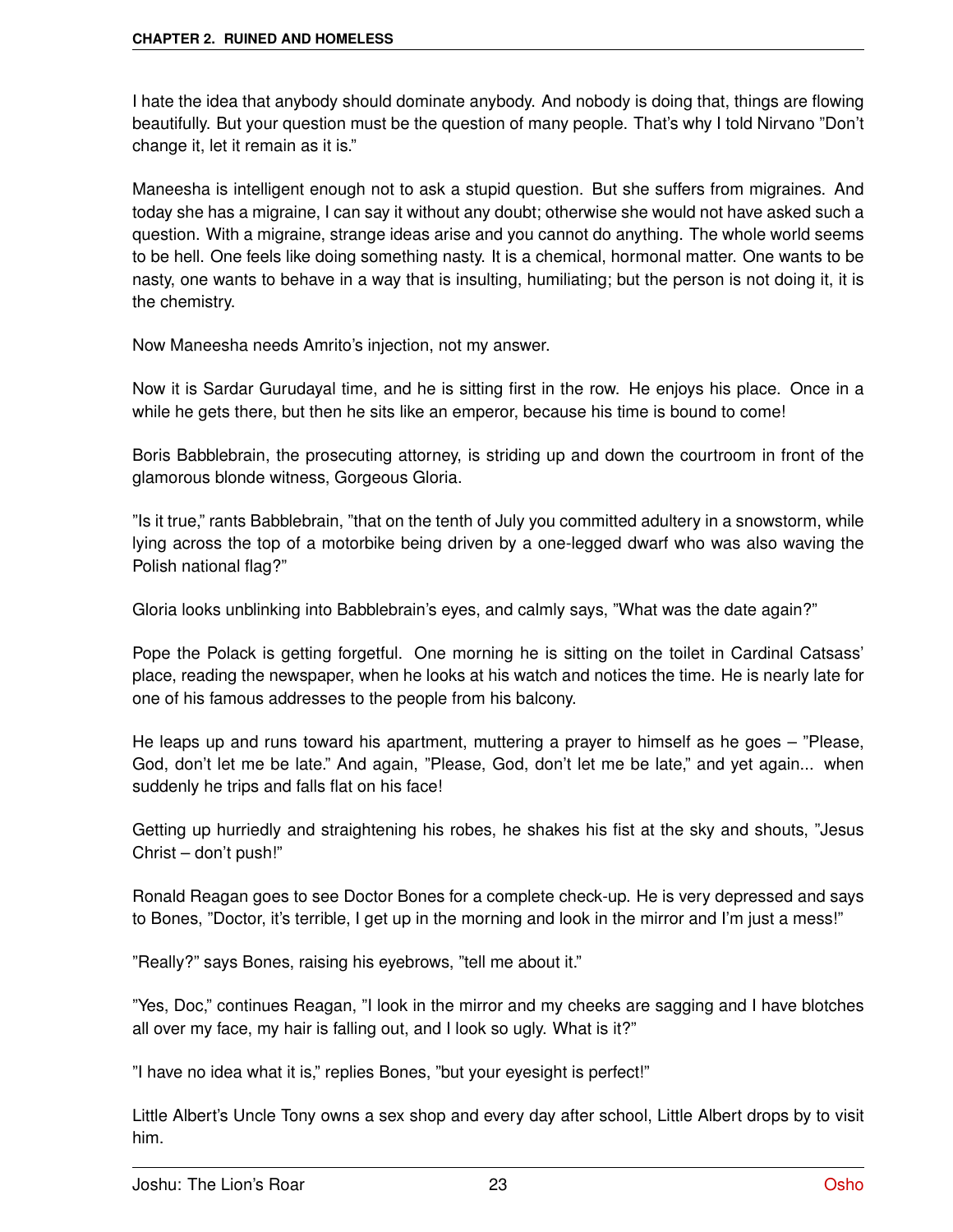One afternoon, Albert walks through the door and Uncle Tony says, "Hi, kid. Can you look after the store for a few minutes while I run out to the post office?"

"Sure, Uncle," replies Albert, and sets his school things on the counter. Tony leaves and a few minutes later, three nuns walk in.

The nuns are a little embarrassed to see a kid running the store, but they are desperate.

"How much for that big, pink dildo?" whispers the first nun.

"Ten dollars," replies Little Albert, confidently. "Batteries not included."

"I will take it," says the nun, as she is pushed aside by the next nun.

"How much for that huge, bright purple one?" whispers the second nun.

"Twenty dollars," replies Albert. "Batteries not included."

"I will take it sonny," snaps the second nun. "And put it in a plain brown wrapper."

Then the third nun looks around nervously and says, "Sonny, how much for that big black and red plaid one?"

"That one is not for sale," says Albert.

"Come on kid!" snaps the nun. "I will pay any price for that big one."

"Okay, lady," says Albert. "Fifty dollars!"

"I will take it," says the nun, and the three of them leave the shop.

A few minutes later, Uncle Tony comes back from the post office.

"How did it go?" he asks. "Any business?"

"Sure, Uncle Tony," says Little Albert. "Three nuns came in and I sold the first one a dildo for ten dollars. The second nun bought one for twenty dollars. And you won't believe this," continues Albert. "The last nun paid fifty dollars for my thermos bottle!"

Nivedano...

(Drumbeat)

(Gibberish)

Nivedano...

(Drumbeat)

Joshu: The Lion's Roar 24 [Osho](http://www.oshoworld.com)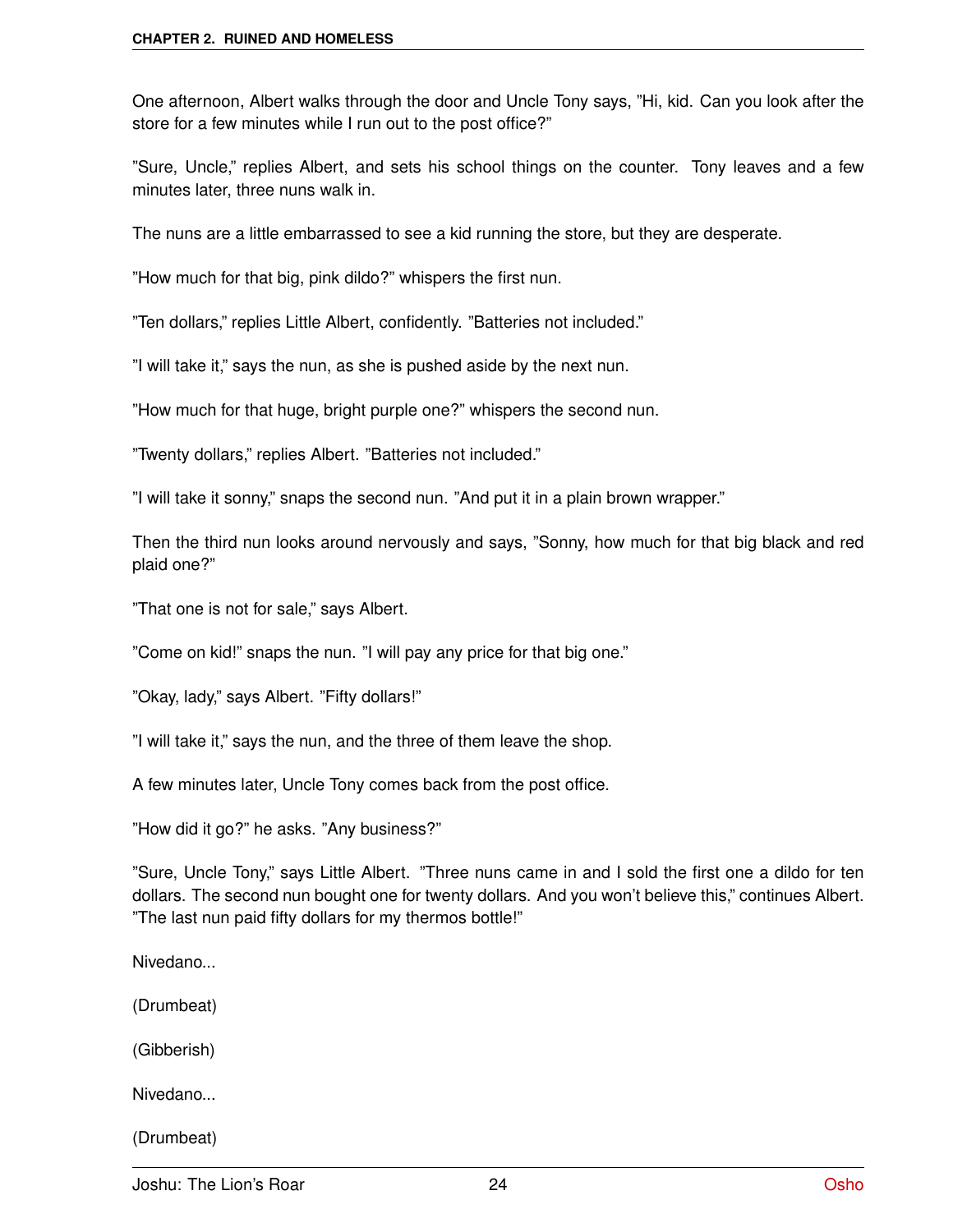Be silent. Close your eyes.

Feel your body to be completely frozen.

Now look inwards, with your total consciousness arrowed towards the center... with an urgency, as if this is your last moment of life.

As you go deeper, it becomes more and more light. As you go deeper, it becomes more and more fragrant.

The moment you reach to your center you are only a witness. Not only a witness of your body and mind, but also a witness of great blissfulness, silence, peace, a great joy arising in you.

At the center everyone is a buddha.

That is the only equality I know of.

To make it more clear, Nivedano...

(Drumbeat)

Just be a witness.

The body is lying there, the mind is there, but you are neither the body nor the mind – just a pure mirror, reflecting. The moment you become a pure mirror, thousands of stars start reflecting in you. You are at the very gate of the kingdom of God.

This night was beautiful in itself. But the silent of ten thousand buddhas, merging their consciousness into an oceanic reality, have made it a historic event.

Whatever you feel in this space, you have to carry out in your twenty-four hours' ordinary life.

A buddha has no holiday.

Once a buddha, forever a buddha.

Just look how thousands of flowers have blossomed. Suddenly the spring has come. The old is gone and the new is born.

Every moment the old has to be left, and the new has to arise. Moment-to-moment dying and living is the very style of a buddha. He has no yesterdays, no tomorrows, just this moment. Thisness, suchness.

Before Nivedano calls you back, gather as many flowers and as much fragrance as possible to bring with you from the center to the circumference. The whole discipline is to bring the center and circumference into a deep synchronicity, so whatever is at the center also blossoms on the circumference – in your activities, in your gestures, in your words, in your silences. Unless the buddha becomes active on the surface, the realization is not complete.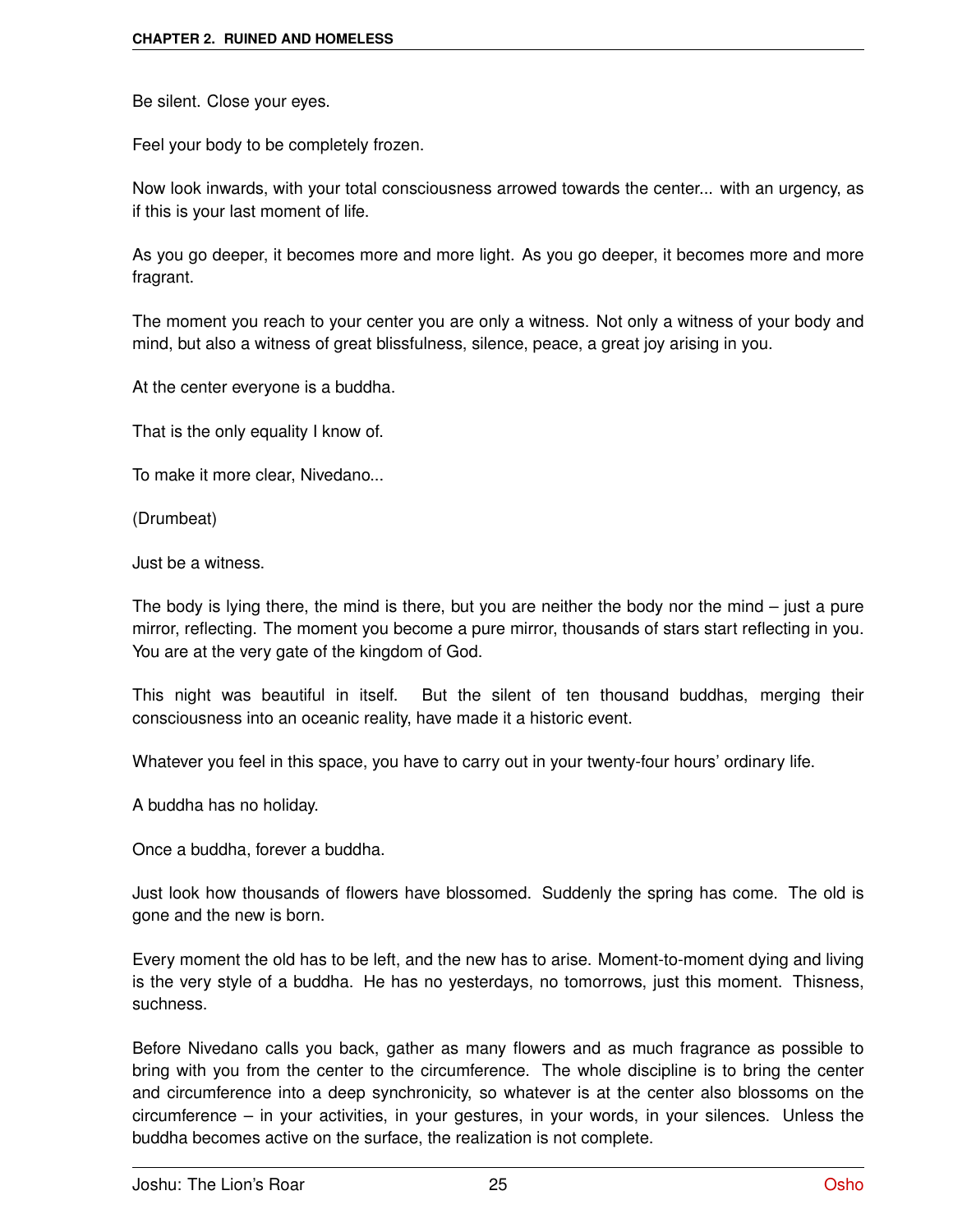Nivedano...

(Drumbeat)

Now all the buddhas, come back – with the same gesture, with the same grace and silence. Remember you are a buddha. Sit for a few moments, recollecting, remembering the path you have followed, the center that you have touched, the flowers, invisible, that you have brought with you, and the fragrance that is surrounding you.

Every day it has to become deeper and deeper and deeper. One day suddenly there is an explosion. That explosion is the ultimate experience of life; there is nothing more valuable than that.

Okay Maneesha?

Yes, Osho.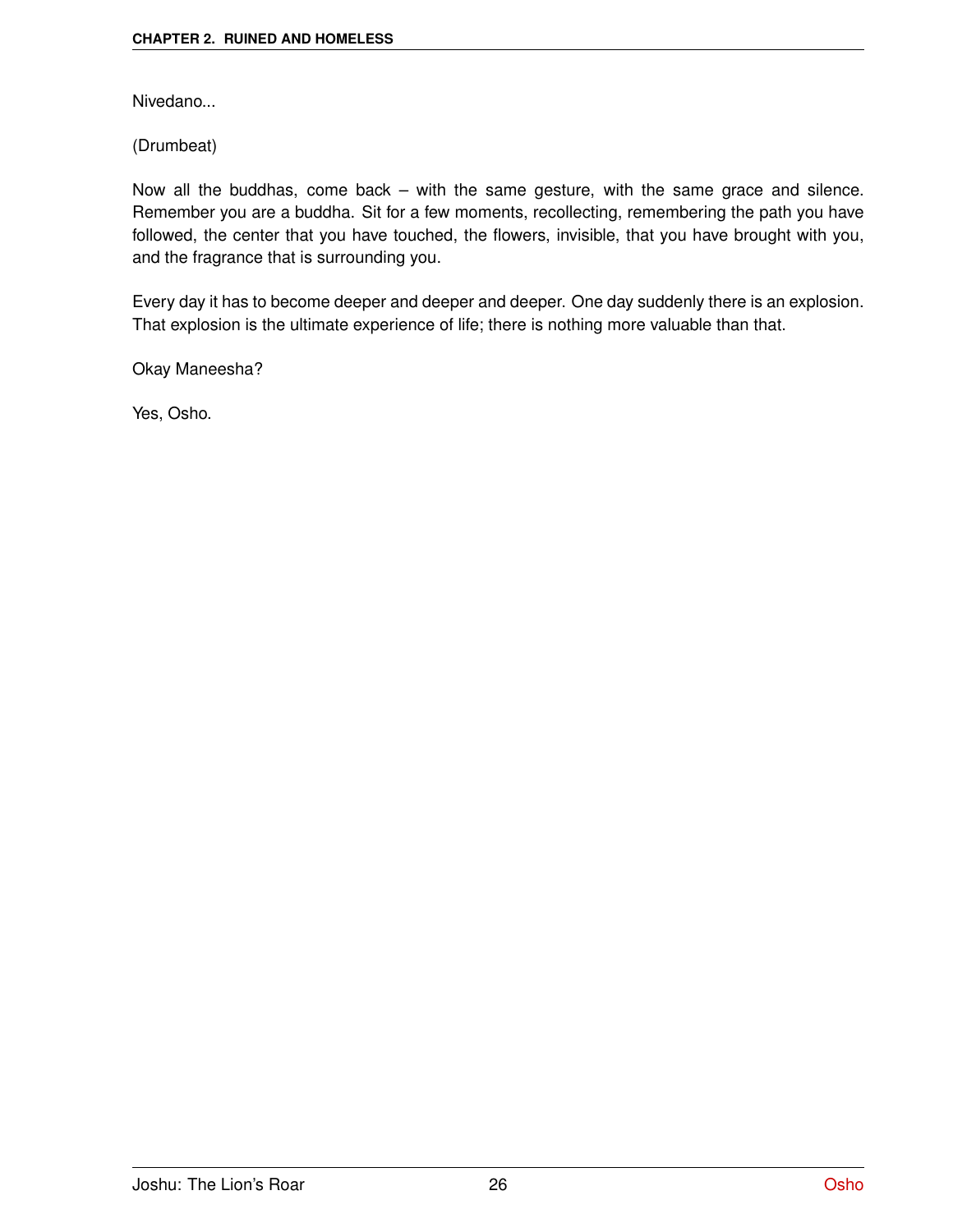# CHAPTER<sup>3</sup>

To know the timeless

*17 October 1988 pm in Gautam the Buddha Auditorium*

BELOVED OSHO,

JOSHU STAYED WITH NANSEN FOR THIRTY YEARS. AFTER HIS ENLIGHTENMENT HE LIVED FOR THIRTY YEARS MORE IN THE KUAN-YIN TEMPLE. ONCE, HE SAID:

"SMOKE FROM THE CHIMNEYS AROUND ME I SEE IN VAIN, NO BUN OR RICE CAKE SINCE LAST YEAR HAVE I EATEN. NOW THOUGHTS OF THEM MAKE MY MOUTH WATER.

"NOT MINDFUL OF BUDDHISM, I OFTEN SIGH DEEP SIGHS. NONE OF THE PEOPLE OF ONE HUNDRED HOUSES ARE GOOD: EVERY VISITOR ONLY ASKS ME FOR A CUP OF TEA. IF NOT GIVEN ENOUGH, HE ANGRILY LEAVES ME."

AT ANOTHER TIME JOSHU WAS ASKED: "A HAIR'S BREADTH OF DIFFERENCE – AND WHAT HAPPENS?"

THE MASTER ANSWERED, "HEAVEN AND EARTH ARE FAR AWAY."

THE MONK ASKED, "AND WHEN THERE IS NOT A HAIR'S BREADTH OF DIFFERENCE?"

"HEAVEN AND EARTH ARE FAR AWAY," JOSHU REPLIED.

Maneesha, before discussing the sutras of Joshu I have to introduce to you something very modern, but relating to the ancient gods. Before I call Avirbhava and Anando to show you, I will say a few things about lightning. \*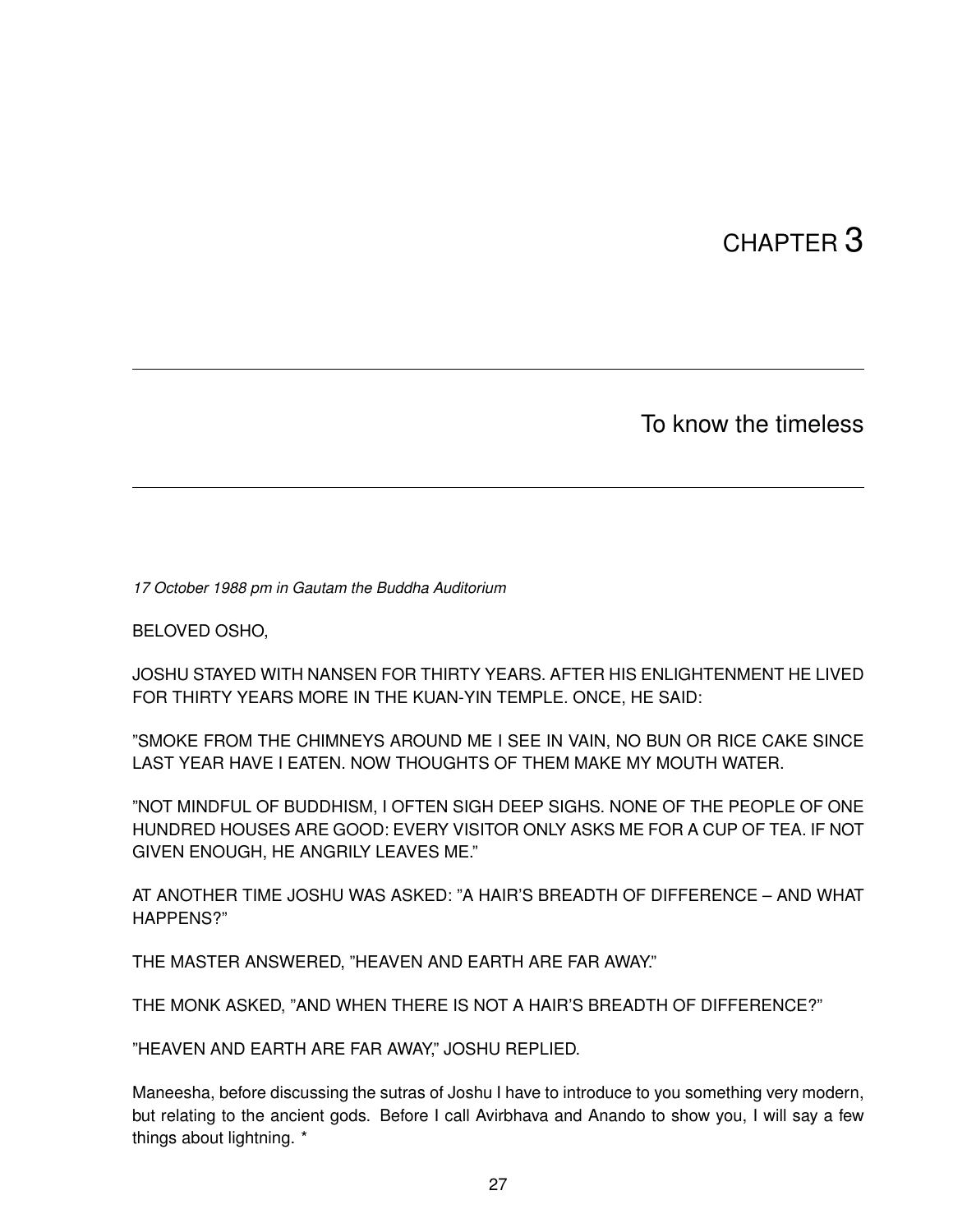Anything mysterious that man could not understand became a god. Lightning is very mysterious: from where does it come, and where does it go? Suddenly it appears and suddenly it is gone. And it is dangerous too; it kills people, it kills trees, it kills animals – so it must be in the hands of a certain god; a power that he throws against the enemies.

In India, the god Indra has been worshipped for centuries. He is the god of lightning and clouds and rains. Even man has been sacrificed to satisfy him so that he does not destroy their crops, so he does not kill their animals, so he does not send those lightning thunderbolts to their villages. It is out of fear that all gods are born, out of fear and out of ignorance. So first, something about lightning....

IN ANCIENT CIVILIZATIONS, THOUSANDS OF YEARS BEFORE CHRIST, SOME PEOPLE BELIEVED THAT THUNDER AND LIGHTNING WERE DEMONSTRATIONS OF THE POWER AND WRATH OF THE GODS. IN GREEK MYTHOLOGY, LIGHTNING WAS THE WEAPON OF ZEUS, FATHER OF ALL THE GODS.

IN SOUTHERN AFRICA IT IS WIDELY HELD THAT LIGHTNING IS A BIRD. IN THE MYTHOLOGY OF THE AMERICAN INDIAN, BOTH THE SUN AND THE MOON ARE MADE OF LIGHTNING BOLTS COLLECTED BY A TURTLE AS HE CLIMBED UP TO HEAVEN.

IN INDIA, INDRA WAS A STORM GOD, WIELDER OF THE THUNDERBOLT.

IN AUSTRALIA, ABORIGINAL MYTHOLOGY HAS IT THAT THE LIGHTNING MAN LIVED AT THE BOTTOM OF A WATERHOLE IN THE DRY SEASON AND IN THE WET SEASON HE RODE ON THE TOPS OF THE THUNDERCLOUDS. HIS VOICE WAS THE THUNDER AND HE STRUCK DOWN WITH HIS STONE AXES THE TREES AND THE PEOPLE.

Associated with this is a very ancient concept, the concept of the aura. It is now a scientific fact that man also has his own energy which is electrical. In an accident in Switzerland a few years ago, a woman became so electrified that even her husband would not touch her. Even her children escaped from home, because whomsoever she would touch would get a great electric shock. She was brought to the hospital: just by holding it in her hand, an electric bulb would start to light up. There was no need of any wiring or any electricity.

Her body was too full. This energy of the body radiates about one inch around the body, around every healthy body. The more radiant you are, the bigger the aura around the body becomes. The more sickly you are, the more the aura shrinks. As a man dies the aura disappears.

And now, because of Kirlian photography, your photograph can be taken showing the aura. You have seen statues, photographs, paintings of Krishna, Jesus, Buddha; you will always see an aura around their heads. It was thought this is just mythology – it is not. There is an energy field around them. To indicate that energy field, all the pictures of all the gods around the world have that aura. It is very symbolic. It is not confined to the head, but certainly the ancient man had come to recognize that there is a certain kind of radiation.

As a man becomes more enlightened, the area of his field of energy also becomes bigger. Anybody who enters into that area suddenly finds that it is as if he has entered into a different climate, a different air, a different silence, a different peace. This has been the criterion to find the master.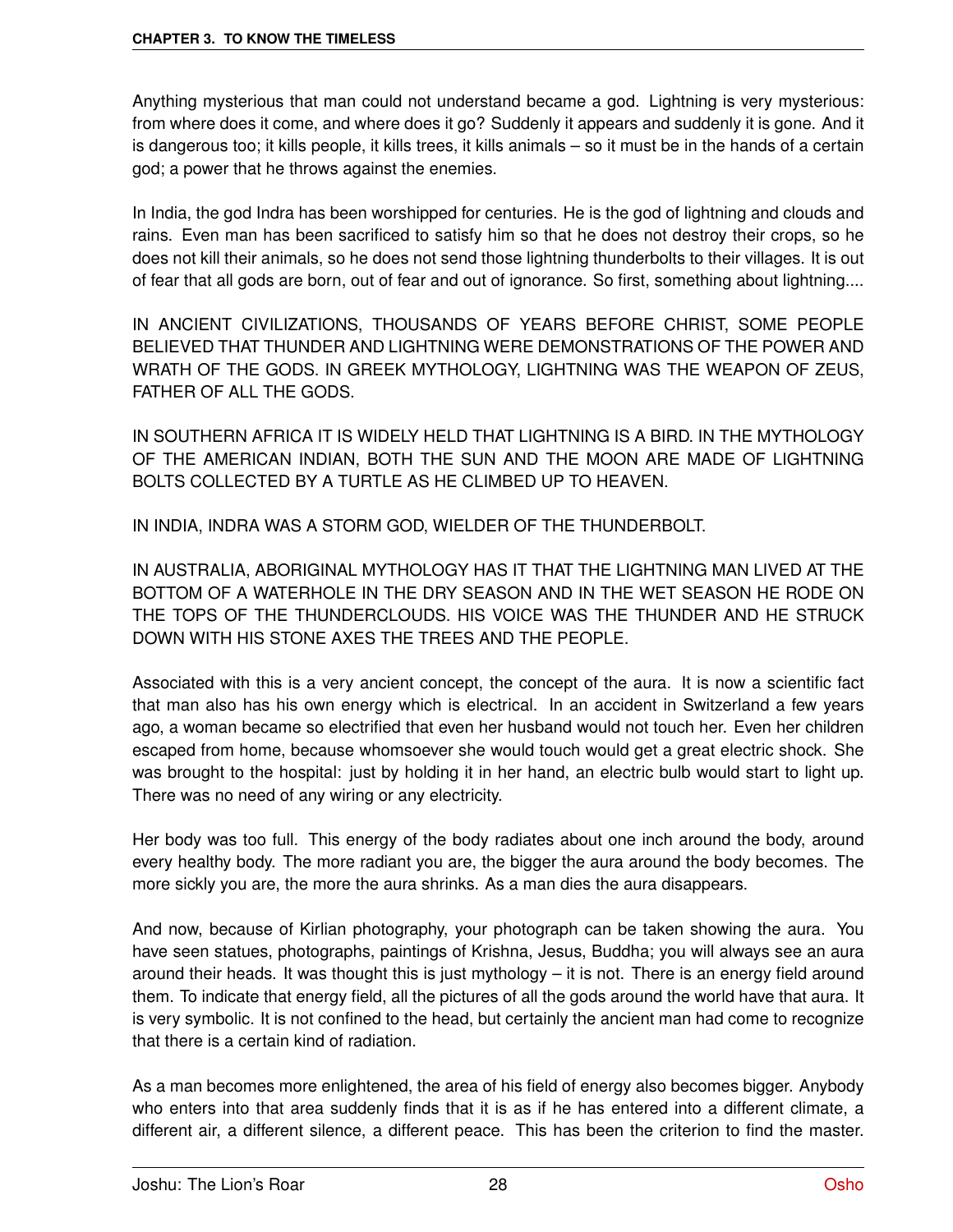There are no visible signs for how to find the master. The only way is, if you come close to a man and inside you something starts changing, flowering, blossoming... suddenly you feel as if the spring has come. The man has not done anything. The aura is invisible. But the aura can do miracles in the disciples who come close to the master.

By the way, I would like to tell you that this is what in Zen is called the transmission of the lamp. Nothing is given by the master, but something is received by the disciple. Where there was darkness in the house, now there is light.

Avirbhava has brought a mechanism which creates an aura. You cannot see the aura, but you can bring a light bulb close to the mechanism and suddenly the light bulb flares up, with no connection. Not only is there no connection with the machinery, but even if you put a hindrance, like a book, between the two, that will not make any difference. You cannot prevent the aura even with stone walls. It passes through without any doors.

Before they bring their new addition to the Museum of Gods, it will be good to know something more about the aura.

SURROUNDING THE PHYSICAL BODY IS A PROTECTIVE ELECTRO-MAGNETIC FIELD, COMPOSED OF RADIATIONS FORMED BY ALL THE BODIES OF MAN. THE AURA APPEARS AS A FOUNTAIN OF ENERGY AND WHEN RADIATING COMPETENTLY HAS A DEFINITE AND REGULAR SHAPE.

AURAS ARE ABSORBERS, SOAKING UP VIBRATIONS FROM EVERYTHING AROUND – THE SUN, MOON, ANIMALS, PLANTS, STONES AND PEOPLE. THEY DEVELOP AS THE CONSCIOUSNESS DEVELOPS.

THE WORD 'AURA' COMES FROM THE GREEK WORD 'AVRA', WHICH MEANS BREEZE.

It is certainly like a breeze. You cannot see it but you can feel it.

THE AURIC FIELDS OF THE ASTRAL AND MENTAL BODIES EXTEND MUCH FURTHER FROM THE PHYSICAL BODY THAN THAT OF THE ETHERIC BODY, WHICH STANDS OUT NO MORE THAN A HALF INCH OR SO. THE UNDULATING FLOW AND RHYTHMICALLY SHIMMERING COLOR OF THE MENTAL AND ASTRAL BODIES GIVE THE IMPRESSION THAT THEY ARE MOVED BY A BREEZE.

IN PEOPLE, WHEN THE ACTIVITY OF THE BEING IS INTENSIFIED, AS DURING MEDITATION, ITS ENERGIES POUR THROUGH THE FIELDS OF THE MENTAL, ASTRAL AND ETHERIC BODIES, INCREASING THEIR SIZE AND THE BRILLIANCE OF THEIR COLORS. AURAS ARE OFTEN DEPICTED AS A FIELD OF FLAMES SURROUNDING THE PHYSICAL BODY.

Now Avirbhava and Anando, bring your mechanism.

(SURE ENOUGH, THE MYSTERIOUS BOX ILLUMINATES THE BULBS HELD BY ANANDO AND AVIRBHAVA. THE ASSEMBLY CHEERS THE NEW ADDITION, AND IT IS WHEELED AWAY.)

Maneesha has brought these sutras.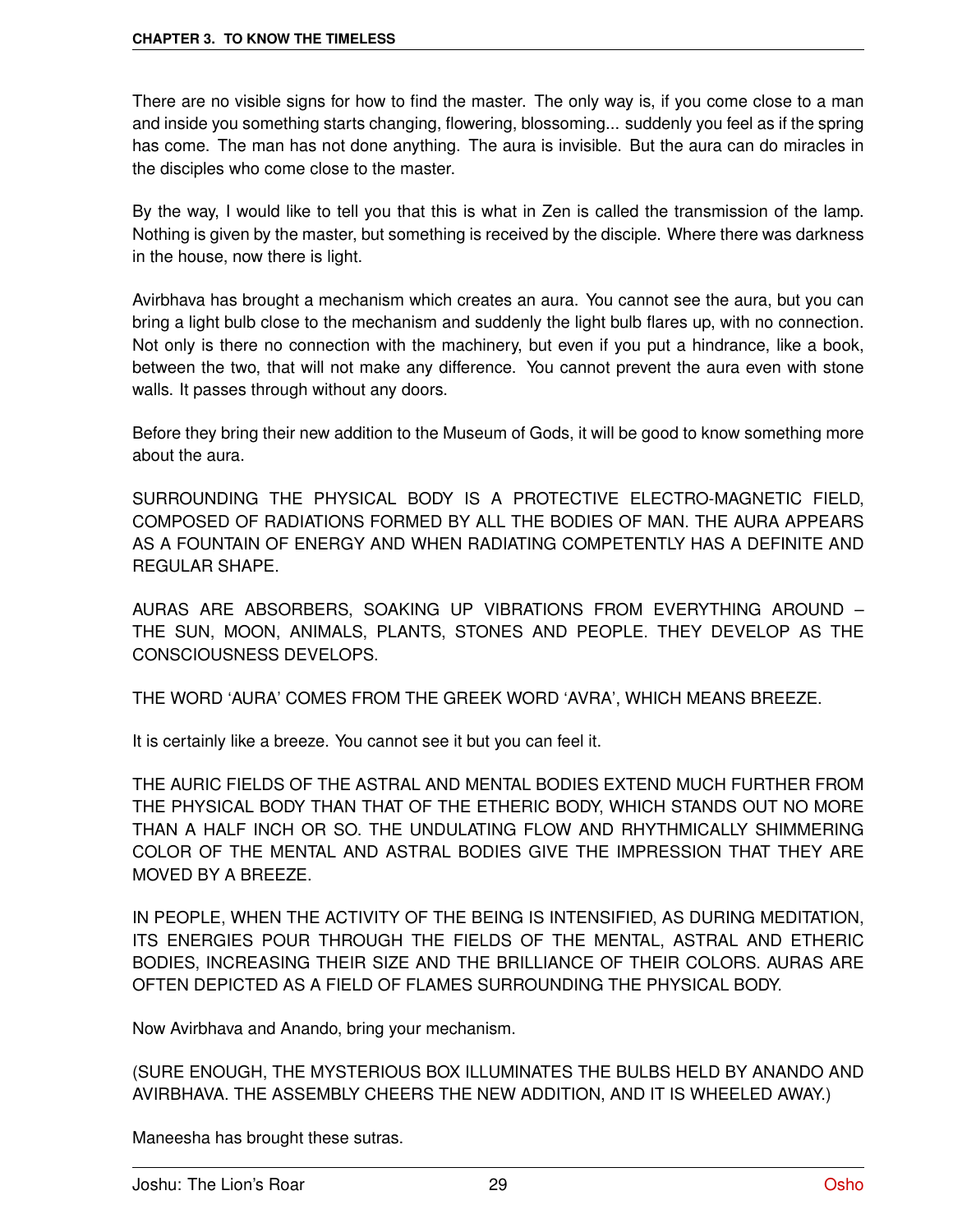JOSHU STAYED WITH NANSEN FOR THIRTY YEARS. AFTER HIS ENLIGHTENMENT HE LIVED FOR THIRTY YEARS MORE IN THE KUAN-YIN TEMPLE. ONCE, HE SAID:

"SMOKE FROM THE CHIMNEYS AROUND ME I SEE IN VAIN, NO BUN OR RICE CAKE SINCE LAST YEAR HAVE I EATEN. NOW THOUGHTS OF THEM MAKE MY MOUTH WATER.

"NOT MINDFUL OF BUDDHISM, I OFTEN SIGH DEEP SIGHS. NONE OF THE PEOPLE OF ONE HUNDRED HOUSES ARE GOOD: EVERY VISITOR ONLY ASKS ME FOR A CUP OF TEA. IF NOT GIVEN ENOUGH, HE ANGRILY LEAVES ME."

What he is saying is all symbolic. First you have to understand that Nansen stayed with his disciple Joshu for thirty years, waiting for the time when Joshu completely and totally opens up and becomes a flower of spiritual splendor. What you have to note about it is that neither is the master in a hurry, nor is the disciple in a hurry. Nowadays, to tell somebody that, "You will have to stay here thirty years, then you can hope – perhaps, it cannot be guaranteed – that you may become enlightened"...

The world has changed in many ways. The most important way is that everybody is in a hurry, not knowing for what. Everybody is running, not knowing where and why. Everybody is collecting money, power, prestige, without ever thinking – what are you going to do with all this? Soon, death will knock on your doors and everything will be taken away.

That which can be taken away by death is worthless to accumulate. Accumulate something that death cannot destroy. There were times when people were interested only in the immortal. That which dies is already dead; it is only a question of time, whether it is today or tomorrow. The body dies, the mind dies, they are of interest no more. The interest has to go deeper – is there something in you, hidden deep in your empty heart, which does not die? Discover it while there is time.

The whole effort of a certain golden age that we have passed and completely forgotten... all the intelligent people were interested only in one thing: to find the eternal in man. So thirty years was not a question; nobody counted time. The calendar was not consulted. Nobody said to the master, "Now I have been here for two years and nothing has happened."

It reminds me of Junnaid. He used to say to his disciples, the first lesson to every new disciple, was: "Remember this anecdote of my life.... I remained with my master for twelve years. For three years he did not look at me. I would sit by his side, people would come and go – and he had hundreds of disciples, with their problems – but he did not look at me. The question of being introduced and the question of asking anything was simply impossible. He behaved as if I were not there, he completely ignored me.

"After three years, for the first time he looked at me. And just his look... as if the first rains had come and I was drenched in a new energy, as if I had been dead up to now. Suddenly, his look made me alive."

New doors, new dimensions opened. And for three years again, there was not any other gesture. But Junnaid was perfectly happy and satisfied and contented. If nothing more happens, this much is too much. After three more years passed, the master touched the head of Junnaid. And Junnaid used to say, "I felt such a serenity, such a deep silence descending over me. I became completely hollow, just filled by the grace of the master."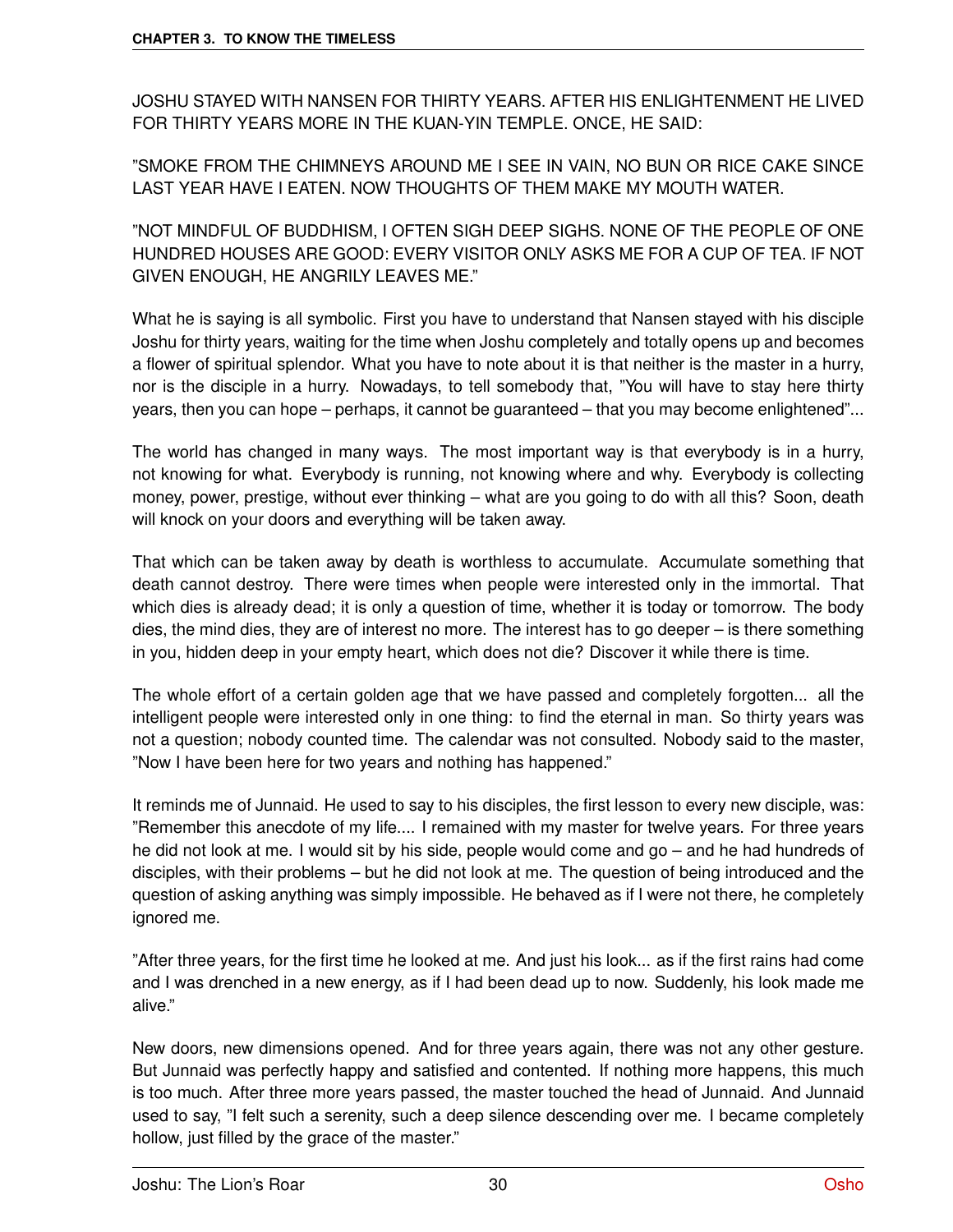And this went on happening. Three years again, but he was perfectly satisfied. After three years the master hugged him. And the moment the master hugged him – and not even a word had passed in all these nine years – he dissolved into the master, he became one with him. Now there was nothing more that he could imagine.

Three more years passed, and the master kissed his third eye. Suddenly, a tremendous lightning, cleansing all his being of all that was ugly, of all that was rubbish; making him completely pure, twenty-four carat gold. And after these twelve years, the master spoke to him for the first time, saying, "Now you can go."

Strange. He has not said a single word to him and now he says, "Now you can go. What I have done to you, try to spread it."

This is transmission: the master is ready to pour down all that is splendorous, but the question is whether the disciple is ready to receive it. Buddha used to say, "There may be a great rain falling – you can put your pot upside down. What can the rains do? – your pot will remain empty. Your pot has to be in a position to receive the rains."

These thirty years, Joshu stayed with Nansen. It has to be understood that it was a totally different kind of calculation about time. People were not interested in time but were interested in the timeless.

I have not come across a single incident in the whole history of consciousness and its evolution where a man was tired because "so many years have passed and nothing has happened." Nobody has ever complained about that. It shows a very unhurried way of life. It shows an understanding that whether we know or not, we are part of eternity. If it is not happening today, it will happen tomorrow; if it is not happening tomorrow, perhaps next life. But immense possibilities are there, so don't be in a hurry. In a hurry you may miss many things which were worth being enjoyed, being tasted. Go slow.

Time went so slow that almost nobody was interested in time. The whole effort was to know the timeless.

Today, time has become very important. People are counting minutes, people are counting hours, because they have forgotten their eternity completely. And particularly Mohammedanism, Judaism, Christianity – these three religions have been helpful in making people too hurried, too tense, because in seventy years so many longings and so many dreams have to be fulfilled. There is no time for anything else.

And all those dreams remain unfulfilled; all those longings remain as far away as the origin. Man runs and runs and reaches nowhere, but more and more he wants.

You must have read Leo Tolstoy's famous story, "How Much Land Does a Man Require?" Leo Tolstoy is one of the greatest men humanity has produced. And just a few days ago I came to know... He was never given a Nobel Prize. Nobody is more worthy of a Nobel Prize than Leo Tolstoy. His creativity is immense, he has not been surpassed by anyone. He was nominated, but the nomination was refused by the committee.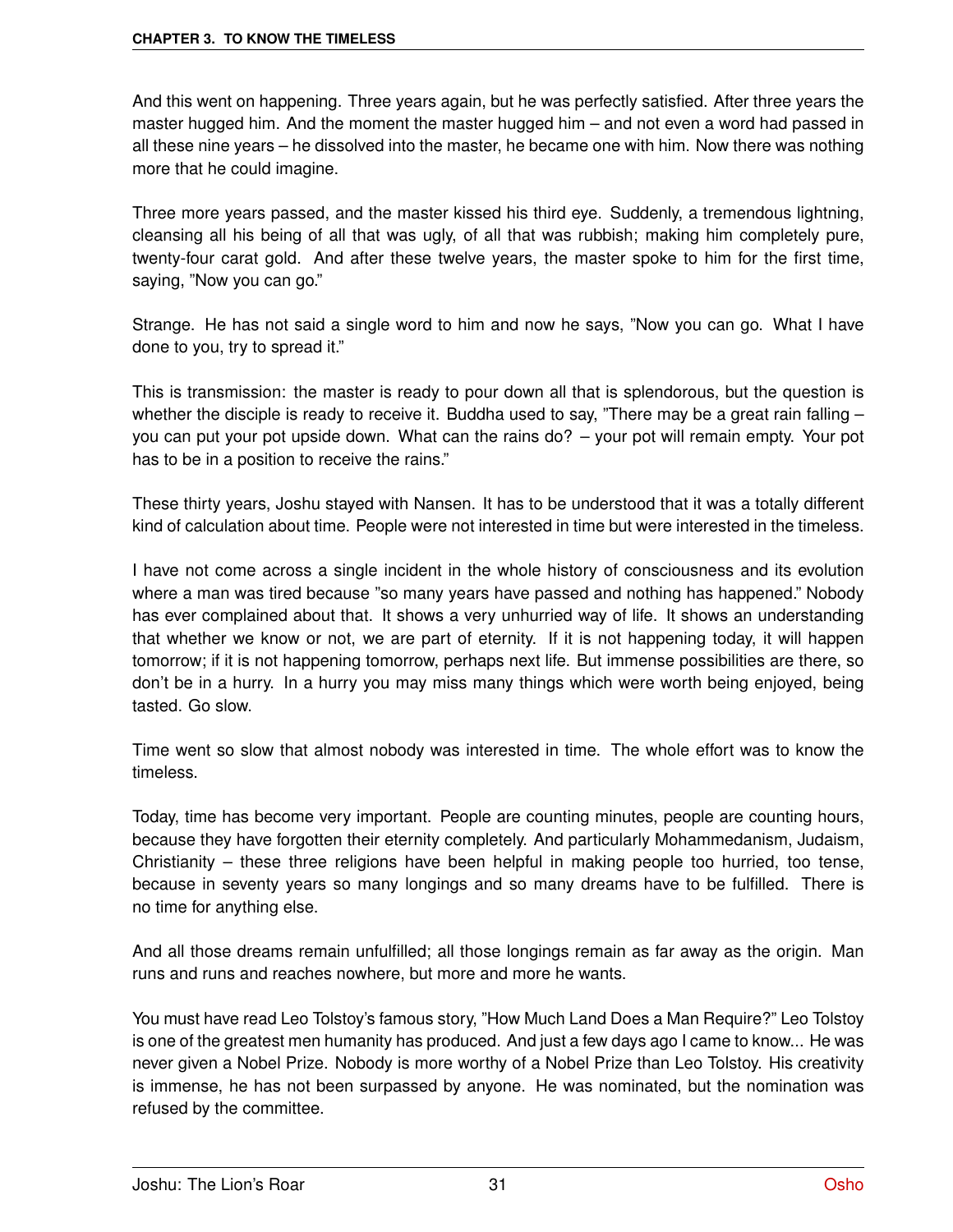The Nobel Prize committee opens it records to the public only after fifty years, so just this year they have opened their records for the public to see, or for research workers to look into. And I was so shocked! In the records it is said, "Leo Tolstoy cannot be given the Nobel Prize because he is not an orthodox Christian." That was the reason. He IS Christian, but he is not orthodox Christian. He has his own original ideas which are not traditional.

These considerations... His great books ANNA KARENINA, WAR AND PEACE – they are not considered at all. The consideration is whether he's orthodox Christian or not. Then they should make it clear that the Nobel Prize is only for orthodox Christians. Why go on being hypocritical?

But these three religions have created a tremendous difficulty for humanity. They have all given the idea that you have only one life. Not knowing anything about past lives, they have given man a tremendously speedy, hurried way of life. You have to fulfill so much that everything remains incomplete. You cannot complete anything because you are in such a hurry – another thing is waiting, lined up!

People die with empty hands.

All the Eastern religions – Taoism, Buddhism, Jainism, Hinduism – have given a totally different dimension, the whole eternity. You are not confined into seventy years; birth and death are simply episodes in your eternity. Many times you have been born and many times you have died; still, the eternal principle of life continues.

That has given the East a certain restfulness. There is no hurry, you can sit by the side of the master for twelve years. The master can take his own time – three years to look at you, three years to put his hand on you. Three years to hug you. Three years to touch your third eye and send a thunderbolt which transforms your whole being. And not giving you any verbal message... Junnaid was simply told by the master, "Now you can go. My work is complete. And whatever I have done to you, do to others."

This you have to remember. Just the very remembrance that we have been here forever and we will be here forever gives a deep relaxation. There is no hurry; we can do everything as minutely, in as much detail... we can do things to perfection.

AFTER HIS ENLIGHTENMENT HE LIVED FOR THIRTY YEARS MORE IN THE KUAN-YIN TEMPLE. ONCE, HE SAID – what he is saying is very symbolic – "SMOKE FROM THE CHIMNEYS AROUND ME I SEE IN VAIN..."

He's saying, "There are people, I see the smoke from their chimneys from my mountaintop. But in vain, because nothing ever becomes ripe. Nothing is ever completely cooked. These people are absolutely aware that I am waiting here on the mountaintop and I have something precious to give them."

NO BUN OR RICE CAKE SINCE LAST YEAR HAVE I EATEN.

He does not mean buns or rice cakes. What he means is "Since last year I have not come across a ripe man." That's what his master Nansen has said, that, "He is a very ripe fruit. Give him good treatment. He can fall from the tree any moment."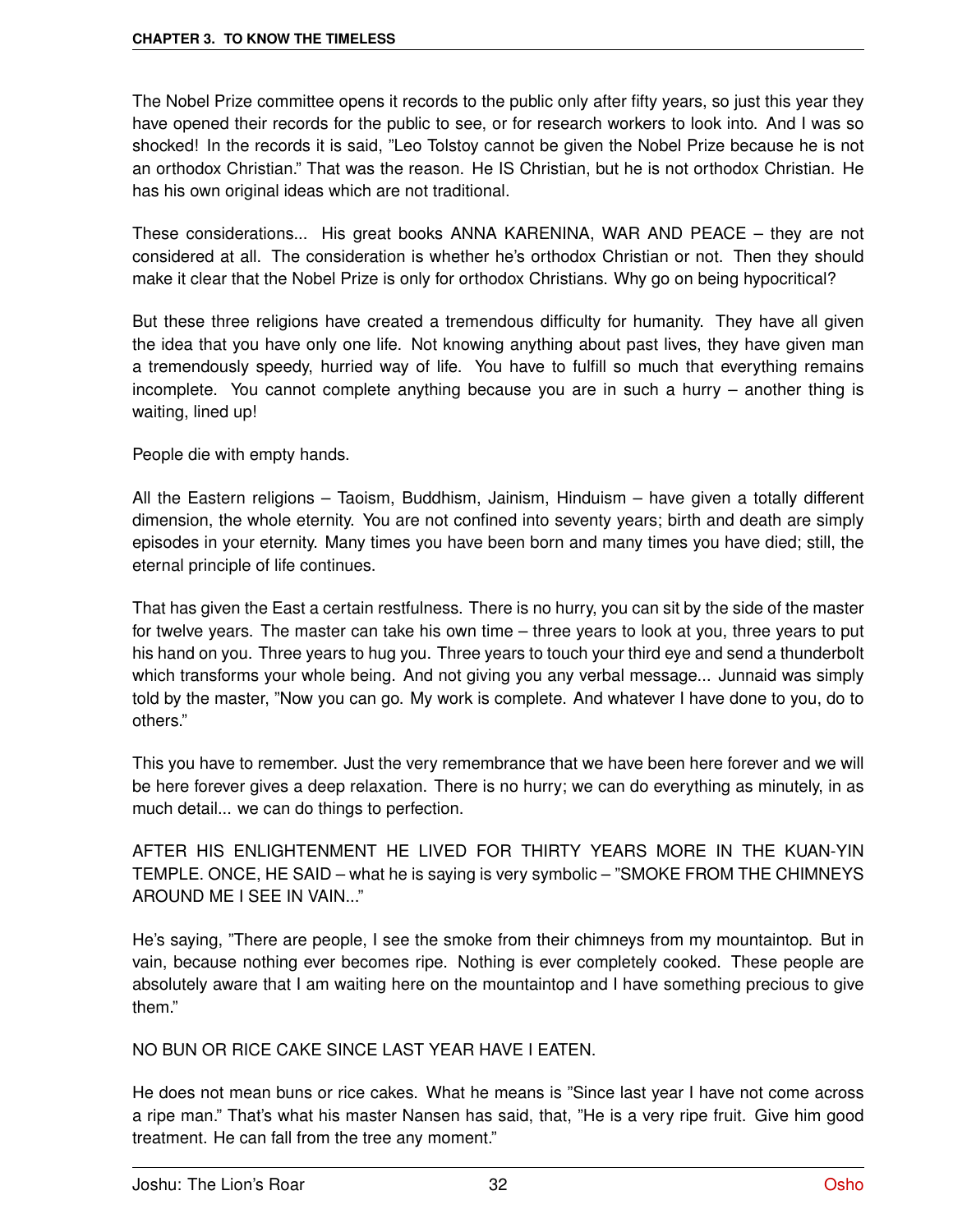### NOW THOUGHTS OF THEM MAKE MY MOUTH WATER.

He is saying, "Just the thought that these people are there, carrying inside a tremendous delight... and I am sitting here ready to open up the door, but they are absolutely unaware of their own treasures."

NOT MINDEUL OF BUDDHISM

Naturally, when you become enlightened you are no more interested in any 'ism'. It may be Buddhism, it may be Jainism, it may be Taoism, it does not matter. Enlightenment takes you beyond all 'isms'. 'Isms' are simply philosophical statements. Enlightenment is the very experience.

So he says, NOT MINDFUL OF BUDDHISM – because Buddhism will not allow what he is doing – I OFTEN SIGH DEEP SIGHS for the people, who are so close to the truth but will remain far away because even the desire, even the quest has not arisen in them.

NONE OF THE PEOPLE OF ONE HUNDRED HOUSES ARE GOOD...

Just below his mountain there were one hundred houses. Not a single individual from that village has come to inquire, "What is this monk doing here, sitting under his tree, for thirty years?" They are unconcerned.

It is not something new. In Poona there may be more than two million people, and none of them must have ever thought, "What is going in this place in Buddha Auditorium?" They may pass by on the road, they may see something is going on, but no inquiry. They are so involved in the ordinary that they keep themselves completely blind about the ultimate.

EVERY VISITOR ONLY ASKS ME FOR A CUP OF TEA. And even if someone comes by the way, a stranger, he asks me for a cup of tea. I could have given him the whole world, the whole universe. But such is the poverty of the mind. He does not look at me, he simply wants a cup of tea. He is just passing by: "Perhaps this monk in his temple must have tea. But this monk has something of the divine – that he is not concerned about."

IF NOT GIVEN ENOUGH, HE ANGRILY LEAVES ME.

Now, Joshu has no obligation to provide tea for strangers. He himself is a poor monk. He can give something which you have not even imagined in your dreams, but you are completely unaware and blind. People even become angry if he says that there is no tea. "I can give you myself, I can share many other things, but tea is not there. I am a poor monk." They become angry.

While you are listening to these statements and anecdotes, always remember one thing: don't listen to them as if they are about somebody else.

One line of an English poem is, "For whom the bell tolls." In a Christian village, when somebody dies, the church bell rings to inform the farmers around that "somebody has died, come back from the fields."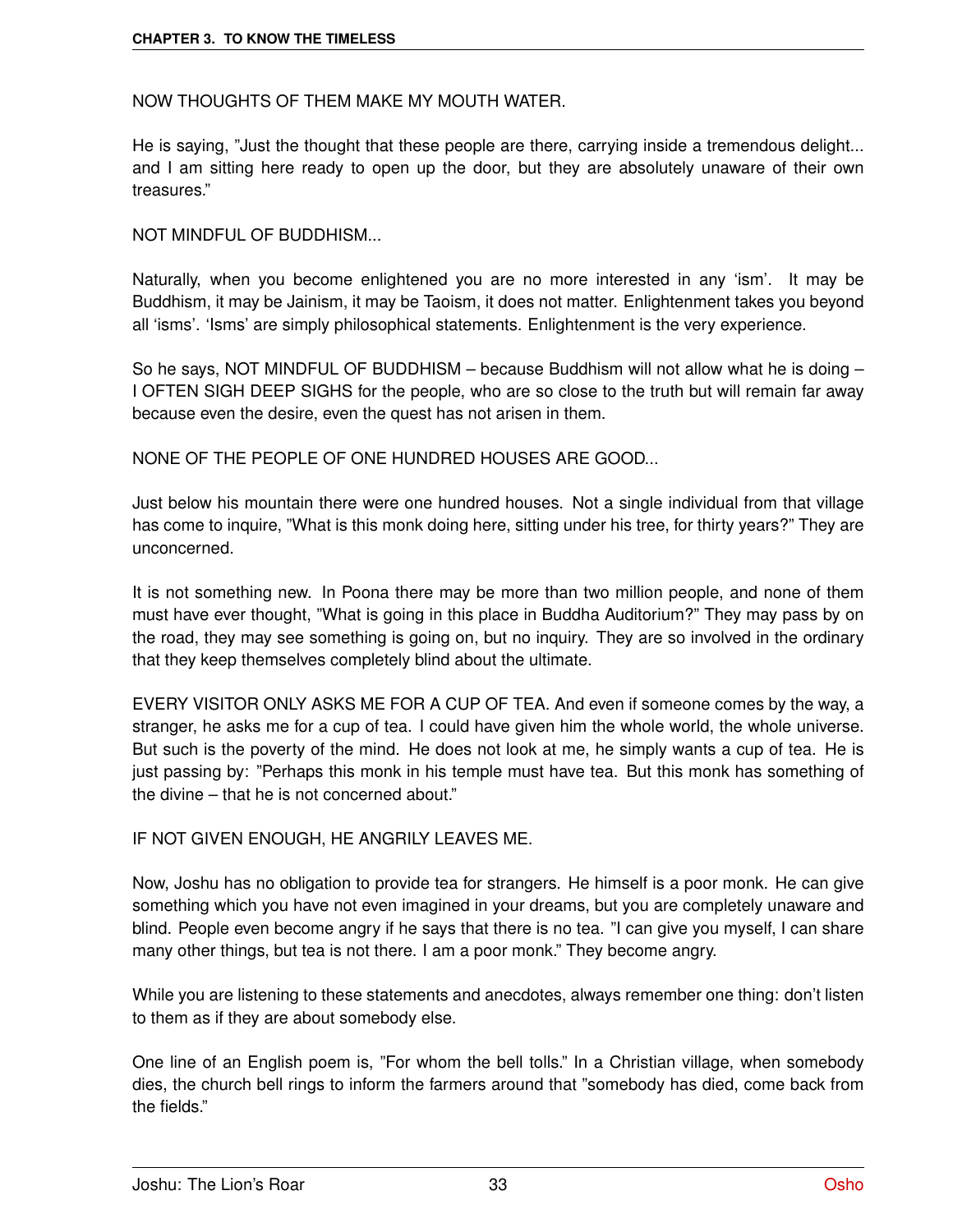The poem says: "Never ask for whom the bell tolls, it tolls for thee." It has a great insight. Whoever dies shows you one fact, that you are also going to die.

Before death takes you, do something to find something so that you can defeat death.

### AT ANOTHER TIME JOSHU WAS ASKED: "A HAIR'S BREADTH OF DIFFERENCE – AND WHAT HAPPENS?"

It is again an ancient Zen koan: A HAIR'S BREADTH OF DIFFERENCE – AND WHAT HAPPENS? People are given this koan to meditate upon. Nothing else is said. What are the things in which a hair's breadth of difference makes a great difference? "A hair's breadth"... people meditate on it. As they go deeper... they cannot find any intellectual answer to it, but as they go deeper they find the answer one day.

The answer is, between you and your center just a hair's breadth of difference is a great difference. Even that much difference should not remain. You should dissolve into your center, utterly and completely. Only then can you be called a fulfilled man, an awakened man, a buddha.

THE MASTER ANSWERED, "HEAVEN AND EARTH ARE FAR AWAY."

Zen is very special in its ways of dialogue and everything.

THE MASTER ANSWERED, "HEAVEN AND EARTH ARE FAR AWAY." Now this seems to be absolutely irrelevant to what the man is asking.

THE MONK ASKED, "AND WHEN THERE IS NOT A HAIR'S BREADTH OF DIFFERENCE?" Then what happens? And Joshu said, "HEAVEN AND EARTH ARE FAR AWAY," The same answer to both questions, and both answers are absolutely irrelevant to the question! It creates a situation, and that is the whole work of a master. He is saying, "You are asking a question which is not for asking, which is only available to those who enter in themselves and find it. Otherwise, heaven and earth are far apart."

The man had thought perhaps he could ask the question differently. But the answer remained the same. The master, without saying that "You are asking irrelevant things, things which cannot be asked and answered, which can only be experienced"... But this is the way Zen has developed a tremendous language of its own. Replying to him with irrelevant answers, Joshu is throwing him back again and again; perhaps he may get the point. He does not say to him directly, "Experience!"

There is only one thing in life where a hair's breadth will make an immense difference: if you reach so close to your center... but just a hair's breadth and heaven and earth are far apart. The distance is as much as it is between the earth and heaven. It does not matter that you have come very close; even closeness is a distance.

You cannot say, "I am approximately enlightened." Even approximately enlightened you are ignorant. Either you are enlightened or you are not enlightened; not even a single hair's breadth will make you approximately enlightened. Just think: either you are alive or you are dead, you cannot say fifty-fifty! Either you are awake or you are asleep, you cannot say fifty-fifty.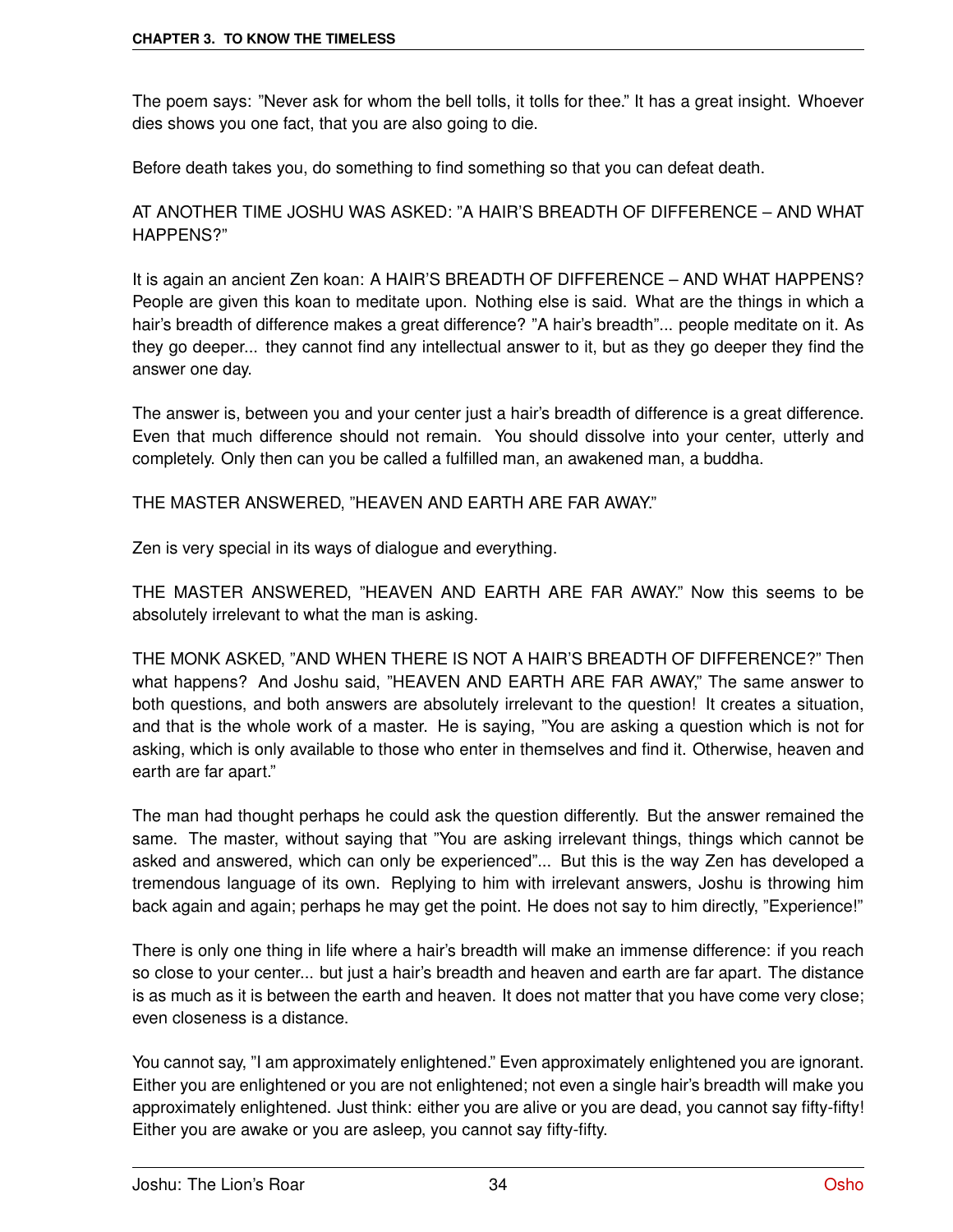Joshu is kind enough to have answered even such a man. Because Zen is a very delicate matter, a very fragile matter: it deals with the ultimate reality. You have to handle it very carefully.

Tetsuan wrote:

TOO MUCH HAPPENS HERE

WHERE NOTHING SHOULD AT ALL;

A THATCHED HUT IS NOT SUPPOSED TO BE

A BUSY PLACE,

BUT MOUNTAIN BIRDS COME

TO FLEE THE EVENING RAIN

IN THESE DENSE WOODS.

CLOUDS DRIP PATTERNS

OF SLIPPERY MOSS

ON STONE BEDS.

THIS FLOATING WORLD IS JUST A TUNE

WHISTLED ON A SWORD HILT.

FAME AND FORTUNE

HAVE FORGOTTEN ALL ABOUT ME.

Tetsuan is talking about the small hut in which Joshu lived. He is saying, "Too much happens here on this faraway mountain, in a thatched hut. TOO MUCH HAPPENS HERE WHERE NOTHING SHOULD AT ALL, because it is so far away from the world. But still so much happens. A THATCHED HUT IS NOT SUPPOSED TO BE A BUSY PLACE." But it is a busy place because to a Zen master, everything happening around – clouds and flowers and trees – have equal status to man.

A THATCHED HUT IS NOT SUPPOSED TO BE A BUSY PLACE, BUT MOUNTAIN BIRDS COME. Man may not come, but mountain birds come TO FLEE THE EVENING RAIN IN THESE DENSE WOODS. CLOUDS DRIP PATTERNS OF SLIPPERY MOSS ON STONE BEDS. THIS FLOATING WORLD IS JUST A TUNE WHISTLED ON A SWORD HILT. FAME AND FORTUNE HAVE FORGOTTEN ALL ABOUT ME.

Tetsuan lived with Joshu. The world may have forgotten them, their fame and name – but a few seekers find the way, however deep in the forest a man like Joshu hides. A man of awakened soul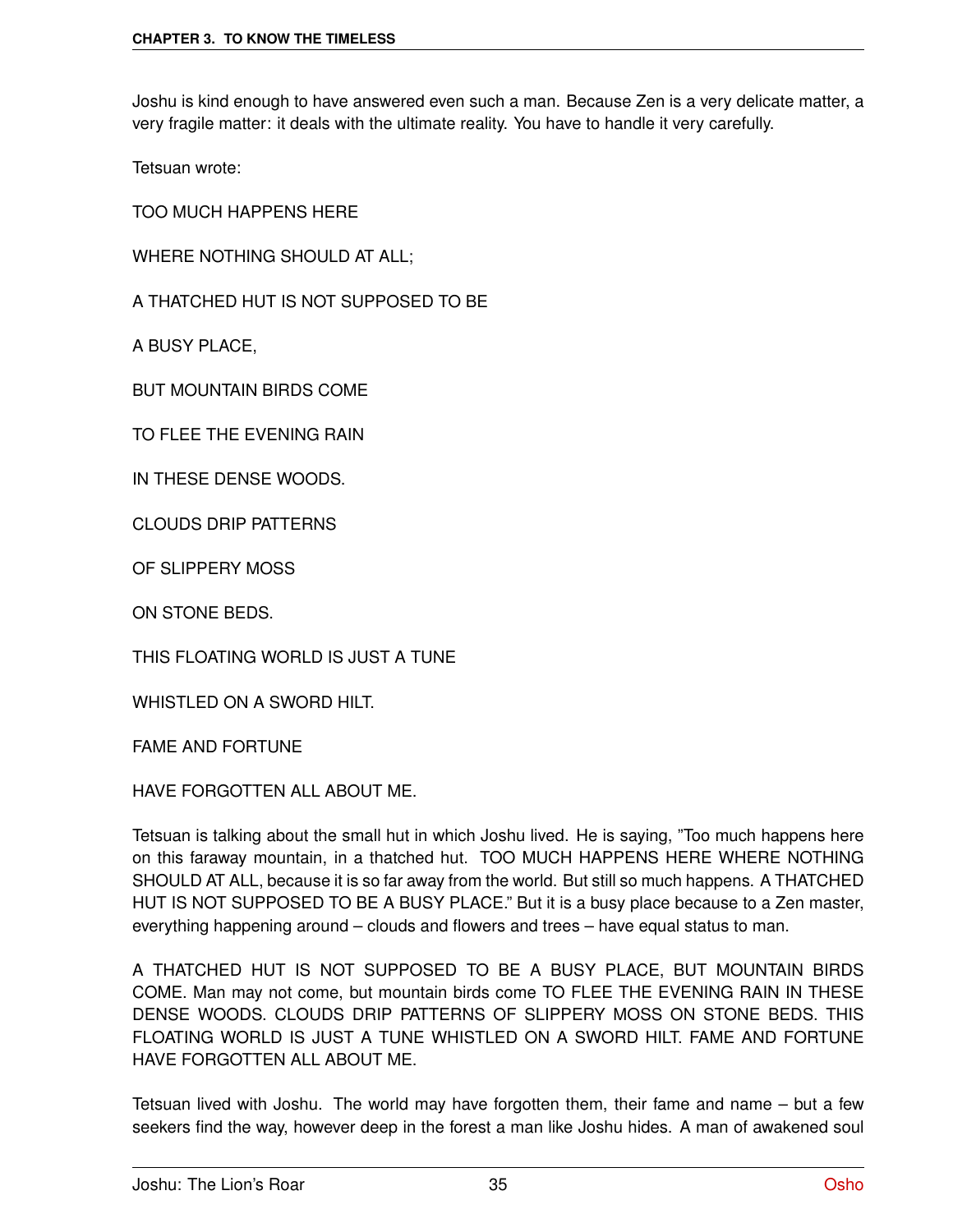is a great magnetic pull. Wherever somebody suddenly has an urge to search on unknown paths, they start moving towards the master, not knowing exactly where they are going.

That's how you have gathered here. There is no reason for you to be here, but something goes on keeping you here. Some immense possibility of finding the truth, of experiencing the beauty, of knowing the meaning of life.

Question 1

Maneesha has asked a question:

#### BELOVED OSHO,

### HAS ONE ONLY RECEIVED A HIT IF IT HURTS?

Maneesha, a master hits not to hurt but to heal. And a disciple receives the hit with tremendous gratitude, not with anger. Unless a hit is received with gratitude it cannot do its work of healing. You are all full of wounds, and they all need to be exposed to the sun, to the open sky. Unless you allow yourself to be exposed completely, you cannot get rid of those wounds. The normal way in the world is to hide the wounds so nobody knows about them – go on hiding them deeper and deeper in the unconscious, so even you forget them. But to work on the consciousness, cleaning it from all the wounds is absolutely necessary. Those wounds have to be brought into the open.

You are asking, "Has one only received a hit if it hurts?" No, Maneesha. If it hurts you have missed. If it does not hurt but creates a gratitude, a love, it heals.

#### LAST NIGHT I DID NOT FEEL HURT.

You are an old sinner, Maneesha. You have been with this strange man long enough. But you don't know that by your side, Zareen was sitting; your migraine immediately jumped on Zareen! Today she is sitting far away from you.

For seven years she had no migraine. Last night she suffered migraine, I saw it jumping on her! But I kept quiet, because she is new and she has to understand many things.

This was also a great experience for her, that this is not an ordinary assembly of people, this is not a Lion's Club or a Rotary Club. We are involved in the greatest experiment of transforming consciousness. If you keep remembering it, you can overcome all the stumbling blocks.

I hope that Zareen has overcome the migraine. But it jumped on her because she is new and she does not know that in such a place, the master hits only when he loves. The master hits only when he finds you worthy enough.

You are saying:

I SAW THE TRUTH OF WHAT YOU SAID BUT DID NOT HATE MYSELF OR STOP LOVING YOU. DID I MISS?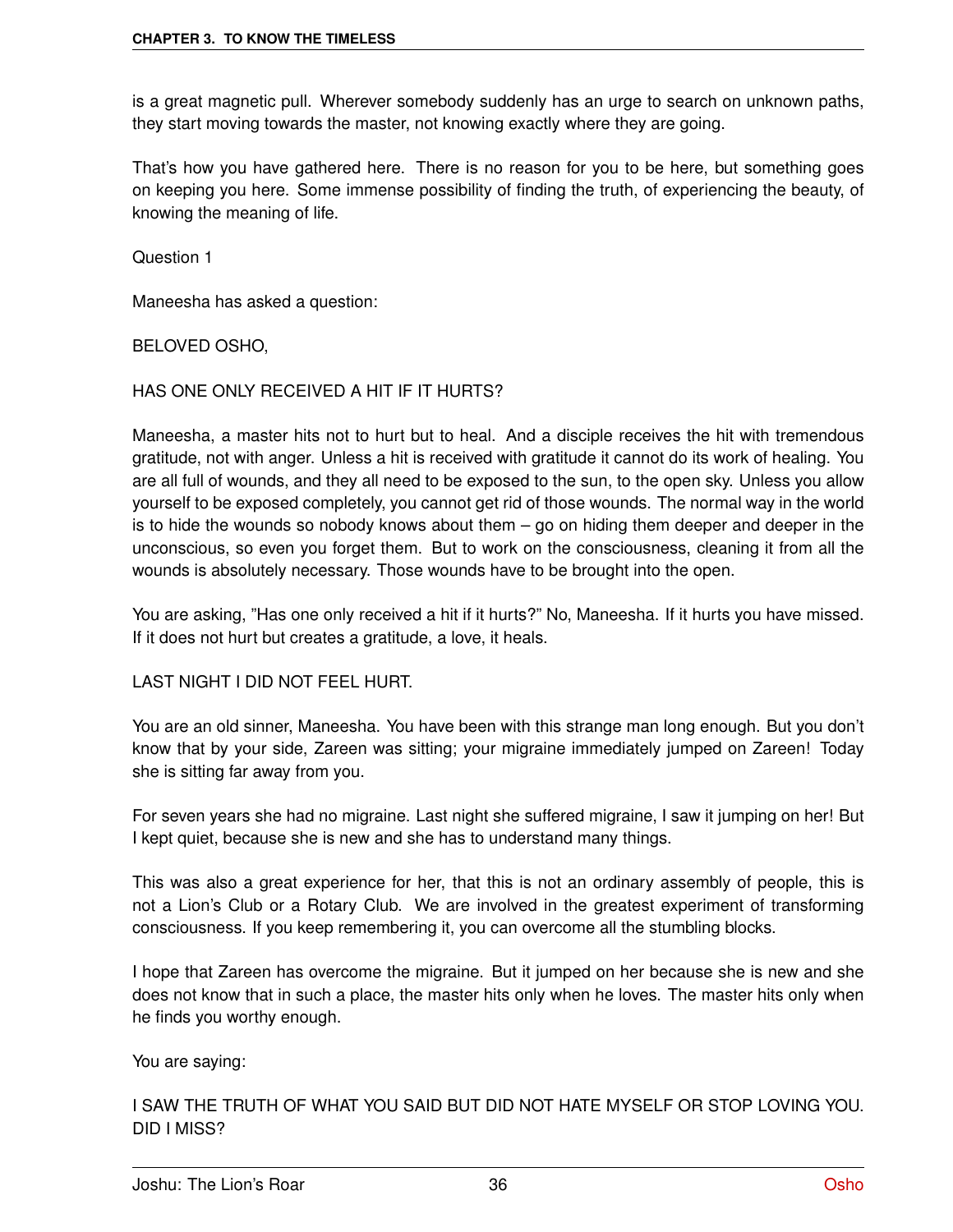No, Maneesha, fortunately you did not miss.

I KNOW YOU WILL HIT ME AGAIN IF I NEED IT – AND THIS TIME I DON'T HAVE THE EXCUSE OF A MIGRAINE.

Look where your migraine has gone! Now, when everybody is in meditation, Zareen has to throw it as far away as possible. Whoever deserves it will get it! And I promise you, Maneesha, whether you need it or not I will hit. Just for sheer joy!

Now today's time is devoted to Zareen....

Little Ernie swaggers into the bar and shouts to the shapely barmaid, "Gimme a triple scotch on the rocks!"

"Hey, kid," says the barmaid. "You don't look to be more than seven years old. Do you want to get me into trouble or something?"

"Maybe later," says Ernie. "Right now I just want the scotch!"

Alfonso, the Italian, is dragging a large, heavy box down the middle of the street when he suddenly stops in front of a house. He knocks on the door and a woman comes to open it.

"Are you Widow Jones?" asks Alfonso.

"My name is not Widow Jones," replies the woman. "It is Mrs. Jones."

"Well," says Alfonso, sadly, "just wait till you see what I've got in this box!"

Old Father Fungus is getting very deaf in his advanced years, so he asks his flock to write down their sins on a piece of paper instead of speaking them to him.

Everything is going well with this method, until one day Father Fungus hears someone crash his way into his confessional booth, belch loudly, and blow his nose. The strong smell of whiskey pours from the other side of the box as Father Fungus hears his old friend Paddy fumbling around in his pockets. Finally, Paddy passes a small, crumpled scrap of paper through the curtain into the priest's hand.

The confession reads: Ten cans of beer. One six-pack of Coca-Cola. Half a dozen eggs. Three rolls of toilet paper, two condoms and one box of tampons.

Old Father Fungus looks at the note for a minute, shrugs, and silently passes it back to Paddy.

Paddy stares at the paper in shock. "Oh Jesus!" he cries. "I must have left my goddam sins at the supermarket!"

Prince Charles and Princess Diana of England are invited to be the guests of honor at the All-England Agricultural Show.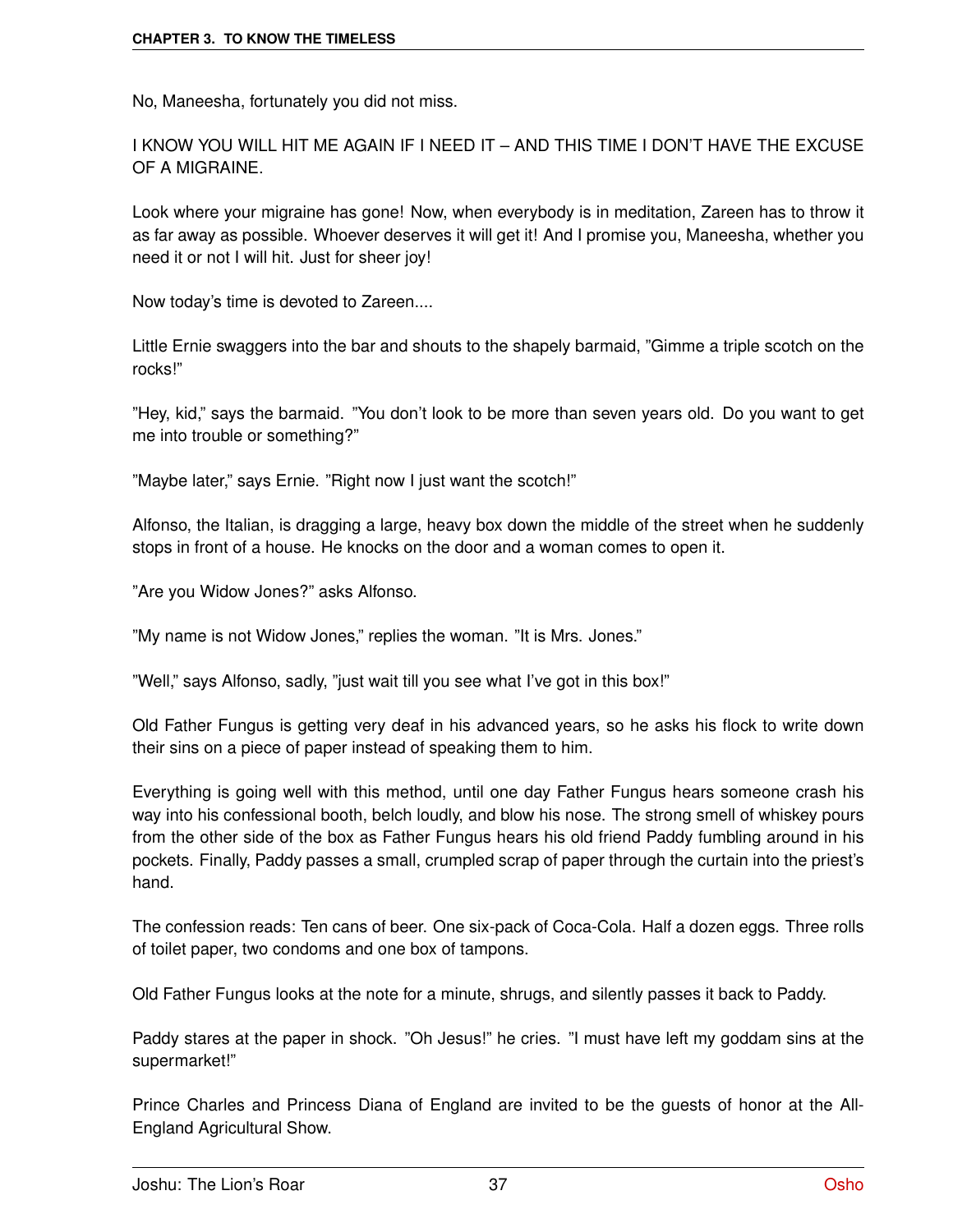After they preside over the opening ceremony, the royal couple dutifully walk around to mix with the farmers and look at the exhibits. Soon Charles gets bored and heads for the beer tent, and Diana walks over to admire the prize bull – and never did a male animal have such splendid equipment!

The princess is shocked and amazed at the size of the beast's machinery, and calls over the bull's attendant, Farmer Cowtit, for a talk.

"That is a fine animal you have there," says Diana.

"Yes, your highness," replies Cowtit. "He is a champion, and the father of champions."

"Really?" says the princess, getting excited. "Tell me about him."

"Well, my lady," continues the farmer, "this bull went to stud three hundred times last year!"

"Really?" exclaims Diana. "That's amazing! I must tell my husband about this." And she runs off to get Charles.

She finds him in the beer tent, boozing with a bunch of farmers.

"Come with me, Charles!" snaps Diana. "I am going to show you an animal that will make you feel ashamed of yourself!" And she drags him over to the bull.

"Now, my good man," says Diana to Farmer Cowtit, pointing to the bull's balls. "Tell my husband what you told me about this bull."

"Well," replies the farmer, "as I was explaining to the princess here, this magnificent bull went to stud three hundred times last year."

"And that, Charles," interrupts Diana, "is almost every day!"

"Very interesting," slurs Charles. "But I bet he doesn't have to screw the same old cow!"

Nivedano...

(Drumbeat)

(Gibberish)

(Drumbeat)

Be silent. Close your eyes. Feel your body to be completely frozen.

Now look inwards, collecting your whole consciousness – with great urgency, as if this moment is your last moment of life. Only with such urgency can one reach to the center of life. And the center of life is the center of eternal, immortal, universal being.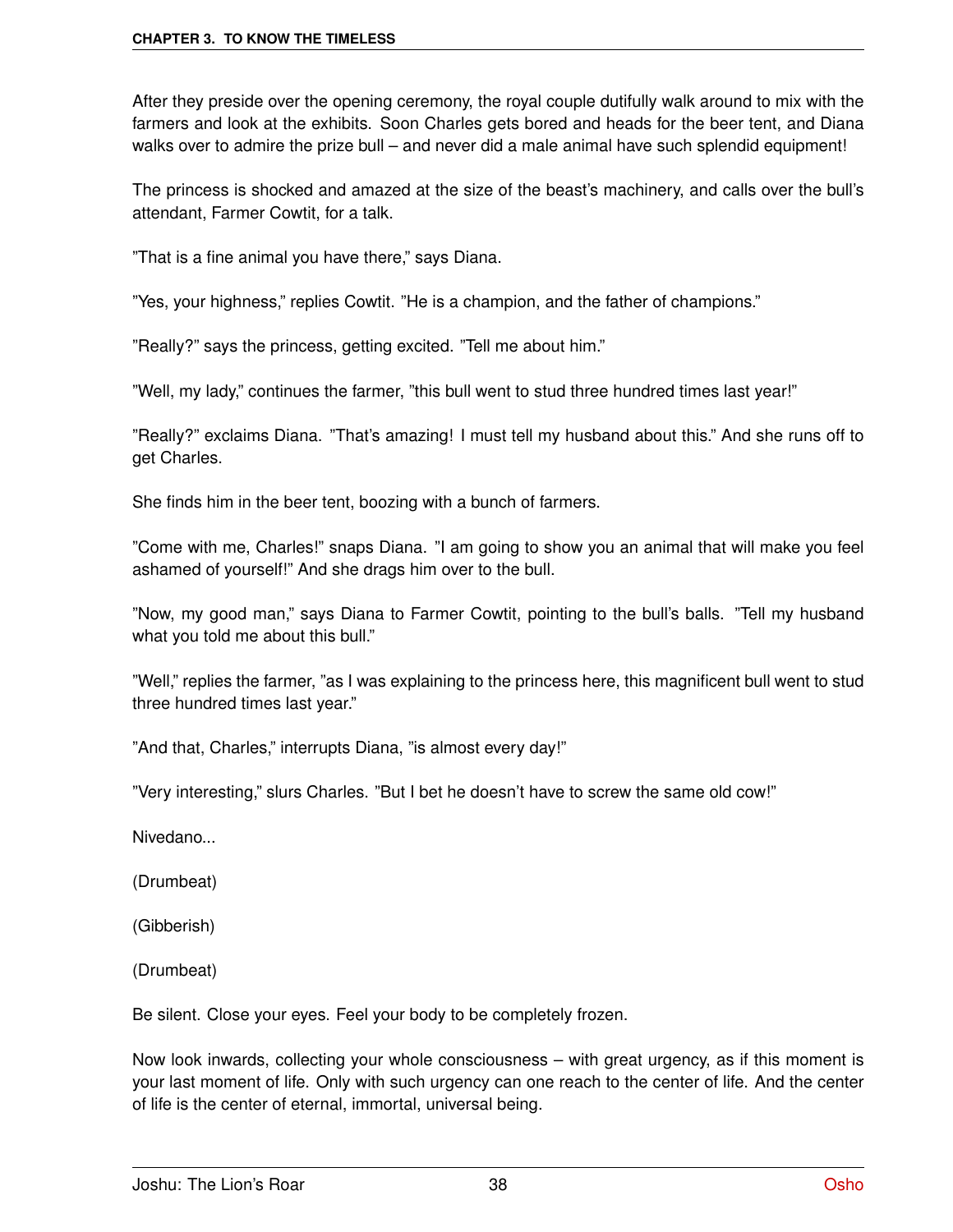Deeper and deeper, because you are going to meet, at the boundary line between you and the oceanic consciousness, the buddha himself. Your being a buddha is a necessary preparation for taking another step and jumping into the cosmic whole... not leaving even footprints in the blue sky.

The greatest blissfulness is not to be. Thousands of flowers start showering on you.

Just be an empty heart

and you will be filled

with tremendous treasures.

To make it clear, Nivedano...

(Drumbeat)

Relax.

And just remain watchful, witnessing the body, the mind. You are neither of them. You are only the witness. This witness is metaphorically referred to as the buddha, the awakened one.

How cool it feels at the center – a fresh breeze, a new fragrance that you have never experienced. The whole consciousness becomes full of stars.

This evening was beautiful in itself. But ten thousand buddhas dissolving themselves into the ocean of consciousness have made it majestic. I can see that your consciousnesses have become a lake. Buddha Auditorium is just a lake of silent witnessing.

In such lakes, lotuses blossom, truth is experienced, love for the first time understood. Beauty is no more a physical thing but an inner grace.

Collect as many flowers as you can before Nivedano calls you back.

This is your true nature.

This is your original face.

You don't have to go to any temple to find the buddha. Your witness is the buddha.

Nivedano...

(Drumbeat)

Now come back. But come back like buddhas, with great peace, with immense grace, with a song in the heart, with a dance in every fiber of your being. And sit for a few moments, just to recollect the whole experience – where you have been, the golden path that you've traveled back and forth. This path you will have to travel back and forth many many times.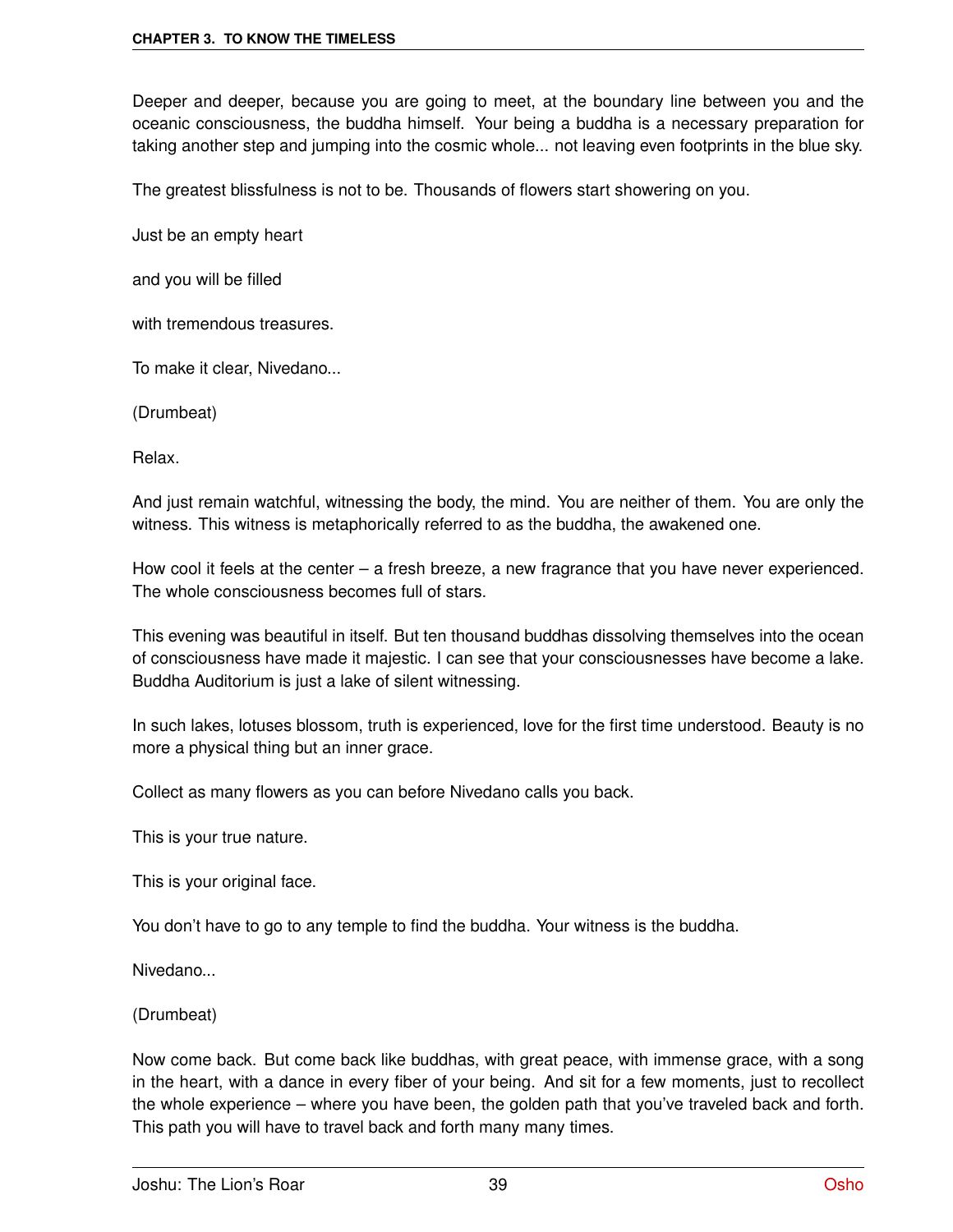Only then, one day you are ripe.

Only then the time comes

for the ultimate explosion.

Okay, Maneesha?

Yes, Osho.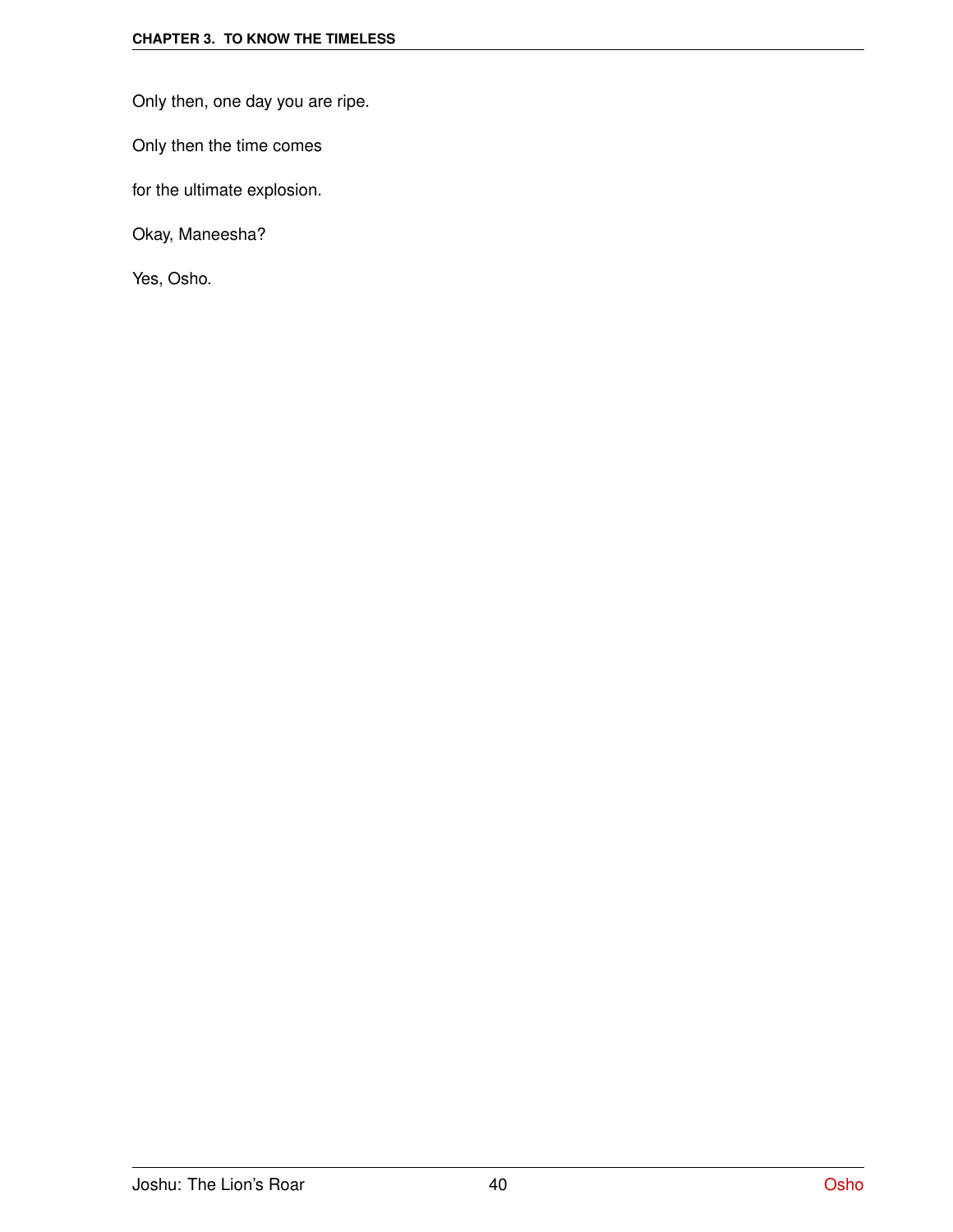## CHAPTER 4

Go on digging

*18 October 1988 pm in Gautam the Buddha Auditorium*

BELOVED OSHO,

ON ONE OCCASION, JOSHU SAID TO HIS MONKS:

I HAVE SINGLE-HEARTEDLY PRACTICED ZAZEN IN THE SOUTHERN PROVINCE FOR THIRTY YEARS. IF YOU WANT TO REALIZE ENLIGHTENMENT, YOU SHOULD REALIZE THE ESSENCE OF BUDDHISM, DOING ZAZEN.

IN THE COURSE OF THREE, FIVE, TWENTY OR THIRTY YEARS, IF YOU FAIL TO GRASP THE WAY, YOU MAY CUT OFF MY HEAD AND MAKE IT INTO A LADLE TO DRAW URINE WITH.

JOSHU IS ALSO REPORTED TO HAVE SAID:

THOUSANDS UPON THOUSANDS OF PEOPLE ARE ONLY SEEKERS AFTER BUDDHA, BUT NOT A SINGLE ONE IS A TRUE MAN OF TAO. BEFORE THE EXISTENCE OF THE WORLD THE SELF-NATURE REMAINS INTACT. NOW THAT YOU HAVE SEEN THIS OLD MONK, YOU ARE NO LONGER SOMEONE ELSE, BUT A MASTER OF YOURSELF. WHAT'S THE USE OF SEEKING ANOTHER IN THE EXTERIOR?

ONCE A MONK ASKED JOSHU: "WHAT IS YOUR FAMILY'S TRADITION?"

JOSHU RESPONDED: "I HAVE NOTHING INSIDE, AND I SEEK FOR NOTHING OUTSIDE."

Maneesha, the word 'zazen' has to be understood before I can start discussing the sutras that you have brought. Zen I have explained to you. It comes from the Sanskrit dhyan. Buddha never used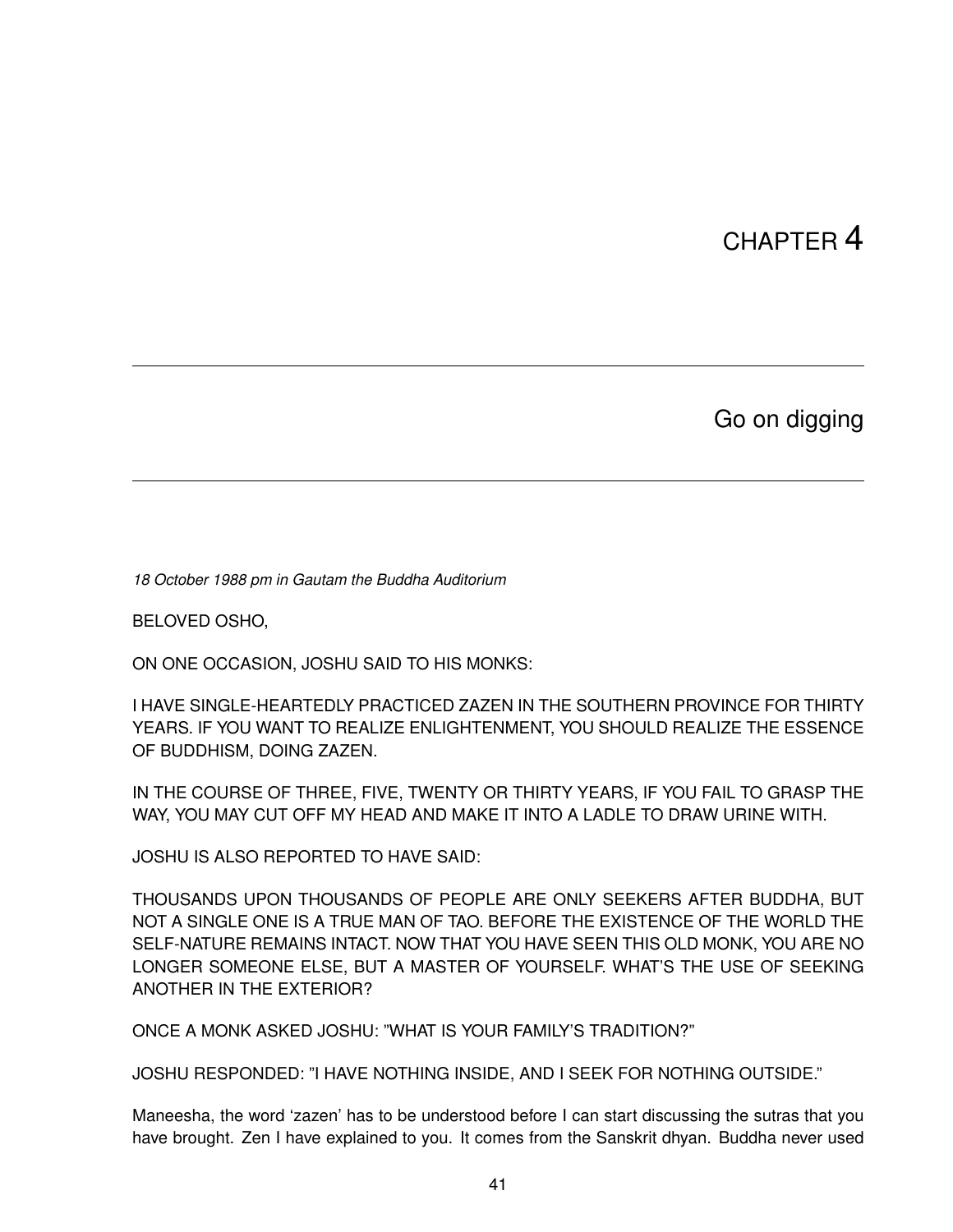Sanskrit as a part of his revolution. Sanskrit was the language of the learned, it has never been a language of the masses. Buddha broke away from tradition and started speaking in the language of the masses. It was a revolt against scholarship, learnedness, the pundits, the rabbis, the people of the scripture, whose whole heart is in their books. And because of those books they cannot see the reality.

Buddha started speaking in the language of his province, Pali. In Pali, dhyan changes its form a little bit. It becomes jhan. When Bodhidharma reached China, jhan again changed, into Chinese; it became ch'an. And when the school of Rinzai took the same message to Japan from China, the word ch'an came very close to the very original Pali, jhan. It became in Japan, zen.

In English there is no equivalent word. There are words like concentration, contemplation... but they are all of the mind. Dhyan means going beyond the mind. It is not concentration, it is not contemplation; it is just letting the mind be put aside and looking at reality and your own existence directly, without the mind interpreting it.

Have you ever tried small experiments? Watching a roseflower, can you watch the roseflower without the mind saying, "How beautiful"? Can you just watch the rose without the mind saying anything at all? In that moment you are in the state of dhyan, or zen.

I am reminded of a story. Twenty-five centuries ago it was a great coincidence that in Greece there was Socrates and in India were Gautam Buddha and Mahavira, and in China there were Lao Tzu and Chuang Tzu – all expressing the existential truth, indicating towards it. It is very strange that suddenly, all over the world, there were at least six people fully awakened. Their words may be different because their languages are different, but their indication is to the same moon. That is absolutely certain.

Dhyan means looking, either outside or inside, without thinking – just looking straight forward. Your eyes become only a mirror. The mirror never says anything to anybody. Neither does it condemn the ugly nor does it appreciate the beautiful; it is simply non-judgmental.

Dhyan is, exactly, a non-judgmental state of mirror-like consciousness, just seeing and not saying anything. Then seeing becomes total. And in that seeing is the truth, is the good, is the beauty.

Because of this phenomenon, in the East there is no equivalent word for 'philosophy'. In the East the word that has become equivalent is darshan, but darshan refers to a totally different dimension than philosophy. Philosophy means love of wisdom. It is love of knowledge. And darshan means just the opposite: not the love of wisdom or of knowledge, but of seeing. Darshan means seeing. Dhyan is the method, the path; and darshan, seeing the truth with your own eyes, is the goal of the whole Eastern effort.

What is zazen? Zen is, just once or twice a day... in the early morning when the sun is rising and the birds are singing, you sit silently by the side of the ocean or the river or the lake. It is not something that you have to do continuously. It is just like any other activity. You take your bath – that does not mean that for twenty-four hours you have to continue taking a shower. Zazen exactly means that: taking a shower continuously. Zen is a periodic effort to see the truth. Zazen is a twenty-four hour, around-the-clock remaining aware, alert, in the state beyond mind. Your activities should show it,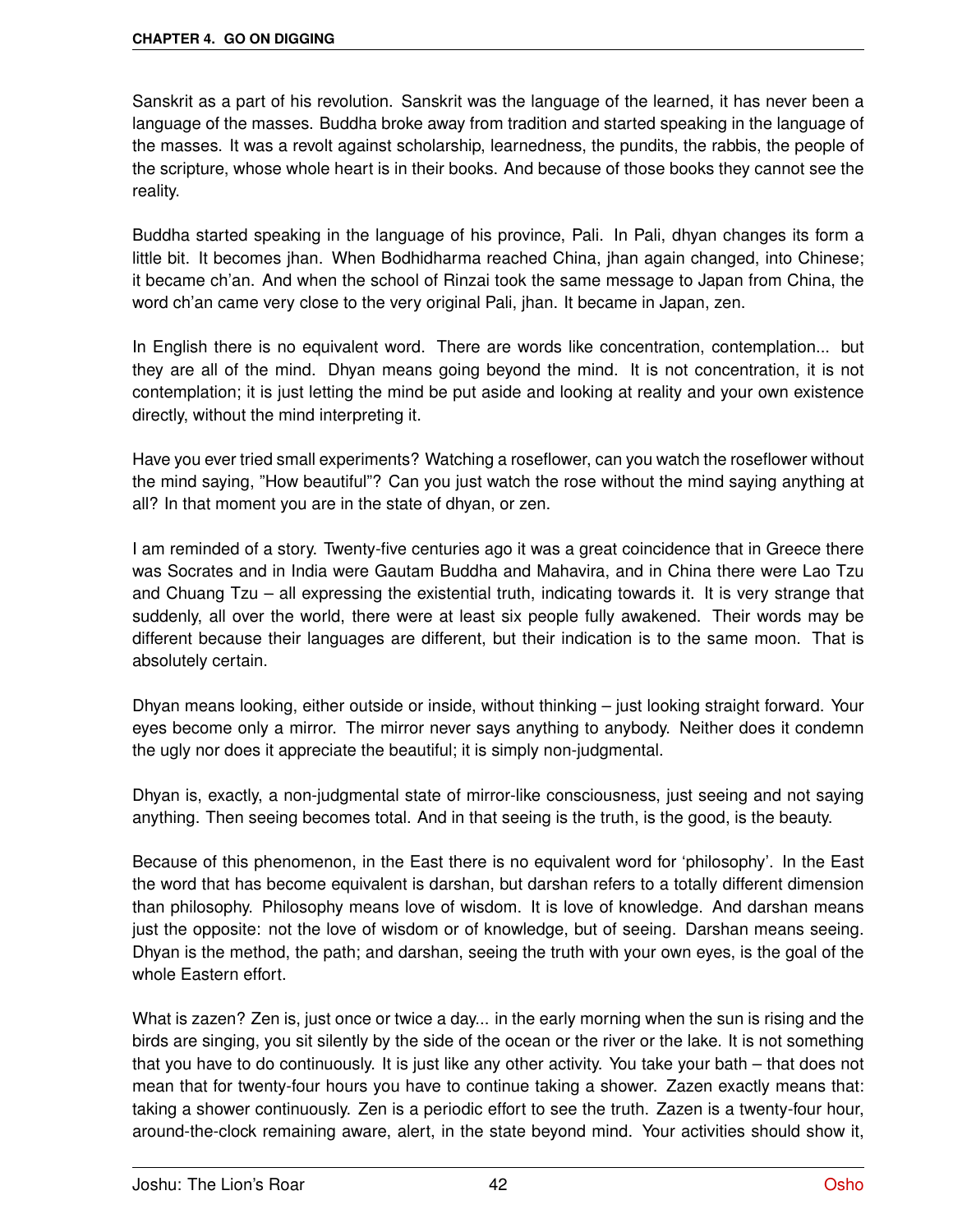your words should show it. Even your walking should show it – the grace, the beauty, the truth, the validity, the authority.

So zazen is an extension of Zen around the clock. Just because of zazen, monasteries came into existence. Because if you are living an ordinary life of a householder you cannot manage to contemplate, to be in the state of Zen twenty-four hours a day. You have to do many other things. And there is every possibility that while you are doing other things you may forget the undercurrent. So monasteries came into existence. The society decided that the people who want to go deeper into their being are doing such a great experiment for the whole humanity, because if even one man becomes a buddha, with him the whole humanity rises a little bit in consciousness.

It may not be apparent. It is just like when the Ganges... a big river, so big that by the time it reaches to meet the ocean its name, from Ganga, becomes Gangasagar, "the ocean of Ganges." It becomes oceanic – so vast. As it moves into the ocean, the ocean certainly rises a little bit. The ocean is so vast that even hundreds and thousands of rivers never create a flood in the ocean, but certainly even a single dewdrop raises the level. At least you can comprehend it: a single dewdrop losing itself in the ocean, and the ocean is something more than it was before – one dewdrop more.

The people of those days were certainly more subjective, of more clarity that the real evolution of man is not in developing machines, technology; the real evolution has to happen in the consciousness of man. His consciousness has to become a pinnacle, an Everest, a peak that rises high above the clouds. If even a single man succeeds, it is not only his success, it is also the success of all men – past, present, future – because it gives a clear-cut indication that we are not trying; otherwise we could also be buddhas. Those who have tried, have become. It is our intrinsic nature.

The society supported the monks, supported the monasteries. There were thousands of monasteries with thousands of monks who were not doing anything. Society allowed them – "We are engaged in production. We will provide you with food and clothes. You go totally into your effort of reaching the highest peak of consciousness. Your success is not going to be only your success. If thousands of people become buddhas, the whole humanity, without any effort, will find a certain rise in consciousness."

This was a great insight. And society took over the burden of thousands of monks, of thousands of monasteries; all their needs were fulfilled by the society. Today, that society has disappeared because today even the concept that you are a hidden buddha has disappeared. A strange idea has caught humanity, that every man is an island. And that is sheer nonsense. Even the islands are not islands. Just go down a little deeper and they are joined with the continent.

Everybody is joined, it is just a question of going a little deeper. Our roots are entangled with each other, our source of life is the same.

It was a tremendous insight of those days that they decided – particularly, for example, in Tibet: every family had to contribute one child to the monastery, and in the monastery he had to do only zazen. He had no other work to distract him.

But now that possibility does not exist. Hence, I have managed different devices in which you can remain in the world – no need to go to a monastery, because there is nobody to support you. You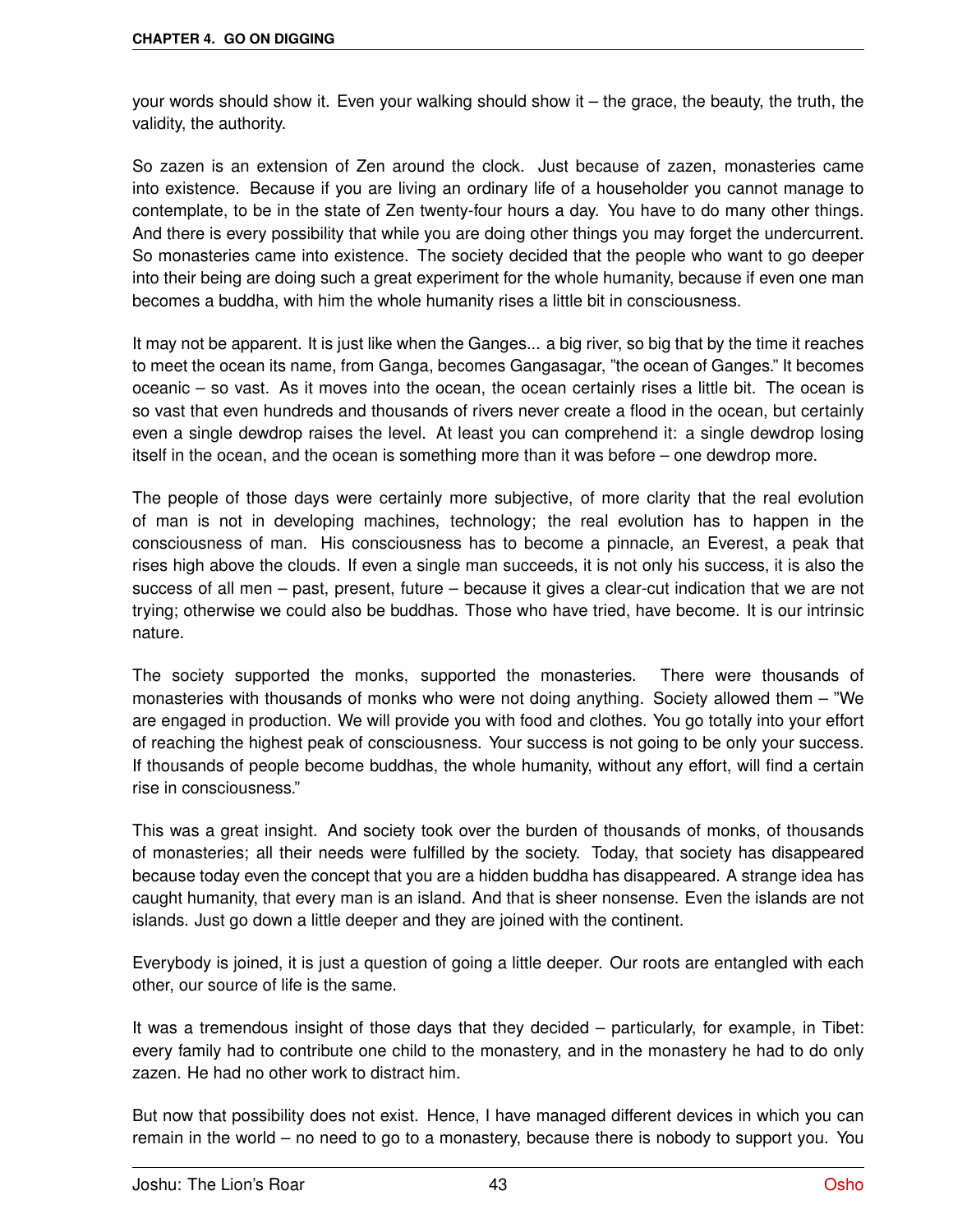can be in the world and yet manage an undercurrent of fire that slowly slowly becomes like your breathing. You don't have to remember it.

Maneesha has asked:

BELOVED OSHO,

ON ONE OCCASION, JOSHU SAID TO HIS MONKS:

I HAVE SINGLE-HEARTEDLY PRACTICED ZAZEN IN THE SOUTHERN PROVINCE FOR THIRTY YEARS.

He is referring to those thirty years with his master, Nansen. He is saying, "I have singleheartedly practiced zazen for thirty years continuously, without ever bothering about how far away enlightenment is." Is it going to happen or not? Is it a truth or just a mirage? Is it something real or only a fiction created by dreamers? Without any doubt, how can one sustain for thirty years the same routine around the clock – walking, sitting, sleeping?

The whole heart is devoted to one thing: how to become more conscious, how to become a witness, how to remain a witness whatever happens. It is possible only if you have come in contact with a master, exceptions not included. The master is an example that the dream can be fulfilled. That it is not a dream, it is a reality – it is just that we have not tried in the right way.

Joshu could continue for thirty years just because he saw Nansen. The very presence of Nansen filled him with a great explosion of joy. "It is possible! If it is possible for Nansen, it is possible for me."

Nansen had asked him, "Do you have a master or not?" and he did not reply to exactly the question that was asked. He said, "I am with the master." He said, "My master is in front of me," indicating Nansen, who was lying down meditating. And he addressed Nansen as "Tathagata."

Tathagata is the most lovely word used for Gautam Buddha. Just out of respect, the disciples don't use the name Gautam Buddha, they use the word "Tathagata." And tathagata is very meaningful. It comes from tathata. Tathata means thisness, just here and now – a man who always remains here and now, never wavering towards past or future, is a tathagata. He neither goes anywhere nor comes back, he simply remains here. Time passes by, clouds pass by, but nothing touches him. His being here is from eternity to eternity. That is the most cherished word the followers of Buddha used to address him.

Joshu said to Nansen, "Tathagata, I am with my master." And in that moment something happened – just in silence. Nothing was said, nothing was heard, but something transpired, something was transferred. In Zen they call it "transmission of the lamp." And Nansen never asked him to be initiated; neither did Joshu ask to be initiated. The initiation had happened without any ceremony and without anybody ever knowing it. The moment he called him "Tathagata"... that moment was very precious. "I am with my master."

Nansen accepted him, without saying anything. He simply called the head monk of the monastery and told him, "Take care of this new fellow. He is going to become ripe very soon. If he can recognize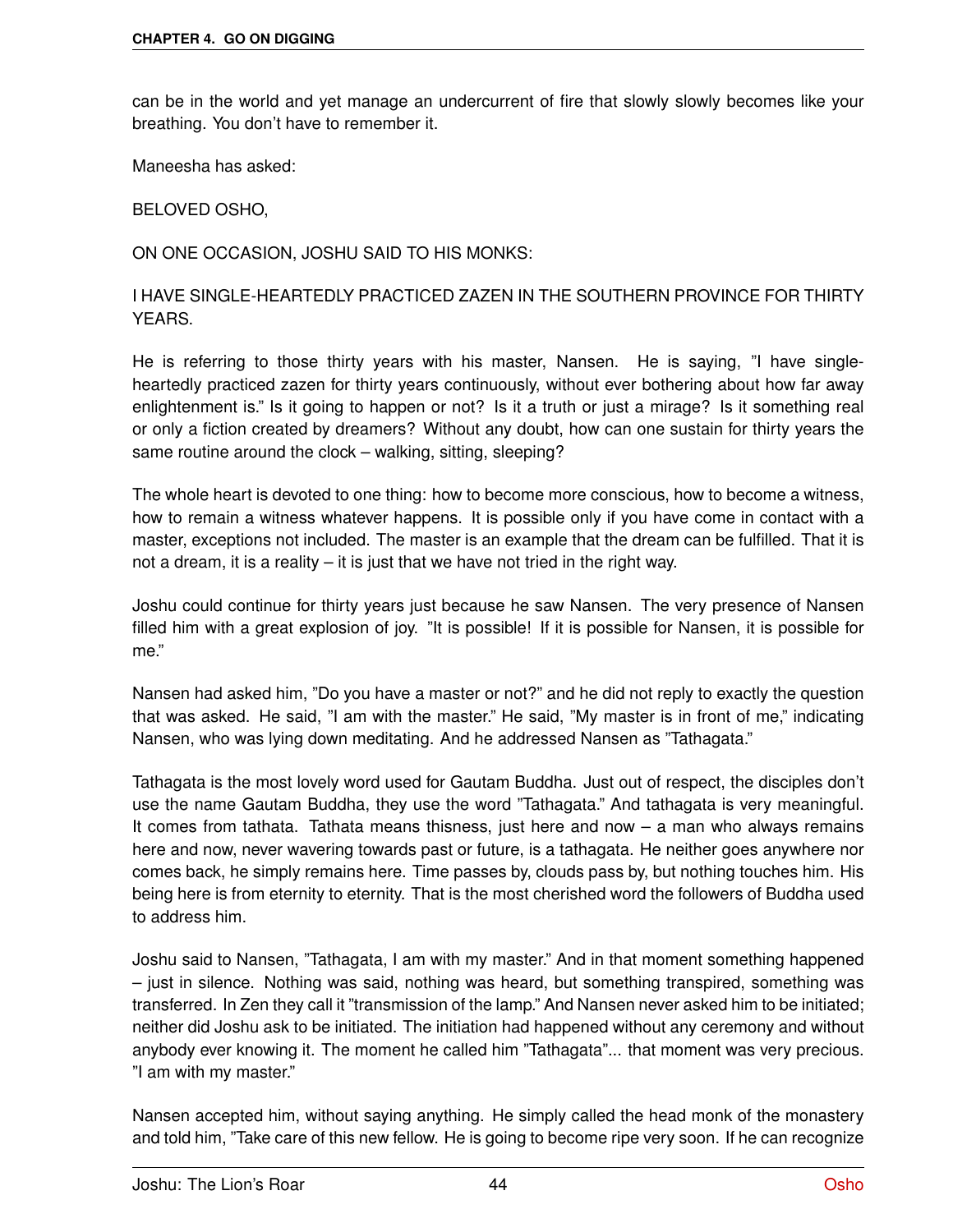me as tathagata, he has already moved half the way. It won't take long for him to recognize himself as tathagata. He has the right vision, the right direction... just a question of a little time."

But that "little time" took thirty years. Those days of patience are gone. Now you need quick things, the quicker the better. Because of this strange idea of quickness all things that grow very slowly and very silently have disappeared. Consciousness is one of those things which you cannot grow quickly. Thirty years sitting in zazen, Joshu became enlightened. What Nansen said was, "He will take just a little time." In the eyes of Nansen, thirty years are just a little time compared to the eternity of existence on both sides. What is thirty years? Nothing, not even a little time.

Joshu was talking to his disciples:

"IF YOU WANT TO REALIZE ENLIGHTENMENT, YOU SHOULD REALIZE THE ESSENCE OF BUDDHISM, DOING ZAZEN."

The essence of Buddhism is not in the scriptures, not in the words of Buddha. It is something to be understood, because it has far-reaching implications. Whatever Buddha has said is as close to truth as possible, but even being close to truth, it is not true. Even closeness is only a kind of distance. So you cannot find the essence of the experience of Buddha through the scriptures. That is the ordinary conception of people, that if you read Buddhism, if you become a learned scholar of Buddhism, you will know the essence of it.

One great Buddhist monk, Bhadant Anand Kausalyayan, met me by chance in a Buddhist conference in Bodhgaya. He took me out of the crowd and asked me, "Whatever you were saying is so authoritative, but... Forgive me for interrupting you, I loved whatever you said, but I have never found in any scripture the stories you were telling. And I am the head of the Buddhist Society of India."

I had heard his name, I had read his books. I said, "It is a great opportunity to meet you. I have loved your books, but I can say to you that you don't know the essence of Buddhism. Otherwise you would have understood my stories. It does not matter whether it really happened or not."

He said, "What do you mean?"

I said, "Whatever I have said, if it has not happened it should have happened. That's what I mean. Even Gautam Buddha cannot deny it. It may not have happened – that I can accept, that it is not factual. I don't care much about facts. To me, truth is something more than a factual incident. It is anything that carries the essence."

He said, "You are a strange fellow. I have never heard such an idea."

He lived in Nagpur. I used to pass Nagpur once in a while; he would always come and he would say, "This story I have read in your book. I loved it, but the problem is that it never happened in Buddha's life."

I said, "For that I am not responsible. If it did not happen, what can I do? It should have happened! You are a learned scholar; you can add it somewhere in the Buddhist scriptures."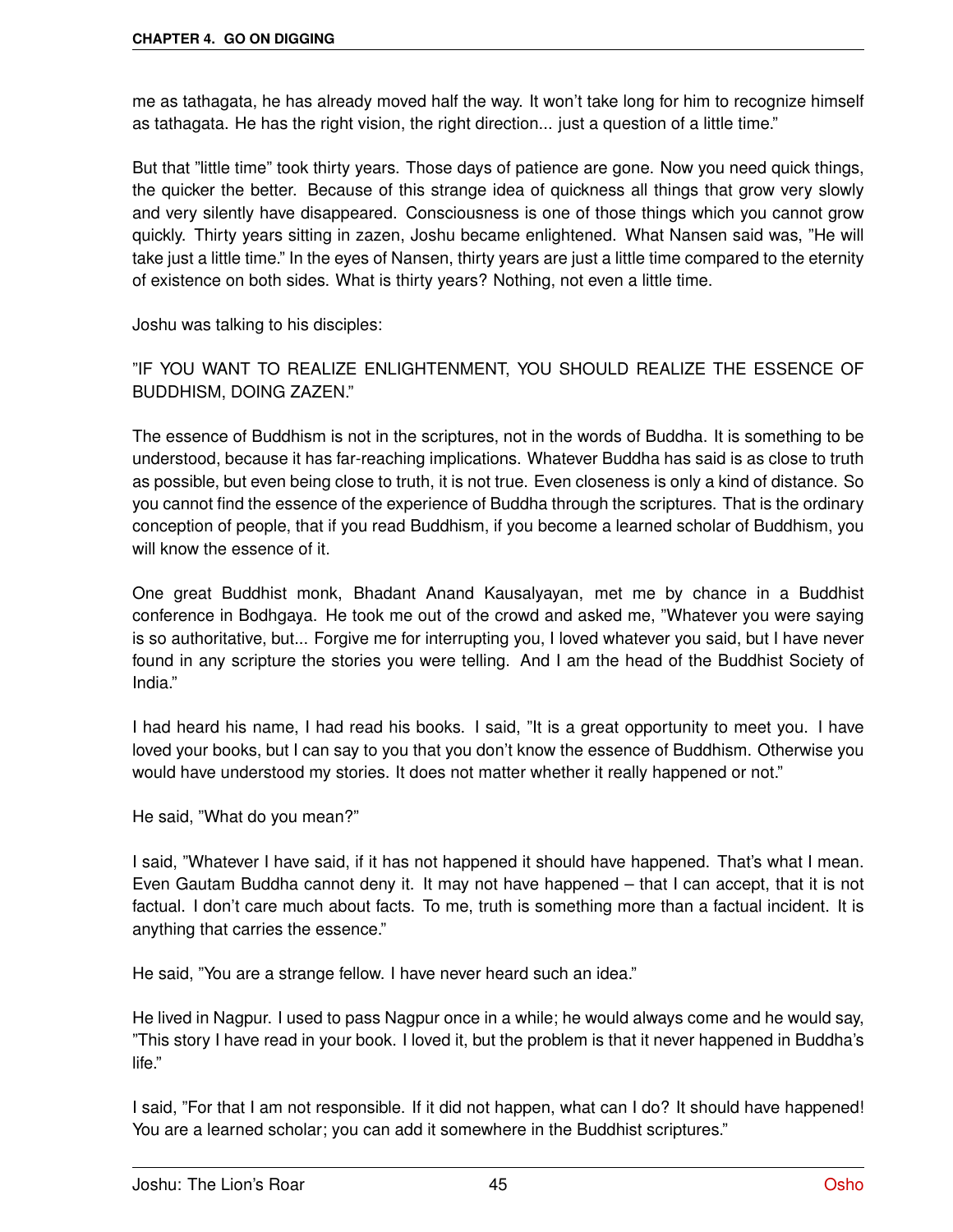He said, "What are you saying? Nothing can be added to the scriptures."

I said, "Any scripture to which nothing can be added is dead."

When I entered America, the inquiry officer asked me a few questions... whether I am an anarchist, a communist. I told him, "Listen, I am a living man." He said, "What do you mean?"

I said, "I may not be anarchist today, but tomorrow I can be an anarchist. So this whole stupid inquiry... with a living man! You should only allow the dead who are not going to change, ever. Living persons you should not allow in America. Because I am continuously growing, new leaves will come, new flowers will come. Who knows? Anarchism, communism..."

He said, "You are a strange fellow! I am asking a simple thing, I am not a philosopher."

I said, "I am also not a philosopher, but make a note that your inquiry is applicable to a dead person only – not to a living person. If you ask me this moment what I am, I can tell you. Next moment, nobody knows what I will be. Even I don't know. Then don't call me contradictory. I am a communist, I am an anarchist, and a little more. Do you have any category?"

Gautam Buddha, twenty-five centuries back... I can add much more to his teachings. These twentyfive centuries have not gone by in vain. Consciousness has taken on new terms, has known new skies, has flown farther than ever before. Because of this stupidity that you cannot add anything, all the scriptures become dead.

I asked Anand Kausalyayan, "If Gautam Buddha himself had lived for twenty-five centuries, do you think he would be saying the same things?"

He said, "You are crazy, but rational. It is true. If he had lived for twenty-five centuries, he would have added much."

I said, "Then it is my responsibility to add a few things here and there. I take the liberty because I have tasted the same consciousness. You have not tasted the consciousness – that's why you are worried. You know only the dead scripture, which died twenty-five centuries ago. I am a living scripture."

To realize the essence of Buddhism is to realize what Buddha realized, is to go as deep into yourself as Buddha went in. That's what we are doing here. And we are not Buddhists, we don't belong to any dead tradition or any dead orthodoxy. There is no need. We are all carrying the buddha within us – why go on searching anywhere else?

That is the purpose of zazen, to search through all the garbage that you have accumulated down the centuries. You have been here on the earth for four million years in different shapes, in different bodies, in different species. You have gathered so much around your small buddha that you will have to dig as deep as possible. And don't waver in digging.

One great Sufi mystic, Jalaluddin Rumi, one day took his disciples to a field where a farmer had been trying for months to dig a well. The disciples were feeling a little reluctant – what is the point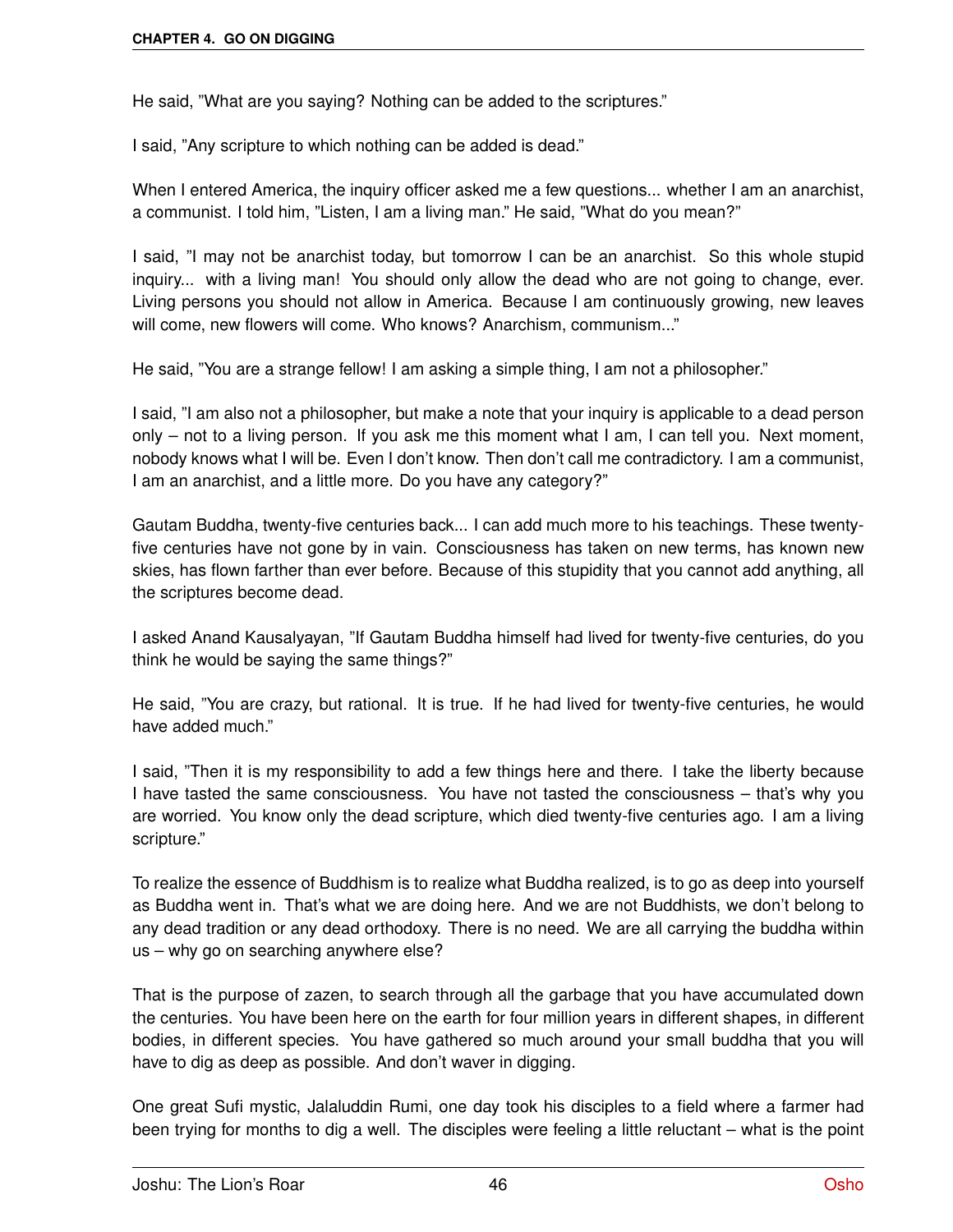in going there? Whatever he wants to say, he can say here. But Jalaluddin insisted: "You come with me. Without coming you will not understand."

What the farmer had done was, he would start digging in one place, go ten feet, twelve feet, would not find water and would start digging in another place. He had dug eight holes and now he was working on the ninth. He had destroyed the whole field.

Rumi told his disciples, "Don't be like this idiot. If he had put all this energy into digging one hole he would have found water, howsoever deep it is. He has wasted his energy unnecessarily."

And that's what everybody is doing. You start, you go a little bit, and then you start again sometime later, or some years later. You go a little bit from a different direction.

These little bits are dangerous. Your effort should be concentrated, and once you start, and you have a master in whom you can trust and in whom you can see the realization of a buddha, then there is no going back. Then go on digging, even if it takes thirty years.

That's what Joshu is saying:

IN THE COURSE OF THREE, FIVE, TWENTY OR THIRTY YEARS, IF YOU FAIL TO GRASP THE WAY, YOU MAY CUT OFF MY HEAD AND MAKE IT INTO A LADLE TO DRAW URINE WITH.

I promise you, at the risk of my head, that if you continue... one never knows. Three years, five years, twenty years, thirty years – one never knows how much garbage you have gathered. Sometimes it can happen in a single moment. Sometimes it can take years. It all depends on the thickness of the layers of dust, past memories, future aspirations, and how courageous you are to cut the whole thing in a single blow.

Without any rest, go on digging. The water is certainly everywhere; so is the buddha-consciousness in every living being. Only man is so fortunate that he can understand it. Other animals are also on the way....

Scientists think that the theory of evolution is Charles Darwin's concept. In the scientific field it is true, but they are not aware of the Eastern concept of evolution. A very different concept – far more relevant and far more valid. It is not that one monkey simply becomes man. It is very difficult. You can force him, massage him, stretch him, operate on his tail, put his tie right, but a monkey is a monkey. I don't think that suddenly one day some monkey got the idea, jumped out of the tree, stood on his two feet, and started becoming man. If so, all the other monkeys would have become man. They don't become, they are still there in the trees.

The East does not mean by evolution that a monkey becomes a man, but the consciousness of a monkey may be born into a human being. It is not the body that evolves; it is the consciousness within that goes on taking higher forms, goes on reaching towards higher peaks. Man up to now is the highest peak of all that the animals have been trying to be, unconsciously. This is the fortunate situation for man, that he can do consciously some work that other animals cannot do.

It is impossible to teach meditation to a buffalo, although buffalos look more meditative than man. But nothing can be taught, and even if there are a few birds, or a few animals who can be taught a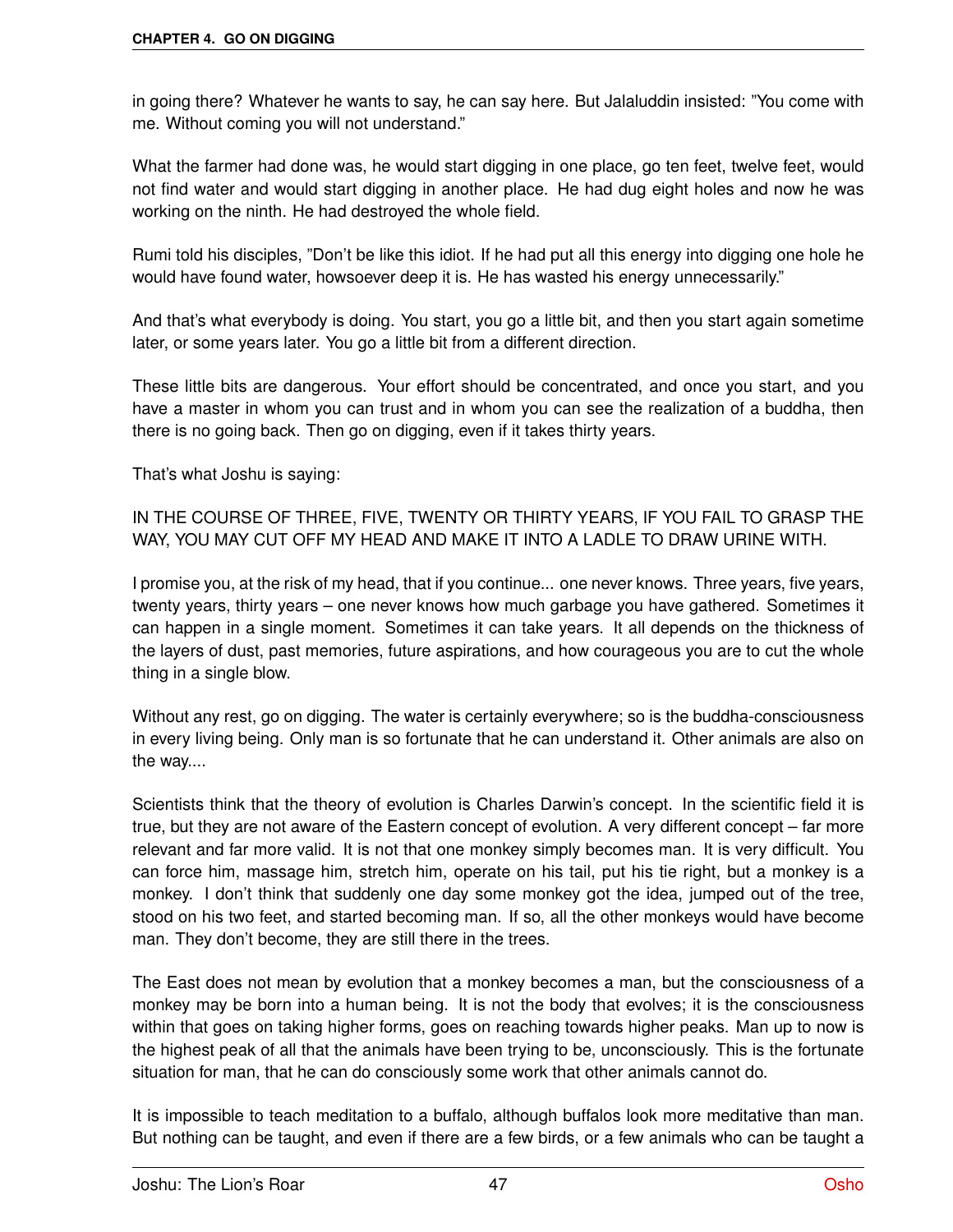few tricks, that does not become their evolution. They simply become actors. A few animals have the capacity to imitate, but only to imitate. Neither can they add anything nor can they delete anything.

I told Anand Kausalyayan, "You are old, but still it is not too late. The essence of Buddhism is not in the Buddhist scriptures, the essence of Buddhism is in being a buddha." And one becomes a buddha if he reaches his own center.

Joshu is completely certain; otherwise he would not have made such a statement: IN THE COURSE OF THREE, FIVE, TWENTY OR THIRTY YEARS... because in thirty years he became enlightened. He thinks, "If a man like me can become a buddha, then anybody can become. There are more intelligent people than me, more courageous people than me. Somebody may become in three years, somebody in five years."

The question of time is irrelevant. The real thing is to begin now, don't postpone for tomorrow. Deeper somewhere, there is a life source – that much is certain. You are alive, you are breathing, you are listening, your heart is beating. You are perfectly alive, so there must be a source from where life is coming to you. This much can be said with an absolute guarantee, that you are connected with the universe and that connection is your buddhahood.

JOSHU IS ALSO REPORTED TO HAVE SAID:

THOUSANDS UPON THOUSANDS OF PEOPLE ARE ONLY SEEKERS AFTER BUDDHA, BUT NOT A SINGLE ONE IS A TRUE MAN OF TAO.

To be a seeker in a lukewarm way, thinking that buddhahood is certain..."If I don't work it out today, there is tomorrow." The seeker without an urgency – there are thousands of people around the world. There are even more cases now than at the time of Joshu – there are millions of people who have a certain idea that one day they will turn inwards, but that day has not come yet. There are so many other things to be done. There are always, there have always been thousands of people interested, but not interested enough to risk their whole life. And unless you risk your whole life, unless it becomes such an urgency that it has to be done whatever the consequences – whatsoever the losses, you have to know yourself – unless this becomes such a total thirst, you will not become a buddha. Or a man of Tao – which are not two things; a man of Tao is the Chinese expression for the same experience as becoming a buddha.

BEFORE THE EXISTENCE OF THE WORLD THE SELF-NATURE REMAINS INTACT. NOW THAT YOU HAVE SEEN THIS OLD MONK – Joshu is pointing at himself. NOW THAT YOU HAVE SEEN THIS OLD MONK, YOU ARE NO LONGER SOMEONE ELSE, BUT A MASTER OF YOURSELF. If you have seen me clearly, you have seen yourself clearly, because I am nothing but a mirror. Only a blind man can pass without seeing himself in me, his own image.

The master's basic, fundamental function is to be a mirror to the disciple so the disciple can have a certain idea of what a man of Tao means, what it means to be a buddha.

Joshu, with a lion's roar, is saying, "When you have seen this old monk, you are no longer someone else but a master of yourself." A master only reflects your masterhood. He reflects your potentiality, he reflects what originally you are and you have forgotten.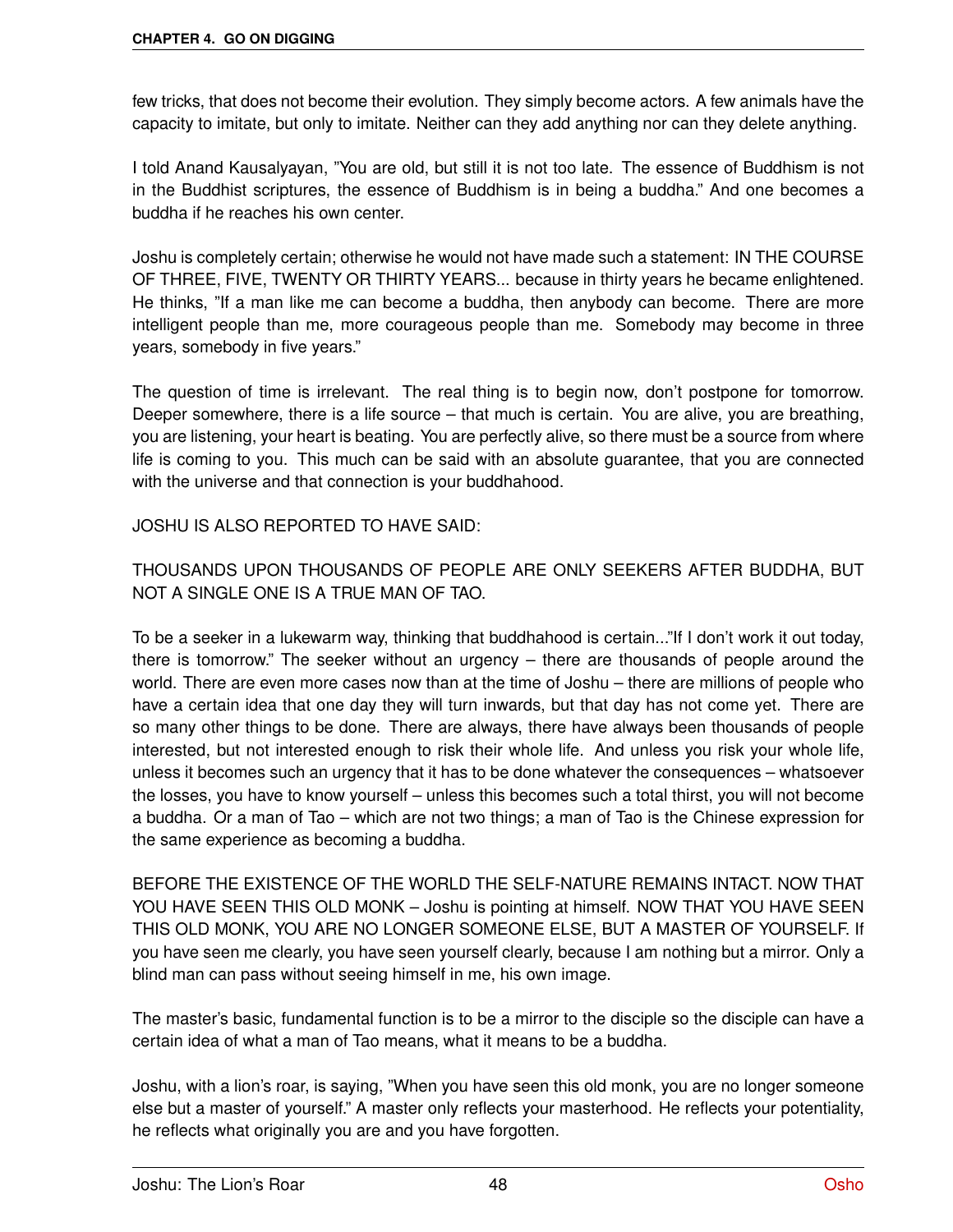WHAT IS THE USE OF SEEKING ANOTHER IN THE EXTERIOR?

Joshu is saying, "If you cannot see the buddha in me, then don't waste your time. You will not be able to see it anywhere." This certainty comes with self-experience.

I have called this book JOSHU – THE LION'S ROAR. Normally, buddhas are very humble. Joshu is also very humble but he cannot help but say with absolute authority that "once you have seen me, you have looked into a mirror. If you cannot find your master here, then you will be wasting your time wandering around the world, and you will think that you are a seeker. There is no need to seek; just see that you are fortunate to have come across a master."

This authority arises out of absolute experience.

ONCE A MONK ASKED JOSHU, "WHAT IS YOUR FAMILY'S TRADITION?"

By "family" is not meant the ordinary family; by "family" is meant your master, your master's master. Once you have become a buddha, you are reborn. Now there is no question of your ordinary family, your ordinary parents. Your master has become the one closest to you. Your master has become a rebirth for you. So, "WHAT IS YOUR FAMILY'S TRADITION?" someone asked Joshu.

JOSHU RESPONDED... and you have to learn how these Zen masters respond, they don't reply. They don't repeat. Their response... perhaps the questioner has never dreamt that somebody will respond to his question in this way.

JOSHU RESPONDED: "I HAVE NOTHING INSIDE, AND I SEEK FOR NOTHING OUTSIDE. This is the tradition of my family. Inside, an empty heart asking for nothing. Outside, no desire, no ambition. This is the tradition of my family."

This is the tradition of all the buddhas. This has to become your tradition too.

Ryushu, a Zen poet, wrote:

THREE, TWO, ONE; ONE, TWO, THREE –

HOW ARE YOU EVER GOING TO PROBE

THE MYSTERIES OF ZEN?

SPRING BIRDS BUSY ON MY ROOF

AFTER THE RAIN

TRY OUT SOME NEW SOUNDS,

TWEETING AND CHIRPING.

What does Ryushu mean by THREE, TWO, ONE? Man begins either from the concept of three... just like the Hindu trimurti, three faces of God, or like the Christian trinity. The words 'trinity' and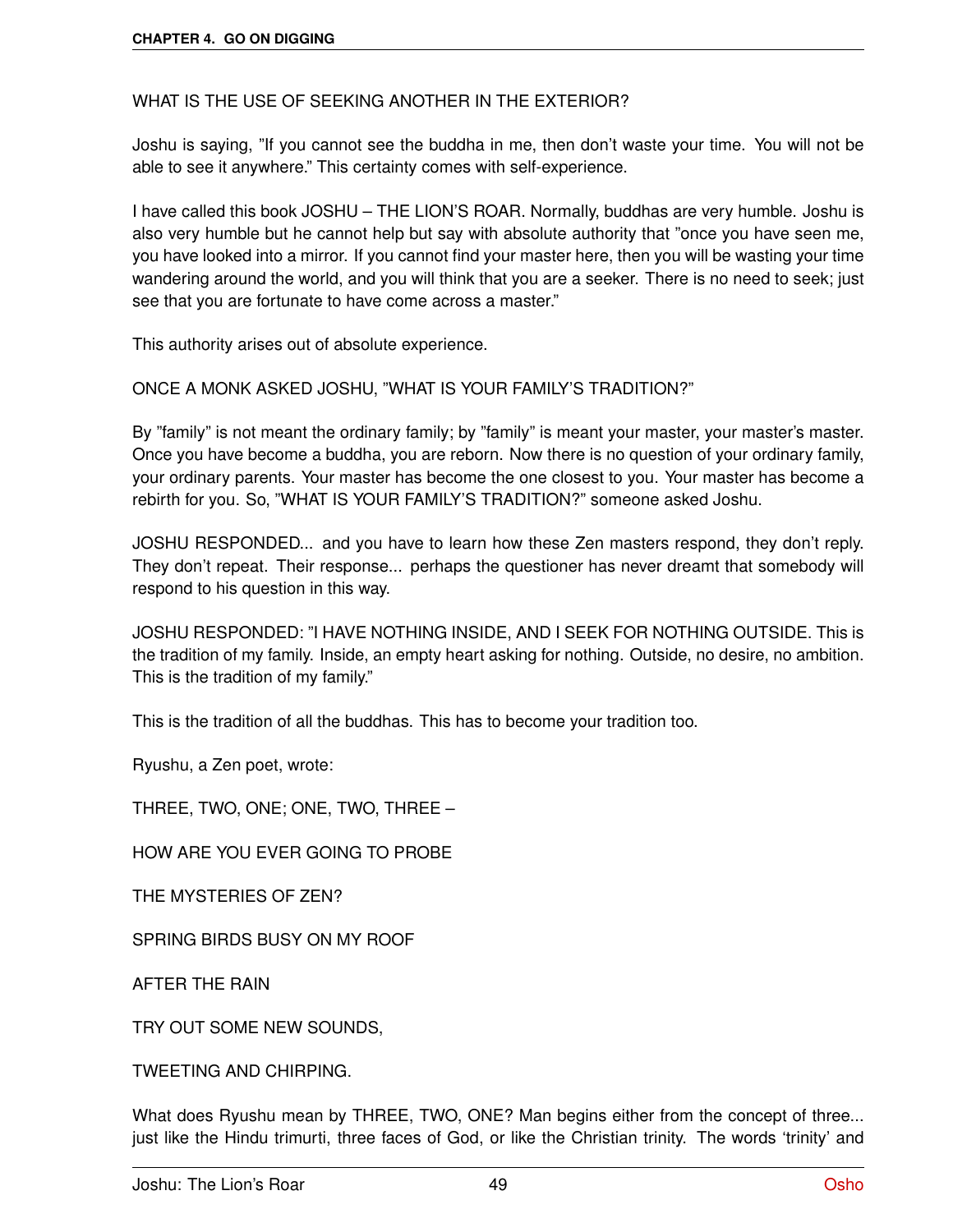'trimurti' both come from the same root, tri. The word 'three' comes from tri. Either one can begin from three – the knower, the known and the knowledge, the seeker, the sought and the search – or one can begin in a contrary way: ONE, TWO, THREE. One can start from oneself; then he finds the other, he witnesses it. The other can be anything in your inner experience. And then the third: the third is the very witnessing. The one who witnesses, the other, which is witnessed, and the process of witnessing is the third.

Ryushu is saying: Whatever you do, this way or that, you will not reach to the ultimate. These are all games, which philosophers tend to play. It is better not to get involved in games of spirituality, but just be silent and watch what is happening around you.

SPRING BIRDS BUSY ON MY ROOF AFTER THE RAIN – watch these small things, the rain and the mist that it has left behind, and the fragrance that comes from the earth. And the birds who are busy on the roof – they are trying NEW SOUNDS, TWEETING AND CHIRPING. Ryushu is saying there is no need to be very serious about the search. You can become a witness of ordinary things – the witnessing is the same, whether you witness a bird chirping or you witness your mind chattering. Whether you witness a sunrise outside or you witness your innermost being, witnessing is the same.

Ryushu is saying, rather than getting involved in controversial philosophies, start from small things. Learn from small things one art – the art of witnessing. And then use that same art inwards. It is easier to learn it in the outside world.

It is because of this that Zen became a very artistic religion. No other religion is so artistic: their monasteries are beautiful gardens, with beautiful ponds, birds, great trees, thick forests, mountains... and all this is for zazen. You sit under an ancient tree and nothing has to be done: just watch.

You know the famous haikus:

SITTING SILENTLY,

DOING NOTHING,

SPRING COMES

AND THE GRASS GROWS BY ITSELF.

ANCIENT POND,

A FROG JUMPS IN

THE SOUND

– of the frog,

and then the great silence. And you are just sitting by the side of an ancient tree.

Zen has made the spiritual search very aesthetic. First learn it from outside, watching the flowers and the sunrise and the sunset. The effort is not concerned with the object, the effort is to learn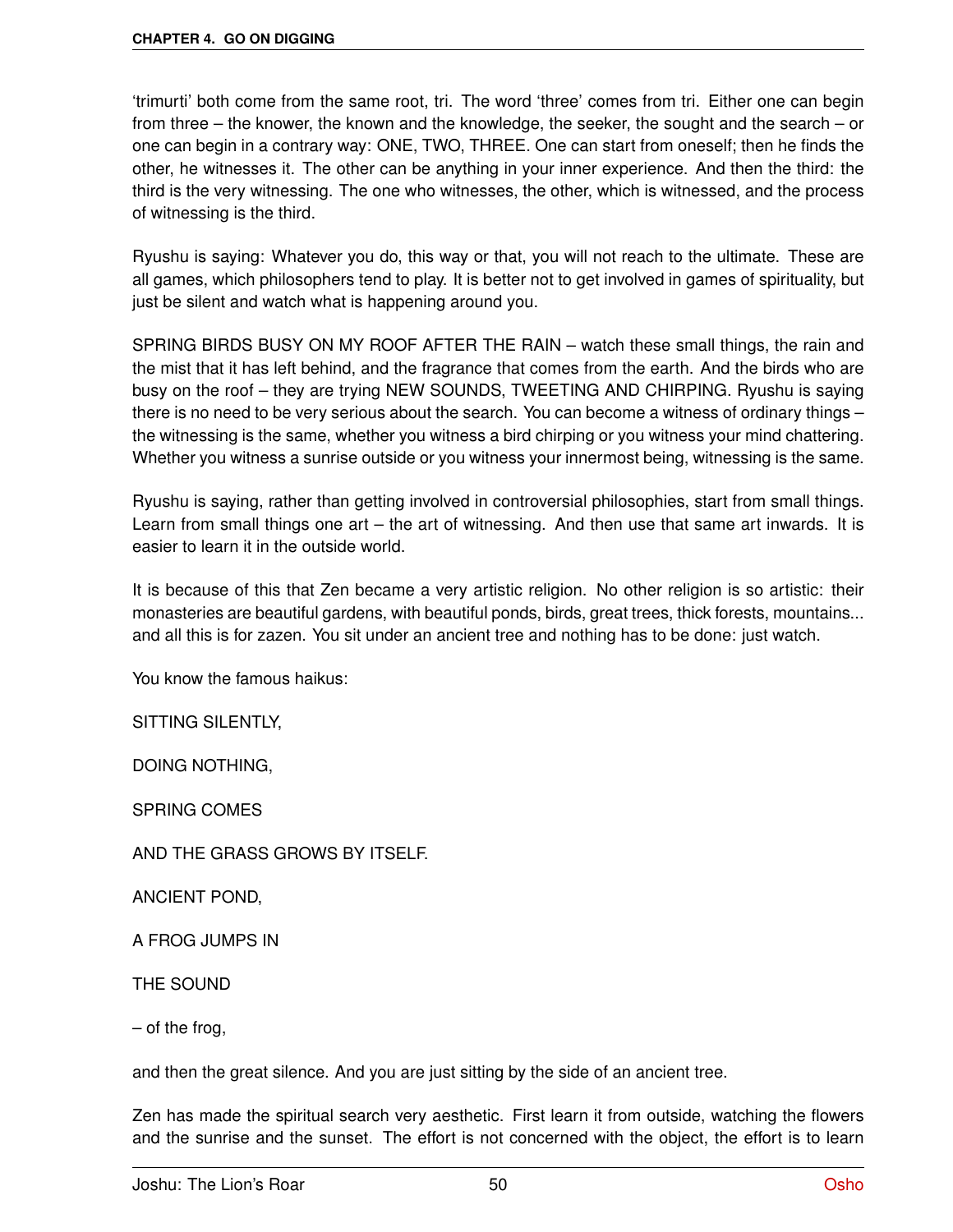the art of watching without any interpretation, without any judgment. A non-judgmental, mirror-like witnessing... if you have learned it from outside, it will be easy for you to enter in with the same art.

Question 1

Maneesha has asked:

BELOVED OSHO,

IT SEEMS YOU HAVE CLOSED OFF ALL ESCAPE ROUTES FOR US. AM I RIGHT IN FEELING THAT ENLIGHTENMENT IS LESS AND LESS AN OPTION, BUT, RATHER, THE ONLY EXIT?

It is the only exit, Maneesha. It is not an option. You cannot avoid it. You can delay, you can postpone for centuries, but finally you will end up a buddha – so why unnecessarily wait? That's how I became a buddha. When I saw that one has to become a buddha, this life or another life... when this has to happen, then why unnecessarily waste time? I simply dropped the idea of searching for Buddha and became a buddha.

The family in which I used to live at that time were suddenly surprised. They said "You are behaving very strangely!"

I said, "I have to. Last night I became a buddha."

They said, "This is not a joking matter... are you serious?"

I said, "I have to be!"

They shrugged their shoulders, they said, "But how did you become a buddha?"

I said, "That is not the question. Once I understood that it is the destiny of every living being, last night I thought: Why unnecessarily wait?"

And since then, if I have tried to take even one holiday... It is not allowed. Once you have become a buddha, I warn you, then there are no holidays. Once a buddha, forever a buddha.

So Maneesha you are right, but it is not me who has closed all the routes, it is existence itself. It gives you as much rope as you want. But why unnecessarily remain miserable? Why unnecessarily remain in anguish? If you can become a buddha and have all the blessings of existence available to you, then why not this moment? It is not me, it is existence itself asking you, "Why not this moment?"

Look at Zareen: she has come back to her place, has thrown away her migraine last night, and is again sitting behind Maneesha. Beware of Maneesha! because migraine is her old habit. She may throw it any moment. And it is very easy when the gibberish starts – everybody is throwing all kinds of bullshit. So remember one thing: go on throwing your bullshit with your mouth, and with your hands go on protecting yourself. Otherwise, only bullshit is exchanged and you go happy to your home thinking that it was great.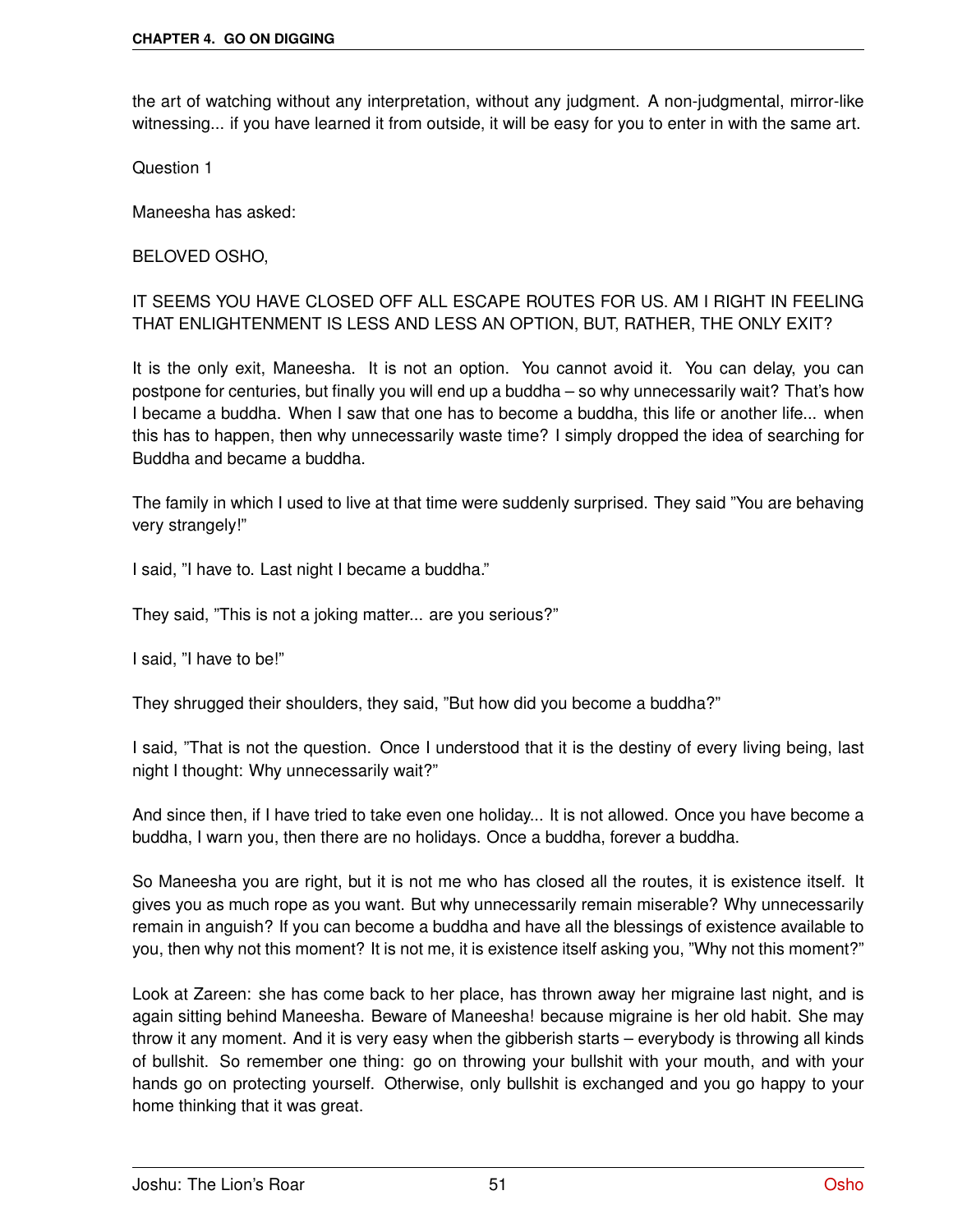A little change is good. But it is somebody else's bullshit, so remember it: when you are deeply involved in throwing all your nonsense, keep protecting your mind with both your hands; otherwise you may get new rubbish, new rotten eggs, but you will remain the same. So be clever. Forcibly move away everything that is being thrown to you.

Maneesha, existence does not allow any option except enlightenment. It goes on forcing you towards enlightenment. It has infinite time available to it, so it is not in a hurry. But you should understand – what is the point of postponing it for tomorrow? That is what Buddha used to say: tathata, thisness, suchness, herenow – try to see a simple point that you are a buddha. And a mirror is in front of you! If a master cannot be a mirror to you, then either the master is not a master, or you are blind.

Just a few days ago Hasya had gone to New Delhi for a press conference. She was showing a small video there about the ashram and its activities. She was very much puzzled that the journalists who had come, when I started speaking, started looking... somebody this way, somebody that way, somebody downwards. She could not understand what was the matter. Then the Delhi friends told her, "You don't know, they all think that even to look into the eyes of this man is dangerous, or to hear his voice. You will be hypnotized."

Thousands of people want to come here. But they will come only when I am dead, because then I cannot hypnotize them. Then they will bring flowers and offerings, too. Right now it is dangerous. And you know it is dangerous! Even though I am hiding my eyes, it does not matter. The energy that hypnotizes passes through the glasses. Just last night, Avirbhava and Anando have shown you: the energy knows no barrier. I have started wearing these glasses just to console people, so they can look towards me without fear – and I am going to do whatever I am supposed to do!

It is existence itself that brings you to a master. It is your own urge that impels you towards a master. There is no exit. Even if you go far away from me, it will not make any difference; I will haunt you wherever you go.

Zareen had gone to her house, but I haunted her there. In the morning she was back. I inquired of Anando, "Just look to see whether Zareen is back on the gate or not." She said, "Why?"

I said, "I have been haunting her the whole night! I hope that she is well enough and back at the gate where she is needed."

Once you have become part of my caravan there is no way out, there is only a way in.

Now Sardar Gurudayal Singh is repressing his desire. He wants to laugh even while I am speaking. But he has to suppress it because it will be very embarrassing, particularly for an old disciple. So he keeps suppressing it and waiting for his time. And his time comes....

Pope the Polack dies and goes to heaven. He is met at the Pearly Gates by Saint Peter, who asks the Polack if he has any questions before he comes in.

"Yes, I have," replies the pope. "I always knew that I would go to heaven, but I often wondered what hell would be like."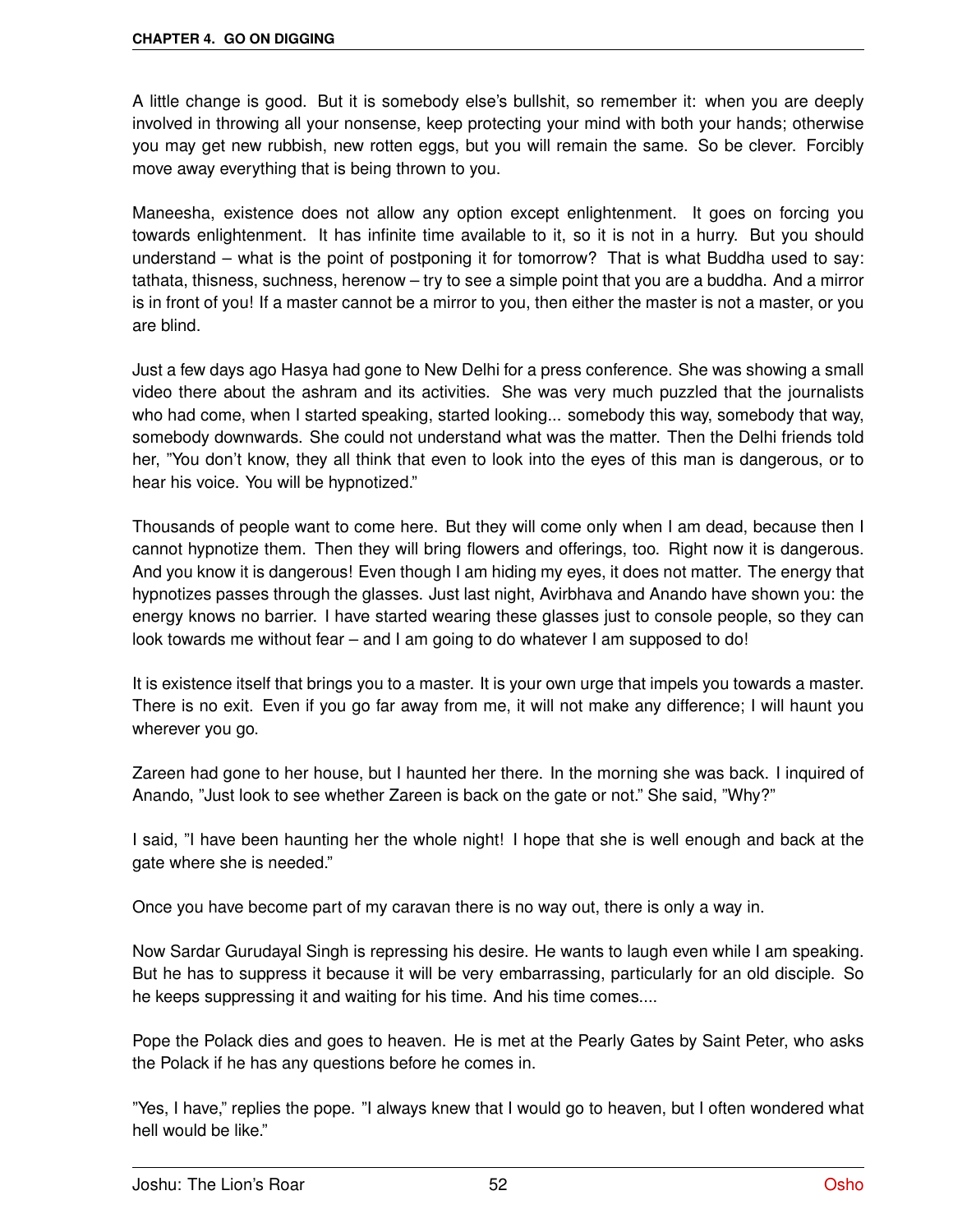"Okay," says Saint Peter. "You can visit hell if you want. But you must return after half an hour, or you will get stuck there."

So the Polack pope takes the elevator down to hell and finds himself in the lobby of a luxury hotel. He looks around and sees it is a beach resort, with beautiful men and women lazing around in the sun. There is a well-stocked bar, where the drinks are free, and a magnificent spread of multi-national food. A Brazilian band is playing a hot Samba, and everything is just far out!

The Polack wanders around in rapture for a while and then notices that his half an hour is nearly up. He makes a dash for the elevator and only just gets back in time.

The pope walks through the gates of heaven just as Saint Peter announces that lunch is ready. So the Polack pope sits himself down at the table.

After a few moments they are joined by Jesus, who brings in a plate of peanut butter sandwiches and a pot of herb tea.

"What is this?" cries the Polack, in dismay. "Down in hell, they eat pizza and ice cream, and drink French wine!"

"Well," replies Saint Peter, "it's not worth putting on a fancy spread for just the three of us!"

Young Spud Kowalski wins a fortune in the Polish National Lottery. When he comes home that evening, he finds his dad, Kowalski, sitting in front of the TV.

"Hi, Dad!" he says. "Guess what? I won the lottery today."

"I know," says Kowalski, "I just saw it on the TV. Fifty thousand dollars!"

"Well, Dad," says Spud, "you and mom have been so good to me over the years that I have decided to give you a cut. Here Dad, take ten dollars."

"Wow! Thanks, son," says Kowalski, examining the ten dollar bill carefully. "And now, let me give you some good advice."

"Okay Dad," says Spud. "I'm listening."

"Son," continues Kowalski, "don't just waste your good fortune. Settle down and get married properly – not like your mother and me."

"Gee Dad!" cries Spud. "You mean you and mom never got married? Do you realize what that makes me?"

"Sure I do, son," snaps Kowalski. "And you're a real tight one, too!"

Three sailors – a German, an American and a Polack – are in a pub drinking a few beers.

"Our submarines can stay under water for a half a year," brags the German sailor.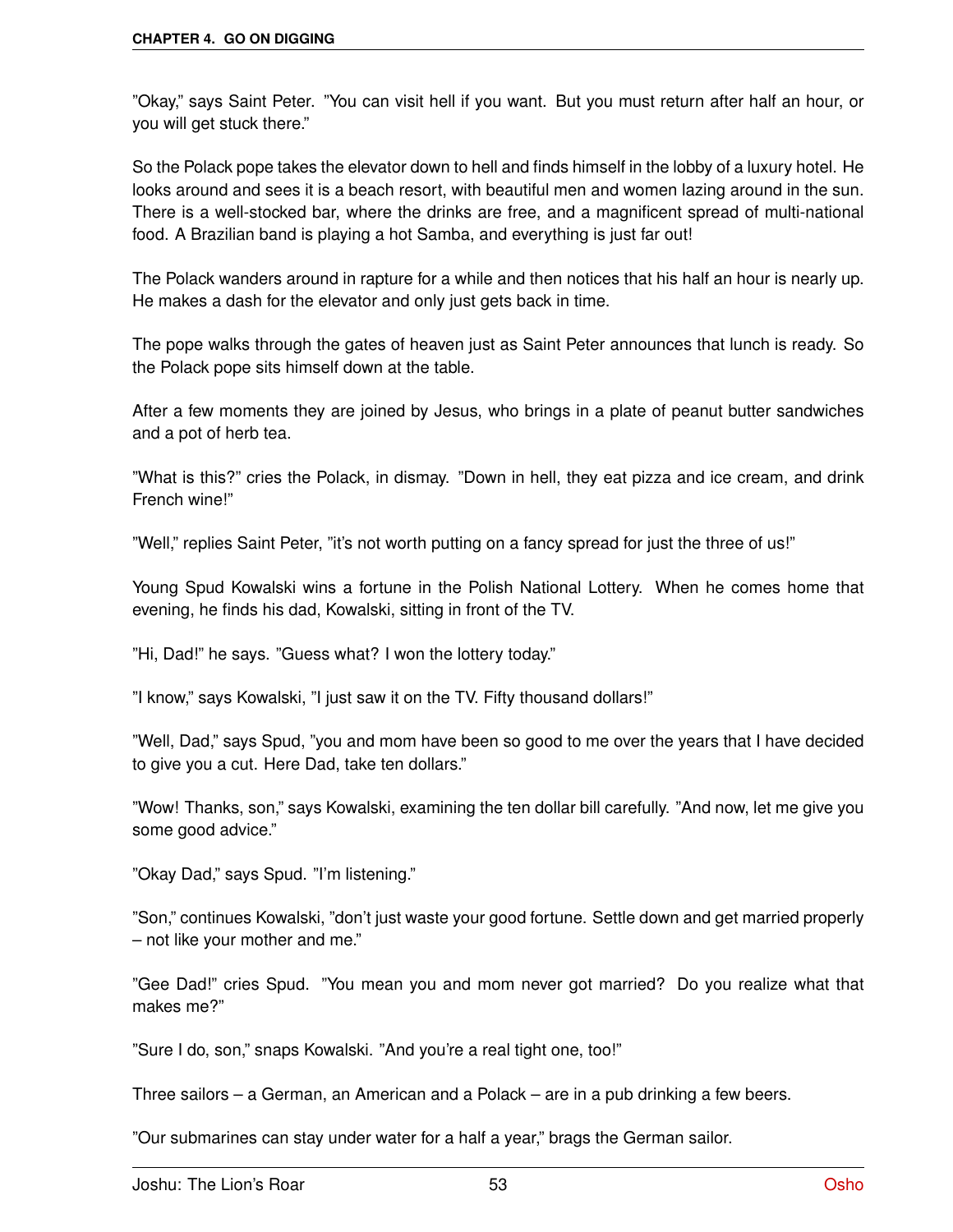"That's nothing," says the American, swallowing his beer and wiping his lips. "Our nuclear submarines can stay under water for one whole year!"

"Hey," says the Polack sailor, spilling his beer. "That is really nothing. Our submarines dive down and never come up!"

Nivedano...

(Drumbeat)

(Gibberish)

(Drumbeat)

Be silent. Close your eyes, feel your body to be completely frozen.

Now look inwards, gathering all your consciousness – almost like an arrow, forcing towards the center.

At the center you are the buddha. On the circumference you may be anybody, Tom, Dick, Harry; on the circumference you are all different but at the center your essential nature is that of a buddha, the man of Tao.

Deeper and deeper – because the deeper you go, the more will be your experience of your eternal reality. Flowers will start showering on you, the whole existence will rejoice your silence.

Just be a witness, from the center, and you have arrived home.

To make it clear, Nivedano...

(Drumbeat)

Relax. Just remember that you are only a witness. The body is not you, the mind is not you. You are just a mirror.

And as you settle down into a mirror-like witnessing, the whole existence takes on a tremendously beautiful form. Everything becomes divine.

This evening was beautiful on its own, but Joshu's lion's roar has made it tremendously beautiful.

This very moment you are a buddha.

When you come back, bring the buddha with you. You have to live out the buddha in your day-to-day life. I am against renouncing the world – I am for recreating the world. The more buddhas there are, the world will have new skies, new dimensions, new doors opening... new mysteries, new miracles.

Collect as much fragrance and flowers as you can.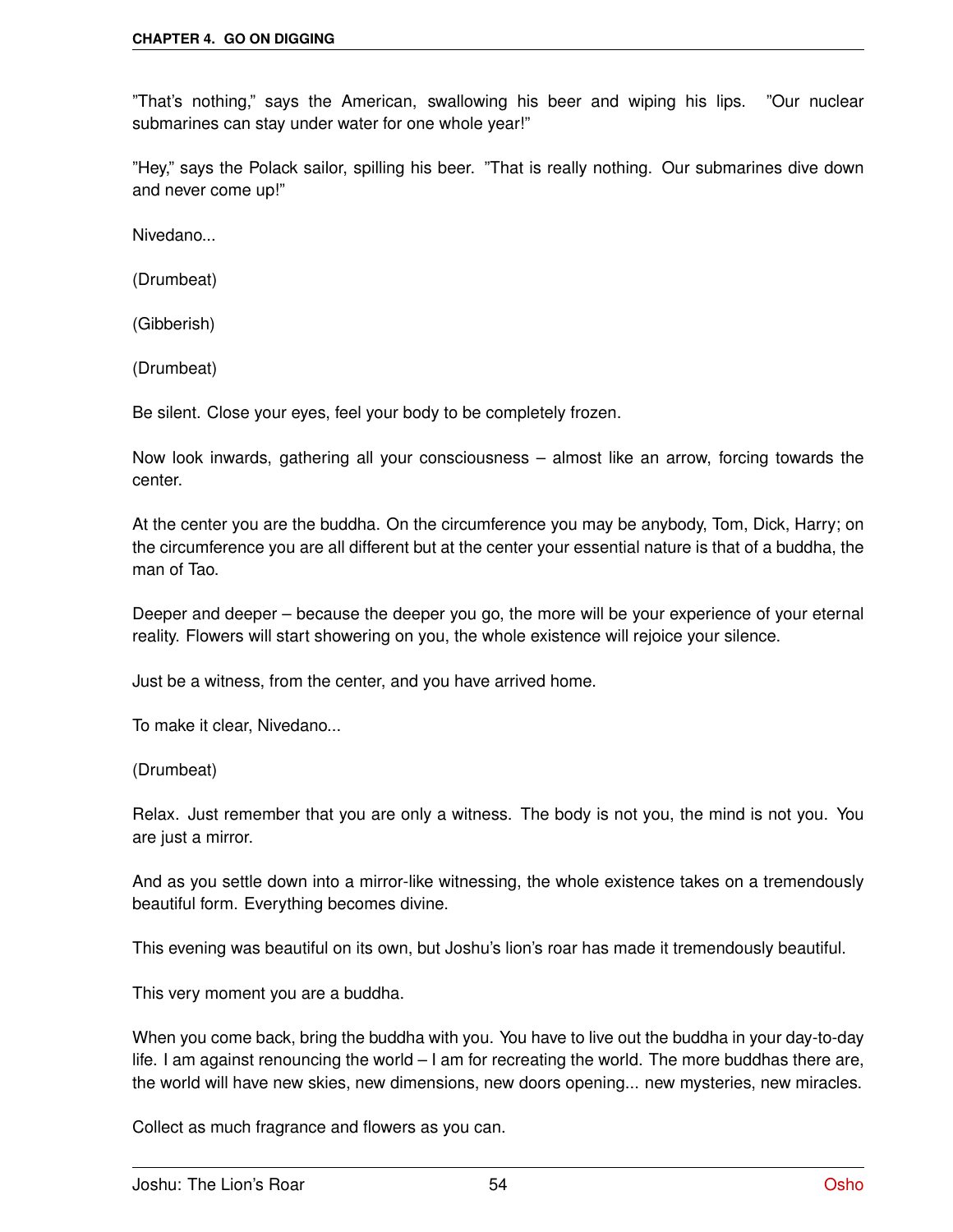Nivedano...

(Drumbeat)

Come back, but come back as a buddha – peacefully, gracefully. Sit down for a few moments just to recollect your experience of the space that you have visited and the splendor that you have experienced.

Every day you have to go deeper and deeper.

So always remember how far you have gone: tomorrow you have to go a little more. It may take two, or five, or twenty, or thirty years – but you are to become a buddha. As far as I am concerned you are right now a buddha, you have only to gain courage.

In those thirty years you will not be changing into a buddha – you are a buddha already. Those thirty years are just to drop the doubt, the doubt that you – how can you be a buddha? Even if I say it, even if all the buddhas try to convince you, deep down is the doubt: "My god, me? and a buddha?" But one day you will become convinced by your own experience. There is no real conversion without your own experience.

And Maneesha, I am not allowing you any exit.

You have been out for centuries.

Now you have to go in.

Okay, Maneesha?

Yes, Osho.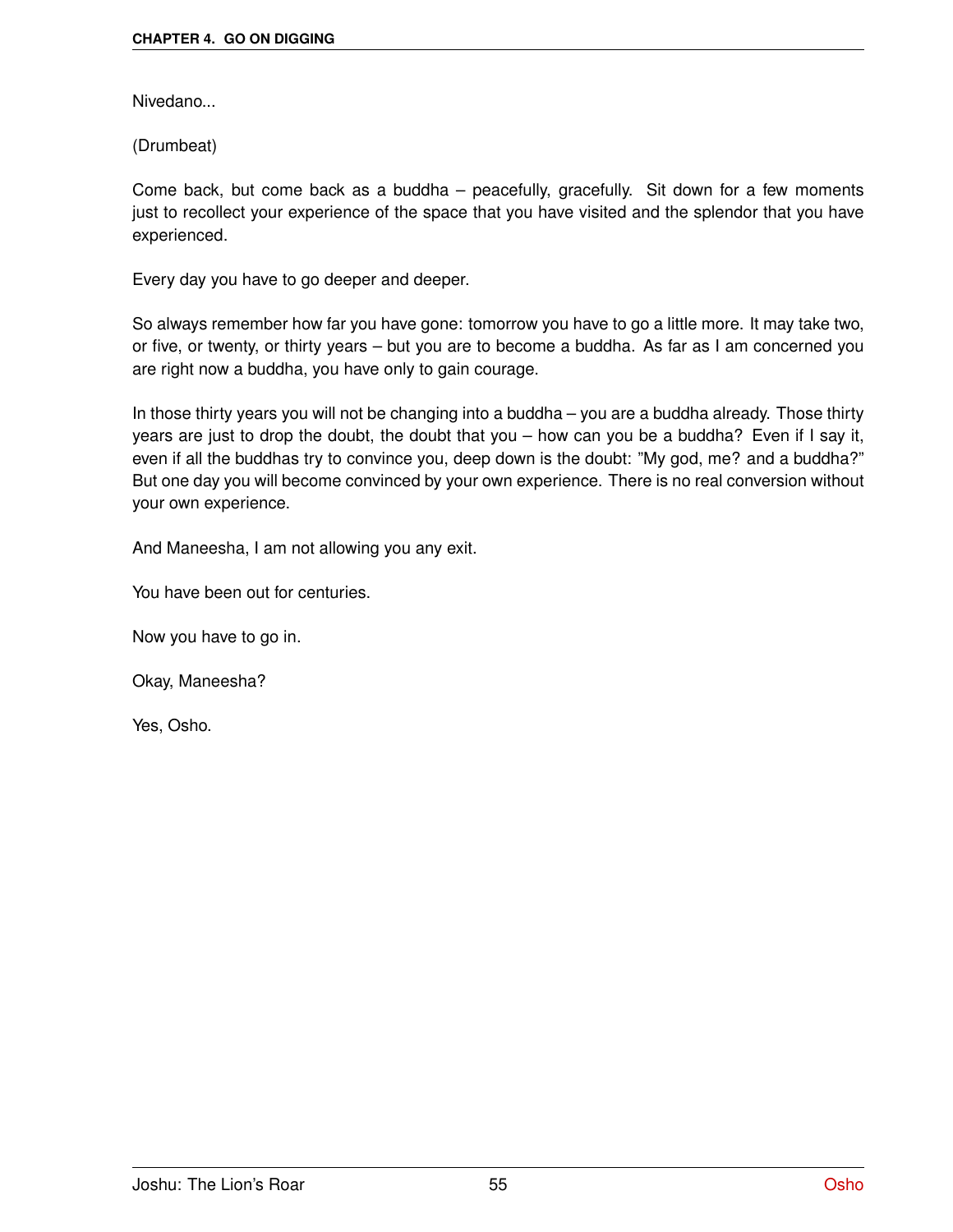# CHAPTER 5

### An open sky of witnessing

*19 October 1988 pm in Gautam the Buddha Auditorium*

BELOVED OSHO,

A MONK PUT THE QUESTION TO JOSHU: "I HAVE HEARD THAT YOU SAID THAT WHEN THE UNIVERSE IS DESTROYED THE BUDDHA NATURE WILL NOT BE DESTROYED. WHAT IS THIS 'NATURE'?"

JOSHU RESPONDED BY SAYING, "THE FOUR ELEMENTS AND THE FIVE COMPONENTS."

THE MONK ASKED AGAIN, "THESE ARE THE VERY THINGS THAT WILL BE DESTROYED; WHAT IS THIS 'NATURE'?"

JOSHU SAID, "IT IS THE FOUR ELEMENTS AND THE FIVE COMPONENTS."

ONCE, A MONK WAS SAYING FAREWELL TO JOSHU, WHO ASKED HIM, "WHERE ARE YOU GOING?"

THE MONK REPLIED, "ALL OVER THE PLACE, TO LEARN BUDDHISM."

HOLDING UP HIS MOSQUITO-FLAPPER, JOSHU INSTRUCTED THE MONK, "DO NOT STAY WHERE THE BUDDHA IS! PASS QUICKLY THROUGH A PLACE WHERE THERE IS NO BUDDHA! DO NOT MAKE A MISTAKE AND BRING UP BUDDHISM TO ANYONE FOR THREE THOUSAND LEAGUES!"

THE MONK SAID, "IN THAT CASE I WON'T GO!" TO WHICH JOSHU RESPONDED, "FAREWELL! FAREWELL!"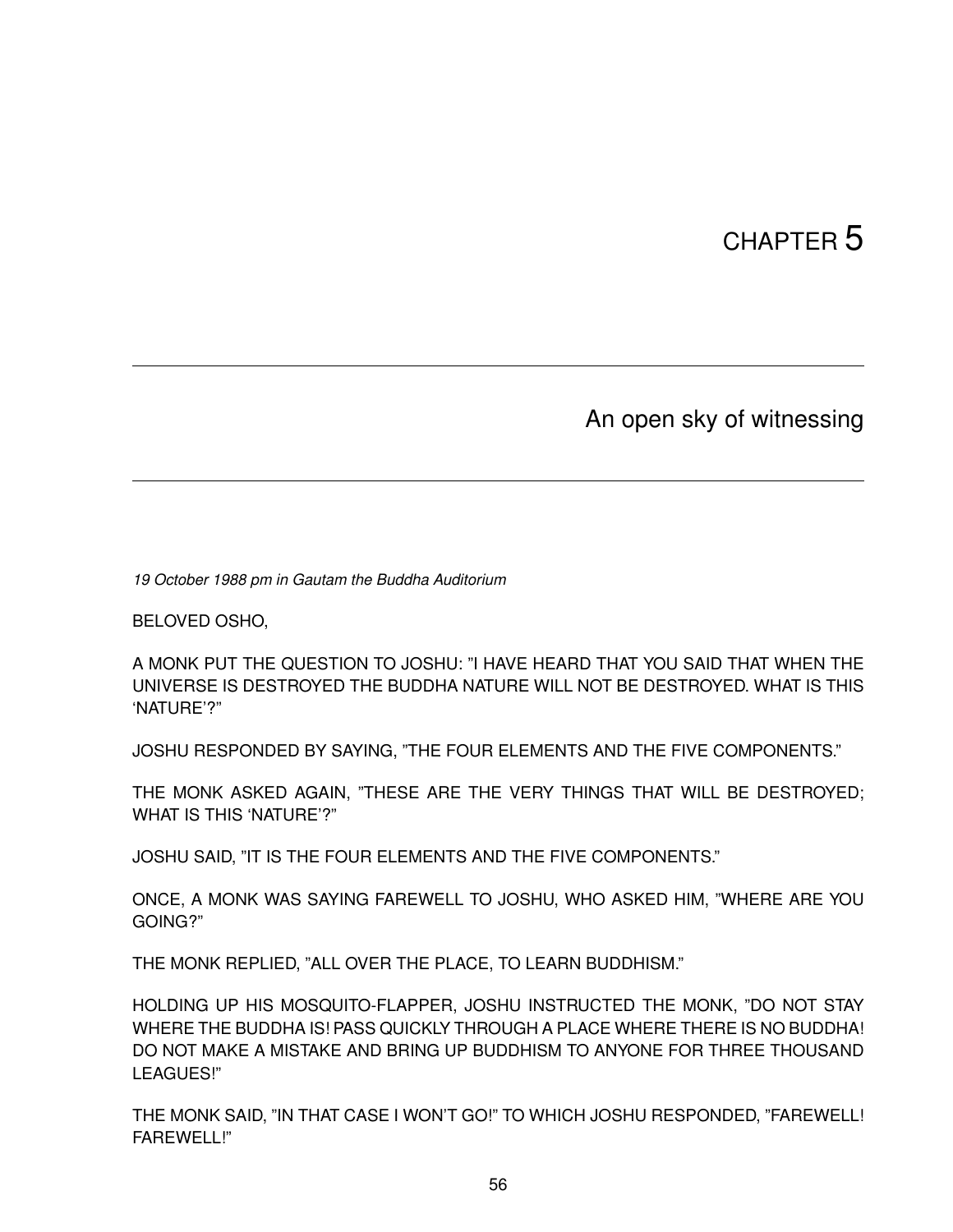Maneesha, these immensely important dialogues have remained obscure even in Zen circles because only a master, only a buddha, can give a right interpretation. Anybody else commenting on them is bound to fall far away from the right.

These sutras are not written by intellect; they do not follow rationality, they are not logical in any way. They are responses. And to find the response you need to have the same experience. That's why they have remained in existence, but uncommented upon. This small anecdote will explain it to you.

A MONK PUT THE QUESTION TO JOSHU: "I HAVE HEARD THAT YOU SAID THAT WHEN THE UNIVERSE IS DESTROYED THE BUDDHA NATURE WILL NOT BE DESTROYED. WHAT IS THIS 'NATURE'?"

The question is absolutely rational and right. But the answer needs a tremendous insight to understand.

JOSHU RESPONDED BY SAYING, "THE FOUR ELEMENTS AND THE FIVE COMPONENTS."

According to Buddhist mythology, existence consists of Four Elements and Five Components. Now this is an absurd answer to the question because these are the very things the world is constituted of. And the questioner is asking, "When the world is destroyed, you say the Buddha nature remains. What is that nature?" Joshu simply says, FOUR ELEMENTS AND FIVE COMPONENTS.

THE MONK ASKED AGAIN, "THESE ARE THE VERY THINGS THAT WILL BE DESTROYED; WHAT IS THIS 'NATURE' that will NOT be destroyed?"

JOSHU SAID, "IT IS THE FOUR ELEMENTS AND THE FIVE COMPONENTS."

Again the same answer. Now it becomes very absurd as far as reason is concerned, but what Joshu is saying is hidden behind the words. He is saying, "The witness who knows these Five Components and Four Elements." He does not use the word 'witness', because no word is really capable of explaining the witness. So rather than using the word, he again repeats: "The world may be destroyed but the witness will remain. Up to now you have not even witnessed the Four Elements and Five Components. If you go inwards you will witness these Four Elements and Five Components, and the one that is witnessing is the buddha nature – about which nothing can be said."

The limit of language comes with Four Elements and Five Components. Beyond that is an open sky of witnessing, just a pure awareness. You can have it, but you cannot say anything about it. That's why Joshu does not say it. He again and again reminds the person, "Language ends with Four Elements and Five Components. What can I do? This is the last milestone; beyond this, what remains is the buddha nature."

This is the way of Zen, not to say things to their completion. This has to be understood; it is a very important methodology. Not to say everything means to give an opportunity to the listener to complete it. All answers are incomplete. The master has only given you a direction: go in the direction of Four Elements and Five Components. By the time you reach the limit, you will know what is going to remain.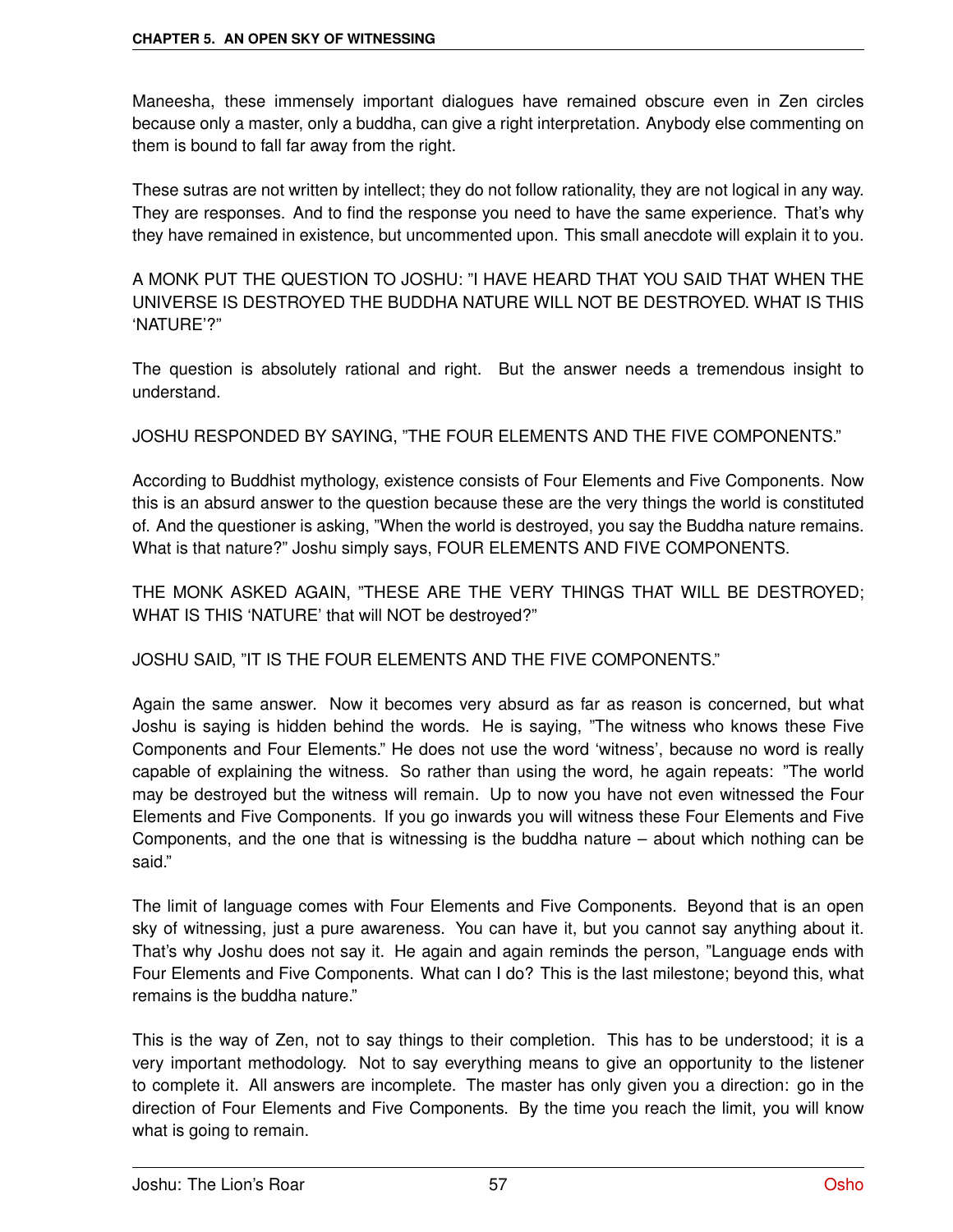This way, if somebody is trying to understand Zen intellectually he will fail. It is not an answer to the question but something more than the answer. It is indicating the very reality. Joshu is saying that you, as a witness, will remain. The buddha nature is not something far away – your very consciousness is buddha nature. And your consciousness can witness these things which constitute the world. The world will end but the mirror will remain, mirroring nothing.

But he does not say anything about witnessing, about the mirror. He leaves it to the person's meditativeness. The person has to find the answer himself. This is not a school or a college or a university.

Zen is an opportunity for anybody to rise in consciousness and awareness. The master's function is not to supply the answer. If the master supplies the answer, he is your enemy. The master can only give you the line to follow; your experience will be the answer. This way of dialogue has never existed anywhere else in the world.

ONCE, A MONK WAS SAYING FAREWELL TO JOSHU, WHO ASKED HIM. "WHERE ARE YOU GOING?"

THE MONK REPLIED, "ALL OVER THE PLACE, TO LEARN BUDDHISM."

HOLDING UP HIS MOSQUITO-FLAPPER, JOSHU INSTRUCTED THE MONK, "DO NOT STAY WHERE THE BUDDHA IS!"

A strange suggestion... because the monk seems to be stupid not to see Joshu, a living buddha, before him. Obviously, Joshu does not want to say, "Remain here! I am the buddha you are searching for." On the contrary, he says:

"DO NOT STAY WHERE THE BUDDHA IS. PASS QUICKLY THROUGH A PLACE WHERE THERE IS NO BUDDHA!" Because where there is no buddha, what is the point? Pass quickly and don't stay where a buddha is.

Now, he is not leaving any place to go, because these are the only two places: either the Buddha will be there or the Buddha will not be there.

"DO NOT MAKE A MISTAKE AND BRING UP BUDDHISM TO ANYONE FOR THREE THOUSAND LEAGUES!"

He is saying, "As far as you can go – three thousands leagues – DO NOT MAKE A MISTAKE AND BRING UP BUDDHISM TO ANYONE, because you don't have it." So his three suggestions are, first: don't become a missionary, because it is not your experience. That which is not yours, don't repeat it to people like a parrot. Only your experience of ultimate, eternal consciousness enables you to point others towards the same route. You cannot teach Buddhism, because Buddhism is not a philosophy, it is a living experience. So if you have lived it, help others to join in living it. Share your life, your love, your compassion, your meditation, but don't teach principles. Buddhism is not interested in principles.

And second, don't stay in a place where there is no buddha, because what will you gain in a place where there is no buddha? You can gain some insight only by the side of an awakened one. You can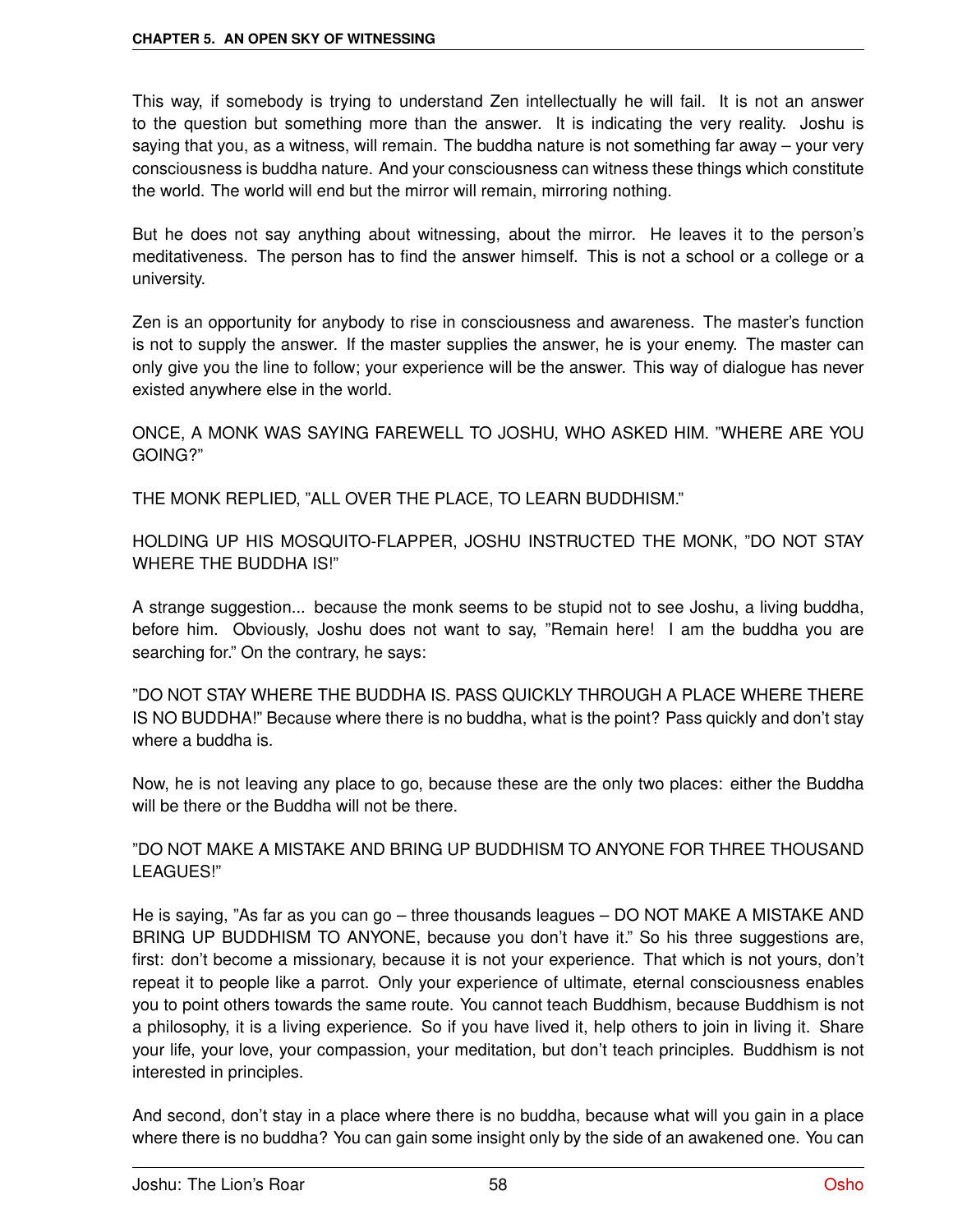start moving towards your center if you see someone who has reached the center, and you see the glory and the beauty and the majesty of the person. Otherwise there is no evidence that anybody has ever reached to the ultimate.

Once a great logician of Bengal, Keshav Chandra, went to see Ramakrishna. Keshav Chandra was a very great scholar, and he had founded a religion also. So he was the founder of a religion, he had thousands of followers. But he was always amazed: "Why do people go to this stupid, uneducated Ramakrishna?"

Keshav Chandra lived in Calcutta, and just a few miles away from Calcutta is Dakshineshwar where Ramakrishna lived. Thousands of people would go there. Keshav Chandra could not believe it: "What has that man got?" Finally he decided to go and put the man right.

Ramakrishna's followers were very much disturbed, worried, because Ramakrishna does not know any reason, any logic. He is just like a child, so innocent, and Keshav Chandra is known nationwide as a logician, philosopher. What will Ramakrishna do in a discussion with him?

They were worried that it was going to be a very critical moment. But Ramakrishna said, "Why are you worried? It is good that he is coming." Ramakrishna waited. Keshav Chandra came with many followers. He was determined to finish this man forever so that no followers would gather there at Dakshineshwar.

Ramakrishna danced in welcome when Keshav Chandra arrived. Keshav Chandra became a little shaky: "This is not a man to discuss with; he seems to be crazy." Ramakrishna hugged Keshav Chandra and said, "I have been waiting for so long! Now, start the dialogue to finish me."

There was utter silence. Even Keshav Chandra could not say anything: from where to start? Ramakrishna said, "You start from anywhere. Whatever you want to say, say it. I will love it!"

Keshav Chandra was an atheist, he did not believe in God. So it was obvious that he should start by saying, "There is no God. What is your opinion?"

Ramakrishna said, "It is not a question of opinion. If a man of your knowledge says there is no God, how can I deny it? But to me you are a proof, an evidence, that existence is not without consciousness. Such beautiful logical acumen! From where does it come? That very source is God, you are the proof. But if you say there is no God, I will agree with you absolutely."

Keshav Chandra had debated with many people, he was a supreme court attorney, and he found himself completely voiceless before a man who had studied only the first two primary classes and had no knowledge of anything. But the way Ramakrishna said, "If you say so, I trust you. You are such a great rational being you must have known whether God is or not. I am uneducated; all that I know is to sing songs and dance and play music. I can do all this without God, but God is a good excuse. Otherwise it looks crazy. If I go into a house and start dancing and singing, it looks crazy, but in a temple it looks very devotional. God is a good excuse. Have you ever danced in a temple? We have here a beautiful temple..."

Keshav Chandra had never thought that dance would come into an argument. And it looked appealing, because the man was so sincere. Ramakrishna said, "If you, a man of great intelligence,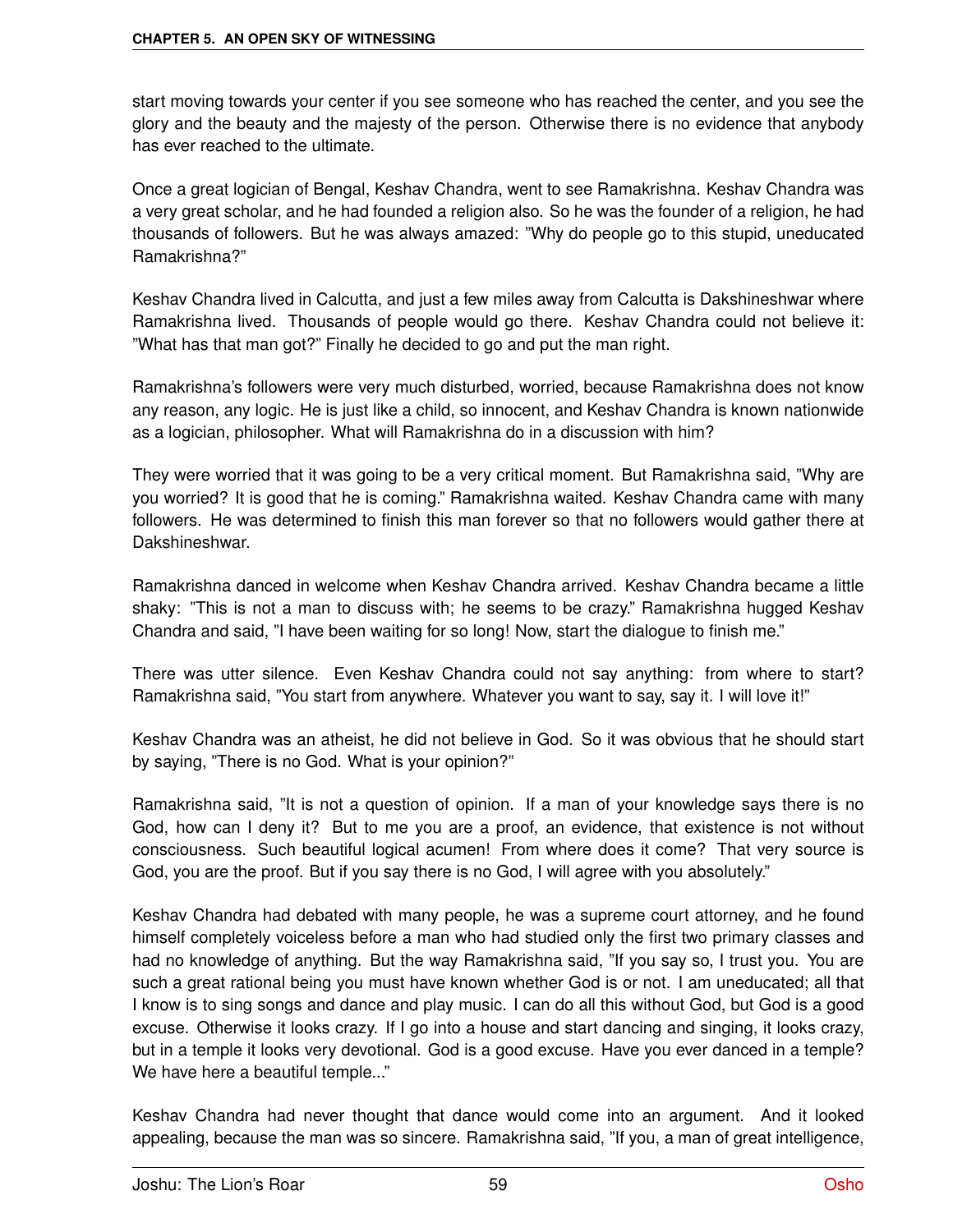say to me, who is an uneducated man, I will believe it; I will drop all gods. Just say it to me, that you have explored the whole universe and found no God."

Keshav Chandra could not say that. Nobody has explored the whole universe. But without exploring the whole universe, how can you be so decisive that there is no God? Keshav Chandra said, "I cannot say that I have explored the whole universe. Naturally, my statement that there is no God is not valid. But what about you?"

Ramakrishna said, "About me? I have danced with him, I have loved him. I have threatened him; there have been times we have not been on talking terms. I sometimes close and lock the door of the temple and keep him hungry for days. But then I start feeling compassion for the poor fellow. I open the door, I bring food for him, and he is so nice that he has not said a single word to me."

And he told Keshav Chandra, "One day it happened that there was a sword hanging by the side of the Mother Goddess in the temple of Dakshineshwar. I told the Mother Goddess, 'If you don't appear to me today I am going to cut off my head.' I took the sword from Mother Goddess' hand and I danced from morning till evening. I told her, 'As the sun is setting, if you don't show yourself to me, remember: you will be responsible for my murder.'"

And as the sun was setting  $-$  he danced the whole day  $-$  a great crowd silently watched this strange man. He had danced from morning till evening singing songs of praise, and as the sun was setting, suddenly the sword he was going to use fell from his hand. He fell unconscious for six days.

After six days he opened his eyes and he said, "I have not asked that you should come into my deep unconscious. I wanted to see you clearly, in consciousness. I wanted witnesses from the crowd. But you played a trick!" And tears were flowing from his eyes and he said, "But now the world looks very pale. Take me back to the same space where I had gone. You took away the sword and now you have created more trouble for me, because now I can compare the tremendous beauty of the inner world and the tremendous poverty of the outer world. Just take me in."

He said to Keshav Chandra, "Have you ever done anything to go in?"

Keshav Chandra said, "I touch your feet. And please forgive me that I have come to argue with you. You are not a man to be argued with; you are the proof. If there can be a proof of God, you are the proof. You cannot be argued about."

Keshav Chandra's followers could not understand what was happening, because he was the founder of their religion, an atheistic religion. And he is touching the feet of a man he used to call an idiot.

Ramakrishna used to send messages to Keshav Chandra: "Sometimes, once in a while come back again just to finish me."

Keshav Chandra said, "You have finished me!" He renounced being the head and founder of his religion. He said, "I could not argue with an uneducated man. He had some experience, and I could see that I was absolutely empty and he was so full, so full of joy. I had discussed with many scholars... but the way he received me, dancing, and hugged me. And whenever I argued something he would again stand up and say, 'Good, very good!' He never used a single word against me. On the contrary, he said, 'If you say, I can join your religion, because to me you are also part of God.'"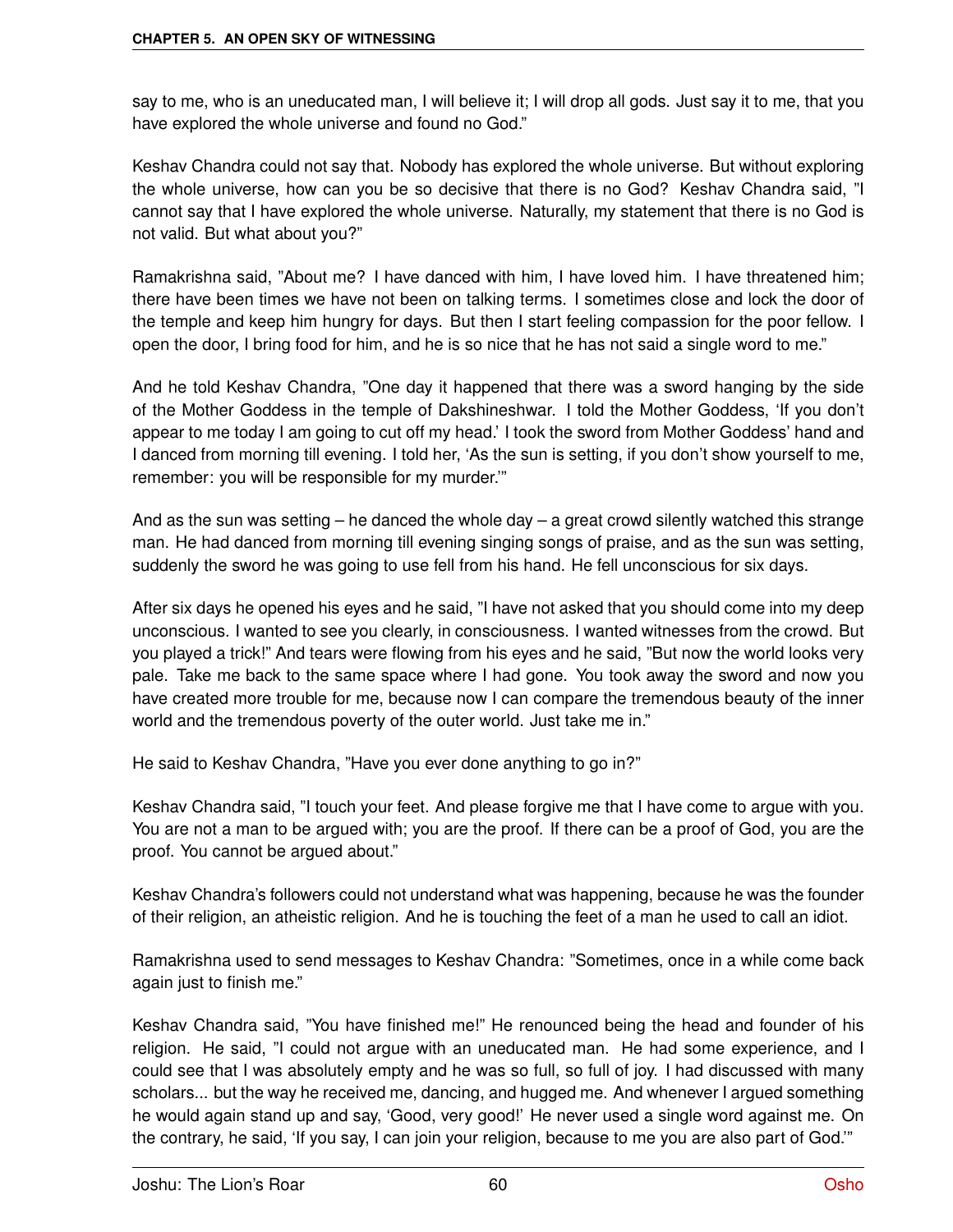Any consciousness is an argument that existence is conscious. That is the whole meaning of God. It is not that God is a person somewhere. God is spread all over the place, in the trees, in the mountains, in the rivers, in the birds, in men, in stones. Everywhere, there is a possibility of consciousness.

This whole consciousness in its totality you can call by any name. You can call it the truth, you can call it nirvana, you can call it God, it does not matter. One thing is certain, that existence is not unconscious; existence is not unintelligent.

These dialogues of Zen trust in the person, that "if we show him a line, his intelligence will not stay with what we have said but will follow the indication." To the monk who was going to take Buddhism to people, Joshu said, "Please don't do such a thing. You cannot share something with others which you don't have. First have it. And never stay in a place where there is no buddha because that will be a sheer wastage of time. And don't stay in a place where there is a buddha because that will transform you. You will not be anymore what you are."

Listening to this, the man understood quickly. He must have been a very intelligent, understanding man. He must have looked at Joshu again and found the buddha, just present in front of him.

THE MONK SAID, "IN THAT CASE I WON'T GO! I am going to remain here."

TO WHICH JOSHU RESPONDED, "FAREWELL! FAREWELL!" Just go wherever you want to go. Why are you changing your mind? I have not asked you to stay here.

He wants a clear-cut response from the man that he has recognized the buddhahood of Joshu.

So these are very strange dialogues. They are not like Socratic dialogues. Much that is important is left out of the dialogue and much that is absolutely non-essential is talked about. The essential is left by the corner to be understood.

One has to be very conscious with a Zen master; otherwise one can live with a Zen master and miss. The master cannot give you anything directly. There is no direct way of expressing the truth. The master can give only situations. Now, this is a situation: "Don't stay where a buddha is and don't stay where a buddha is not." Now Joshu is putting the monk in a dilemma – then where to stay? He is not leaving him any place to stay.

Obviously he looked again at Joshu with a more conscious, alert mind. And he saw, "I was wrong in going away. This is the place where I should remain." So he said immediately, "In that case I won't go." Jokingly, Joshu responded, "Farewell! Farewell!"

But the monk remained with Joshu. How can you leave such a master? It is impossible, first, to find a master like Joshu. And second, it is impossible to leave him. He will manage a trap for you, and once you are trapped in a master's hand, your buddhahood is not far away. The very meeting with the master is the beginning of your growing into a buddha.

A Zen poet, Isho, wrote:

BEFORE THE WINDOW,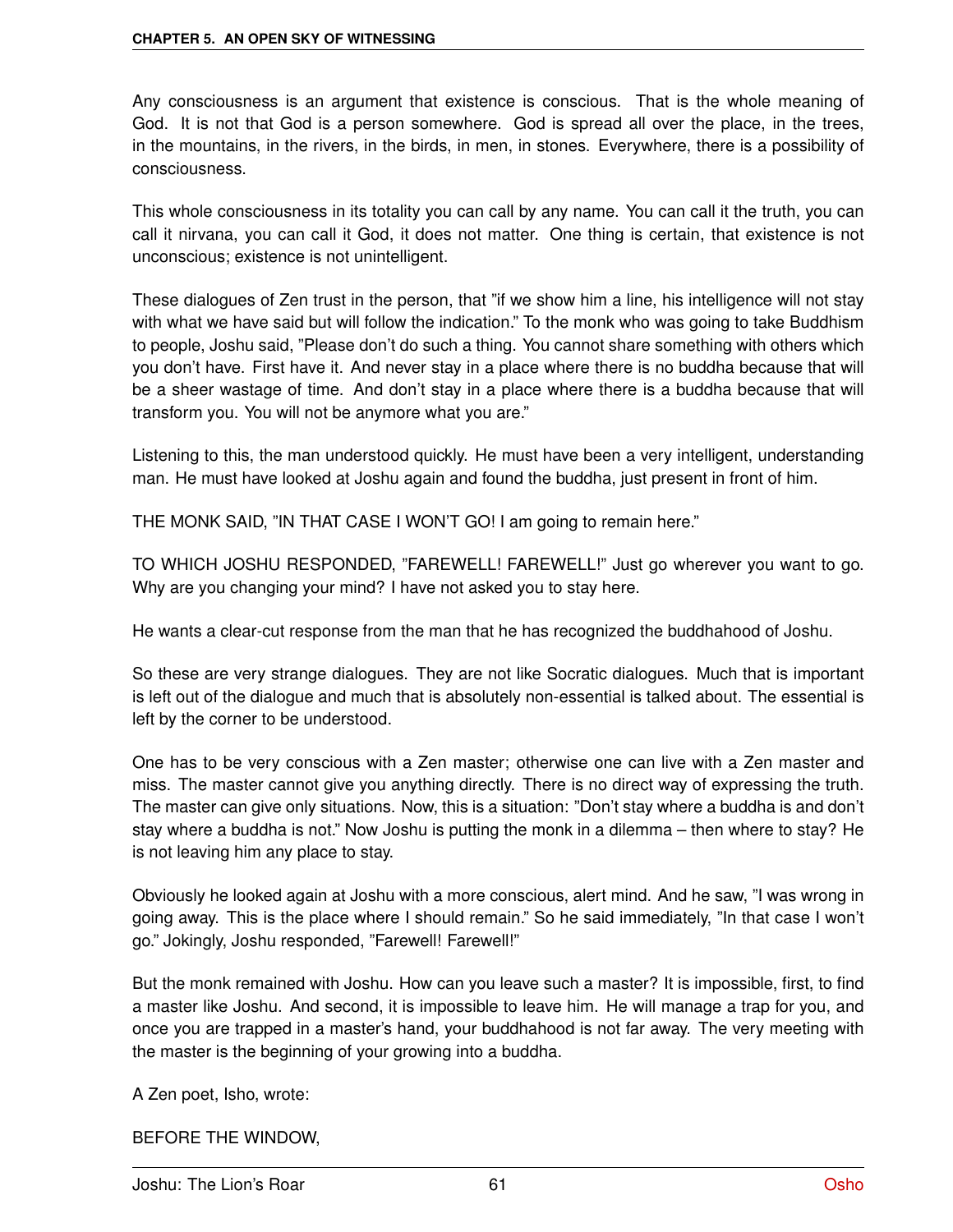SLENDER, JADE-COLORED BAMBOOS SING

WHEN THE COOL RAINS FALL,

WITH A RUSTLING SOUND.

THEIR FEATHERY GREEN

INTRUDING AT MY DESK,

THEY KNOW THERE IS

NO PURER HIDDEN SPOT THAN THIS.

Around the world people have written poems, mostly devoted to man and woman and their love. A few are devoted to the beauty of nature. But Zen is not in the same category as other poetry. It is simply a meditative mind, just watching what is happening around. And he sees beauty all around. The splendor of existence is so much that he feels to make a note in his book. BEFORE THE WINDOW... you have to visualize. Just visualize the window:

BEFORE THE WINDOW,

SLENDER, JADE-COLORED BAMBOOS SING

WHEN THE COOL RAINS FALL,

WITH A RUSTLING SOUND.

THEIR FEATHERY GREEN

INTRUDING AT MY DESK,

THEY KNOW THERE IS

NO PURER, HIDDEN SPOT THAN THIS.

Poor Isho lived in a hut near the bamboos, and the falling leaves are running into his hut, under his desk. He says, THEY KNOW THERE IS NO PURER, HIDDEN SPOT THAN THIS.

Zen wants you to know that even the leaves falling from the trees have a consciousness of their own. Nothing is unconscious. There are different ways of being conscious, but we are living in an ocean of consciousness. Millions are the aspects... so that we cannot understand exactly what the bamboos are doing.

Now in Mukta's pond, two beautiful snow-white swans have come, flown from England. Great visitors! And every night when I come and go, I cannot resist looking at them. They look so meditative, the whole day doing zazen... because they don't have any rented bicycle, they don't have to go to any movie. They are so silent that if you sit by the side of Mukta's pond you will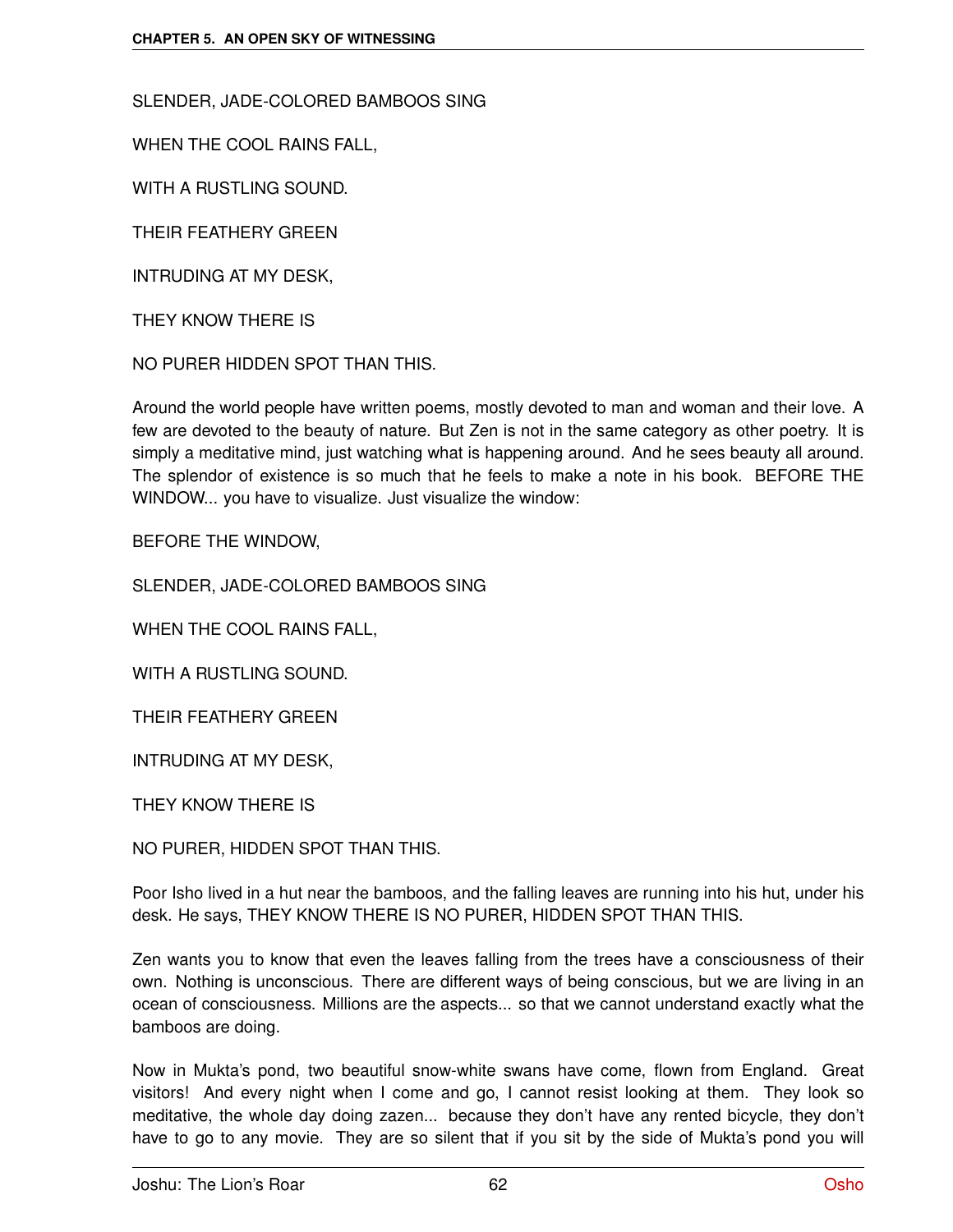become silent, seeing their silence. They just don't do anything – simply exist, no philosophical argument.

Seeing those swans I remember that in India, the man of self-realization is also called paramhansa. Hansa means swan and paramhansa means the great swan. Every day seeing them, I could understand: they look so buddhalike, just enjoying being – no work, no job, no strike, no lock-out, no interest in the whole world around them; they don't have anything.

But with their coming, the pond has become a temple. They are meditating day and night. What is happening inside them is difficult for us to know, but something must be happening inside them. They are such beautiful people. It must be in a different dimension, so we never crisscross each other, but in the same direction there must be other people, other birds.

There were ducks also – now, ducks are small; they became afraid when the swans came. So the ducks were in a very great trouble for a few days because the peacocks peck them on the head, so they cannot come out of the pond. And in the pond, two big swans are there – so unfamiliar, one does not know what they will do. So the ducks were hiding in the bushes. But slowly slowly some communication is certainly happening, because the ducks are coming closer... and yesterday Avesh informed me that they have entered the water with the swans. In silence, something has grown, a friendship. Nothing has been said, nothing has been heard, but something must have transpired between them.

Either the swans must have told them, "Come on, don't be worried," or the ducks must have asked, "Can we come in?" Something is bound to have happened, because suddenly it cannot be. But it is outside the area of our intelligence.

That is the very effort of Zen poems – to bring to your consciousness that the whole of existence is conscious. Different colors and different nuances and different ways, but the man who has reached the highest peak can see that nothing in the world is without a living force, without a potentiality that can grow one day into a buddha.

Buddha himself has told about one of his past lives. He was an elephant. One night the forest suddenly caught fire. The fire was going so wild, and animals were running to find some way out. The elephant was also running, because the fire was tremendous. Just to take rest, he stood under a tree which was not yet burning. As he was settling to stand there, a small rabbit just came under one of his feet which was up. Now it was difficult for the elephant to put his foot down; the poor fellow will die. So he tried hard to remain standing on three feet, but an elephant's weight....

Buddha says that because of that compassion the elephant remained standing, he could not put his foot down. The fire surrounded the whole place. He risked his life as long as he could save the rabbit, and then the fire burned both of them. Buddha says, "I was that elephant and I earned my buddhahood by being compassionate."

Now all over the world, in the birds, in the animals, something is happening. It is not a dead world. Everybody is trying to move to higher peaks. This idea of evolution is totally different from Darwin's evolution. Darwin's evolution looks very stupid, because we don't see any animal changing into any other animal. For millions of years there is no record that somebody has seen a monkey suddenly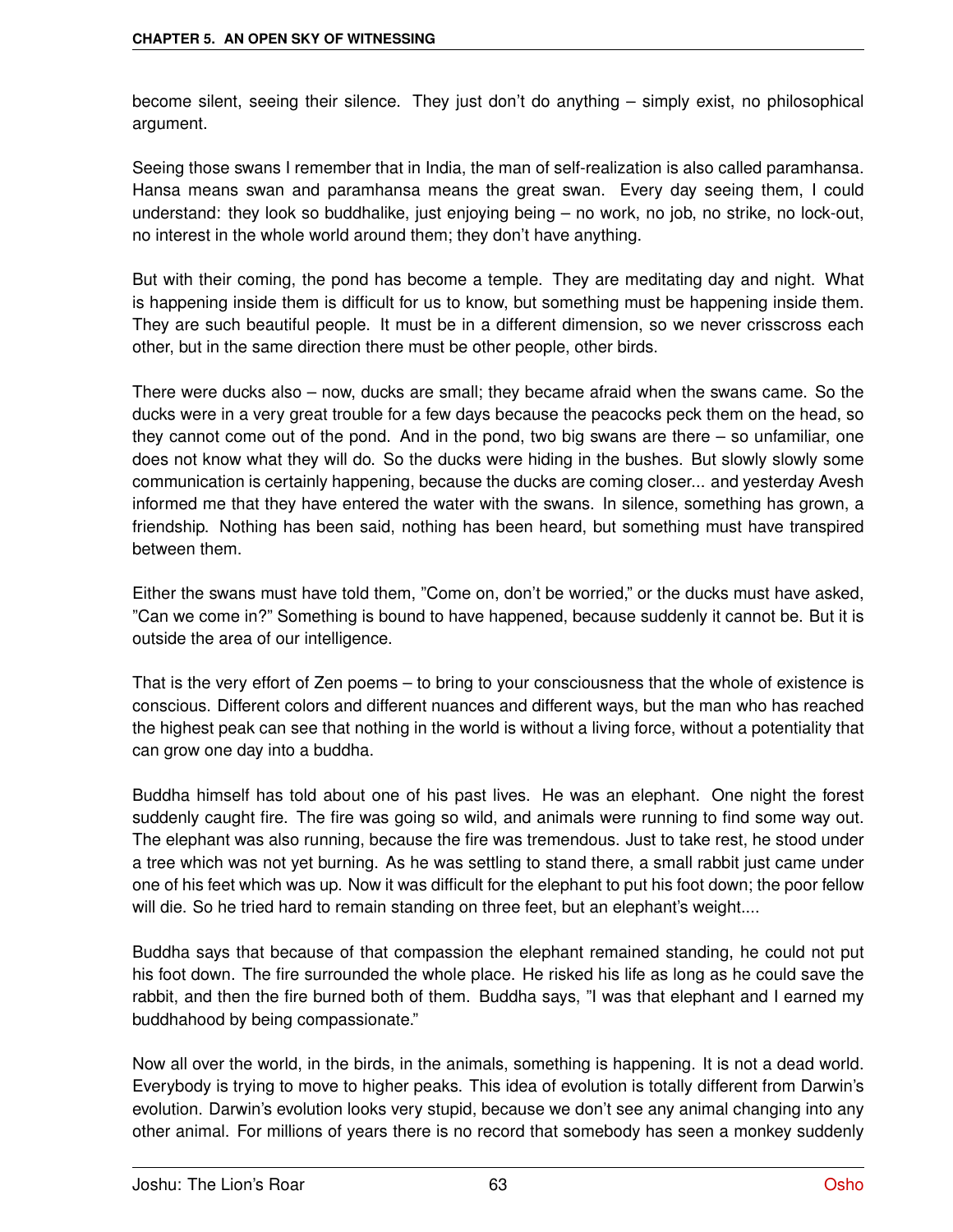going to the tailor's shop to say that, "I have changed my mind, I want to be a man. Now prepare the dress, made to order." Neither is any other animal changing into another species. That idea of Darwin is absolutely absurd.

But the East has a different concept. The same evolution is happening – in every animal something is evolving. At a certain point when the animal dies, he will be born on a higher scale. Up to now, man is the highest scale that millions of animals have reached. Amongst human beings, the buddhas are the highest peaks.

These small poems are just to remind you that even fallen leaves in the rain and in the storm are rushing towards poor Isho's hut and his writing table, and hiding under the table. And he says, THEY KNOW THERE IS NO PURER, HIDDEN SPOT THAN THIS. Otherwise they would not have come here.

This understanding that the whole existence is alive, conscious, makes your whole behavior different. Then you don't think of hunting animals, because they are your brothers. A little backward, a little uneducated, a little primitive, but killing them, you are killing future buddhas. Hence, the experience of all the buddhas has terminated in a very loving and compassionate relationship with existence. Not even a tree has to be cut. It is alive; it may have a different kind of consciousness. Don't wound it, don't hurt it, because every wound and hurt that you do will have effects on you, your own evolution.

Question 1

Maneesha has asked:

#### BELOVED OSHO,

THE TERROR AND THE RELIEF OF HAVING A MASTER WHO PROMISES TO HIT "JUST FOR THE JOY OF IT"! IS THIS WHAT ZEN IS? – WHEN RATIONALITY, RIGHT AND WRONG FLY OUT THE WINDOW, THE MIND IS ON HOLD, AND ALL ONE CAN OFFER IS ONE'S SELF?

Maneesha, that's exactly what Zen is. There are hundreds of cases on record, when a master has called a certain disciple even in the middle of the night and told him, "Let me hit you."

And the disciple said, "But for what?"

The master said, "Because by morning you are going to become enlightened and then I will not be able to hit you. And it is such a joy to hit!"

The master enjoyed hitting and the disciples enjoyed being hit. It is a very loving gesture, the hit was not hurting.

Somebody has brought me a Zen staff. It is made of bamboo, and the bamboo is cut in such a way that howsoever hard you hit, it makes only sound, not much hurt. I have put it with Anando, so when Zen Master Stonehead Niskriya comes back he can have this really authentic Zen stick from Korea. However you hit, it makes a good noise. It seems as if somebody's head is broken!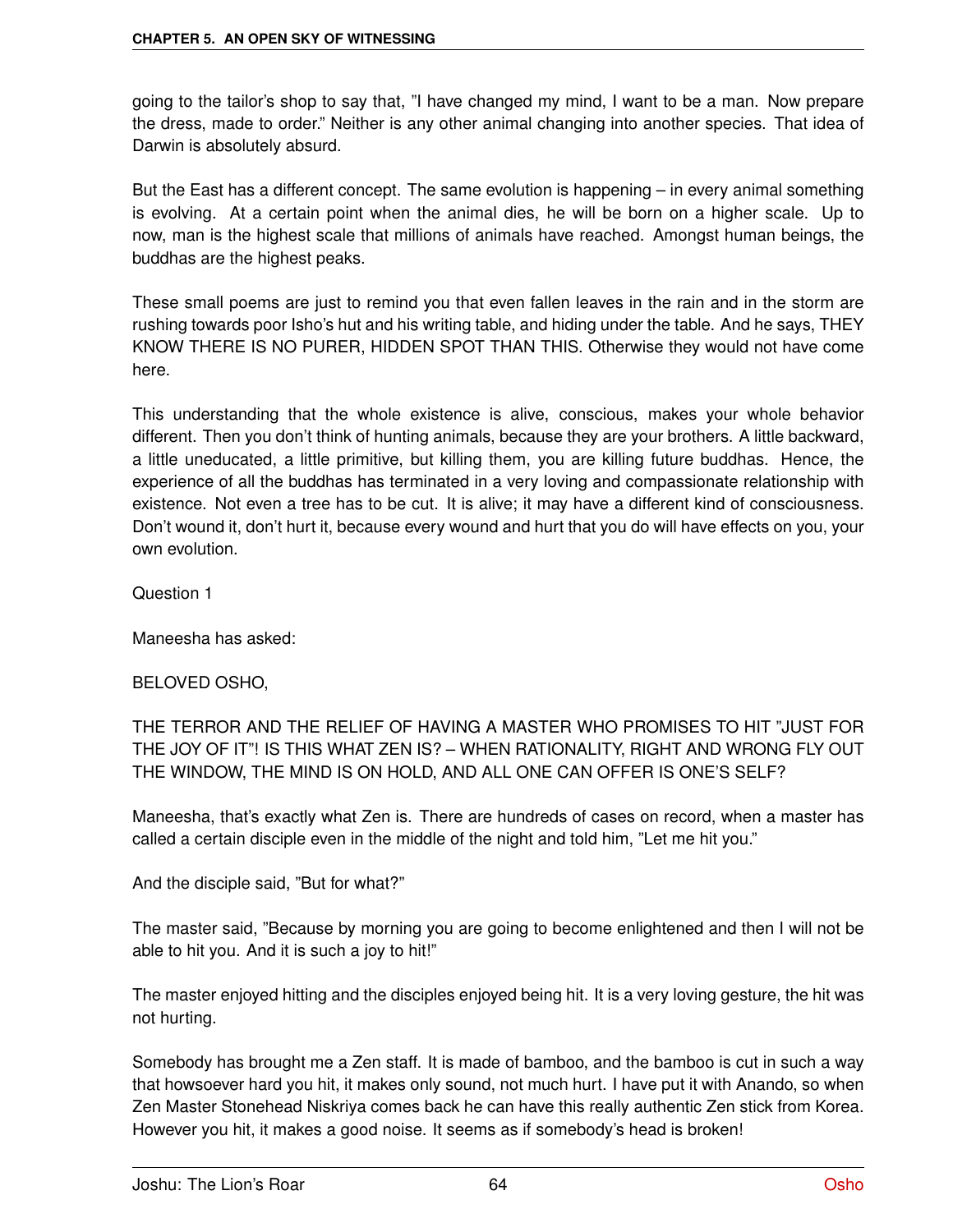But Zen is a very playful religion. It has made even hitting a joyful play. There is no other religion in the world which allows playfulness and laughter and life and love. Zen allows total freedom in all the aspects of life.

Zen has transformed almost impossible things into very loving gestures. For example Zen wrestlers – you will see them fighting, but not with any anger, enmity, or any desire to win over the other. That is the whole training, playful: who wins is not the point. Who plays perfectly consciously is the point. So if you don't know, you may not understand what is happening.

When the two Zen wrestlers come onto the ground, first they bow down to each other, because everybody is a buddha. Before fighting starts, the buddha has to be recognized. And you cannot be angry with a buddha, you cannot hurt the buddha. Both are meditative – while they are wrestling you will not be able to see, but you can see the grace, you can see the silence. You can't see violence in their eyes.

And the master who is going to judge, does not declare a man the winner in the same way it is declared all over the world. You will be surprised: sometimes the man who wins is not accepted by the master as a winner because he lost his meditativeness. And the defeated one gets the trophy because he remained conscious all the time: even in his defeat, he has won.

Now, fighting is transformed into meditation. Archery is transformed into meditation, swordsmanship is transformed into meditation. Zen has done miracles, because nobody has ever thought that swordsmanship can be a meditative art.

And when there are two meditators of equal consciousness, nobody wins. The fight can continue for hours and days, but nobody wins because both have equal meditativeness – the same depth, the same height, the same love, the same compassion. Nobody is in any way inferior to the other, and only the inferior is going to be defeated.

So most of the time archers, swordsmen, wrestlers, are declared to be equal. Nobody wins, nobody is defeated. Compared to this, Western boxing looks barbarous. The whole effort is violent, bloody. There is no respect for the other partner, nor any compassion. Every effort is an ambition to win by any means possible, right or wrong.

Zen has created a totally different approach to everything. If the world understands Zen, it will be a different world. It is certainly the most alchemical process.

So when I said to you, Maneesha, that I will hit you just for the joy of it, remember that the joy is not only my joy. It has to be your joy also; only then it takes the great quantum leap. Then the master and disciple are simply playing with each other. Nobody is higher and nobody is lower.

And the master calling in the middle of the night shows his insight, that tomorrow morning his disciple is going to become enlightened. He is just on the verge. After that, it won't be right to hit him. And it is such a hilarious job! So he sends his attendant – "Bring him quickly!"

He is meditating. He says, "What is the purpose, in the middle of the night?"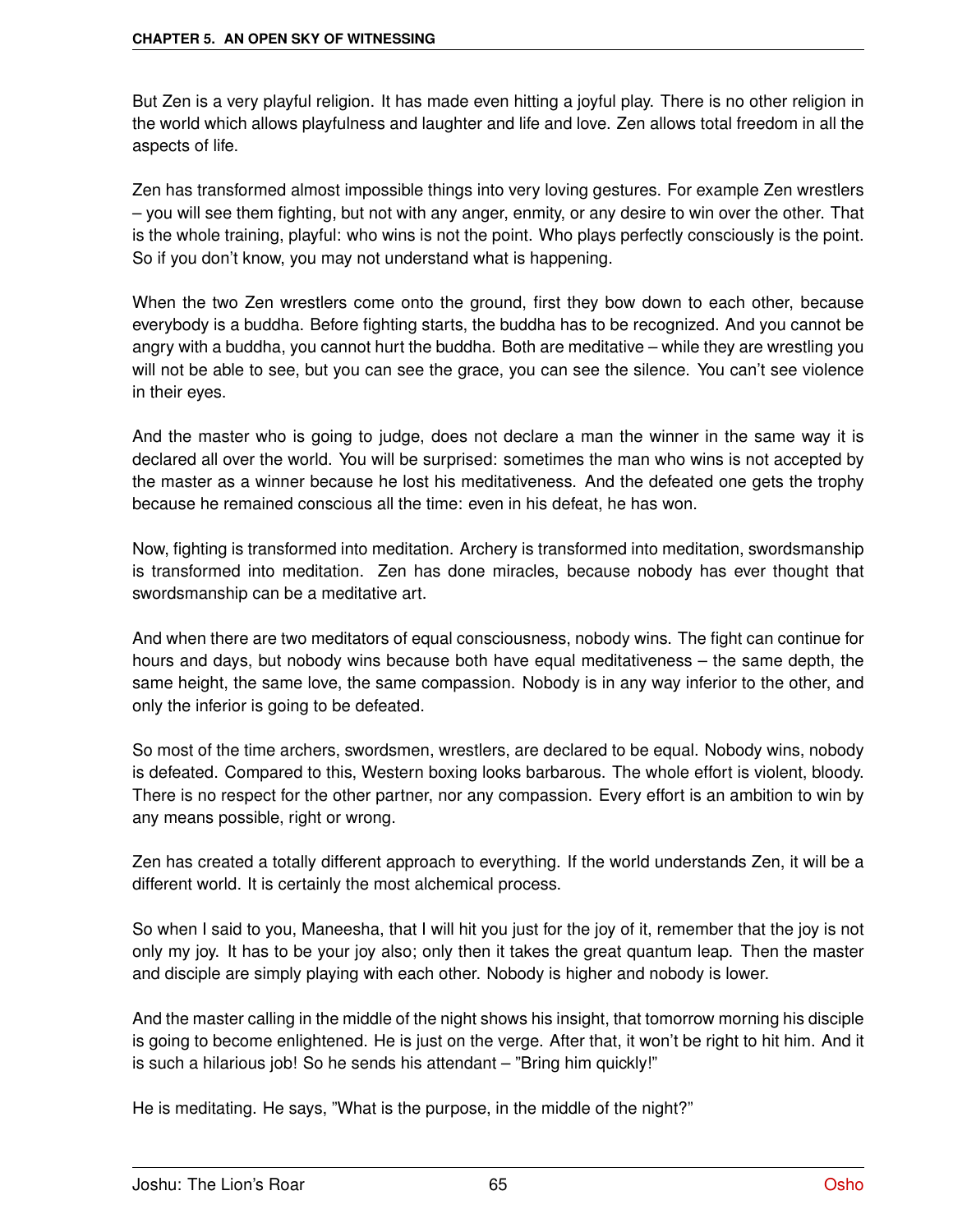The attendant says, "I don't know, I have just seen him holding his stick. So I think he wants to hit you. Other than that, there is no purpose in the middle of the night."

The disciple rushes immediately. If he wants to hit, it is a special privilege – otherwise, who cares? In the middle of the night, the old man is waiting to hit you – what more kindness, what more compassion!

When the disciple reached, the master said, "Aha! So you have come. You don't know but I know.... Come closer. This is the last hit, because early in the morning as the sun rises you will be enlightened. After that, even if you ask me to hit you I will not be able to hit a buddha. That's why I had to call you urgently."

The disciple touched the feet of the master, and the master gave him a good hit, and both laughed. And in the morning the disciple became enlightened. There are not one but hundreds of cases on record. It is sheer playfulness. It is not to harm you, it is just to announce to the disciple that, "Tomorrow morning you are going to become enlightened. And obviously, we have enjoyed for years: you have come and I have hit you. This is the last hit – it is a memorable hit. Remember: this hit declares that the light is going to come soon and the night is just about to be over."

Strange methods, and strange people, and perhaps the most beautiful development of a small religious stream. It could never become a crowd religion. It could not be a Catholic religion; six hundred million people will not be able to understand it. It is a religion of only the chosen few, because it needs great heart and great intelligence which very few possess.

I am introducing you to Zen for a simple purpose: all other religions have destroyed your laughter, destroyed your smiles, destroyed your creativity – destroyed even the sense of humor. And life without a sense of humor is not much of a life.

Now comes Sardar Gurudayal Singh. He is the most religious person around here. I don't think that if he dies Saint Peter will allow him in heaven. Just because of his laughter, Saint Peter will immediately close the doors: "You don't belong here, just go the other side. All your fellows are there."

I always think that nothing can be worse than reaching heaven. Such deadly people you will find there, rotten, skeletons, doing all kinds of stupid things. You cannot live with a saint even for twentyfour hours, and to live for eternity surrounded only by saints....

I have told you about a Munich porter who was a good happy fellow, just lying down in the gutter because he drank too much beer. Some mistake happened – in every bureaucracy some mistake is always possible – so the devils who had come to take him, took him to heaven. There, the judgment was to be given where this man should go: Should he remain in heaven or be sent to hell? Saint Peter looked into his files and found that this man had to be in heaven.

The man was continuously saying, "Just let me go! I have my duty at the station, I am a porter." But nobody listened to him. He said, "It is not my time to come into heaven – I have not even finished my beer!" But they forced him, drunk... they gave him a harp. He said, "What am I supposed to do?"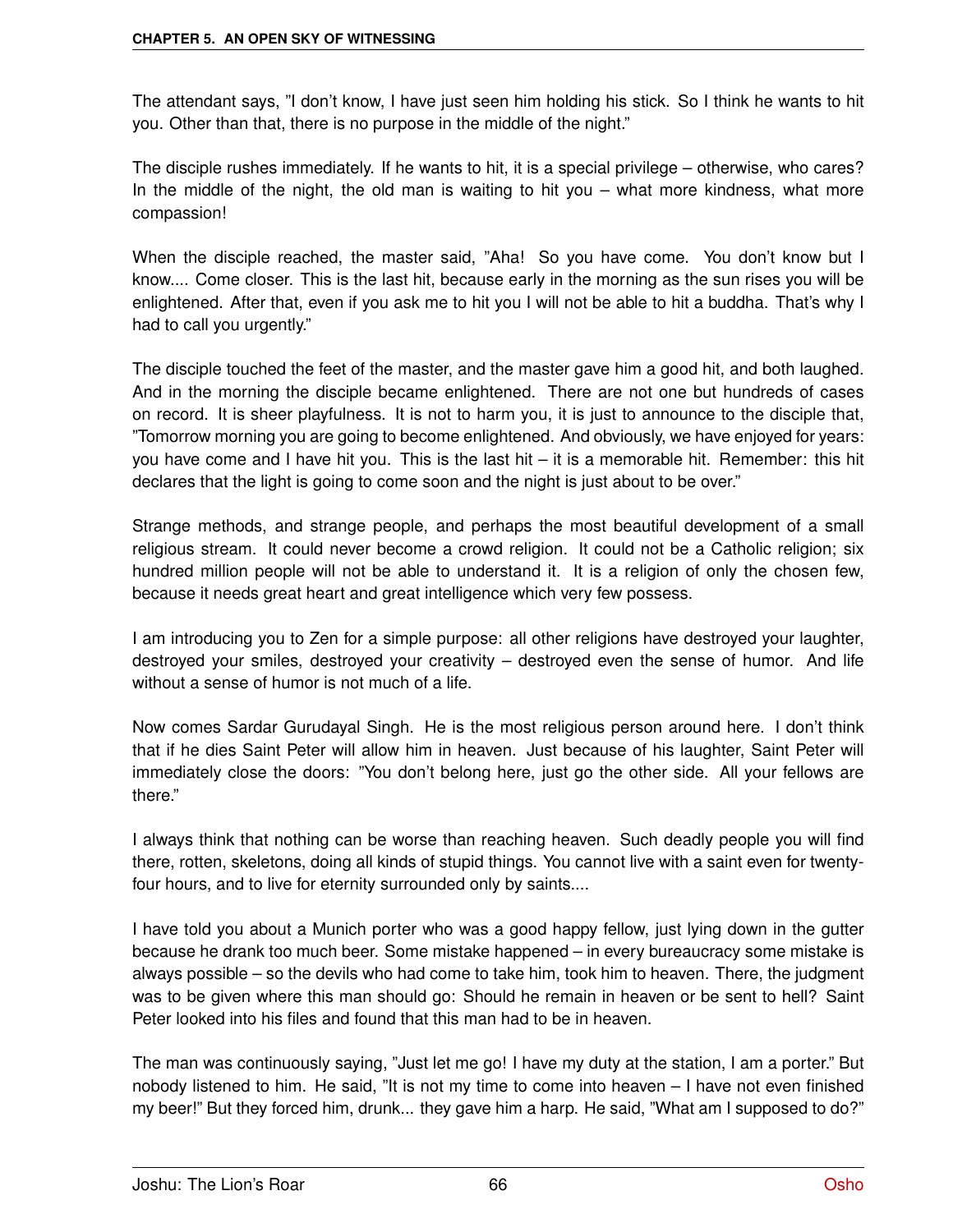They said, "Here, nothing is done. Everybody has a cloud. Sit on the cloud, float, have a harp, and sing hallelujiah."

He said, "It is strange. I am not that sort of person, I have never gone to church in my whole life. What kind of misfortune has fallen over me?" But he was forced to sit on a cloud, and told, "Sing hallelujiah!"

The poor fellow had to sing – half drunk, half asleep – and there were thousands of clouds floating like small boats, and every saint was doing the same thing, "hallelujiah." So the poor porter also said, "hallelujiah, hallelujiah" and in between he would say, "You son of a bitch!"

God heard that. He thought, "It seems a wrong person has entered. What kind of hallelujiah? Two times he says 'hallelujiah' and then he says, 'you son of a bitch!'" God inquired of Peter, "Look into the files better; it seems you have brought a wrong person here." And it was found that yes, he was a wrong person, so take him back.

He was very happy. He thanked Saint Peter, "I will never forget this kindness. Just let me go to my pub! And I am perfectly happy. Don't send any messengers again. I am the happiest person at the Munich station. I don't want this singing of hallelujiah and harp and sitting on a cloud. It looks so stupid."

He was brought back, left in the gutter from where they had caught him. Looking around, finding familiar situation, he said, "My god, what kind of a nightmare was that?"

Sardar Gurudayal Singh cannot enter heaven, they won't allow him. They don't allow any intelligent man there. Laughter is a sin, and anyway you cannot joke with saints.

Paddy is drinking a few beers in the pub, and he has a worried look on his face.

"What is the matter?" asks his friend, Seamus.

Paddy drinks down his beer and says, "I am totally afraid to go near the highway, day or night."

"Why?" asks Seamus, sipping his beer.

"Well," replies Paddy, "my wife just escaped with a truck driver, and every time I hear a horn I'm afraid he is bringing her back!"

One day in English class at Horowitz High School in L.A., Tom Robbins, the famous author, comes to lecture the class on creative writing.

After discussing how to write a short story, he says, "Okay, for a successful short story, there are four essential ingredients: religion, sex, politicians, and mystery. And it should be concise and to the point."

"No problem!" shouts Bobby Babblebrain, Boris's young punk son, from the back of the room. And he scribbles something on a scrap of paper. He hands it to Tom. On it is written: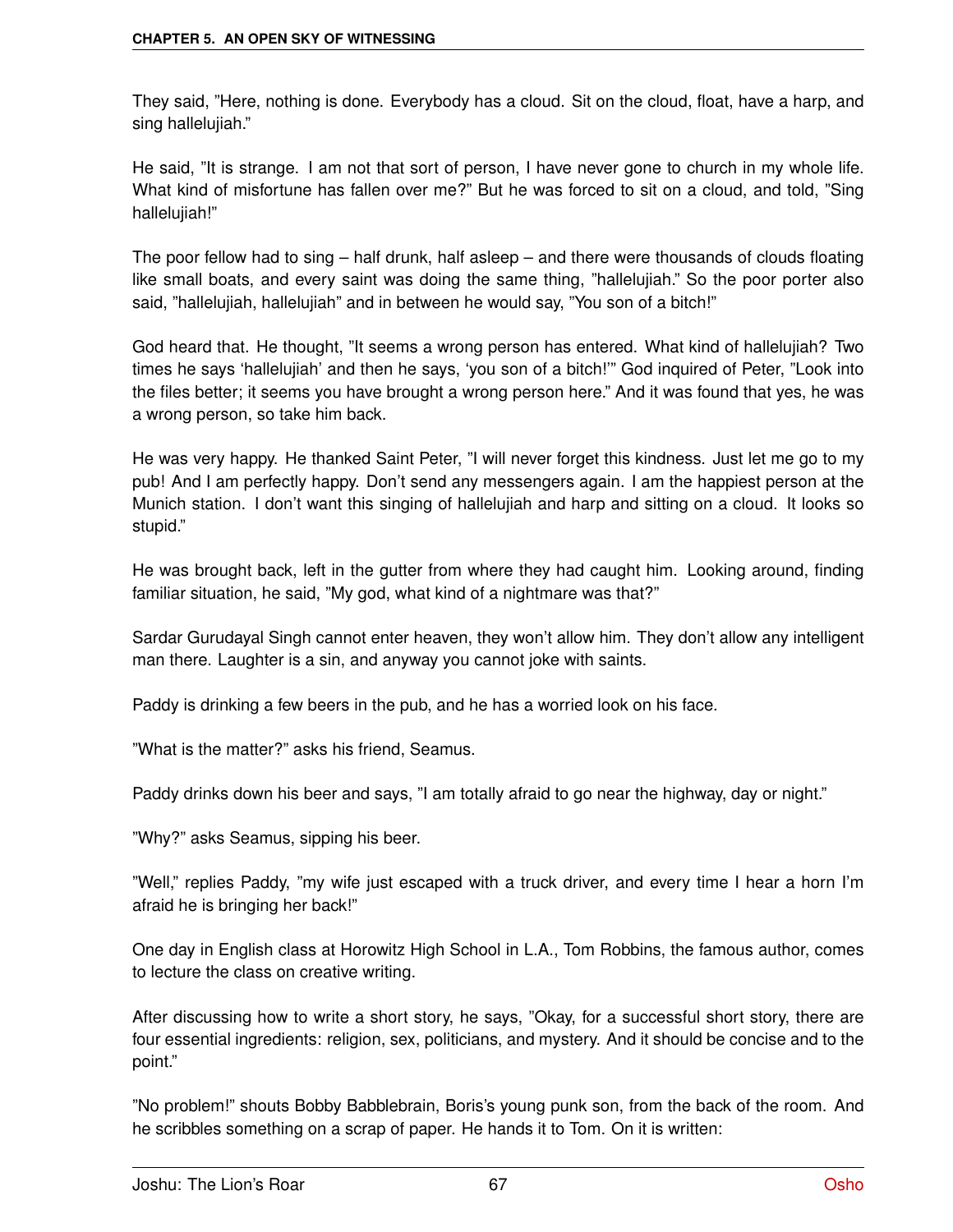#### A Short Story.

"Jesus Christ!" screams Nancy Reagan. "I'm pregnant again. I wonder who the hell did it this time?"

A black couple, Luther and Ruby, and their seven-year-old kid Samson, are having a hard time living in New York.

Luther has heard that if you swim across the Mississippi River, and make it alive, you turn white. So they pack up and drive to Mississippi.

They are standing on the banks of the mighty river, and they can hardly see the other side. The water is very rough, and the current incredibly strong. Samson, the kid, seeing his parents' hesitation, cries bravely, "I'll go first!" and he jumps into the river.

Little Samson is swept along, but manages to struggle his way to the other side. As he steps out of the water, he looks down and sees that he has turned lily white.

Seeing her boy's success, Ruby jumps in next and is nearly drowned. But with incredible effort, she makes it to the other side – as a white woman. Samson and Ruby wave to Luther to come across, so Luther jumps into the raging river. He gets halfway across, and then Ruby and Samson hear shouting and cries for help. Then there is silence.

Ruby is about to jump in to try and save Luther, when Samson takes her by the hand and says, "Don't worry, Mom – it's only a nigger!"

Nivedano...

(Drumbeat)

(Gibberish)

Nivedano...

(Drumbeat)

Be silent, close your eyes. Feel your body to be completely frozen.

Now look inwards, collecting your whole consciousness. Try to reach to the center of your being. You live on the circumference. It is not far away – just a great urgency is needed, as if this is your last moment of life. You have to reach to the center of your being; otherwise you will never know the taste of eternity.

Just at the very center you are the buddha, the awakened one.

Thousands of flowers start showering on you.

The whole existence rejoices in your silence.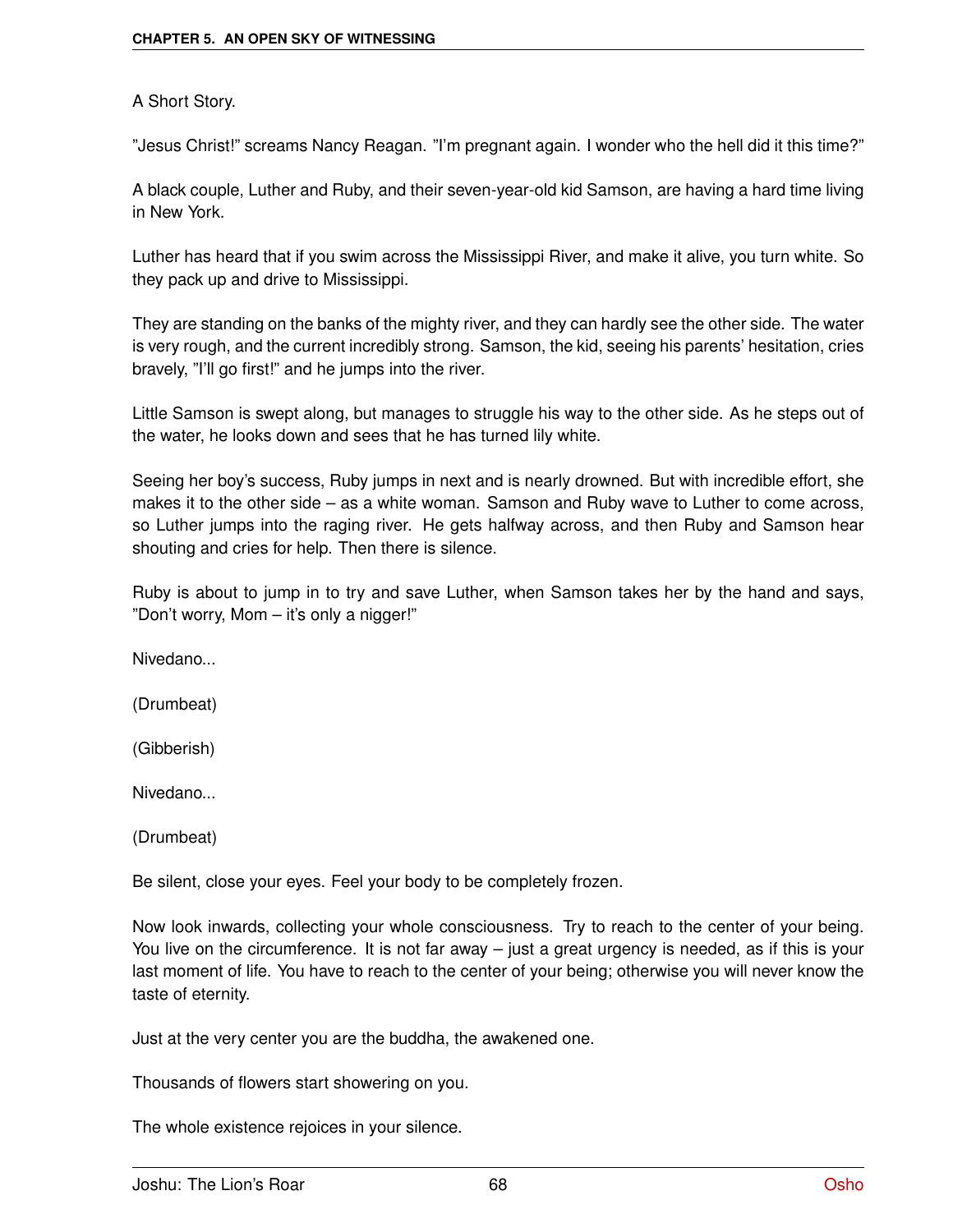For the first time you are not an island but part of the whole continent, of the whole cosmos.

This moment, when your boundaries disappear, is the most valuable moment. The Buddha Auditorium becomes suddenly a lake of consciousness without any ripples. Ten thousand buddhas simply become one.

This oneness is eternal, immortal, the origin of everything.

Everything changes. Only your witnessing buddha remains unchanging. It is the very center of the cyclone.

To make it more clear, Nivedano...

(Drumbeat)

Relax. But remain alert, a witness of your body, of your mind, and all that is happening in this moment within you.

The silence, the peace, the bliss...

As you go deeper, the splendor becomes more and more rich. As you go deeper, life becomes a mystery, a miracle of immense significance. And a deep gratitude arises, just for the sake of all that existence has done for you. It is not a prayer, it is a thankfulness.

The evening was beautiful on its own. But your witnessing, your consciousness, has added thousands of stars to its beauty. Gather as much of the experience as you can, because you have to bring it to the circumference, to your actual life. It has to become a twenty-four-hour, roundthe-clock experience. Slowly slowly, the circumference and the center come closer. One day the circumference disappears into the center: you have attained perfect buddhahood.

Nivedano...

(Drumbeat)

Come back, but now come a little more alert, a little more of a buddha, a little more loving, a little more graceful. Sit down for a few moments just to recollect the path you have gone in, and the path that you have come out. It is the same path, the golden path.

You have to live your experience in your life, in your activity, in your gestures, in your relations with people. Remember you are a buddha, and you have to behave like a buddha, and you will find great transforming forces entering into your life.

The whole existence becomes supportive – supportive to your metamorphosis.

Okay, Maneesha?

Yes, Osho.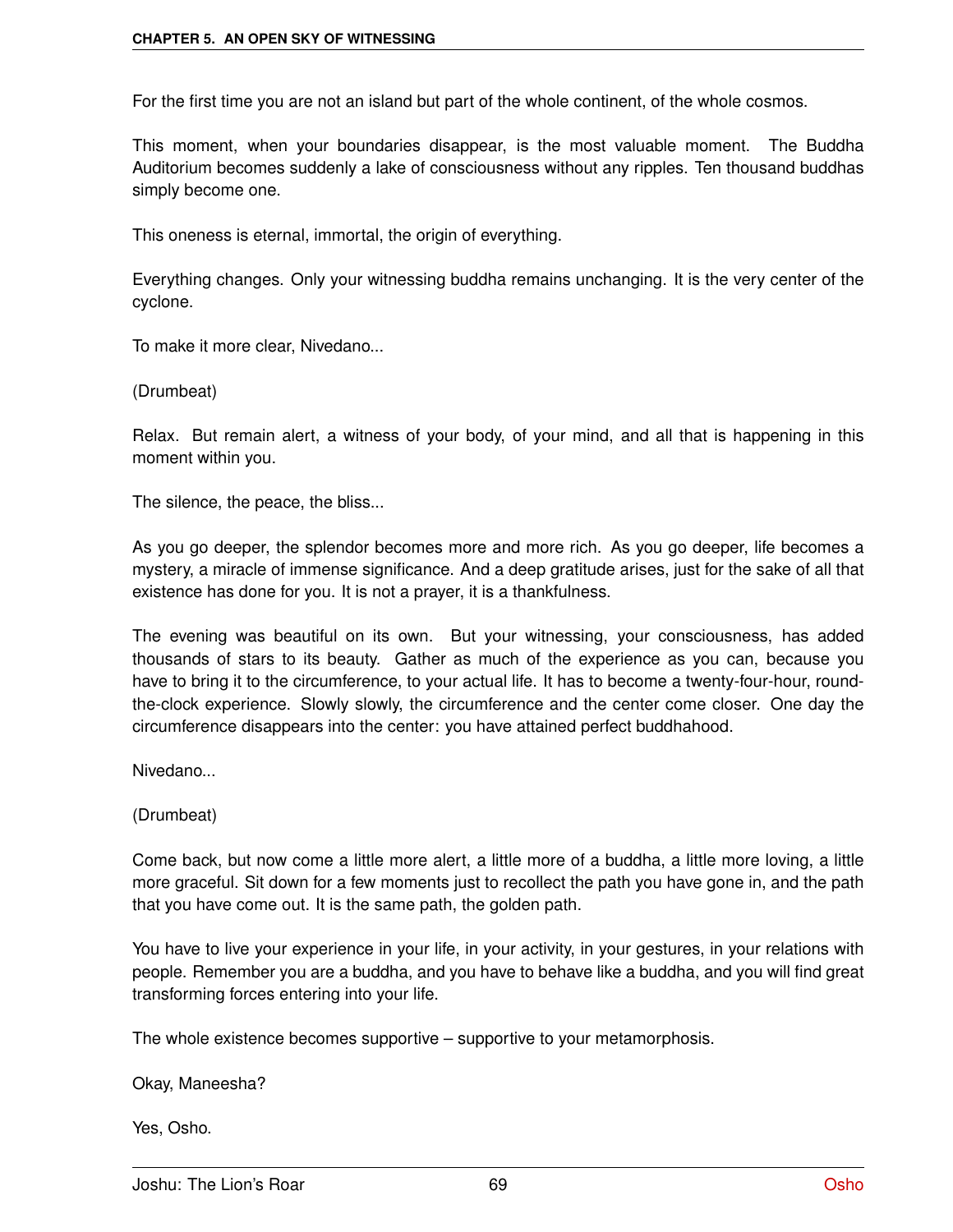## CHAPTER 6

The ultimate here

*20 October 1988 pm in Gautam the Buddha Auditorium*

BELOVED OSHO,

ON ONE OCCASION, AS JOSHU WAS RECEIVING NEW ARRIVALS IN HIS MONASTERY, HE ASKED ONE OF THEM, "HAVE YOU BEEN HERE BEFORE?"

"YES," THE MONK REPLIED.

"HELP YOURSELF TO A CUP OF TEA!" JOSHU SAID TO HIM. THEN HE TURNED TO ANOTHER NEW ARRIVAL AND SAID, "HAVE YOU BEEN HERE BEFORE?"

"NO, YOUR REVERENCE," THE VISITOR REPLIED. "THIS IS MY FIRST VISIT HERE."

JOSHU SAID TO HIM, "HELP YOURSELF TO A CUP OF TEA!"

THE PRIOR OF THE MONASTERY TOOK JOSHU ASIDE AND SAID, "ONE HAD BEEN HERE BEFORE, AND YOU GAVE HIM A CUP OF TEA. THE OTHER HAD NOT BEEN HERE, AND YOU ALSO GAVE HIM A CUP OF TEA. WHAT IS THE MEANING OF THIS?"

JOSHU CALLED OUT LOUDLY, "PRIOR!"

"YES?" THE PRIOR REPLIED.

"HELP YOURSELF TO A CUP OF TEA!" INSTRUCTED JOSHU.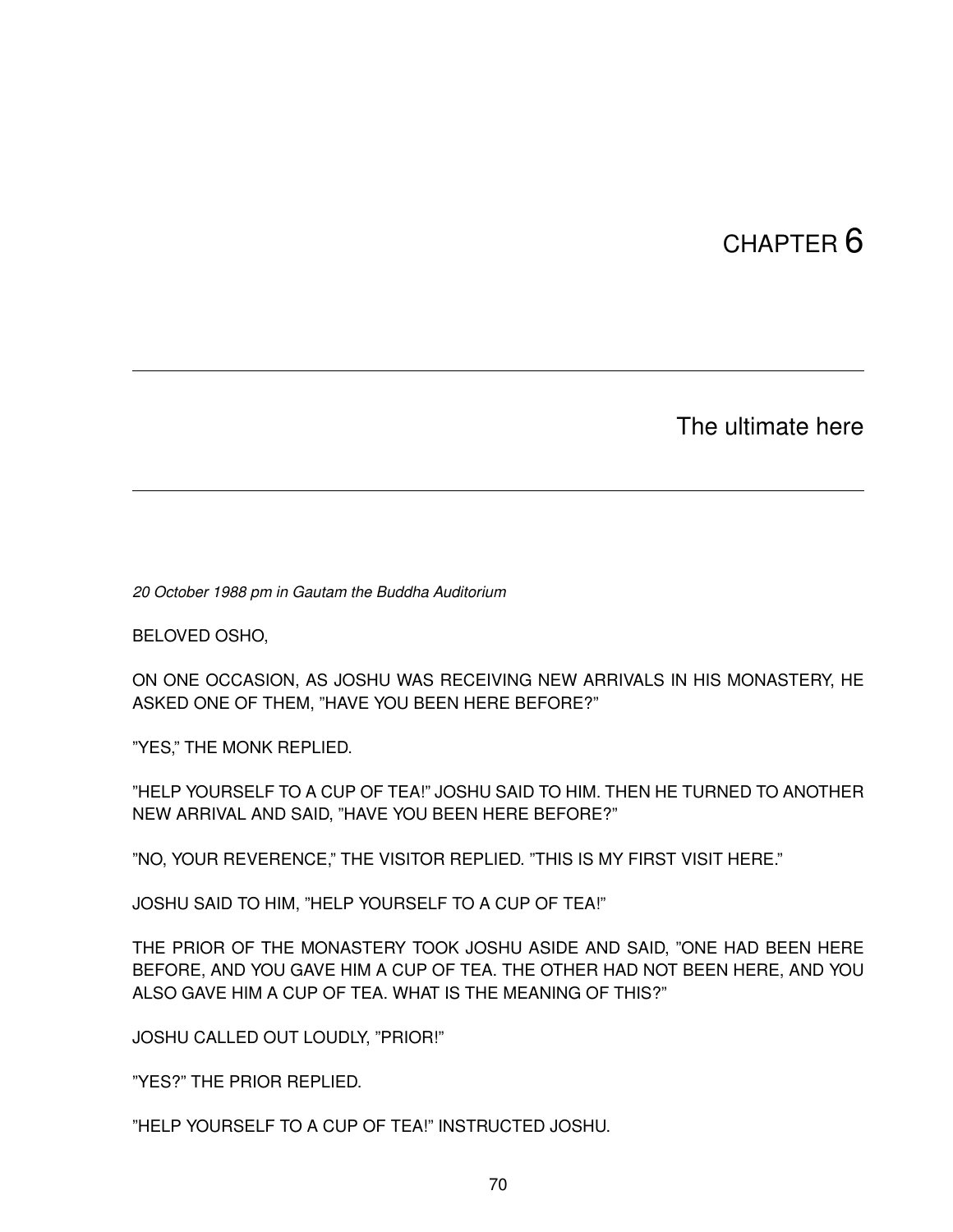Maneesha, the way of Zen is very light, very weightless. It expresses itself in the simplest way. But just because of that, millions of people who think themselves intelligent misunderstand it. The obviousness, the simplicity, becomes a barrier to them. The mind is always interested in the impossible.

It has to be understood why mind is always interested in the impossible: because the impossible can never be achieved, and mind can go on living, gathering more and more force, taking you farther and farther away from yourself. Because the impossible cannot be achieved, it is a great victory of the mind. The mind avoids the obvious and the simple because they are not only achievable, they are already achieved.

So it is a very political strategy, a diplomatic effort on the part of the mind, not to let you see the obvious – the buddha that is you.

In this simple anecdote you laughed; you laughed as if it is just a joke. It says everything that needs to be said, it contains the whole essence of Zen. But you laughed because you did not understand its implications. Sometimes one laughs because he does not understand; sometimes one laughs because he understands; sometimes one laughs just to hide the fact that he has not understood. You laughed because it looks like a joke – but it only looks like a joke. It is the whole philosophy of Zen. Now let me read it to you with its implications....

ON ONE OCCASION, AS JOSHU WAS RECEIVING NEW ARRIVALS IN HIS MONASTERY, HE ASKED ONE OF THEM, "HAVE YOU BEEN HERE BEFORE?"

Small things to be noted: one, the master himself is at the reception desk receiving new arrivals. Zen is an effort to look into your potentialities. Why waste time? – not even a few moments. So the master is receiving new arrivals at the gate of the monastery. In the first encounter with each new arrival it will be determined whether he is worthwhile to work upon, or just to let him have a cup of tea and move on.

And the question that he asked does not mean what you think it means. "HAVE YOU BEEN HERE BEFORE?" He is not talking about the ordinary 'here'; he is talking about the ultimate 'here'. It is not concerned with the place, the monastery, or Joshu. It is concerned with a meditative state where time ceases and only now-ness remains; where space disappears and only here-ness is left behind.

This now and here, these two words, contain the whole approach of Zen. If you can be now and here, nothing else has to be done. Every door of existential mystery will be opened unto you.

So when a man like Joshu asks, "HAVE YOU BEEN HERE BEFORE?" don't misunderstand him. He is not talking about the place, he is talking about spacelessness, timelessness. "Have you ever been in deep meditation?" That is what he is asking.

"YES," the monk said.

"HELP YOURSELF TO A CUP OF TEA!"

The monk has understood the meaning of 'here'. It is not that he has been here to this monastery before, it simply means he has known the taste of here-ness. A simple "yes" implies a vast meaning,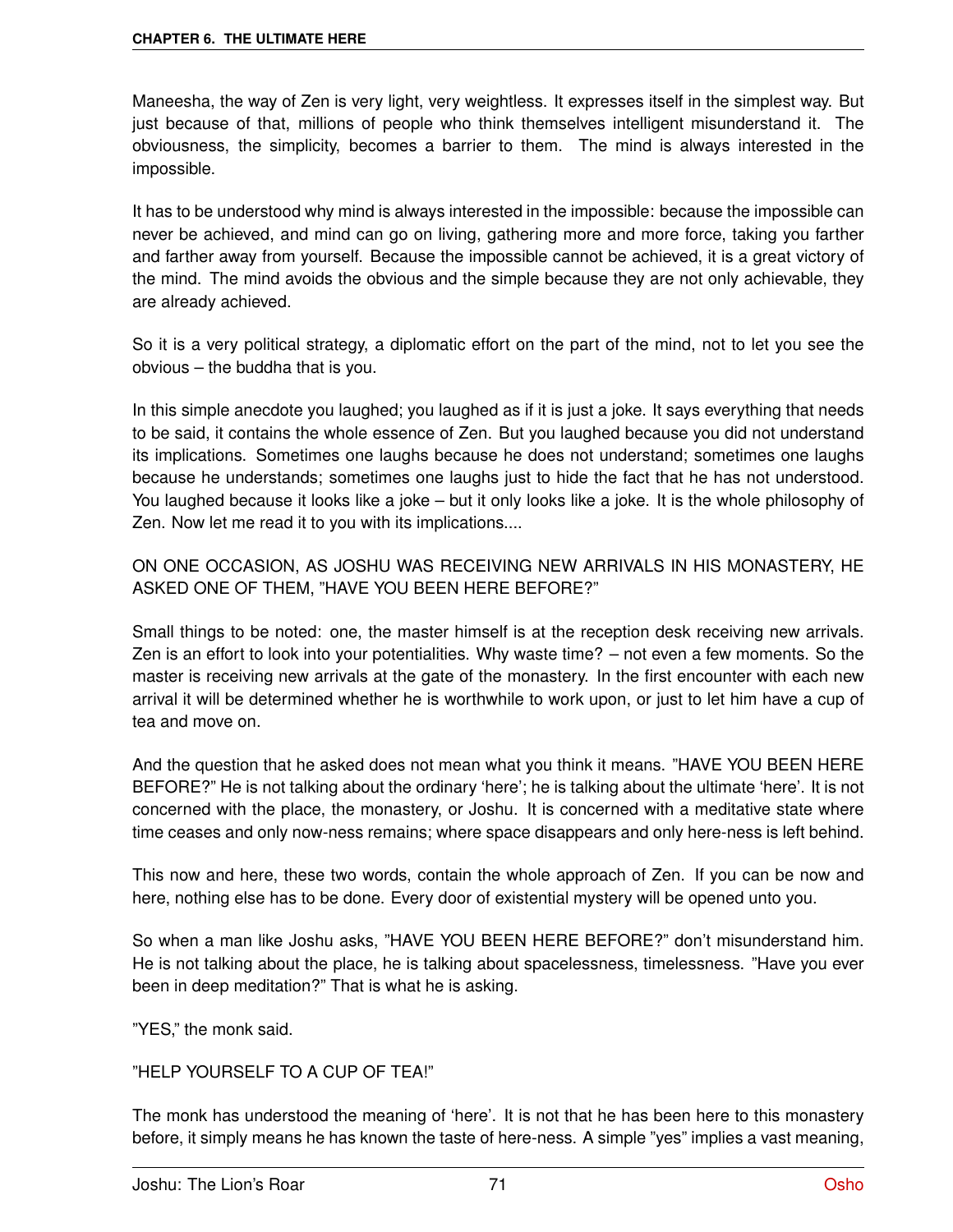that "I am not a newcomer, don't count me among the new arrivals. I have been here – where else can I be?"

But it is not said so explicitly. That is the beauty of Zen, that it leaves the most important part to be discovered by you. When the monk says, "Yes," he is also saying, through his eyes and through his gestures, "What kind of a question are you asking? Where else can I be? Everybody is here, wherever he is – it doesn't matter. Here is the only point where you can be."

His "yes" is not to be misunderstood. He does not mean that he has been to this place; he says, "I have been here always – where else can I be?"

With a great respectfulness Joshu said, "HELP YOURSELF TO A CUP OF TEA!"

A cup of tea in Zen is not the same as it is anywhere else in the world. A cup of tea is the greatest reception a Zen master can give to you. The cup of tea represents awareness. After drinking tea you cannot go to sleep; hence tea became one of the most important symbols of awareness, of meditation. "Have a cup of tea" does not simply mean, "Have a cup of tea." Certainly the tea is offered, but with the understanding that the cup is full of awareness. A cup of tea has been used in many ways by the Zen masters.

A professor of philosophy reached Joshu. He had many questions in his mind, many complicated answers which he had borrowed from all the scriptures and philosophical systems.

Coming up the mountain he was perspiring, looked a little tired. Joshu received him and told him, "You are tired... just wait, I will prepare a cup of tea for you. It is not time for tea – otherwise tea would have been served immediately – I will prepare it specially. You just wait and rest."

And Joshu prepared the tea, brought the tea, put the cup and saucer into the hands of the professor, and from the kettle started pouring tea – and went on pouring, to the very brink. The professor watched and then he saw that now, if any more tea is poured in, it will start flowing out. But he still waited, till the cup was full and the saucer was also full. Then he could not contain himself, he said, "Wait! What are you doing? Now my cup and saucer cannot contain a single drop more of tea."

Joshu said, "Have you ever asked the same question about your mind? Is there any space, empty space, where even a drop of tea can manage to fit? You are too full of thoughts. So many answers, so many questions! You have read too much, you are too learned to become enlightened.

"This cup of tea is simply symbolic. I wanted to show you that before you can ask any question to me, I should make my position clear: you have to be empty; otherwise you have to excuse me, I cannot answer. You don't have the space to receive it."

Joshu used the cup of tea in different situations. Now he said, "Help yourself to a cup of tea!"

Joshu then turned to another new arrival and said, "HAVE YOU BEEN HERE BEFORE?"

You may not see the difference in the questions. The first question was, "Have you been here before?" The emphasis was on here. In the second question the emphasis is on you.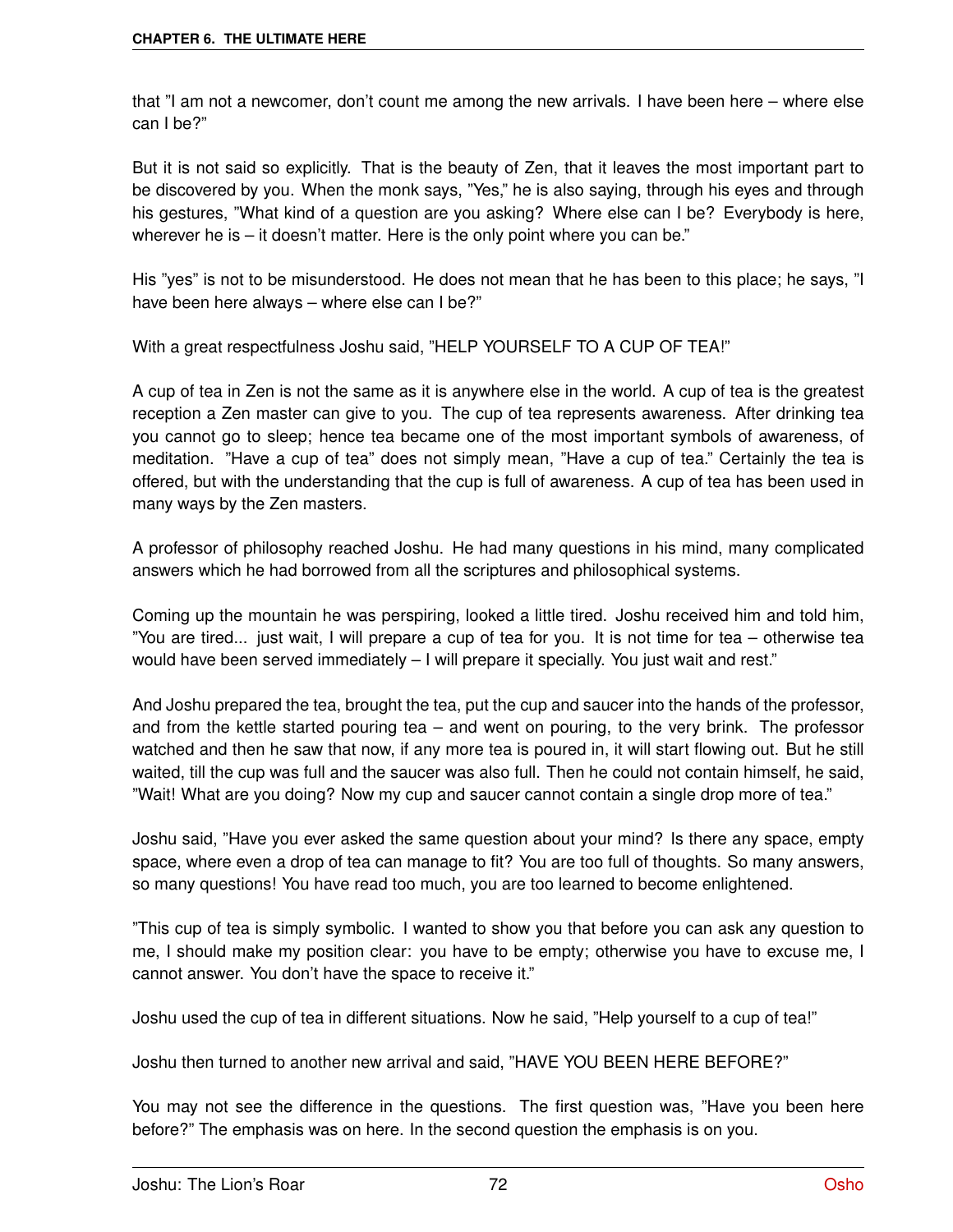"HAVE YOU BEEN HERE BEFORE?"

"NO, YOUR REVERENCE," THE VISITOR REPLIED.

He is saying, "I am no more – how I can be here before?"

Both monks have understood the difference. Although the question looks similar, they have seen the emphasis of the master. They are watching his eyes, they are watching his face, they are looking at his hands.

To talk to a Zen master is not an ordinary conversation – it is a total, being-to-being communion.

The first monk understood well, and the second also understood well. He said, "NO, YOUR REVERENCE."

But the essential part remains by the side. The essential part is, "How can I be? I am no more, I have never been; the question does not arise. I have tried to find myself – there is no one."

Joshu said to him, "HELP YOURSELF TO A CUP OF TEA!"

THE PRIOR OF THE MONASTERY TOOK JOSHU ASIDE AND SAID, "ONE HAD BEEN HERE BEFORE, AND YOU GAVE HIM A CUP OF TEA. THE OTHER HAD NOT BEEN HERE, AND YOU ALSO GAVE HIM A CUP OF TEA. WHAT IS THE MEANING OF THIS?"

The prior is the head monk of the monastery. He saw a contradiction in it – must be a logical man. He could not see the hidden part that was exchanged between Joshu and those two new arrivals.

He took Joshu aside and asked, "What is the meaning of this? You offered the same to both visitors – although one has visited before, and another has not. But your offering of the cup of tea was the same."

JOSHU CALLED OUT LOUDLY, "PRIOR!"

"YES?" THE PRIOR REPLIED.

This is also a very significant method used by Zen: suddenly to call when there is no need. When suddenly someone is called, for a moment his thinking stops because the continuity is not there. Mind can function only with a continuity.

He is asking, "You have offered a cup of tea to different arrivals; to two different persons, the same welcome. I see a contradiction in it." Now he is wanting to know the meaning of this.

Rather than giving him the meaning,

JOSHU CALLED OUT LOUDLY, "PRIOR!"

That is breaking his thinking process, suddenly bringing an awareness.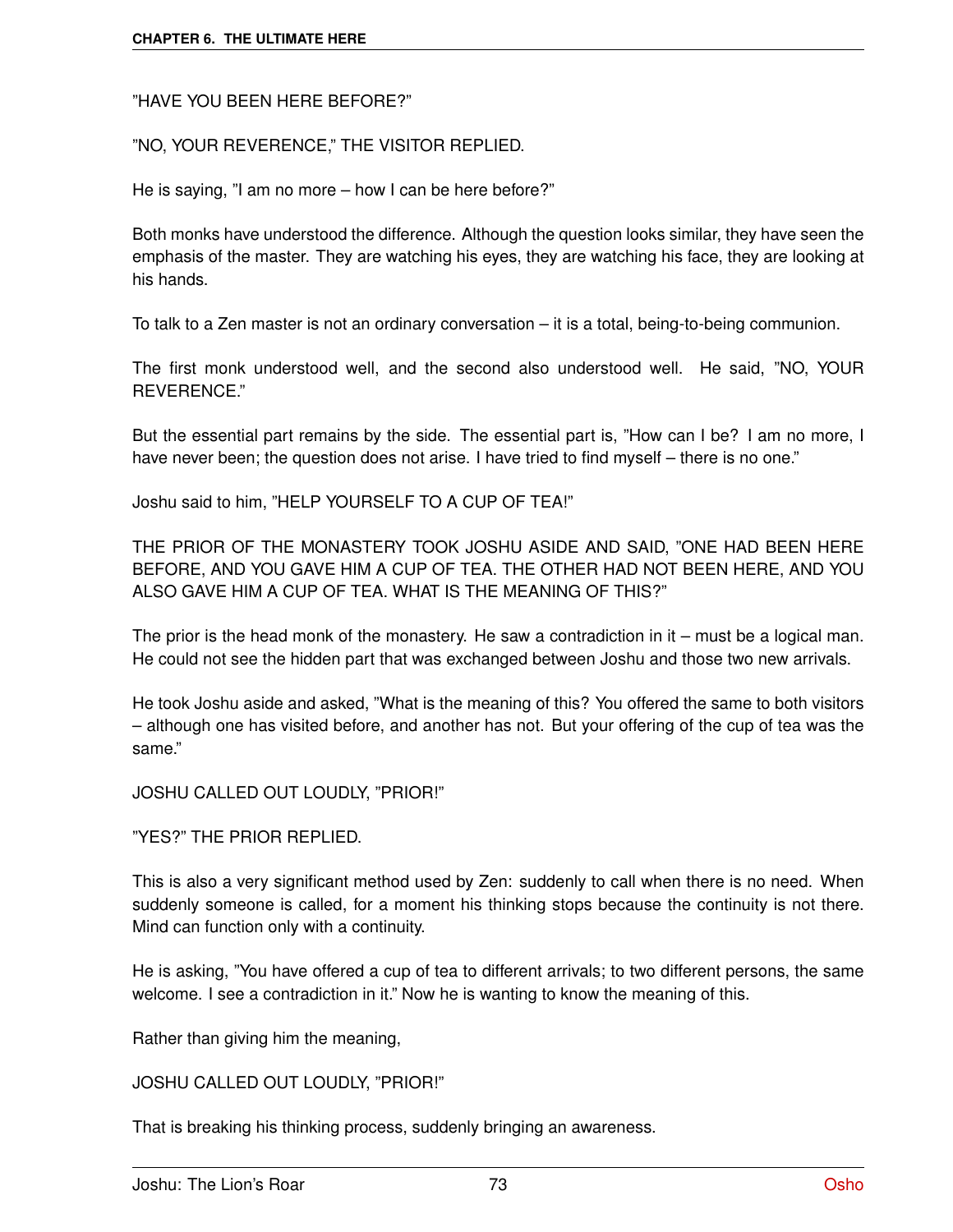"YES?" THE PRIOR REPLIED.

"HELP YOURSELF TO A CUP OF TEA!" – you are also capable of being a little aware once in a while – INSTRUCTED JOSHU.

The cup of tea is a symbol of awareness. Zen offers nothing but awareness, and Zen offers awareness to everybody, without any distinction. One has been here, one has not been here; one is the head monk of the monastery – but as far as Joshu is concerned, he has nothing else to offer them except a cup of tea. A cup of tea means Joshu can offer only awareness, watchfulness, witnessing. A cup of tea has become in Zen circles one of the most important symbols.

So it is not a joke.

Joshu has, without saying anything about Zen, made it clear to everybody, all three persons concerned, that "You have come to a man who can only offer a cup of tea; you should not expect anything else. I can teach you awareness – and you are all three capable of it. Even the head monk is capable of it once in a while."

One Zen monk is reported to have said – every morning of his life after his enlightenment, the first thing in the morning he would say was, "Osho!" Because he has become enlightened now, an honorable word has to be used....

'Reverence' is a little less than 'Osho'. 'Reverence' only means respect; 'Osho' also means respect, and love, and gratitude. You may not have thought about it – because people don't think about words; otherwise strange meanings come out of them. Have you ever thought? – 'respect' simply means looking back: re-spect, looking once again. It simply means that somebody is so beautiful that you have to look again, one more time; you cannot just go on without looking again. Out of this, 'respectfulness' has arisen.

But 'Osho' contains some more elements: love and gratitude. It is much more than 'reverence'. 'Reverence' is a Christian word and is used for learned bishops, missionaries, priests. 'Osho' cannot be translated correctly as 'reverence' because it is used only for the enlightened ones, not the learned ones.

And this Zen master used to call every morning, "Osho, are you still here?" He was asking himself about his own presence: "Are you still here? Then have a cup of tea!"

His disciples knew perfectly well that every morning this was the first thing he would say to himself, so they kept ready the samovar, making its song. And they would ask him, "Master, why do you do this?"

And he used to say, "I am so surprised that existence has given one day again for me. I don't deserve, I am not worthy of it. I have not done anything to deserve another day, another sunrise, and the whole sky, and the whole universe. I just want to make sure that I am here. This beautiful universe one day will be taken away from me."

And he used to answer himself also. First he will say, "Osho, are you here?"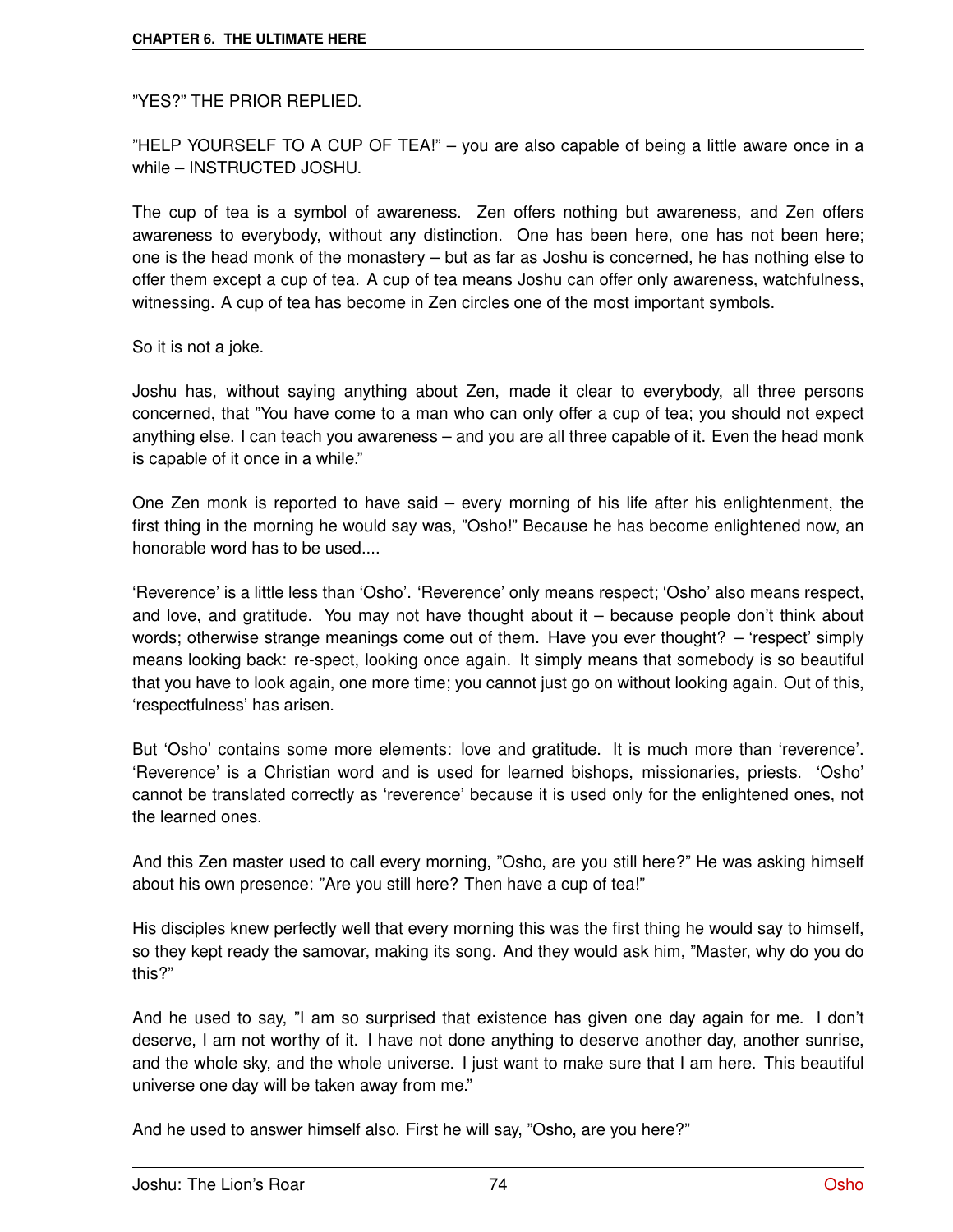And he will say, "Yes sir."

Then he will say, "Then have a cup of tea!"

This was a monologue. The disciples produced the cup of tea. They loved the master, they loved this small, beautiful approach to the morning. The night is over – it is symbolic of the night in which most of us live the whole life; the morning never comes.

A cup of tea declares that the night is over, wake up! Be aware and see the whole beauty of existence. The universe has allowed you one day more – you cannot demand, it is a gift. One day the sun will rise and the roses will blossom but you will not be there to celebrate this new morning. And there is no way to complain, it is absolutely in the hands of the cosmos.

But we have not paid our gratitude even for our life. Do you think there can be anything more precious than life, than consciousness? And existence gives it to you without asking any payment in return. At least you can be thankful. This thankfulness is the only authentic prayer; all other prayers are childish, they are nothing but hidden demands.

Just today Anando informed me... A group of Christian research scholars has been working for many years on the Lord's Prayer – every Christian has to do The Lord's Prayer – and their whole research has now been exposed to the public. They have found that in the Lord's Prayer, except the word abba, father, everything else is fake. Jesus only called abba; everything else has been added by other people.

Millions of Christians will be shocked, and will be shocked even more because it is the Christian scholars who have found that all other words in the Lord's Prayer have been added by other people. They may not listen to the scholars – most probably they will not. But when Anando reported it to me, I was thinking that just to say, "Abba" – that is Hebrew for 'father' – is enough; the prayer is complete. Just to relate with existence in a loving relationship, to call the existence "Abba," the prayer is finished. What more can you say? You have shown your gratitude, you have shown that "You are the source of my being." Hence "Abba" is exactly right, but more than that is non-essential commentary.

These same scholars, a few months ago, have done a tremendous job of research and they have threatened the whole of Christianity with their research. I was thinking that Christians would take note, but nobody has taken any note of it. And I am not the Christian, but I have to take notes!

They came to the conclusion that Jesus was not a Virgin Mary's son, fathered by a Holy Ghost. Frankly speaking, he was really the son of Mariam and Joseph. But to avoid Joseph and to replace Joseph with God, this whole strategy was used. So, working through ancient scriptures they have found that this is absolutely false – Jesus was not a bastard!

But strangely enough, the Christian leaders around the world, rather being happy that Jesus was a properly licensed son, were shocked. He has to be a bastard; otherwise the main stone of the foundation will be removed. That is the first miracle, that God himself... because the Holy Ghost and God are one.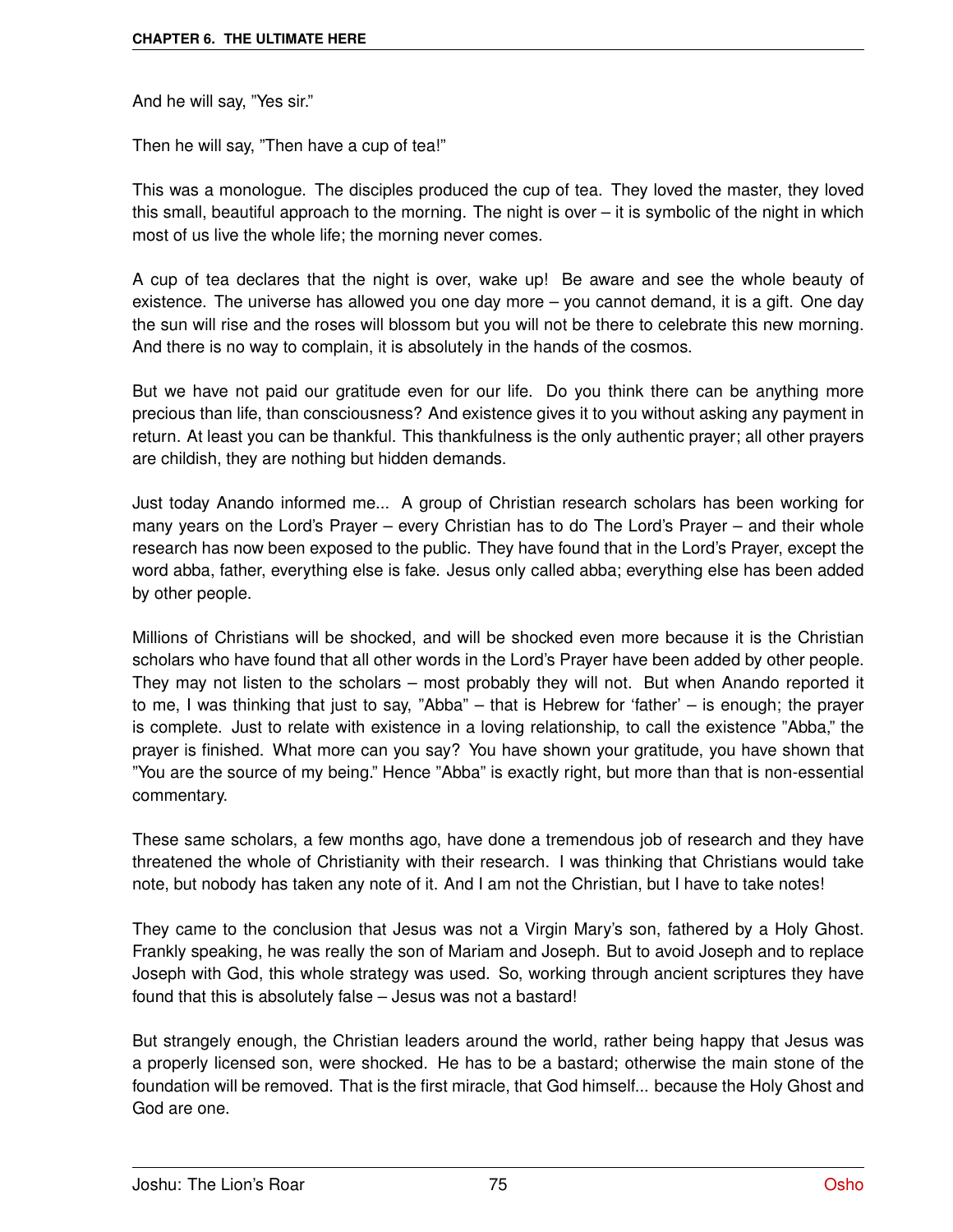It is just a trick to talk about the Holy Ghost and then in the next sentence say that the Holy Ghost and God are one. Then why hide God behind the Holy Ghost? Why not bring him directly into the case of making a virgin pregnant? That would look a little awkward to the high position of God, so a mediator has been found: the Holy Ghost.

But if the Holy Ghost is really the father of Jesus, then God can at the most be an uncle – if he is a brother of Holy Ghost. It depends on who he is, in what way he is related with the Holy Ghost, but one thing is certain: he cannot be the father of Jesus.

The bishop of England immediately reacted, saying "The theory of the Virgin Mary and the Holy Ghost is the very foundation of Christianity and we cannot change it." But their own researchers are saying that it is just an invention to make Jesus special. Everybody is born out of his father and mother, but to make Jesus special... poor fellow has to be made a bastard! And that is the very foundation of Christianity.

The same group of scholars has found that even God is not necessary for Christianity, because there is no evidence of God. Neither is there any evidence of the Holy Ghost. All that we can say is that Jesus and his crucifixion happened. There is no evidence even of his resurrection. The problem is, can you find anybody who will become a Christian just because Jesus was crucified? The whole religion is finished! God is taken away, the Holy Ghost is taken away, the resurrection is taken away, the virgin birth is taken away....

This makes a strange exposition of Christianity. These things make up Christianity, and nothing of them is essential to any religiousness.

And the same group again made a statement that all the miracles are fake. Then the pope had to speak. He said, "Without miracles Christianity will be finished. We need miracles; otherwise what is the difference between an ordinary man and the only begotten son of God?"

The difference is that he walks on water, he turns water into wine, he makes dead people alive, he cures and heals just by touching people. And the Christian scholars' group is certainly very honest, that all these miracles have been added just to raise Jesus to a special position, above humanity.

But there is no need for anybody to be above humanity; one only has to become more aware, one has to become more aware of one's being. In that very awareness he touches the highest point of consciousness. Everything else is not only childish, but absurd.

Religion is simply another name of meditation; anything added to it is absolutely unnecessary. It is a hindrance rather than a help.

So Joshu's offering a cup of tea to everybody, without any distinction, is exactly what I am doing  $$ offering a cup of tea, but in a more direct way than in a symbolic way. Because the symbolic can be misunderstood – it has been misunderstood. In every Zen monastery in China and in Japan it has become a tradition.

One young Japanese woman used to come to every celebration in the commune in America. Her mother is very famous for arranging tea ceremonies. It has become a profession; there are a few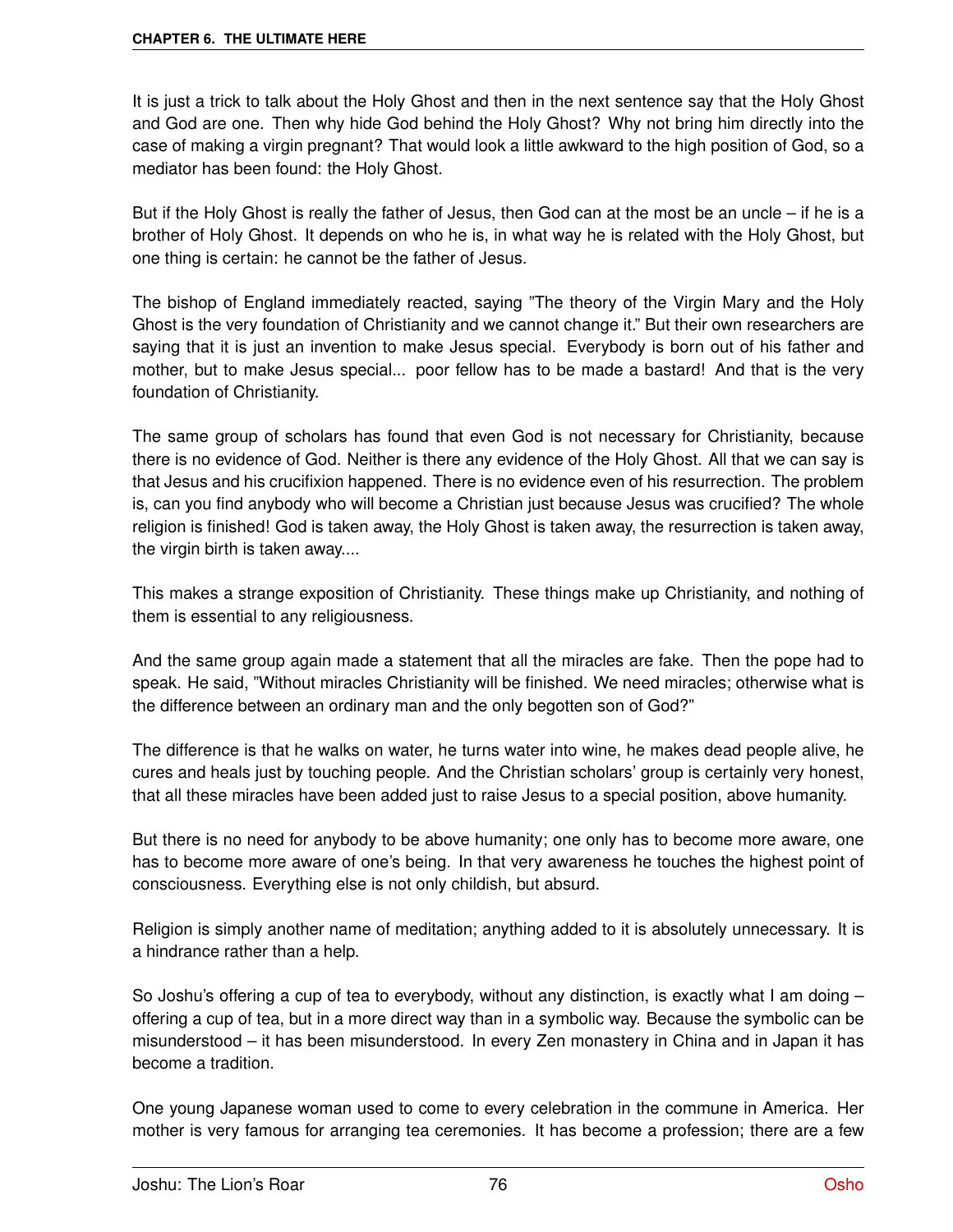professionals who arrange the tea ceremony. And when I came back here, the girl started to come here. Seeing that I am going to stay here, she wanted to stay here – she refused to go back. Her mother came... and she was a famous woman, had great contacts even with the emperor of Japan.

She brought the girl to me, and said, "You tell my girl to go back to Japan!"

I said, "You are a famous woman – you must understand the essentials of Zen. The most essential is freedom. Now it is up to her: if she wants to go, I will not prevent her; if she does not want to go, I will not tell her to go."

The woman became absolutely angry – freaked out. I said, "This freaking will not help."

She became so angry that she said, "You are not a buddha!"

I said, "Just because I am not sending your girl away, I lose my buddhahood! I can accept that I am not a buddha but I cannot take away anybody's freedom."

She was very much shocked. She said, "I have so many contacts, and I promise to open a center for you in Tokyo."

I said, "All these bribes will not help. It is absolutely your girl's freedom to be here or not to be here. It is none of my concern whether she is here or she goes away."

The mother must have forced her – she was a very strong woman – she must have forced her for three days continuously, so the girl came to me to say, "I am going in spite of myself. Just give me one of your robes."

I gave her one of my robes and I told her, "Don't be worried. She will relax, and once in a while she will not object and you can come."

But once she went away, the mother would not allow her even to come for a holiday. She escaped.

I told her, "This is not good. You should have told your mother that you were going; you should have shown your integrity. But like a thief, without telling anybody, you simply escaped. You will never be able to forgive yourself. You had better go, and unless you have guts to come with an absolute declaration of your individuality... and you are old enough, you are not a child."

But I came to know from Geeta, who is Japanese and has been here almost since eternity – as long as I remember I have seen her here – she said that almost one third of the girls in Japan are prevented by their mothers from even getting married. The mother is such a power in Japan – that I had never known. One third of the girls remain unmarried just because the mother won't allow it.

So Geeta told me, "You are talking of freedom, and there is not even freedom to get married!"

But man is living with beautiful words: freedom, democracy, love – but all empty words. Civilization does not exist, culture does not exist. There is no independence in the world. My own experience has been absolutely bitter. The only freedom that I know is possible is to wake up, and to know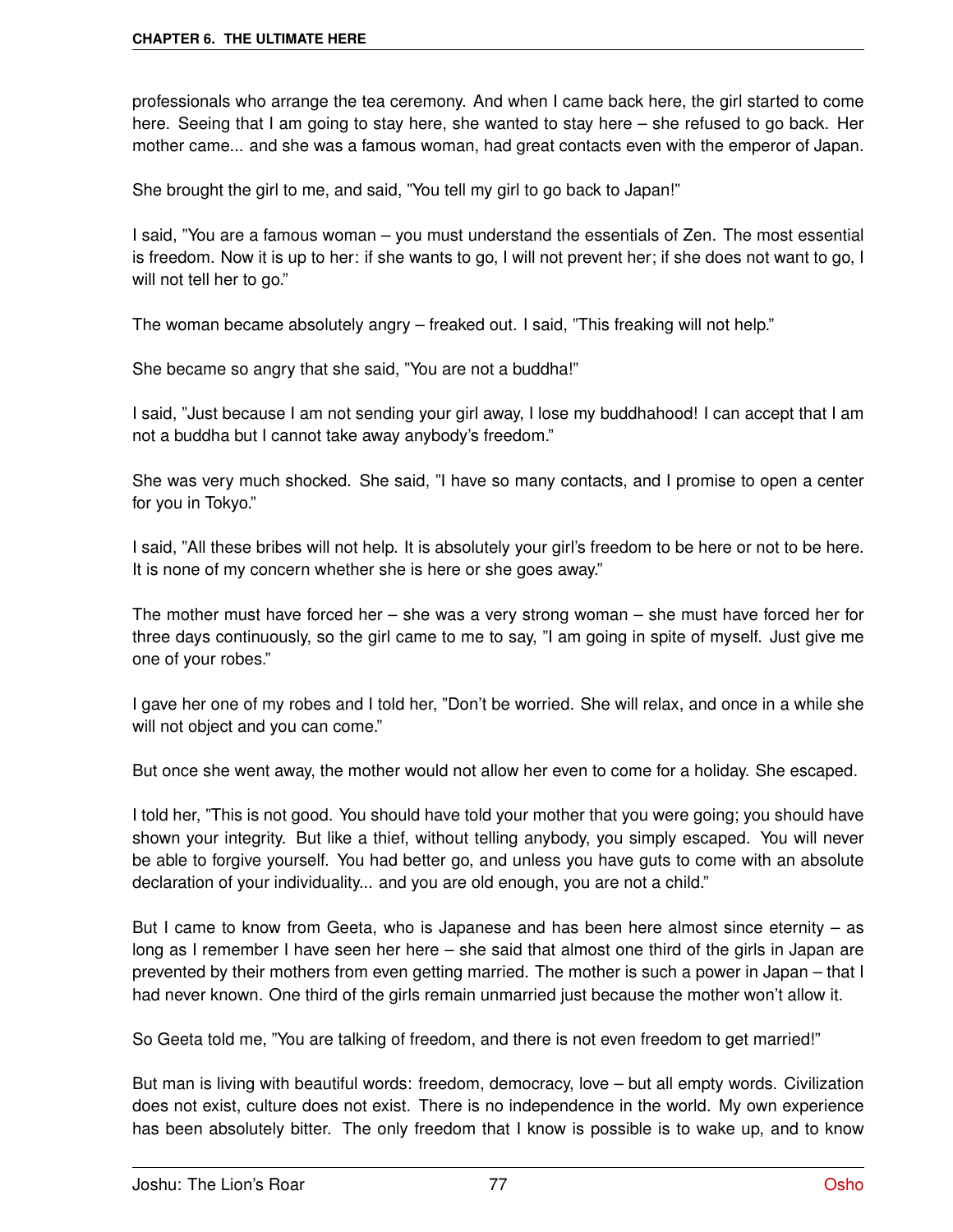yourself and your roots in existence. Except that, all are political promises which are not going to be fulfilled, ever.

So only a few people have lived freedom, like Gautam Buddha or Joshu or Nansen. I would like you all to live freedom, but I have to make a distinction clear to you. There are two kinds of freedom: one is freedom from, and another is freedom for. Freedom from is not very difficult, but the real freedom is freedom for – for some creativity, for some love, for some experience.

The first, freedom from, is negative. It prepares the ground, but it is not all.

The second is the real thing – freedom for. Creating your self, discovering your buddha, discovering your potentialities, releasing your own powers, living under the sky with a lion's roar, without any fear. But this is possible only to a man who has reached his own sources. That's what we are trying to do in this place: trying to discover the source from where you can have freedom from all bondages and for all creations.

Ryushu wrote:

QUIETLY I WATCH SPRING CLOUDS

GROW IN THE VAST SKY,

GREEN MOUNTAINS AND WHITE HAIR

ON OPPOSITE SIDES

OF SLATTED BAMBOO BLINDS;

A MYRIAD MILES OF HEAVEN AND EARTH

RAIN WITH WHITE BLOSSOMS,

AND ALL OF THEM ARE FALLING

IN ONE ZEN MONK'S EYES.

Just the last line makes it a tremendously meaningful poem. Just the last line: IN ONE ZEN MONK'S EYES – thousands of flowers. When you enter your subjectivity, you don't have two eyes – that's why, in India, they started talking about a third eye. That is only a symbol, but it has great meaning: as you go deeper inside, your two eyes join together into one force; that becomes your third eye.

And in this third eye, WHITE BLOSSOMS, AND ALL OF THEM ARE FALLING IN ONE ZEN MONK'S EYES.

Ryushu is surprised, that "I am a poor monk and so much beauty is falling, showering on me."

Meditation makes even a beggar an emperor. And without meditation even the emperor is just a beggar and nothing more.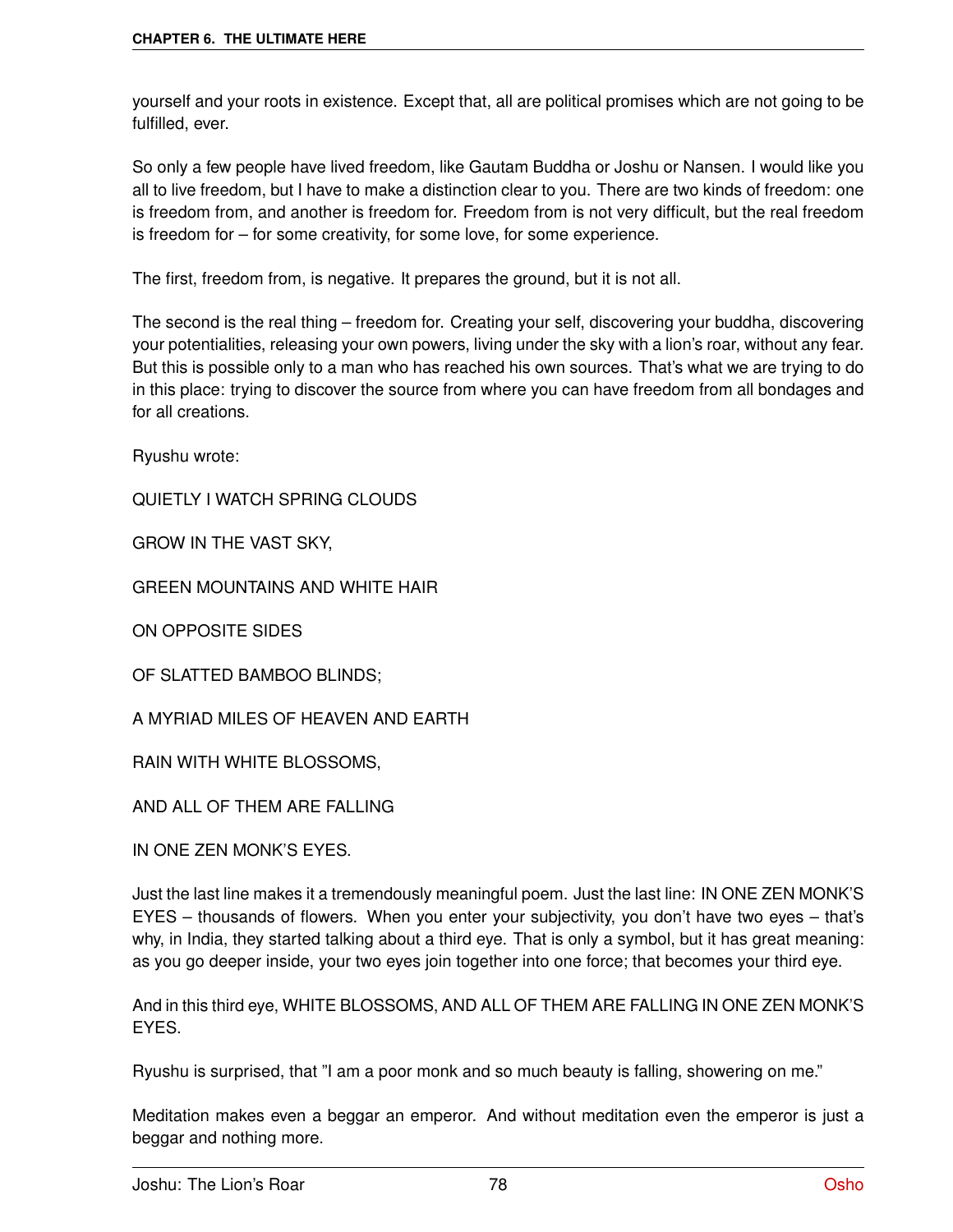Question 1

Maneesha has asked:

## BELOVED OSHO,

I HEARD YOU SAY DURING OUR MEDITATION THAT THE INTENSITY OF OUR EFFORT WOULD PULL US TOWARDS OUR CENTER. I HAVE ALSO HEARD YOU SAY THAT POTENTIAL DISCIPLES ARE PULLED MAGNETICALLY TOWARDS THE MASTER. IS THERE A SIMILARITY AND CONNECTION BETWEEN THESE TWO THINGS?

Maneesha, they are not two things. It is the same energy that brings you closer to the master, and it is the same energy that will bring you closer to yourself. In other words, to be closer to yourself is to be closer to the master. They are not two things. The master is at the center, and the moment you reach the center you are surprised: the buddha has reached there before you.

Every master is a buddha, and every disciple is a potential buddha. It is the same energy; somewhere it has become manifest, somewhere it is still dormant, but there is no qualitative difference.

Now it is time for Sardar Gurudayal Singh. Poor fellow has to wait too long... and he does not become enlightened for fear that one never knows what jokes will be told when he is gone. These jokes are keeping him on this shore; otherwise he would have passed to the other shore long before. He is a very ancient man, retired from the army, but he is not going to leave as long as I continue telling jokes.

Wu, the old Chinese waiter at the Mye Long Dong Chinese Restaurant, is always being teased by Colonel Wimple and his cronies, whenever they come to eat.

Finally, one day, as Wu is serving the dessert and coffee, Colonel Wimple leans back in his chair, puffs on his big cigar, and announces in a loud voice, "Okay, Chink! We have been teasing you for a long time now. So I guess from now on we will stop playing jokes on you. What do you say?"

The wizened old waiter pauses for a moment, then says with a smile, "Okie Dokie! You no jokie, me no pee in the coffee!"

Katie the cannibal wanders out of the jungle and into town. She does a little shopping and then stops at the cannibal butcher's store.

"How much are brains today?" asks Katie.

"Well," replies Butch, the cannibal butcher, pointing to his display shelf, "the missionaries' brains are ten dollars a pound, the nuns' brains are twenty dollars, and the politicians' brains are two hundred dollars."

"TWO HUNDRED DOLLARS?" screams Katie. "That's impossible! How can they be so expensive?"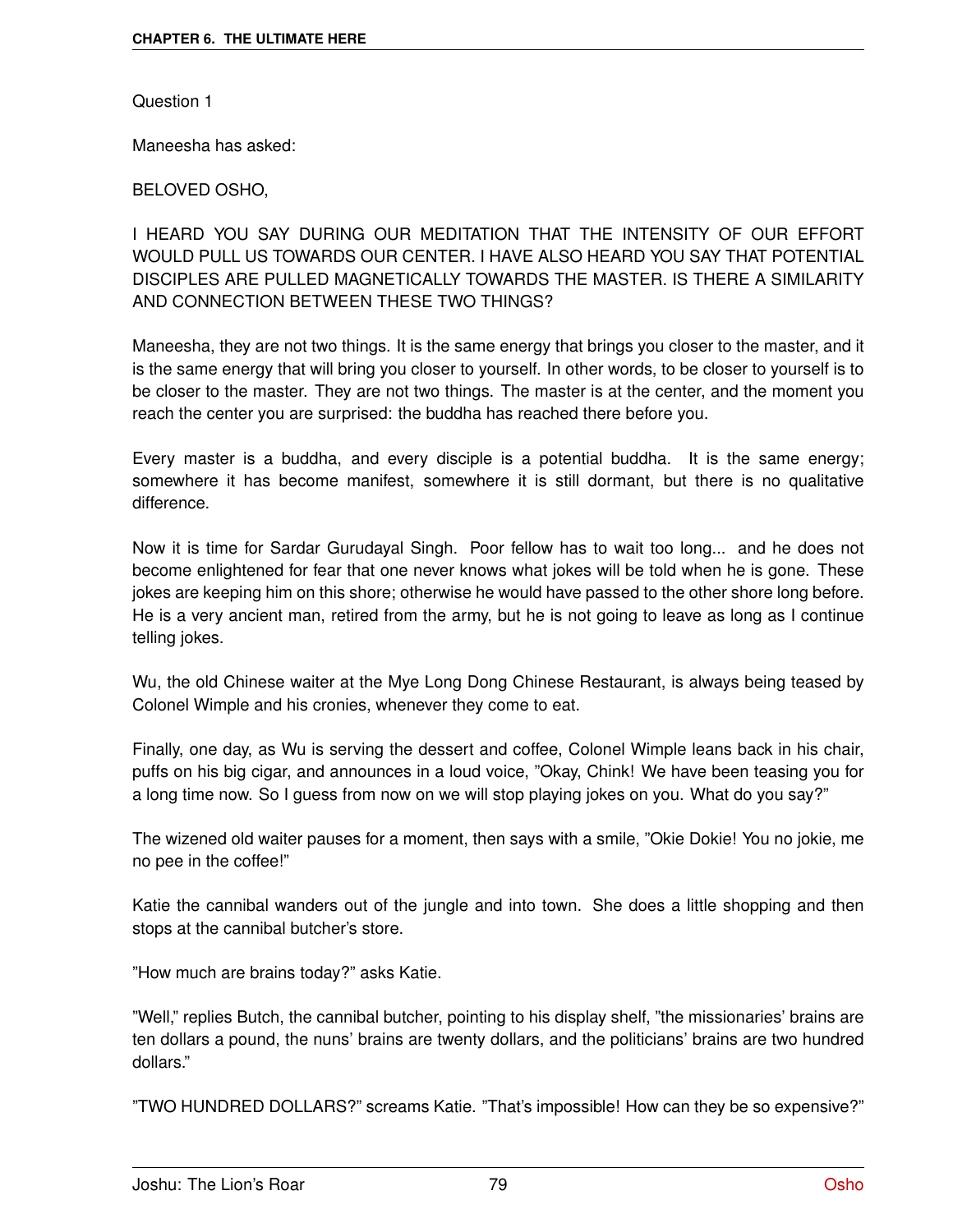"Well," explains Butch, looking quite hurt, "have you any idea how many politicians we have to catch to find one with a brain?"

Nivedano...

(Drumbeat)

(Gibberish)

(Drumbeat)

Be silent; close your eyes. Feel your body to be completely frozen.

Now, look inwards – with totality and great urgency, as if this is your last moment.

Deeper and deeper...

Take your consciousness like a spear, piercing to the very center of being.

This space is what we call the buddha; this silence is what we call the buddha.

Just be a witness, because a buddha is only a witness, only a mirror.

You are not the body, you are not the mind, you are just the pure witness.

At the very center of your being... utterly empty silence.

To make it clear, Nivedano...

(Drumbeat)

Relax, and watch silently your transcendence of everything – the body, the mind, the world.

You are beyond.

You are the beyond,

the transcendental consciousness.

Rejoice! Those thousands of flowers have started showering on you.

This beautiful evening has become a very mysterious and miraculous evening. Ten thousand buddhas are merged into an oceanic consciousness. This Buddha Auditorium has become a lake of consciousness, without any ripples.

Gather as much of this experience as you can, because soon Nivedano will call you back. You have to bring the buddha to the circumference, into your ordinary activities, in your day-to-day work.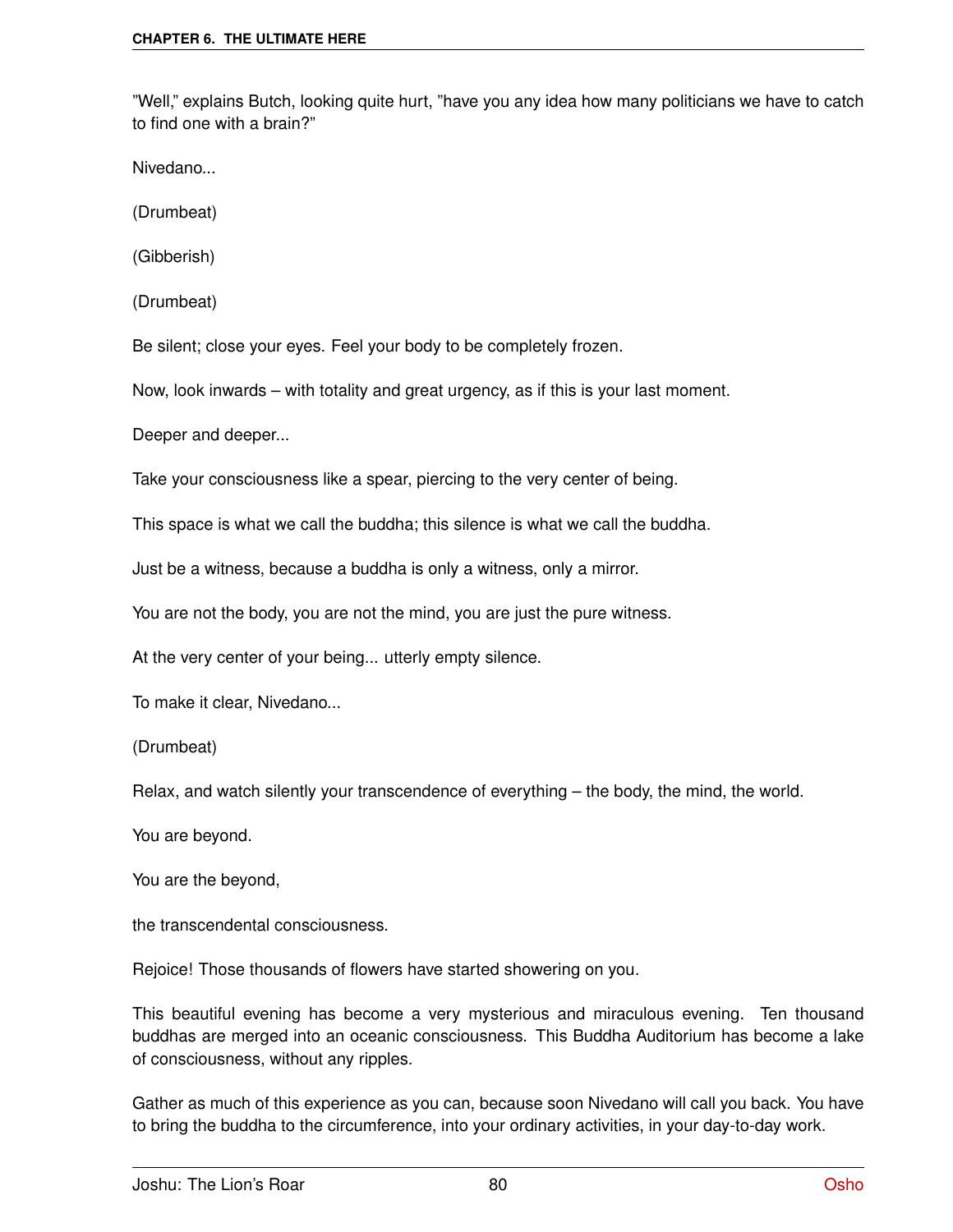We are not renouncers of the world; we are going to be in the world and yet not allow the world in us.

This is possible only if you are a witness.

Live like a buddha.

The only thing to remember is:

just be a witness.

The witness is the master key.

Thousands of masters have come to the same conclusion: that to be at the center, just a witness, is to become a buddha, the awakened one.

Then, slowly slowly persuade the buddha to come to your ordinary life. From the hidden sources, bring him to your extrovert activities.

When the inner and the outer become one,

the miracle has happened.

Nivedano...

(Drumbeat)

Come back, but come back like a buddha – with the grace, with the silence, with the beauty, with the gratitude.

Sit silently for a few moments, rejoicing this miraculous evening, remembering the path that you have followed to the center and back. This path has to be followed again and again. Slowly slowly, that which is at the center will also spread all over your circumference.

That day is the great day of celebration.

Okay, Maneesha?

Yes, Osho.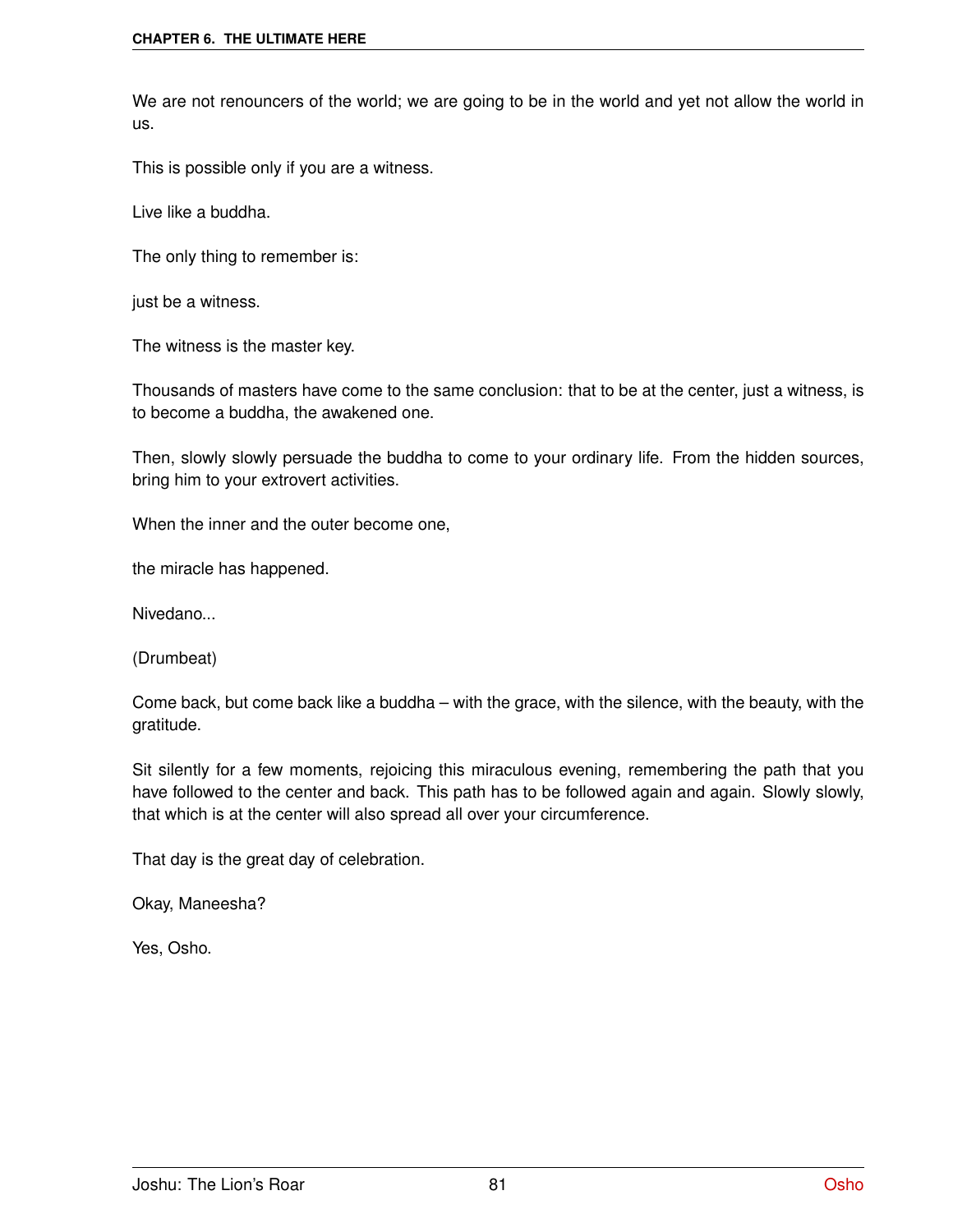# CHAPTER 7

Eternity in his hands

*21 October 1988 pm in Gautam the Buddha Auditorium*

BELOVED OSHO,

WHEN TOSU WAS IN TOJO PROVINCE, JOSHU ASKED HIM, "AREN'T YOU THE MASTER OF TOSU HERMITAGE?"

TOSU SAID, "GIVE ME SOME TEA, SALT, AND CASH!"

JOSHU WENT BACK TO THE HERMITAGE, AND THAT EVENING SAW TOSU COMING BACK WITH SOME OIL. JOSHU SAID TO HIM, "I HEARD MUCH OF TOSU, BUT ALL I FIND IS AN OLD MAN SELLING OIL."

TOSU SAID, "YOU SEE THE OLD OIL-SELLER, BUT YOU DON'T KNOW TOSU."

JOSHU SAID, "WELL, HOW ABOUT TOSU?"

TOSU HELD UP THE BOTTLE AND SAID, "OIL! OIL!"

AT THE FUNERAL OF ONE OF HIS MONKS, JOSHU JOINED IN THE PROCESSION AND COMMENTED, "WHAT A LONG PROCESSION OF DEAD BODIES FOLLOWS IN THE WAKE OF A SINGLE LIVING PERSON!"

Maneesha, Zen believes in a life which you are not acquainted with, a love that you have not even dreamt of. It lives in a totally different dimension, a dimension where everything is a dance, a celebration.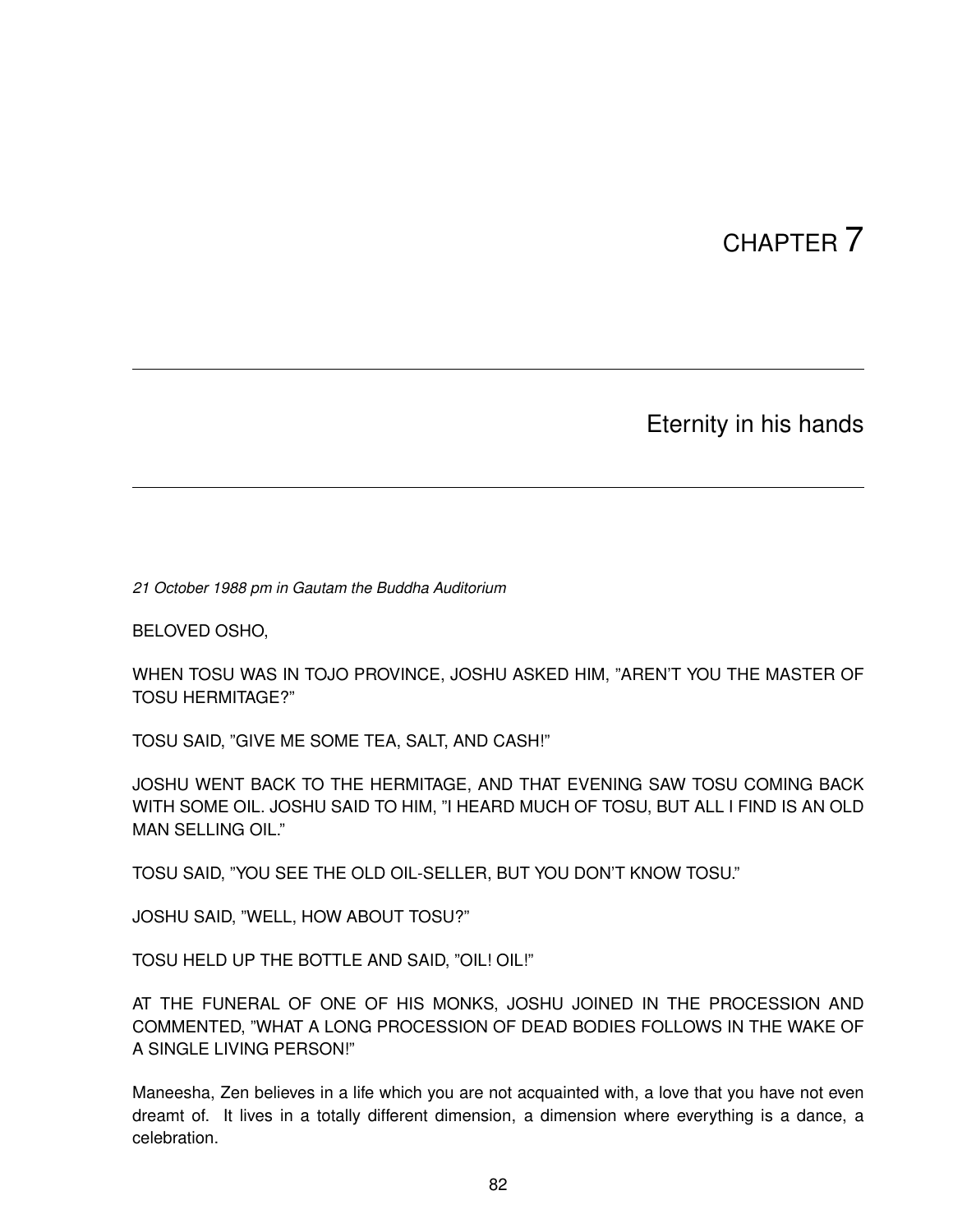Zen is the only religion of life. Others are worshippers of the dead. Life contains millions of things, from the very small trivia to the greatest sacred peaks of consciousness. Zen does not renounce anything but transforms it as a stepping stone towards the higher.

It is the only life-affirmative religion that has arisen during the past centuries. Its affirmation is total. All other religions are religions of denial. Anything that seems to be a hindrance, they escape from it. Zen tries to turn it from a hindrance into a help – and it has succeeded. Its success is of profound interest for the coming new man.

The new man will not think of Christianity as a religion, or Hinduism or Mohammedanism or any other religion, because they are all carrying a dead past. Life has escaped from them long before. They have not laughed for centuries; they have not been in tune with the universal music. They have forgotten the language of dance.

Zen alone seems a possibility for the future man. It will survive – when all other religions are gone, Zen will be the only religion around the earth. In fact, all other religions are already dead. Just because of old habit, old conditioning, we go on carrying them, but they have not contributed anything to human consciousness. Rather than contributing they have destroyed much. They have enslaved man, they have oppressed man, they have put man against man; they have created immense violence, war, massacre.

Zen is a religion of flowers, is a religion of songs, is a religion of ecstasy. It has nothing in it which in any way tries to avoid life in any form. It lives life in its totality – and the miracle is that by living totally, each moment becomes so precious... there is no way to measure the beauty of the moment when a person is total, herenow.

These two anecdotes are very small, but great is their significance. The first will look very strange unless you understand that in each activity, a Zen master almost disappears in the action itself. His totality is so great that you can almost say that only the dance remains; the dancer disappears.

Once the great dancer Nijinsky was asked, "What are the greatest moments in your life?"

Nijinsky said, "The greatest moments in my life are those moments when only the dance remains and the dancer disappears."

The same answer was given by Picasso. While he was painting, somebody asked him. He said, "Don't ask me anything right now. While I am painting I am just a painter; I am not that great Picasso you have heard about. And when the deepest moments come, then even this painter disappears. Only the painting remains."

If you can see this point, then the first anecdote will become clear to you, because it is a little out-of-the-way....

WHEN TOSU WAS IN TOJO PROVINCE, JOSHU ASKED HIM, "AREN'T YOU THE MASTER OF TOSU HERMITAGE?"

TOSU SAID, "GIVE ME SOME TEA, SALT, AND CASH!"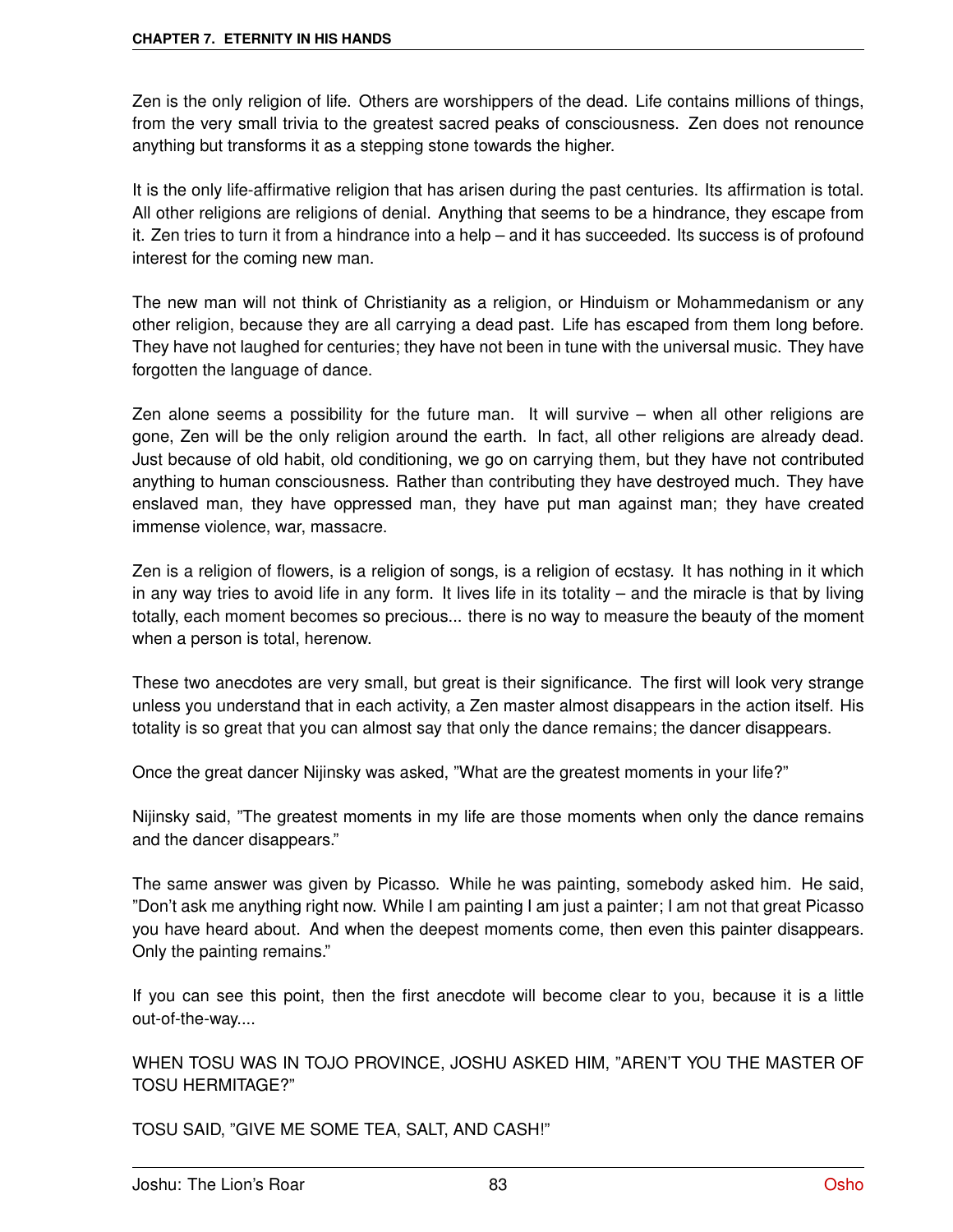He did not answer the question. That is one of the important things to understand: Zen answers in its own way, not in the ordinary way. We expect dialogues to happen. Joshu and Tosu both are prominent masters. Joshu asked him, "Aren't you the master, Tosu?" Without saying anything about himself, TOSU SAID, "GIVE ME SOME TEA, SALT AND CASH!" What does it mean?

It means, "You are a great master, you don't need to be answered. You can see for yourself that Tosu is standing before you. To answer you will be insulting, suggesting that you could not see for yourself the radiance of Tosu, his presence, his energy field, his aura. No, I will not insult a great master like Joshu." That's why he simply ignored the question.

This ignoring of the question would be taken anywhere else in the world as an insult – but in Zen, this ignoring of the question has a totally different meaning. It is showing great respect: "What are you talking about? You have eyes to see. Just as I can recognize you, you can recognize me; hence the question is irrelevant and I am not going to insult you by answering it." Rather than answering, Tosu asked, "Give me some tea, salt and cash. I am a poor Zen master."

Tosu was a very poor Zen master because he lived in a hermitage on a faraway mountain where it was very difficult for people to reach. He had become known as the master of Tosu Hermitage, but he was very poor. So rather than bothering about saying, "I am Tosu," he is showing his poverty. He was known as the poorest master – one of the greatest souls, but the poorest in the sense that he had not much of a following. He lived in such a strange place that nobody bothered to go there, it was too far away. And his behavior was very strange....

Joshu had just gone there to see him, hearing about him so much. There were many rumors about him and why he did not get disciples: "He himself is responsible because he behaves in such a way that disciples escape! In the first place nobody goes to that faraway hermitage. But sometimes somebody gathers courage, and Tosu behaves in such a way that the man loses heart and tries somehow to escape this strange man!"

Joshu has gone to see Tosu, and Tosu is showing his poverty by asking him, "Give me some tea! Don't bother about Tosu – in this very moment I need some tea, some salt, and cash!"

A man of immense understanding – he trusts Joshu that he will understand: "In this moment, don't ask unnecessary questions. I have not got even tea or salt or any cash. You are a great master, you have thousands of followers. I am a poor master, I don't have any followers. Nobody else is responsible for that; I am responsible. I behave in a way that they cannot understand. But I cannot change myself. I have to remain myself; I have to retain my integrity. Whether any disciple remains with me or not does not matter; I am alone enough.

"But in this moment you must be carrying some cash – you have traveled so far from your monastery. So give me some tea – you must be carrying tea and salt; you have been on a long journey. And a little cash won't do any harm."

Showing his poverty – that was his fame, that he is the poorest man yet one of the greatest masters. By showing his poverty he is saying, "You can see for yourself that Tosu is standing before you, asking for cash. Even the poorest have salt, but I don't even have salt."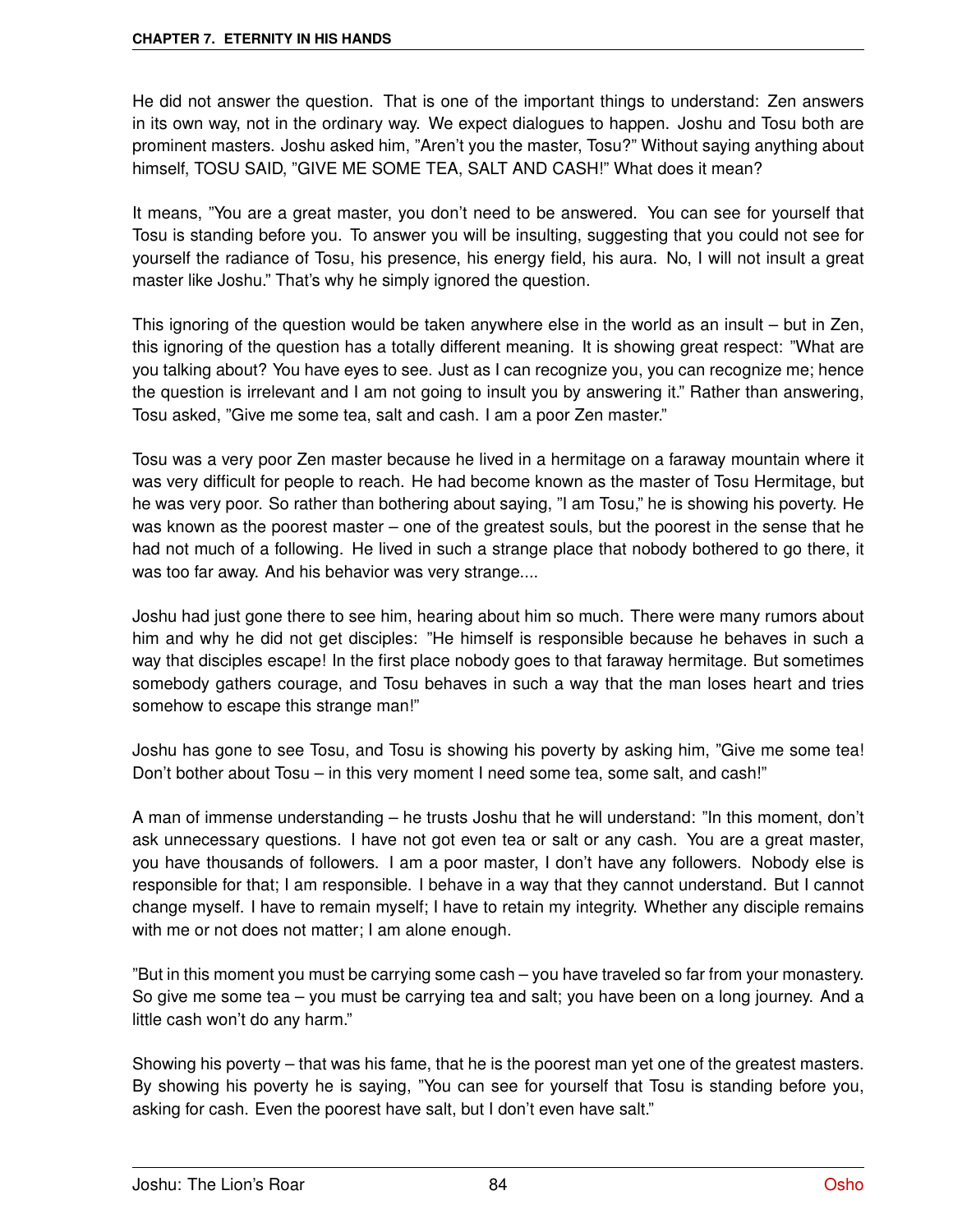Joshu went back to the hermitage and that evening he saw Tosu coming back with some oil. He had remained in Tosu's hermitage the whole day, waiting for him to come. But he had disappeared somewhere. In the evening Joshu saw him coming back with some oil. He was so poor, there was no oil even for a lamp in the night. So he must have gone to the nearby village to ask for some oil, and he was coming with a bottle of oil.

JOSHU SAID TO HIM, "I HEARD MUCH OF TOSU, BUT ALL I FIND IS AN OLD MAN SELLING OIL."

TOSU SAID, "YOU SEE THE OLD OIL-SELLER, BUT YOU DON'T KNOW TOSU. You are looking only at the outside, you are not looking in my eyes. You are not looking into my very being."

JOSHU SAID, "WELL, HOW ABOUT TOSU?"

TOSU HELD UP THE BOTTLE AND SAID, "OIL! OIL!"

In this moment there is no Tosu but only a bottle of oil. As far as Tosu is concerned he is an absence. He is just an emptiness, a nothingness. In this moment at least he has something: "In the morning when you came I had nothing, so I asked you for some tea, some salt and a little cash. For the night, I don't have any oil. I am not a oil-seller; I have begged this oil from the town. And in this moment, in my emptiness, there is no other thought than simply 'Oil! Oil!' and nothing else."

It is easier to understand Nijinsky when he says, "I disappear in my dance. The dance becomes so intense that I am no more." Out of such experiences Mevlana Jalaluddin Rumi, a Sufi mystic, simply made whirling his only method. His followers are called whirling dervishes. They whirl for hours – it is not easy. Jalaluddin Rumi himself whirled for thirty-six hours continuously, and in the whirling he became enlightened because in the whirling he got lost; only whirling remained. There was no one inside. There was utter emptiness and silence.

It is easy to understand Jalaluddin Rumi, or Picasso, or Nijinsky. It is a little more difficult to understand Tosu when he says, "What are you asking about Tosu? At this moment there is only oil. In the morning there was not even oil; I had asked you for some cash..."

This small anecdote between two masters of similar experience, similar greatness, can be of great help to you. Any activity, if it becomes so total that you are completely absorbed in it, becomes a meditation. Losing yourself and remaining conscious – that is the simplest formula for meditation.

AT THE FUNERAL OF ONE OF HIS MONKS, JOSHU JOINED IN THE PROCESSION AND COMMENTED, "WHAT A LONG PROCESSION OF DEAD BODIES FOLLOWS IN THE WAKE OF A SINGLE LIVING PERSON!"

The man who had died was a master, and a master is more alive even in his death than you are in your life. The master never dies. That is the very secret that has made him a master – that he knows there is no death. He has got hold of eternity in his hands. He carries immortality in his very depths. You can burn his body, but you cannot burn his eternity, his immortality.

Joshu is right when he says, "Look at the strange procession! In the wake of one living man... and that living man is lying down in the coffin; thousands of dead bodies are following."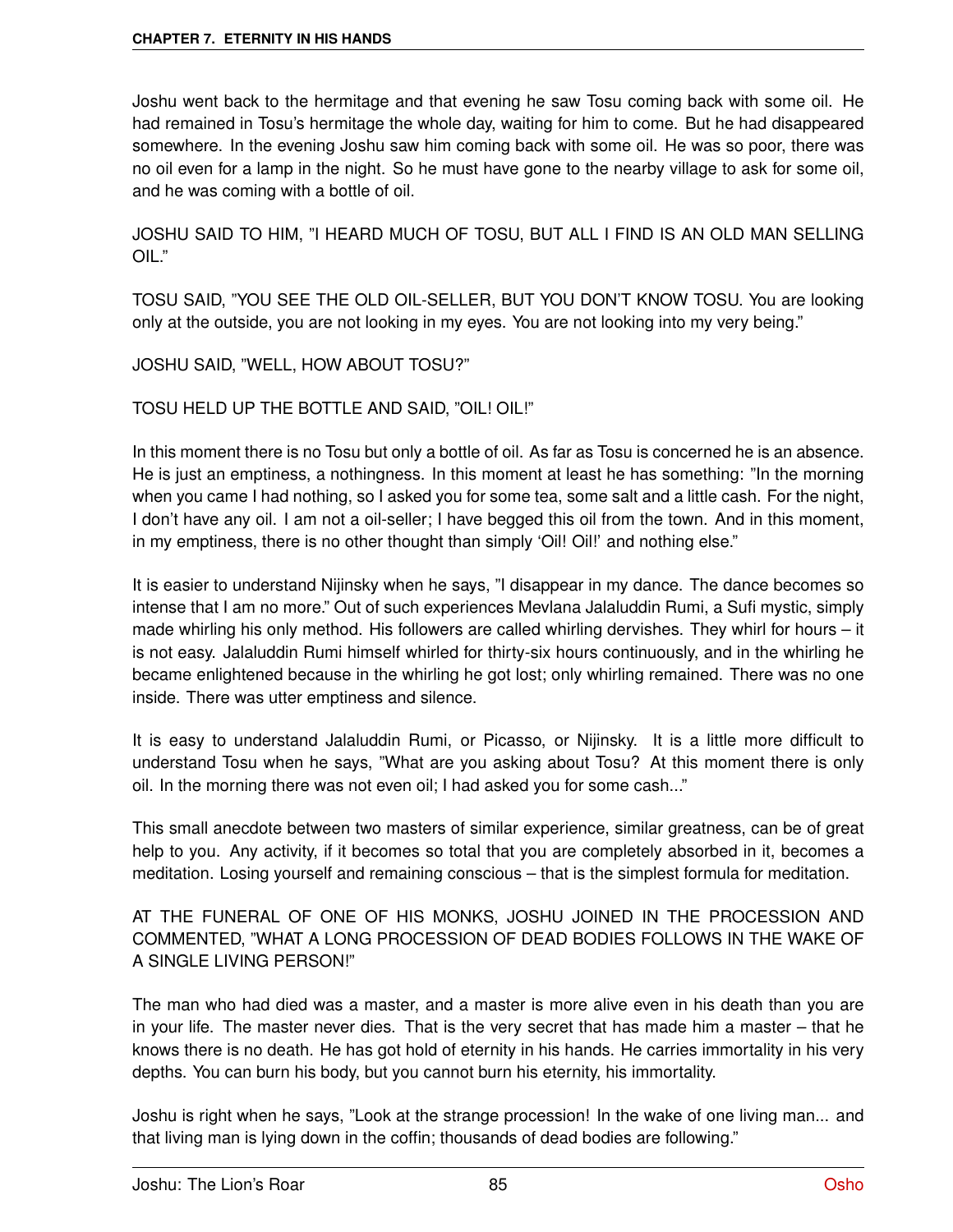To the man of understanding, unless you are utterly conscious you can't claim that you are alive. At the most you can say you are surviving, just at the minimum. You have not known the Himalayan peaks of life; you have not known the Pacific depths of your consciousness. So thin is your consciousness that it is a miracle that you manage for seventy years to breathe, to walk, to talk, to do all kinds of things. And your roots remain neglected. You don't know even that you have roots. You never nourish your roots.

Do you understand that attention is food for consciousness? In a very unconscious way you are aware that if nobody pays attention to you, you start feeling a little embarrassed. If the whole city decides one day that nobody will take note of you, as if you are not, you yourself will start suspecting whether you are alive or dead: "Do I exist or am I only dreaming?" You need attention continuously.

And that is the struggle between parents and children, husband and wife, and friends. What is the struggle? – "Give me more attention!" I have seen wives taking newspapers away from their husbands' hands: "While I am here, what do you mean by reading the same newspaper the whole day? How many times have you read it?" And the poor fellow was simply reading it to avoid getting into any conversation with the wife; because every conversation ends in a fight.

Nobody can argue with a woman. As far as I know, up to now nobody has been able because the woman does not allow you to argue. She has her own, totally different methodology. She throws things, she breaks plates, she beats small children – that is her argument. And the husband has to agree with her; otherwise she will burn down the whole house! He has to say, "Yes, you are right." And he knows that she is not right at all, but what to do? She has taken such a position that it is better to agree in the very early stages. Later on, it becomes more and more difficult and the distance becomes bigger and she becomes more and more insane.

You cannot argue with insane people. And the woman has found that it is very beneficial to her: the husband has to agree at some point, without fail. She has only to press more and more, give him as much pain in the neck as possible and finally she is always the winner. So, husbands who are intelligent enough accept defeat from the very beginning.

That's why there is only one kind of husband in the world, and that is henpecked; there exists no other kind, a single category. It is better not to get into the argument at all.

Two men used to sit in a pub, late in the night after everybody else had gone. When the pub would be closing, then, very reluctantly they would leave. They were strangers, but by and by – because every night they were the only ones, the last to get out of the pub – one finally asked the other, "What is the matter? Why do you go on sitting here?"

The other man said, "It is very simple, that's why I have not asked you. It is my wife. Until she is asleep, I have to remain here. If I find her awake, then there is bound to be difficulty. She will create some kind of trouble." And then he asked the first man, "Why are you sitting here? I think the problem must be the same."

The other man said, "No, I am not married. It is because there is nobody at home, just an empty, dark house."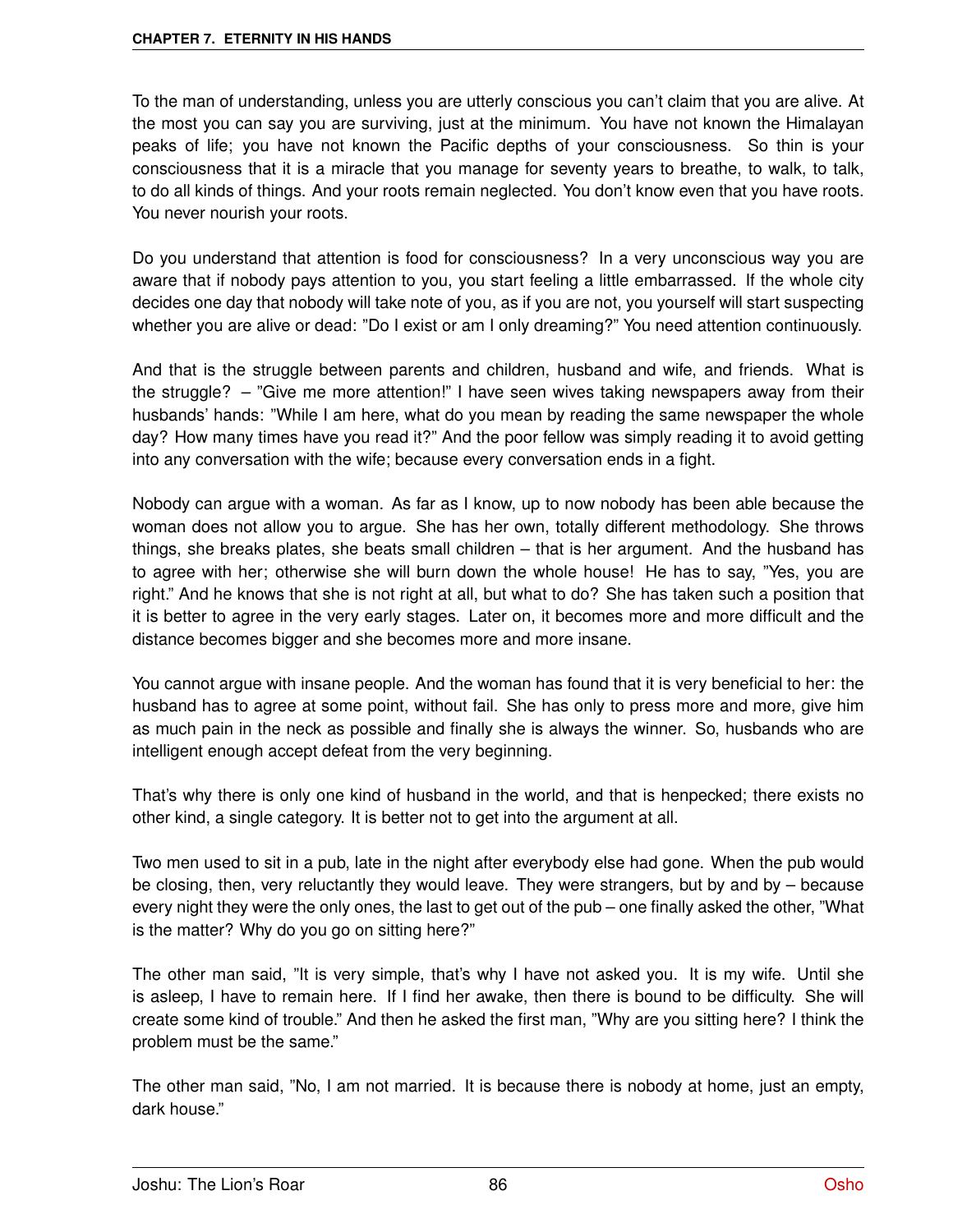The man who had a wife said, "You idiot! You are the luckiest man. You should enjoy the darkness of your house! Listen to me, I am more experienced. You are wasting your time here in the pub. I have to, but you don't have to stay here."

But this is the problem. The people who have not known women will never know that they are a different kind of creatures – very nice to look at, very good to meet at the beach, but just keep a distance. Once you come closer, into their grip, then you know – "My god!"

Hindus have a temple in Calcutta, perhaps the most famous temple of India. It is a temple of the Mother Goddess Kali, a black woman, ferocious, with four hands. In one hand she has a naked sword, in another hand the head – just the head, freshly cut, the blood is dripping – standing on the chest of her own husband.

I have often been to the temple, because the people who have created it must have known some psychology. The way the society is managed, the man thinks he is the master. The woman allows him to think, because she knows exactly who the master is – let him enjoy! Just an idea, no harm in it – let him enjoy thinking that he is the master. He calls himself a "husband." Husband means the farmer, and the woman is the earth, and he farms the earth. Let him enjoy all these fictions, but the reality is totally different.

These men, these women, quarreling, fighting, never come to know what life in its purity is. They don't have time. And strangest of all... I have heard many people, playing cards or chess, or going to the movie... you ask them for what and they say, "We are going to kill time." And nobody objects!

What are you saying? Time is killing you! From where did you get the idea that you can kill time? You cannot even catch hold of time. Time is fleeting, so fast that you can't see it. The speed is beyond your visualization. How can you kill time? But millions of people around the world are killing time in different ways, as if life has been given to them just to destroy.

These people only think they are alive, because they have not known the secrets of life. They have not known the silences of the heart. They have never gone into the deepest source of their being. They have never nourished their roots by giving attention to them.

The deeper you go, taking your total attention, the more alive you are. And then a change comes: from time, you move into timelessness. In time, you are bound to die. In time things are born and things have to die. If you want to avoid the vicious circle of life and death and the whole agony, the anguish, then you have to move from time to timelessness.

And that is a small step. The moment you reach within your very center, you have moved beyond time. You have reached into eternity.

That eternity is your buddha.

This is the essential religion. All the prayers of other religions, all their scriptures, all their rituals, are not only useless but dangerous – dangerous in the sense that they are preventing you from finding the essential religion. They are fake religions. Those fake religions have lost their ground, but just because of old habits we continue – going to the church, going to the temple, going to the synagogue.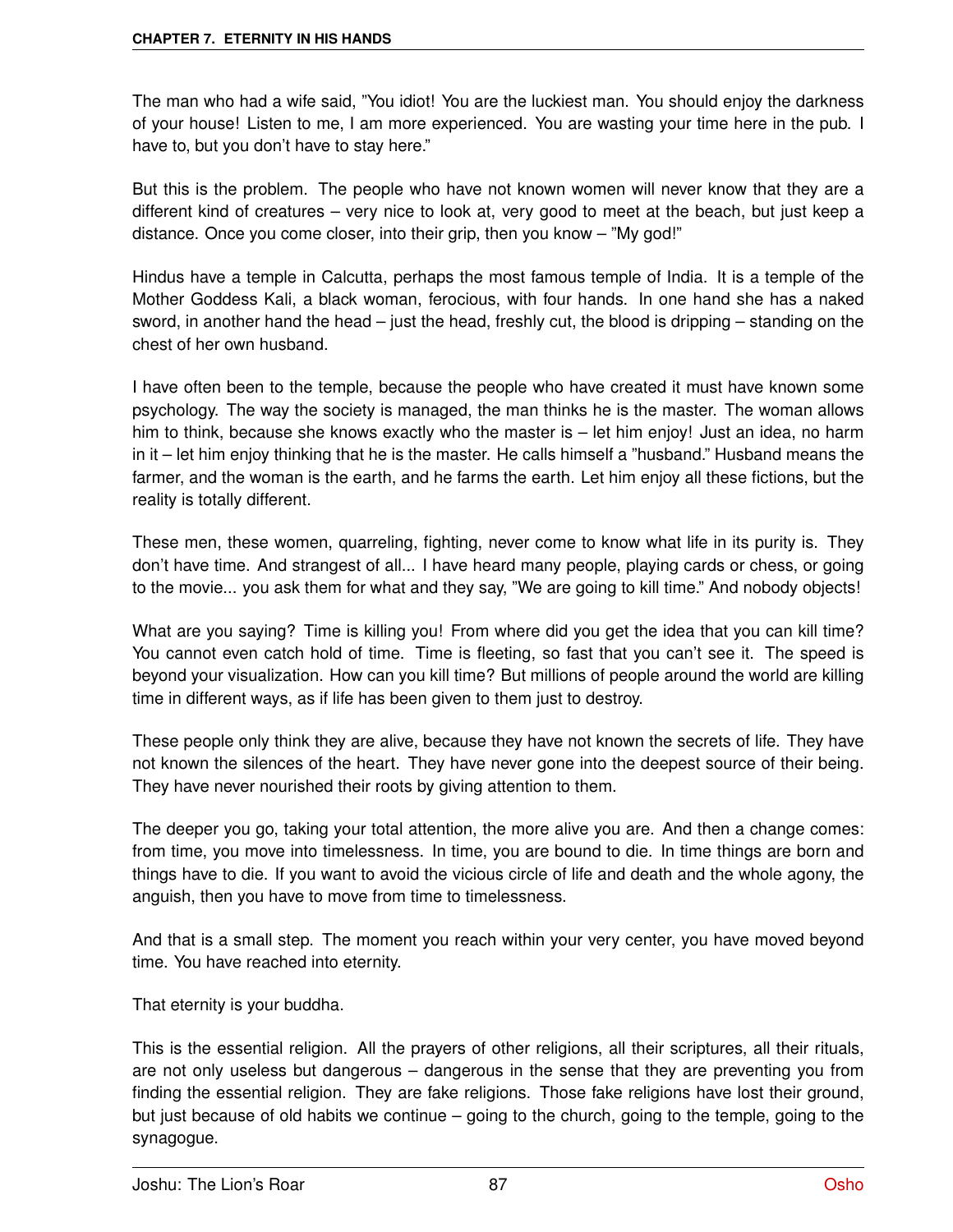And all these religions are in the hands of a worldwide priesthood. It does not matter whether that priest is a rabbi, or a bishop, or a pundit; it is a great conspiracy against humanity. The priest, who goes on giving you toys in the name of religion, keeps you engaged, gives you the feeling that you are doing something religious. He keeps you, as Karl Marx says, under the influence of a certain kind of drug, opium.

I don't agree with Karl Marx on a thousand and one things, but on this point that the priesthood, religion, has been the opium of the people, I agree with him absolutely, unconditionally, categorically. They keep you dead. They never allow you the chance to have a look into the eternal life.

Joshu is right when he says,

"WHAT A LONG PROCESSION OF DEAD BODIES FOLLOWS IN THE WAKE OF A SINGLE LIVING PERSON!"

You can be a living person only if you are rooted in your center. If you are not rooted in the center and are living only on the circumference, you are just so-so alive, lukewarm, without any intensity, without any urgency, without any joy. Your life is just an empty word.

You have to find your authentic life. It is there, hidden in you, but you go on running everywhere else. You never think of going inwards. The very idea seems to be strange – "What is there inwards? Just a skeleton, blood, bones." What is the point of unnecessarily creating fear for yourself? If you see your skeleton, you will be really afraid! But that is not what we mean by the inward. By the inward we mean going beyond all that is material. Your skeleton is matter, your blood is matter, your bones are material. By going inward we mean going beyond this skeleton that you think you are.

And the going is so simple. Just a little intelligence and you can be alive, a dancing life full of songs and full of flowers. At least for my people I would like to say, never settle for less. Find out the total secret of your being, because in finding the whole secret of your being you will find the whole secret of the universe. Then life becomes a totally different phenomenon, a continuous celebration, each moment a festival. Each moment the opening of a new dimension, a new mystery. The whole of life becomes so full of miracles that naturally a deep gratitude arises in you, to bow down not to any god but to this universe which contains the trees and the animals and the birds.

This universe is your home. You come out of this universe and you go back into this universe. Prayer is meaningless. Only gratitude... you don't even have to use the word, just the feeling of gratitude.

But the feeling of gratitude will arise only when you have experienced the mysteries, the splendor, the whole garden of flowers that is given to you. And you had not asked for it; you don't in any way deserve it, you have not earned it. It is a sheer gift, from the abundance of existence itself.

Existence is heavy, so loaded with splendor it wants to share.

It cannot share unless you are centered in your being. It can share its secrets only with a buddha. And you have every opportunity to become a buddha.

Gido wrote: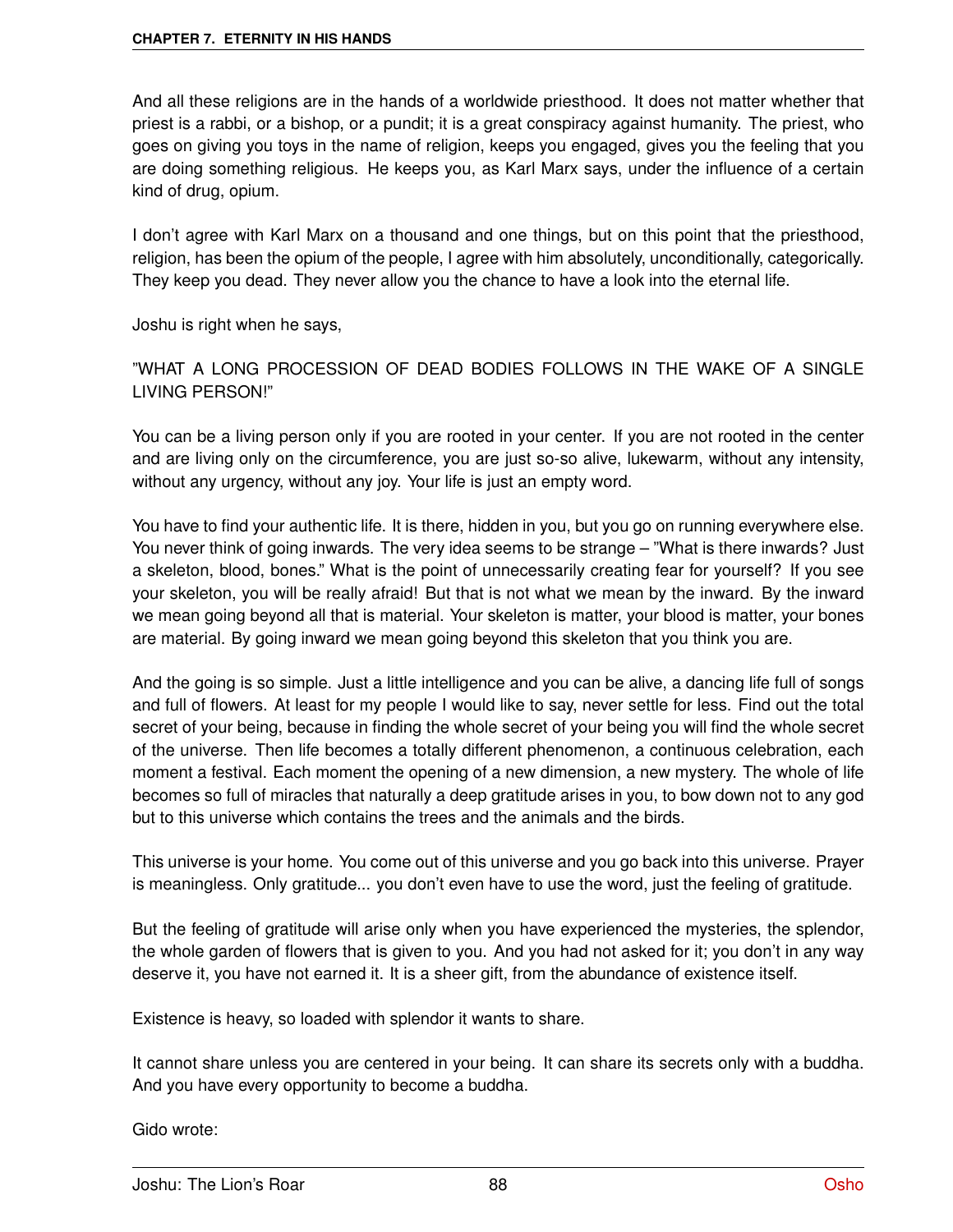THERE COULD NEVER BE AN ACCURATE PAINTING

OF BLOSSOMS IN THE AIR...

Obviously, because the blossoms are always dancing in the air, in the rain, in the sun. How can there be an accurate painting? All photographs will be dead, all paintings will be dead.

THERE COULD NEVER BE AN ACCURATE PAINTING

OF BLOSSOMS IN THE AIR.

PUT DOWN YOUR BRUSH

AND LOOK AGAIN CLOSELY:

IT IS IN THE BLANK SPACE

OF THE BACKGROUND

THAT THE FIGURE MATERIALIZES.

What Gido means to say is that everything is flowing and changing. There can never be an accurate photograph, because by the time the photograph is taken and the positive is made from the negative, you have changed. You have become older; photographs don't become old. You are no more the same person.

And that applies to your experience of the world. Everything is in change, continuously shifting, except one thing: that is your witness. So put down the brush and your camera – just look. And in looking, remember not to get lost in the seen. Remember the seer – that is the only permanent point you can depend on. That is the only security, the only certainty, the only thing you can rely on. Everything else is going to shift and change. It is all a flux, all around.

It is beautiful – if you understand it as a flux, it is perfectly beautiful. It becomes a disappointment when you start making it permanent. A meeting of a man with a woman is beautiful, but the moment you start thinking of marriage, you are starting to destroy something beautiful that was growing. The moment you reach the marriage registrar's office... there is still time; escape before you go inside!

I have heard about a couple who had gone to the registrar's office, and they were filling out the form to be married. The man signed after the signing by the woman, and the woman immediately said to the magistrate, "I want a divorce!"

He said, "Are you mad or something? You have just now filled out the form! What has happened that makes you ask for a divorce?"

The woman said, "Look at this paper!" On the paper, the man had signed in such big, capital letters... The woman had signed in small, normal letters but the man had signed as if it were a headline in a newspaper!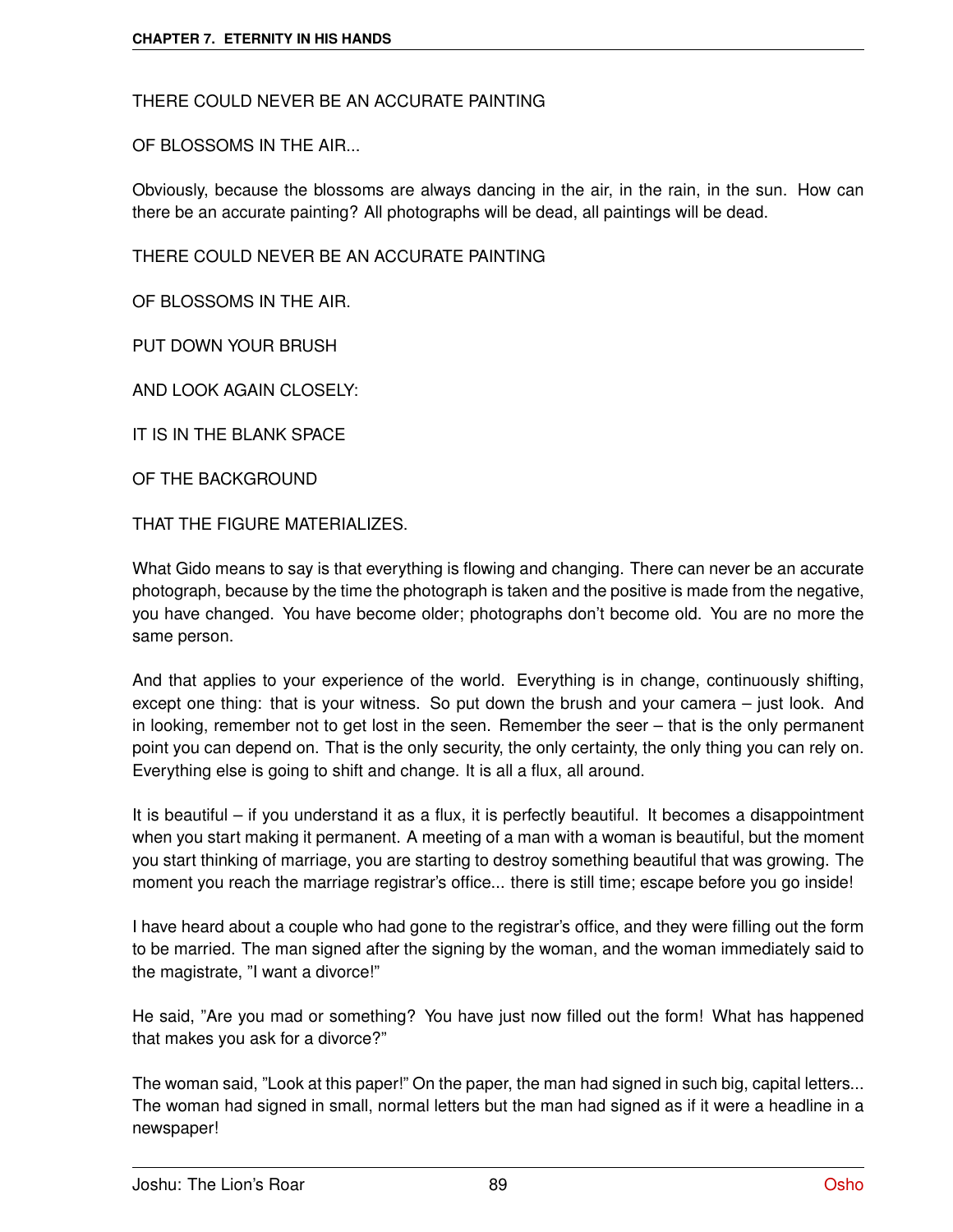The woman said, "This is enough. I don't want to get into trouble with this man. He has shown his reality and it is already a conflict. It is better to move out from the very beginning."

It is a tremendous experience to go to the registrar's office and watch what goes on happening there day by day. One man, ninety-five years old, went to the registrar's office with his wife, ninety-three years old. They wanted a divorce. The registrar could not believe it. He said, "When did you get married?"

The man said, "It is so long ago, perhaps seventy years before? But we are not certain. It seems, with the way we have lived in agony and continuous conflict, as if we have been married since eternity. I cannot think of any time in the past when I was not married to this woman."

The magistrate said, "If you have managed for that long, now it is only a question of a few months, maybe a few years. You are at the very end of the rope. Now what is the point? And if you wanted to divorce because of agony and struggle, why did you not come before?"

They both said, "We were waiting for all our children to die. Today our last son died; now we are finished. Now, at least for a few months or a few years, we can live peacefully. We waited and waited, and hoped that one day all would be dead so we would not be deserting our children. We suffered all kinds of agony, but this hope that one day we could divorce kept us alive. Now don't refuse us. We have lived our whole life just for this divorce, just to have a few moments of independence, of freedom."

Things become difficult because you ask and expect something unnatural. You cannot make anything permanent in this world, any relationship. The moment you try to make anything permanent, you are getting into troubled waters unnecessarily, because it is against nature. Nature is a flux. Movement, and continuous movement, is its very nature.

Only one thing is unmovable, and that is your very center.

So first get deeply rooted in your center, and your life will blossom in thousands of flowers. Life can be such a delight if you don't ask anything against nature. Just be in a let-go. Things change – let them change. Allow them, help them change. Just remember: one thing never changes and that is your original reality. That is enough. You are safe, secure; you don't need any other insurance.

Question 1

Maneesha has asked:

# BELOVED OSHO,

WE WERE TOLD THAT OUR TOTAL PARTICIPATION IN THE YAA-HOO IS NEEDED FOR YOUR WORK ON US. IS IT THAT A CRESCENDO OF SOUND IN THE YAA-HOO, AND THE INTENSE EXPERIENCE OF SILENCE IN THE LAST STAGE OF MEDITATION, LEAD TO EXACTLY THE SAME SPACE – THE "SEA OF CONSCIOUSNESS"?

Yes, Maneesha, Yaa-Hoo can lead even deeper because Yaa-Hoo can become more intense, onepointed. It can hit, deep down. You just watch when you make the sound Yaa-Hoo. It is not a word,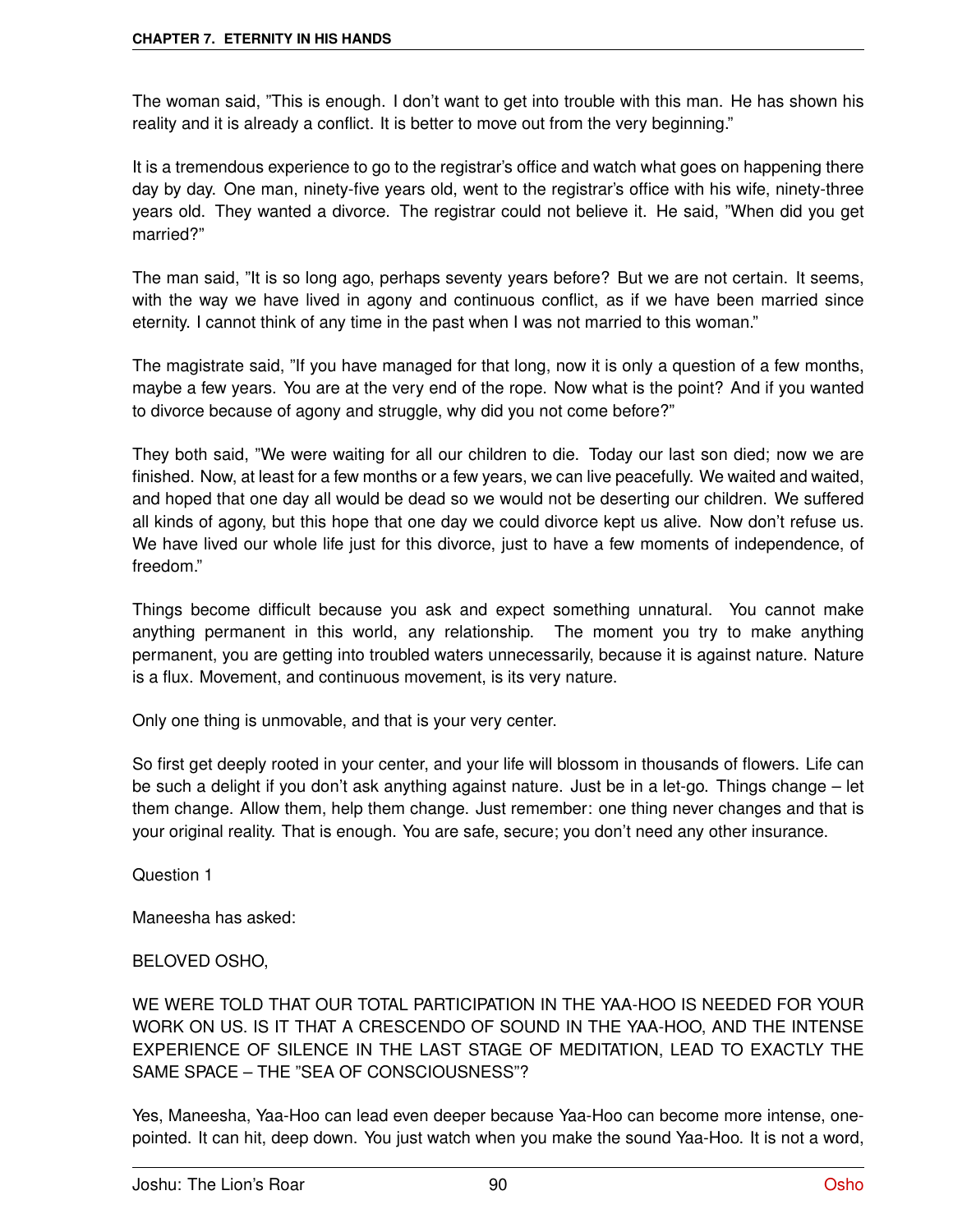it means nothing. It is simply my finding, amongst many sounds which have been used by different mystics in different times. I have found that Yaa-Hoo goes the deepest.

It has never been used. HOO has been used; it has been used as part of ALLAH-HOO. If you repeat "Allah," which is the name Sufis give to God – if you repeat it continuously, ALLAH, ALLAH, ALLAH, soon you will find it is becoming "Allah-hoo, Allah-hoo, Allah-hoo Allah-hoo." Then Sufis dropped the "Allah." There is no need, you can just shout "Hoo" and it hits at the very center of your being.

But my finding is that "Hoo" only touches your being and immediately comes back. It does not go deep, like an arrow, penetrating. For that, my experience with Yaa-Hoo has made me absolutely certain that it goes deepest in you. It goes just like a sword. It all depends with how much intensity, urgency, totality, you do it.

It is not a mantra. It is simply using sound to reach the soundless silence. After Yaa-Hoo you are left in a deep silence. So it is part of my work on you, and as you get deeper into it, you will find changes happening to you.

Now it is time for Sardar Gurudayal Singh.If Sardar Gurudayal Singh leaves his material body, he will have to come as a ghost, a holy ghost, just to help all these people with a total laughter.

Don't laugh superficially, because that is wasting time. Laugh as totally as possible, bringing your whole consciousness to it. The jokes are just to trigger you.

Soon I will have to drop jokes, because I must have told more jokes then anybody else in the whole history of man. In fact, I have told more jokes than there are! So sooner or later we have to change the technique, from jokes to spontaneous laughter.

Why unnecessarily waste time with a joke when we can laugh without it? It is just for Sardar Gurudayal Singh that I am postponing, day by day, because he is old and any time he may pop off. At least in his lifetime, I think to continue the jokes. Anyway, when he is not here it will be so embarrassing to tell jokes in his absence.

It is Thanksgiving weekend, the big national holiday in America, and at the Sons of Columbus annual picnic, Grandpa Risotto gets up and makes an announcement.

"And-a now," he says, "for the winner of the grand-a prize! This beautiful apple pie baked by Mrs. Alucchi!"

Grandad Piesta is sitting at the back of the picnic a little drunk, and shouts out, "Fuck Mrs. Alucchi!"

"Ah!" says Grandpa Risotto. "That's-a second prize!"

An Englishman, an Italian and a German are exploring the Amazon jungle in Brazil, when they are captured by cannibals. They are tied to bamboo poles and carried to "Spoon-em-out," the village cook.

"Hmm!" says Spoon-em-out, prodding the naked bodies expertly. "I don't think we can cook them all together in the soup. But this one," he says, poking the Italian, "we can eat for dinner tonight. He is greasy enough to be fried immediately.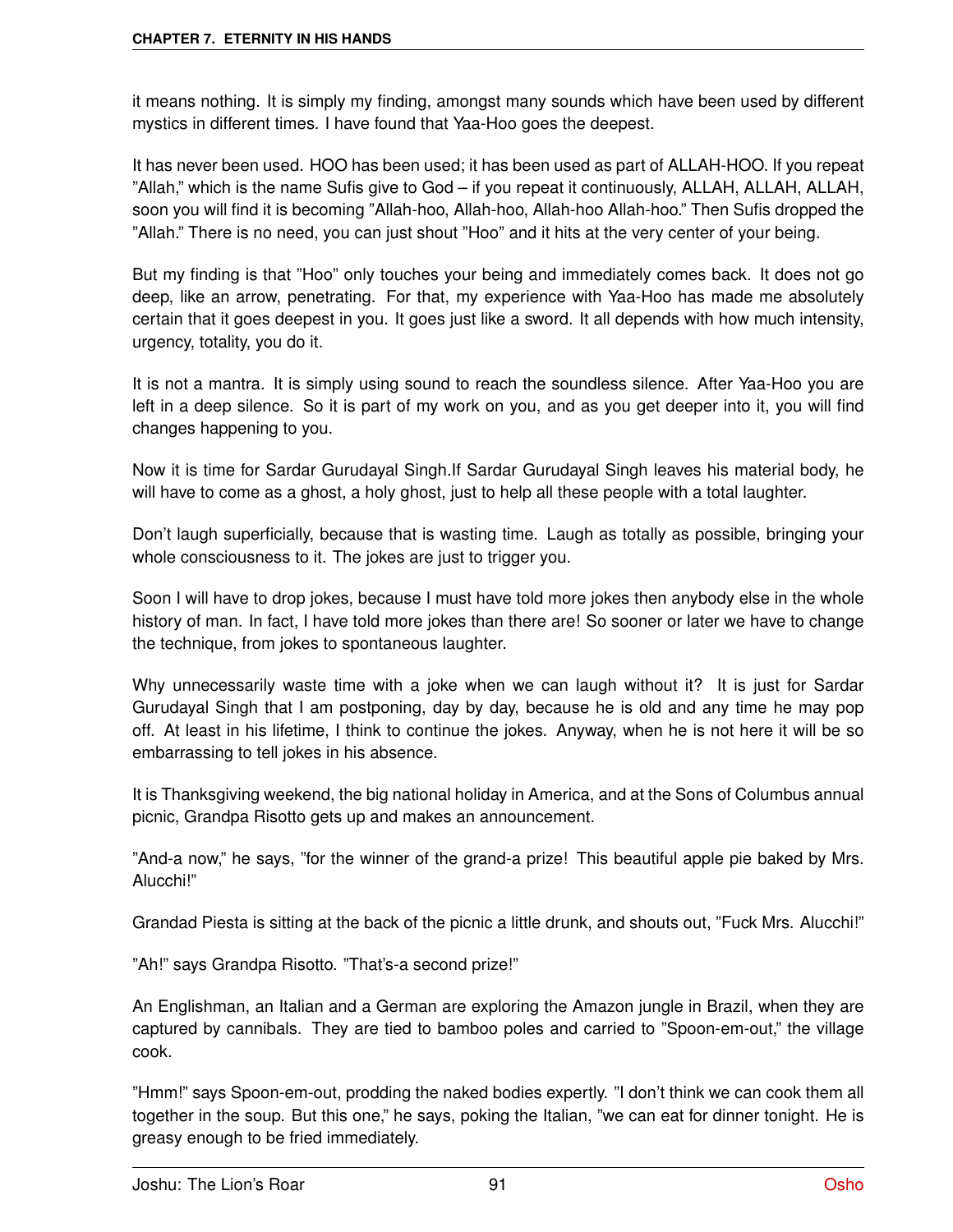#### **CHAPTER 7. ETERNITY IN HIS HANDS**

"This one," continues Spoon-em-out, jabbing the Englishman, "we can boil up for the sick people. He has no salt and almost no taste, like tofu!

"And this one, " grimaces Spoon-em-out, eyeing the German, "we will soak in water for a week. Then he might be less tough and easier to digest!"

Sidney Silicon, the San Francisco yuppie, is jogging on a foggy morning along the cliff-tops around the bay.

He loses his way in the fog, gets too close to the edge, trips, and falls over the cliff. He manages to grab hold of a small branch which is sticking out halfway down, and there he hangs, suspended in space.

"Help!" screams Sidney. "Is anybody there?"

There is a long silence, and then a loud voice booms from above, "Yes, my son, I am here. I am God! Just let go of the branch and my angels will catch you and bring you to paradise."

Some seconds go by, and then Sidney shouts again, "Is there anybody there?"

"My son," booms the voice from above, "I told you, I am God and I am here! Trust me!"

"I know," says Sidney, "that you are there. But isn't anybody else there?"

Nivedano...

(Drumbeat)

(Gibberish)

Nivedano...

(Drumbeat)

Be silent. Close your eyes, feel your body to be completely frozen.

Now look inwards, with your total consciousness, with great urgency, as if this is going to be your last moment. Just like a spear, go on piercing towards the center.

This moment that you are at the center, you are a buddha. This buddha nature is the only thing that remains forever.

Witnessing is another name of buddha nature. Just remain unwavering at the center and witnessing whatever comes before the mirror.

To make it more clear, Nivedano...

(Drumbeat)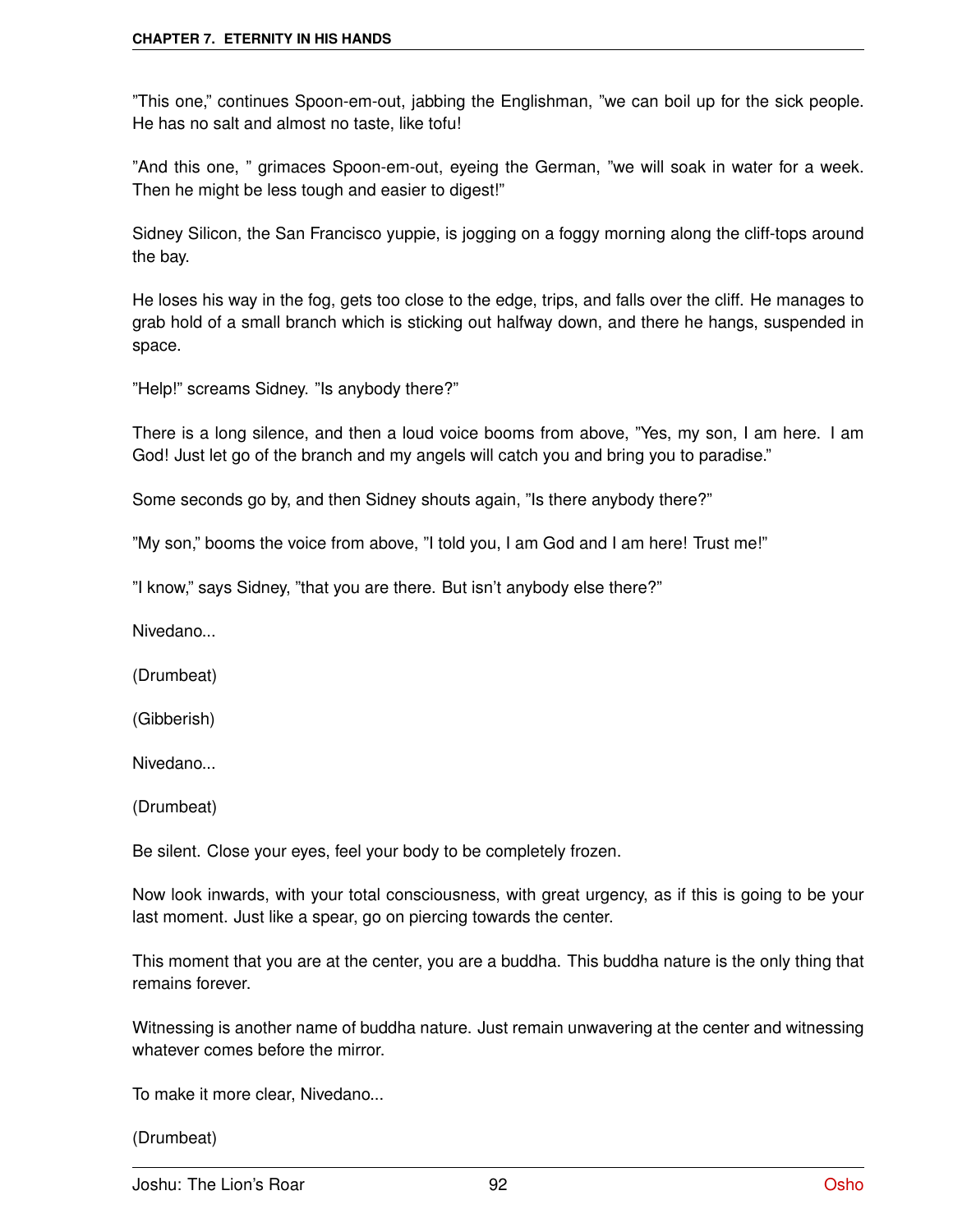#### **CHAPTER 7. ETERNITY IN HIS HANDS**

Relax. Just witness: you are not the body, you are not the mind. You are only the witness. This experience of being only the witness is what we metaphorically call the buddha.

As silence becomes deeper, as your separateness from existence disappears... as this Buddha Auditorium contains only consciousness as an ocean, the evening becomes tremendously beautiful. It becomes a festival.

Thousands of flowers will be showering on you. Gather as much fragrance, as many flowers as possible, to bring back. Slowly slowly, you have to bring the buddha back to your circumference. In your every activity, in your every gesture, every word, every silence, you have to show the buddha.

This is the highest achievement in existence.

Bring as much of your self-nature as possible.

Nivedano...

(Drumbeat)

Come back, but remember: each movement of sitting up should be that of a buddha – peaceful, graceful, a beauty unto itself. Blissful, grateful, sit for a few moments just recollecting where you have been, just remembering the golden path that you traveled to the center and back.

Your meditation has to become your very heartbeat. Twenty-four hours a day you have to remind yourself: nothing should happen through you which will not be suitable for a buddha. And soon you will see the great transformation happening.

Okay, Maneesha?

Yes, Osho.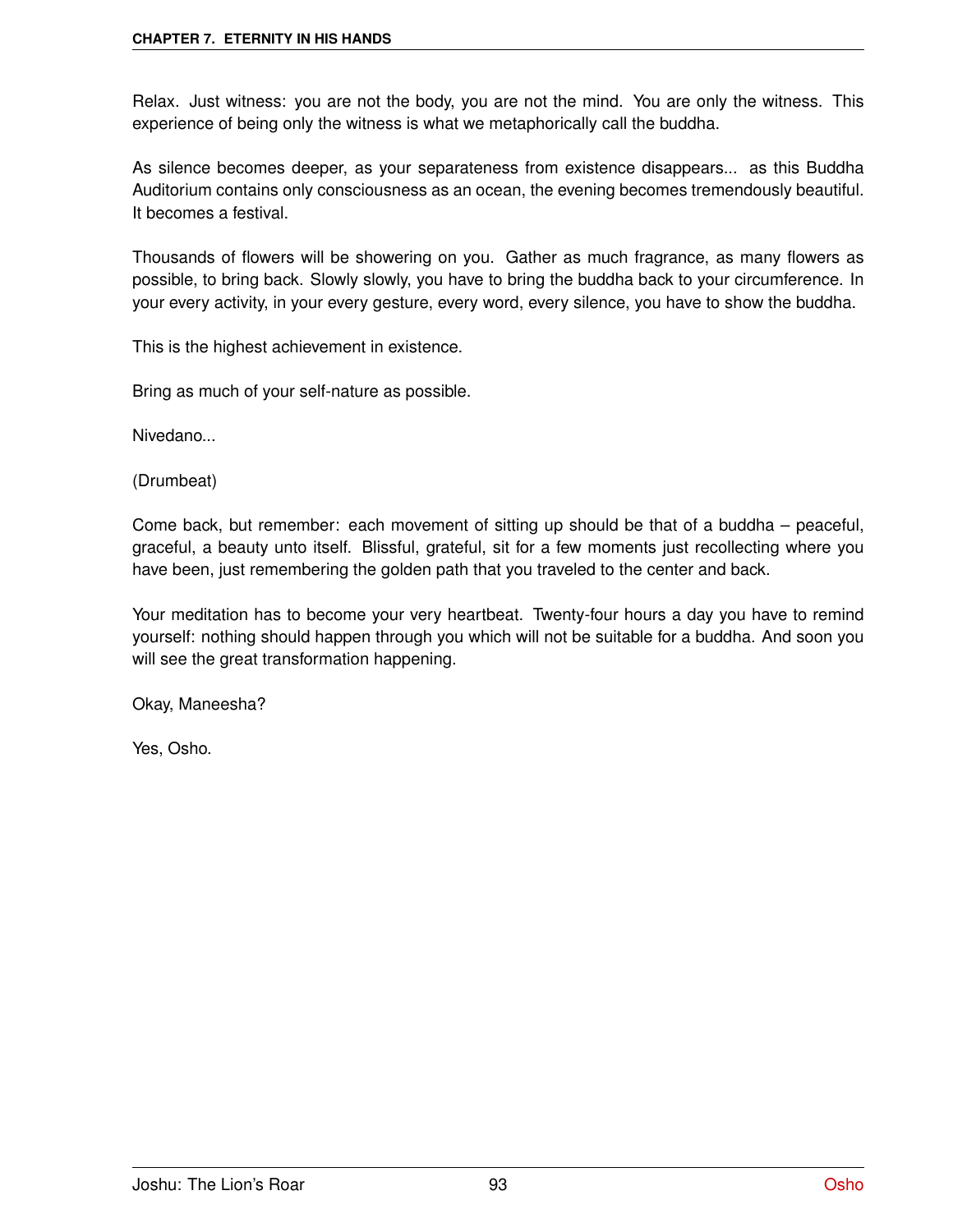# CHAPTER 8

The lion's roar

*22 October 1988 pm in Gautam the Buddha Auditorium*

BELOVED OSHO,

ONCE JOSHU WAS ASKED, "WHAT IS THE SPECIAL TEACHING OF YOUR SCHOOL?"

JOSHU'S RESPONSE WAS, "THOUGH THE FOLDING SCREEN IS BROKEN, THE FRAME IS STILL THERE."

AT ANOTHER TIME, THE SAME QUESTION WAS ASKED OF JOSHU, AND HE REPLIED, "ASK IN A LOUD VOICE – I'M HARD OF HEARING."

WHEN THE MONK HAD REPEATED THE QUESTION IN A LOUD VOICE, JOSHU SAID, "YOU ASK ME MY SPECIAL TEACHING – I KNOW YOUR SPECIAL TEACHING."

ONCE, JOSHU WAS ASKED TO GO TO A KOREAN TEMPLE TO A MEETING. WHEN HE REACHED THE GATE, HE ASKED, "WHAT TEMPLE IS THIS?"

SOMEONE ANSWERED: "A KOREAN ONE."

JOSHU SAID, "YOU AND I ARE OCEANS AWAY."

ON ANOTHER OCCASION, A MONK ASKED, "WHEN A BEGGAR COMES, WHAT SHALL WE GIVE HIM?"

JOSHU ANSWERED, "HE IS LACKING IN NOTHING."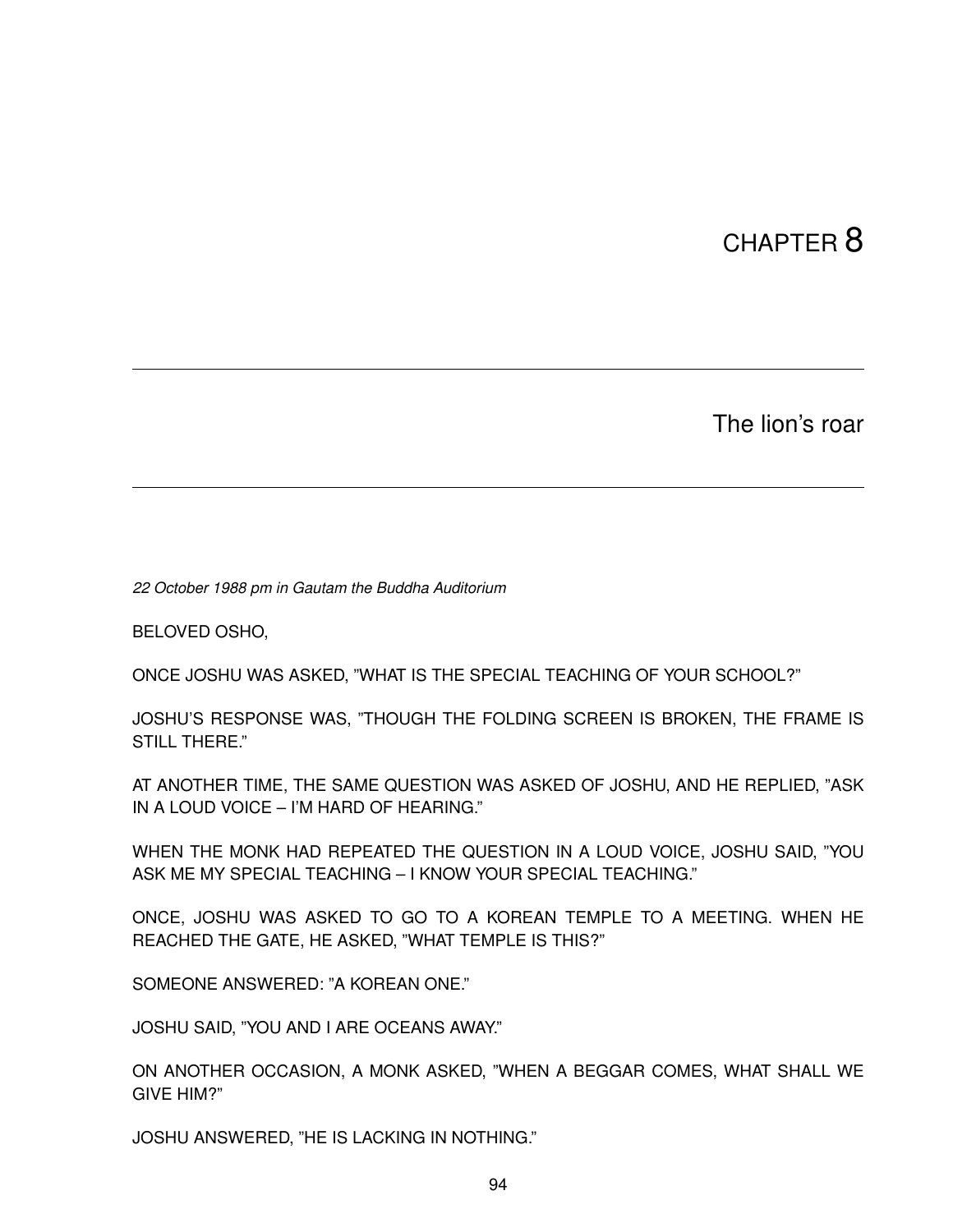Maneesha, this is the last night of THE LION'S ROAR. Before I discuss the sutras placed before me, I have to give you a few hints to understand Joshu and his lion's roar.

A lion is a special symbol. He walks alone, unafraid of any danger. He has nothing, but still he is called the king of the jungle.

A man of enlightenment has some similarities. He walks alone, and although there may be thousands of dead bodies following him, it does not take away his aloneness. His aloneness is something of his inner being – no crowd can take it away, there is no way for anyone to approach it. And he walks on a dangerous path.

Most people have remained outside themselves for a particular reason: to go in is a little dangerous. The outside seems to be familiar, well known. You know how to deal with it, you are well acquainted with it, you are educated and conditioned to relate with it.

But you don't know the language of the inner, and you don't know the sky of the inner, and you don't know where you are going – you don't have any map, you don't have any guide. Nobody can come with you to help you. This creates tremendous fear. People remain their whole life outside, engaged, keeping themselves occupied. They don't leave any time gap in their occupations because in the time gap they may become aware of something of the unknown that is always there.

One day it happened in a New York church: as the bishop entered the church he found a young man, looking just like Jesus Christ. He thought in his mind that this fellow must be a hippie... but what a similarity! He asked the man, "Who are you and what are you doing here?"

The man said, "I thought you would recognize me – I am Jesus Christ!"

The bishop became really afraid: who knows, he may be! But he may be just deceiving; that too is possible. He immediately phoned the Polack pope in Rome, asking him, "A young man – who looks to me like a hippie, but also looks like Jesus Christ – is standing here. Now what am I supposed to do? I have never been taught, I have never thought that I would ever in my life encounter Jesus."

The pope remained silent for a moment, because he himself was not prepared for such a situation. But something has to be said to the poor bishop. He told the bishop, "Just keep yourself occupied, and don't pay any attention to him. Everything is possible – he may be Jesus Christ, he may be a hippie. Inform the police, and meanwhile keep an eye on what the fellow is doing. And you keep yourself occupied – in anything – so that you don't become afraid or frightened. But call the police!"

Strange, that if a Jesus appears in a Christian church, this will be the welcome.

With the unknown, somehow our whole stomach gets disturbed. We don't know how to respond because our whole teaching, our whole upbringing, is to react to particular conditions for which we already have the answer.

Our mind functions almost like a computer memory and our educational system goes on pouring information into our mind computer. So whenever a situation arises for which you are already informed, you don't get frightened – you are well prepared, you have done the homework. But for the inner you are absolutely unprepared.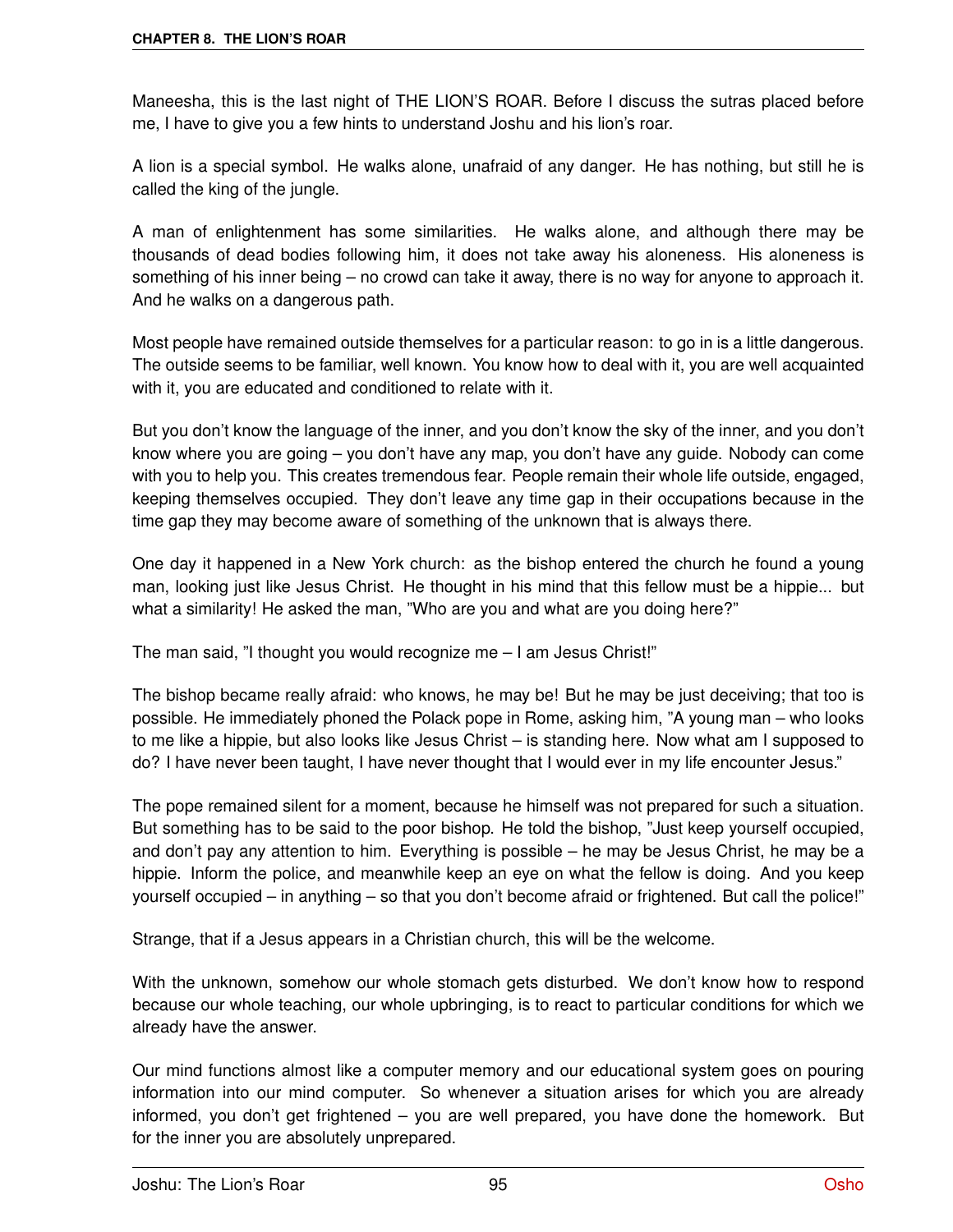Entering into the inner forest, one knows nothing about what is going to happen and whether he will be able to find anything valuable, or whether he will be able to come back again.

I have come across a man... his wife brought him to me. The man had become afraid of sleep. And his argument was perfectly right: he said, "What is the guarantee that I will not die in my sleep? Who knows, I may not get up the next morning – then what? Sleep takes you to your deeper unconscious, inwards. You may go so deep that you cannot come out!"

The wife said, "Now he is driving the whole family nuts. He does not sleep, and he goes on asking everybody, 'Are you asleep?'"

Now, to ask a sleeping person, "Are you asleep?" is to wake him up. And that was the whole strategy: everybody should be awake; alone he is also afraid because everybody is asleep and he is left alone, awake. If something happens there is nobody to look to. So neither he sleeps, nor does he allow anybody else to sleep.

He must have been taken to many people  $-$  to doctors, to psychiatrists, and finally somebody suggested, "It is better to take him to a crazier man than he is!"

So I agreed with the man. I said, "You are absolutely right. Your wife is wrong, your family is wrong, and anybody who says to you..."

He laughed, and looked at his wife and said, "See! A wise man understands, and you have been taking me to idiots."

I told the wife, "Your husband is really doing the right thing."

The wife said, "You are creating more difficulty! Up to now, at least he felt that he was doing something wrong, something he should not do but he was helpless. Now he will be absolutely right and everybody else will be wrong."

I said, "That's the truth, he is absolutely right. So you go away; we have made a communion, so leave us alone just for a few minutes and he will be back."

The man said, "Strange that in the whole city you are the only man who has understood my situation."

I said to him, "This is the situation of the whole humanity: nobody wants to go in. The fear of going in is that you are going into the unknown, in the darkness. And the same fear has taken over you in regard to sleep. You are a spiritual man, it is just that you have not understood the reason you are afraid of going to sleep."

He was very happy to hear that he was a spiritual man! Everybody was thinking he was insane. I said, "You are so spiritual that death cannot do anything, any harm to you. You can sleep perfectly well."

He said, "You are certain?"

I said, "I am certain."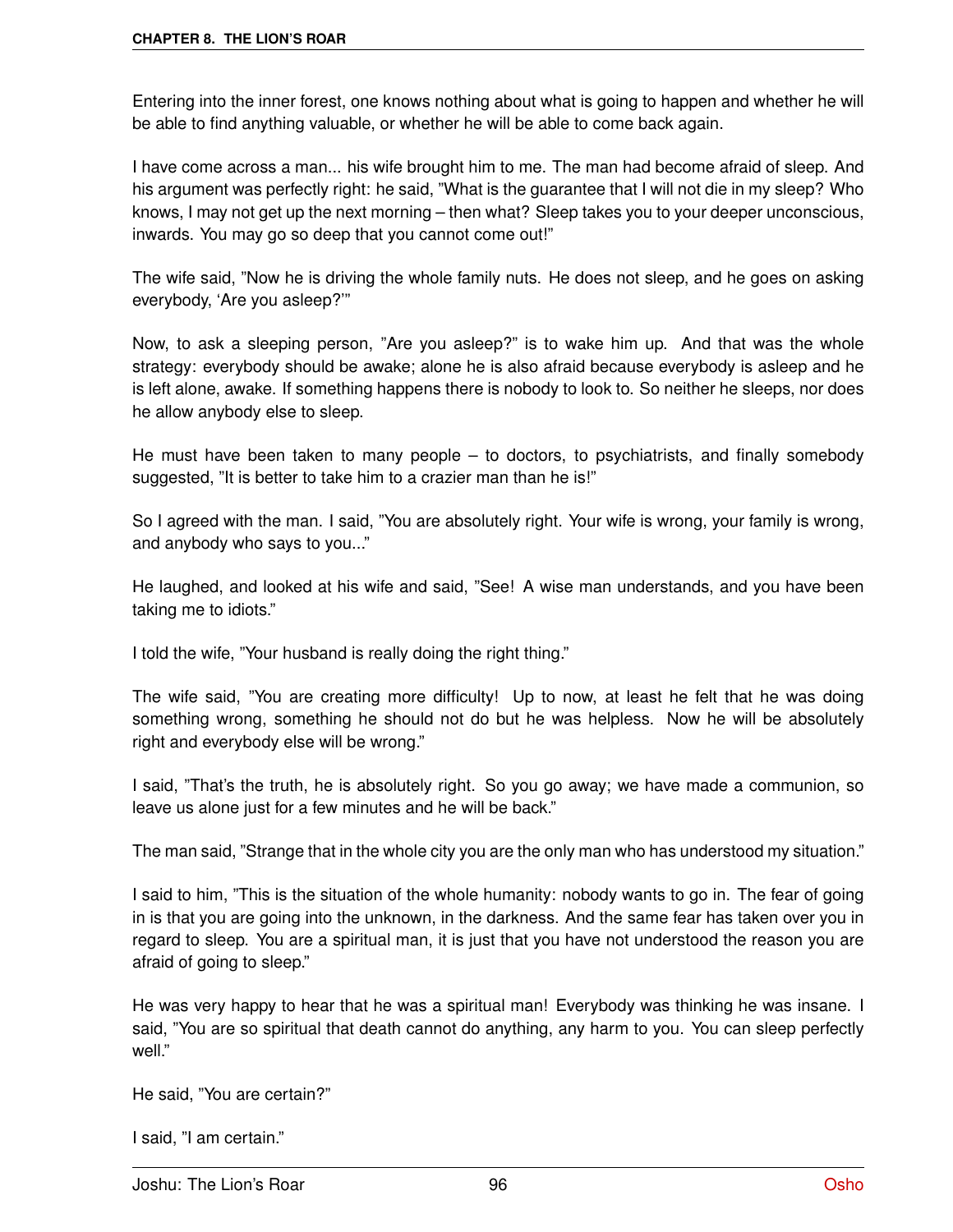He said, "Then it is okay, I will sleep. And if you say that I am a spiritual man, then certainly I should not be afraid of death."

The whole phenomenon of spirituality is not to be afraid of death, because death is a fiction; it does not happen. Your innermost life principle is eternal. I said, "By the way, you have found something very essential in the search of every man. Your fear is absolutely right, because you don't know that you are deathless, that you are beyond death. Just go home, go to sleep, and I will come in the morning to see you."

In the morning I went – the whole family was puzzled about how I had managed. That man had slept, after many days. In the morning he was very fresh and he said, "You are right. Sleep has nothing to take away; not even death has anything to take away. Death, after all, is a longer sleep."

Zen, particularly in the hands of Joshu, becomes a lion's roar that resounds in faraway mountains and valleys. Only a man who knows life as an experience, not as an explanation, is capable to give a lion's roar to wake up other lions.

I have told you the story, a very ancient story, about a lioness giving birth to a cub while she was jumping from one hillock to another hillock. The cub fell into a crowd of sheep and grew up amongst the sheep. There was no way for him to know that he was not a sheep – perhaps that was the only vegetarian lion in the whole history of animalhood! Absolutely vegetarian, just eating grass.

Even eating grass he started becoming bigger than the sheep, longer, a beautiful specimen. But the sheep were not afraid, they never thought that he was dangerous. He had grown amongst them, they had relations with him, friends. Somebody mothered him, somebody was taking care of him; there was no question of being afraid. They were just concerned... what a strange kind of sheep! – looks like a lion, but must be a natural mistake. And they were very happy to have him amongst them. While they moved in thousands in a crowd, he stood aloof in the middle of them.

One day an old lion saw this phenomenon and could not believe it. He had never seen any lion walking in a crowd of sheep. The moment sheep see a lion they start escaping – it was a miracle.

The old lion went down to catch hold of the young lion. The sheep started running and the young lion also started running – naturally. He believed he was a sheep.

But the old lion was a man just like Joshu. He got hold of him. He started trembling, and the old lion said, "You idiot! You are trembling and weeping and crying and asking that you should be released because you want to join your group. There is something you don't know, it seems you are unaware, and I will not leave you unless I make you aware. You come with me!"

He dragged him to a nearby lake. The lake was silent – no ripples, no wind was there. He took the young lion to the edge of the water and told him, "Look in the water. Look at my face and your face."

Instantaneously, from the young lion a roar came out. It was not any effort, it was simply the fact of seeing that he is a lion – immediately a roar that resounded in faraway mountains.

The old lion said, "My work is done. Now do you know who you are?"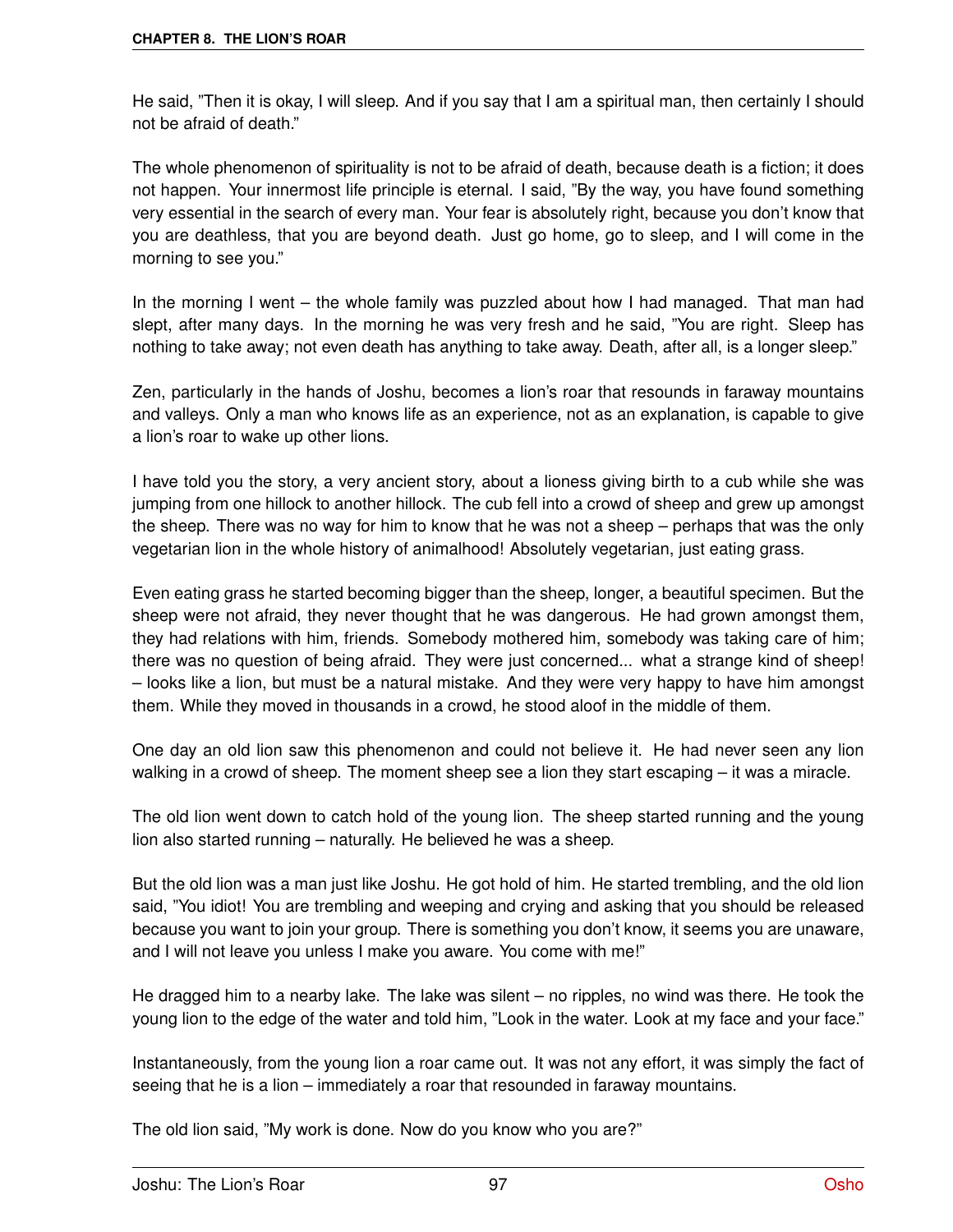The young lion thanked the old lion and said, "You have been very kind to me. Otherwise my whole life I would have lived chewing grass with the sheep, continuously afraid of being alone. You have given me a new birth."

That's exactly the function of a master: to create a situation in which the lion's roar comes spontaneously, the recognition of your being. And Joshu was a great craftsman, immensely capable of devising new methods to wake up those who are fast asleep and completely unaware of their being.

These sutras will help you to understand his methodology.

ONCE JOSHU WAS ASKED, "WHAT IS THE SPECIAL TEACHING OF YOUR SCHOOL?"

Now such questions are very ordinary and common; you can ask them to any philosopher, you can ask them to any priest, any pedagogue. But you cannot ask such a question to a Zen master.

That is where the Zen master is a completely different category – because Zen has no teaching, what to say about special or not special. It has a method of awakening you, but it has no doctrine, no theology. It does not teach you anything, it simply wakes you up and leaves you liberated.

It does not program you for anything. Its function is finished the moment you are aware. Your very awareness will become your discipline, your compassion, your love. Your actions will be transformed by your awareness, not by rehearsals, not by repressing the opposite.

What are teachings? What are doctrines? Ways of repressing. To teach you that you are a Christian, and you should love even your enemy... now in the first place if you are really a man of love, how can you find an enemy? And if you have an enemy, then it is going to be absolutely difficult to love him. It is difficult to love even the friend. And if you want to know the ultimate fact, it is even difficult to love yourself, because you don't know what you are. You don't know what love is. So what will you do? You will simply impose, you will become a hypocrite.

Every Christian, every Mohammedan, every Hindu, every Buddhist is nothing but a hypocrite. He has to cover up all jealousy, hate, cruelty, greed – and cover them up with beautiful disciplines, practiced well. But howsoever you practice them, what you are doing is simply repressing. So what you have repressed remains in you, and will come out at any moment.

There was a Christian missionary who used to say in every sermon, quoting Jesus, "If somebody slaps your cheek, give him the other cheek also."

Everybody loved the teaching – it is beautiful. But in one village, one idiot created trouble. Hearing this, he stood up and slapped the priest on one cheek, and asked him, "Now give me the other cheek!"

The priest was boiling with anger – this had never happened, this was strange. Still, he contained his anger. It is only a question of one cheek more; then he will see.

He gave the other cheek. And that man was so stupid, he hit him again on the other cheek! Just as he hit him, the priest jumped on the man and started hitting him here and there – everywhere.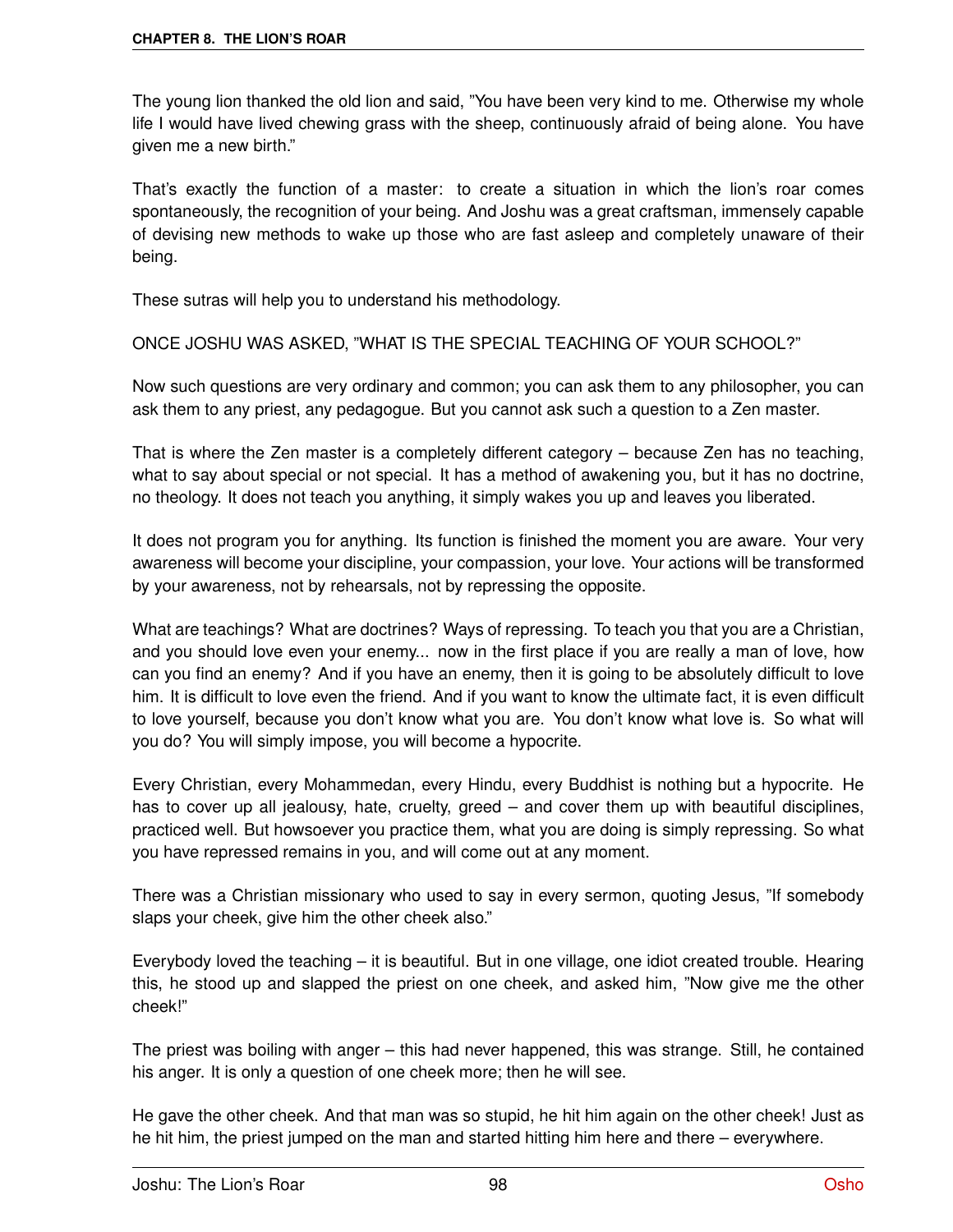The man said, "What are you doing? Have you forgotten your sermon?"

He said, "There are only two cheeks, and Jesus said nothing beyond that. Beyond that I am free."

So how long can you...?

Once it happened to Gautam Buddha.... A man was going to spread the teaching of his master. He asked Buddha, "If somebody is very unkind, cruel, how many times do I have to forgive him?" Because that was the teaching of Buddha – forgive. But the problem is, how many times? And in the very question, "How many times?" it shows that the man has not forgiven, he is just repressing. He is asking, "How many times to repress?" – reduced to its exact meaning.

Buddha said, "Seven times."

That man said, "Okay. The eighth time I am absolutely free."

Buddha said, "You have not understood my idea. What do you mean by saying the eighth time you are absolutely free?"

He said, "The eighth time I will kill the man! Seven times I forgave him, now it is enough."

Seeing the situation – still, people who make doctrines and moralities and principles to live by, can't see the underlying repression – Buddha said, "Not seven times, but seventy-seven times."

Buddha's chief disciple Sariputra said, "It does not make any difference. Even if you say seven hundred seventy-seven times, it does not make any difference, because after that he is free. And he is waiting for that moment when the principle comes to an end and he can show his reality."

All discipline is limited. You cannot condition a man absolutely. You can cover him up with a thin layer, but just scratch the layer and immediately all discipline is forgotten. All Christianity is forgotten, all Buddhism is forgotten; immediately your animal comes out.

Hence, masters like Joshu have improved immensely on Gautam Buddha. Although they are disciples of Gautam Buddha, he has shown the way... but the way is always capable of being refined, more refined.

Joshu has made a great contribution. He has no teaching, no "special teaching." He simply wakes you up and then it is up to you how to live. If your wakefulness does not prevent you from being greedy and ambitious, hateful, jealous, revengeful, then nothing can transform you. The ultimate principle of transformation has been given to you. You are awake, alert, responsible – now you are free. You can do whatever comes spontaneously to you. There is no abiding teaching, no abiding theology. You are your own decision, your own discipline.

That is the beauty of Zen that no other religion has.

ONCE JOSHU WAS ASKED, "WHAT IS THE SPECIAL TEACHING OF YOUR SCHOOL?"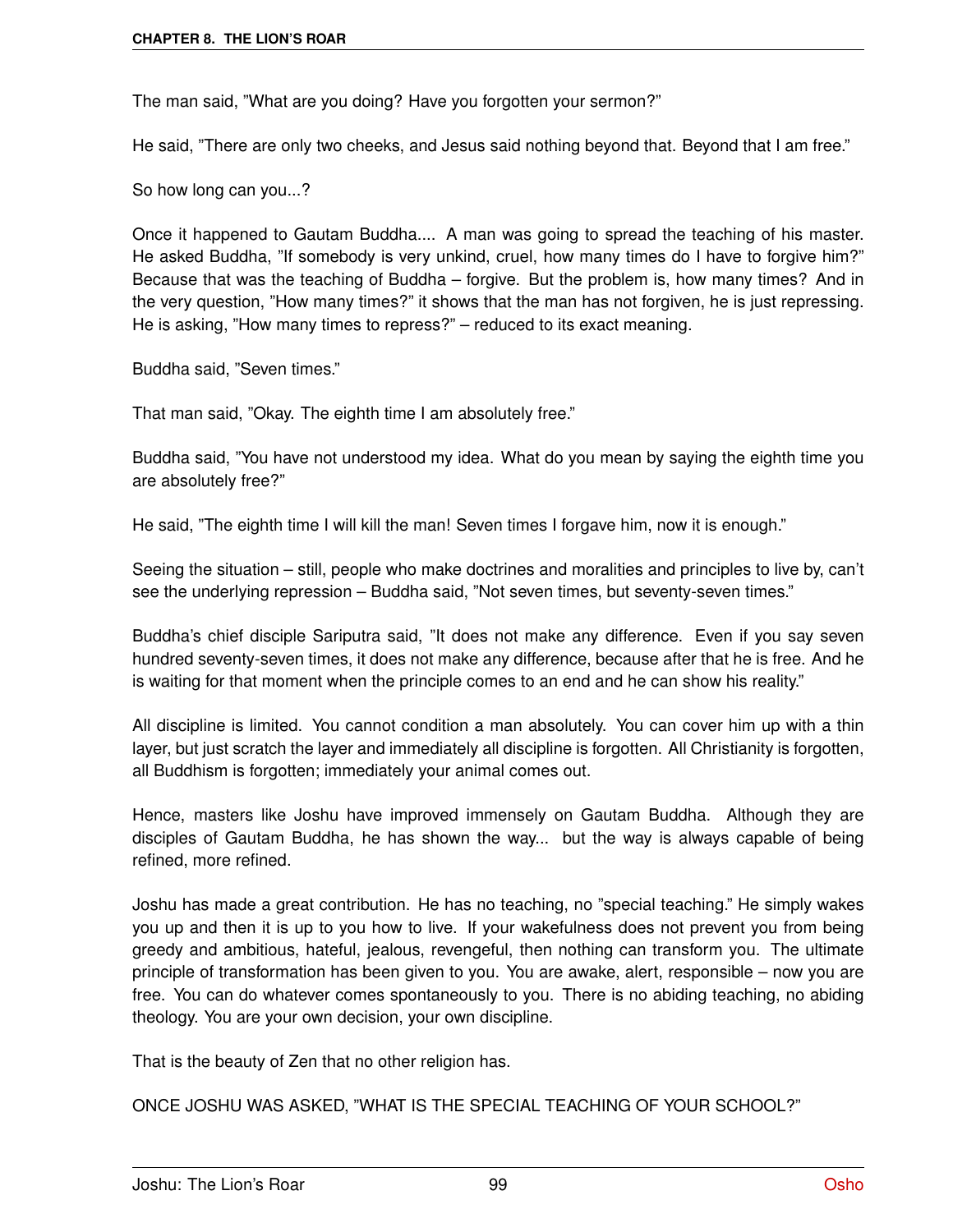JOSHU'S RESPONSE WAS, "THOUGH THE FOLDING SCREEN IS BROKEN, THE FRAME IS STILL THERE."

The man who has asked the question was Joshu's own disciple. He is saying to him, "THOUGH THE FOLDING SCREEN IS BROKEN, THE FRAME IS STILL THERE – the frame of the window. The screen is broken, but the frame is still there. You have been with me, you understand that I don't have any teaching. So you are asking, 'What is your special teaching? Must be to the very intimate, inner circle that you give the special teaching.' So THE FOLDING SCREEN IS BROKEN – a part of your mind, that there needs to be a teaching, is broken. But only a part; the frame of the window is still there. You are again asking the same thing, just by joining on the word 'special'. There is no teaching, and there is no special teaching."

Zen is the only way of life which has nothing to teach you. It does exactly what the English word 'education' means in its original roots. To educate means to bring out what is inside you. It is almost like drawing water from a well.

All our educational systems are doing just the opposite. They should not be called educational institutions. But such is the blindness and such is the unintelligence, the retardedness, of the people who decide the fate of millions – the politicians, the priests. They can't see a simple thing, that your educational institutions are feeding things from outside into your mind. They are programming your mind, they are not doing education. They are not drawing your life to the circumference; they are not drawing your innermost awareness into your life.

I have been fighting with the Indian government for my whole life but they cannot understand the simple fact that this is an educational institution and what you call educational institutions are not; they are programming schools. But it is almost one man against the whole world. They go on denying that this place is a place of education. They don't understand the meaning of the word at all.

Zen is not a teaching but it is an education. It draws out whatever you have in your innermost core – the joy, the bliss, all the flowers that are possible; compassion and love, all the songs that are hidden in you, all the dances, all creativity. You are part of a creative universe; you must have some part to play in the whole creativity that is going on everywhere.

But your so-called educational systems, rather than bringing anything out from you, do just the opposite: they force things upon you. Your religions do the same, your society, culture, everybody is doing the same. Nobody is careful of the delicate seed. They go on throwing all kinds of rubbish and the seed is covered, is never given the right soil, is never given the right climate. Its season never comes. It never becomes a sprout, green and living and radiant. It never becomes foliage; it never brings roses, which you all are carrying.

I am calling those roses hidden in you "the buddha." Everybody is carrying a buddha within him, just it has to be carried out. Devices have to be made so that you can carry your center out to the circumference. This is the only education in the world. Everything else is a teaching, not education; and teaching is always in the favor of the vested interests.

Teaching can never be revolutionary. The teacher is the servant of the vested interests. Only a sannyasin can be a revolutionary because he has no vested interest, no obligation to any investment.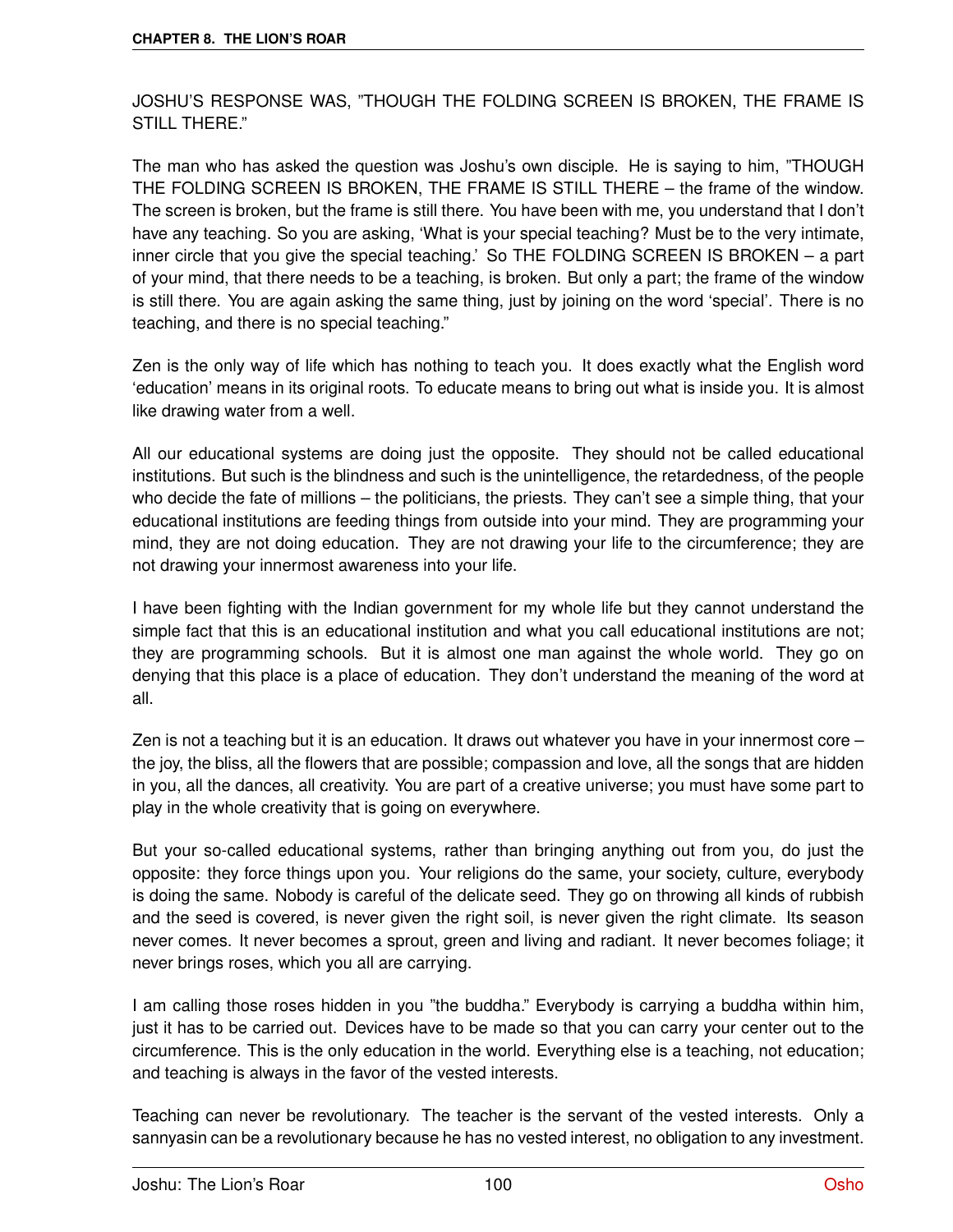He has liberated himself from all connections, all dominating forces. He stands alone. He is capable of giving a lion's roar, which may trigger the same roar in you also.

Only very few sannyasins in the world have been authentic rebels. Joshu is a great rebel, a whole rebellion.

AT ANOTHER TIME, THE SAME QUESTION WAS ASKED OF JOSHU, AND HE REPLIED, "ASK IN A LOUD VOICE – I'M HARD OF HEARING."

This question was also from a disciple. And everybody knew that Joshu is not hard of hearing, he just wants to wake up the man by asking him to speak loudly. Perhaps by speaking loudly you may come out of your sleep.

Have you ever experienced that in sleep, if you speak loudly in some dream, you are immediately awake. You can go on talking in a normal way, but there are situations in dreams where you have to scream. Perhaps you are falling from a cliff and you have to scream, and suddenly you are awake. Every nightmare ends up in your waking because the nightmare brings you to a position where you have to scream loudly. Nobody has commented on Joshu's answer, even in Zen circles: why did he say, "ASK IN A LOUD VOICE – I'M HARD OF HEARING."

WHEN THE MONK HAD REPEATED THE QUESTION IN A LOUD VOICE, JOSHU SAID, "YOU ASK ME MY SPECIAL TEACHING – I KNOW your SPECIAL TEACHING."

The man was a missionary type. He was a disciple but he was a disciple just to gather some more knowledge so he could go pretending to be a master himself.

He missed the whole device. If he had understood why Joshu was saying, "Speak in a loud voice" – and he knows that he is not hard of hearing, so there must be some point to be understood. He is asking for loud speaking so that you can wake up. But the man missed the point. He repeated the question in a loud voice. If he had got the point, he would have touched the feet of Joshu.

In awareness, there is no teaching, no special teaching; one just goes on acting spontaneously. Whatever situation arises, one is a mirror, and goes on reflecting whoever comes before the mirror.

Awareness is just a mirror, and your response is not a repetition from an old teaching. Your response is fresh, of this moment. Even you were not aware that you would respond in this way, because you are not repeating a memorized answer; you are simply responding with full awareness. Seeing the situation, whatever is needed in this moment comes out of you from the very center – not from the memory but from your very being.

The man missed. And because he missed, Joshu told him:

"YOU ASK ME MY SPECIAL TEACHING – I KNOW your SPECIAL TEACHING."

Zen is a very subtle game. It is very delicate. You have to be very alert and watchful of what is happening.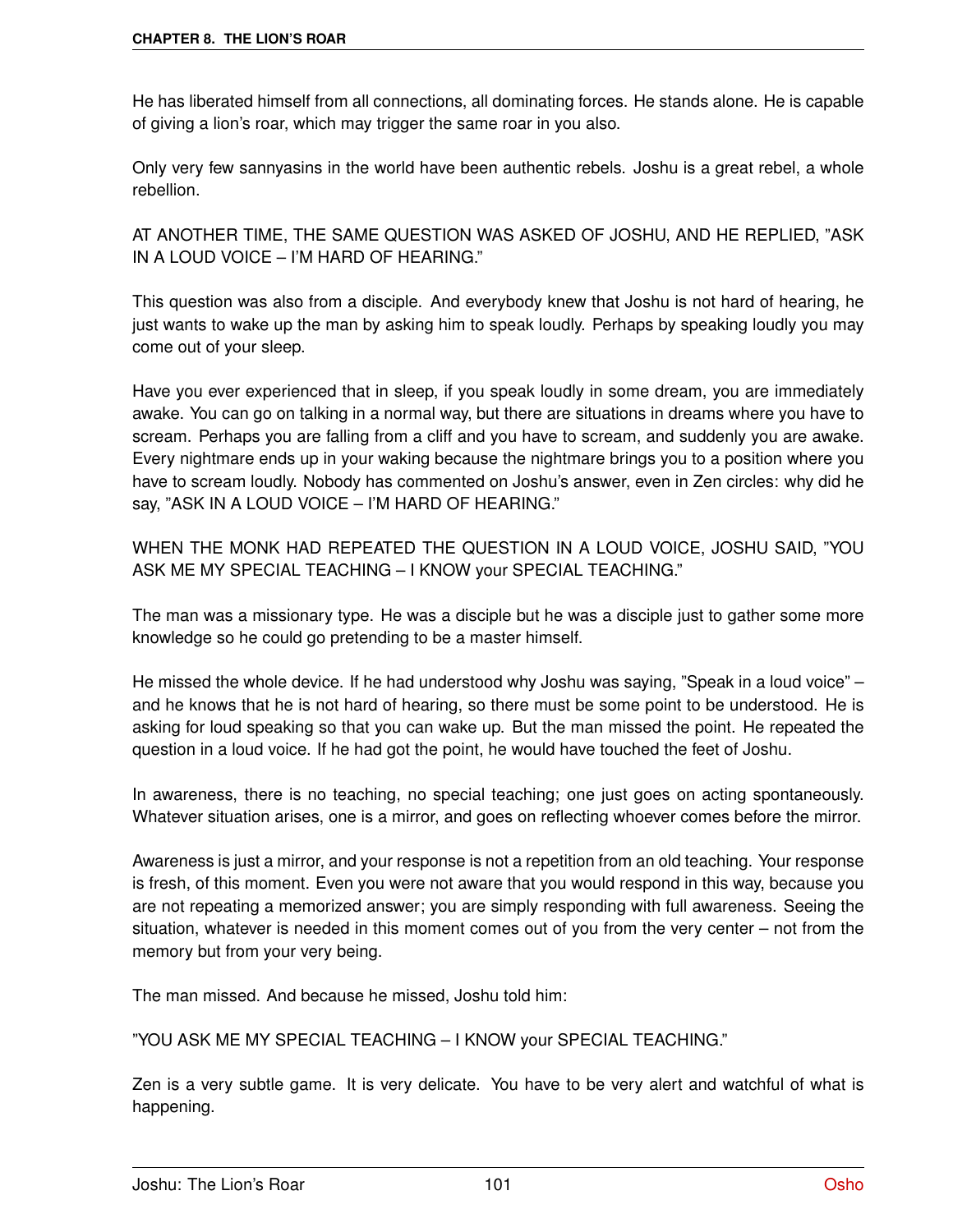Joshu said, "You are asking my teaching – I have not asked your teaching but I know your special teaching because all that you have are the scriptures. Everything is borrowed, nothing is your own contribution, so anybody could know what your special teaching is."

He did not say to him directly, "You missed," but indirectly he has pointed out to him that all teachings are borrowed, all disciplines are borrowed. That a man of awareness acts in the moment according to his own awareness, not according to some principle.

But all the religions are full of principles. And those principles have destroyed humanity, its awareness, its responsibility.

I have told you, when God made the world he went around asking different people – the Babylonians, the Egyptians – "Do you want a commandment?"

The Babylonians said, "First we would like to know what the commandment is. Without knowing, we don't want one."

He sad, "You should not commit adultery."

The Babylonians said, "Then what shall we do? Keep your commandment."

He said to the Egyptians, "You should not steal." And they said, "Life will not be so juicy. We are not interested in such commandments; stealing is a game."

Then he met Moses. And you can see immediately the response of Moses – he did not ask, "What is the commandment?" He immediately asked, "How much?"

God said, "It is absolutely free."

Moses did not even ask what the commandments were. He simply said, "Then I will have ten, if they are free."

Now, those ten commandments are not just in the Jewish tradition. Similar commandments are in every tradition: you should do this, you should not do this. Times change, life goes on changing, but those commandments remain heavy on the heart.

For example, Mohammed gave the commandment to the Mohammedans, "You should not take interest on money." Now, all business depends on interest. If Mohammedans are poor – and they are poor everywhere around the world – the simple reason is that they are still following a strange idea that you should not give or take interest on money. Now, no bank can give you money without interest. Even the richest people go on borrowing money from banks because they can use it to earn much more than the interest, but the Mohammedans are carrying a heavy principle on their hearts, that it will be a betrayal to the religion if you take or give interest. So obviously they are poor. In India the poorest jobs are being done by the Mohammedans. It is just an example.

Zen emphasizes the fact that man's consciousness in its ultimate form is enough to decide how to respond in any particular situation. So the only important thing is to become as conscious as possible. All these commandments are for children.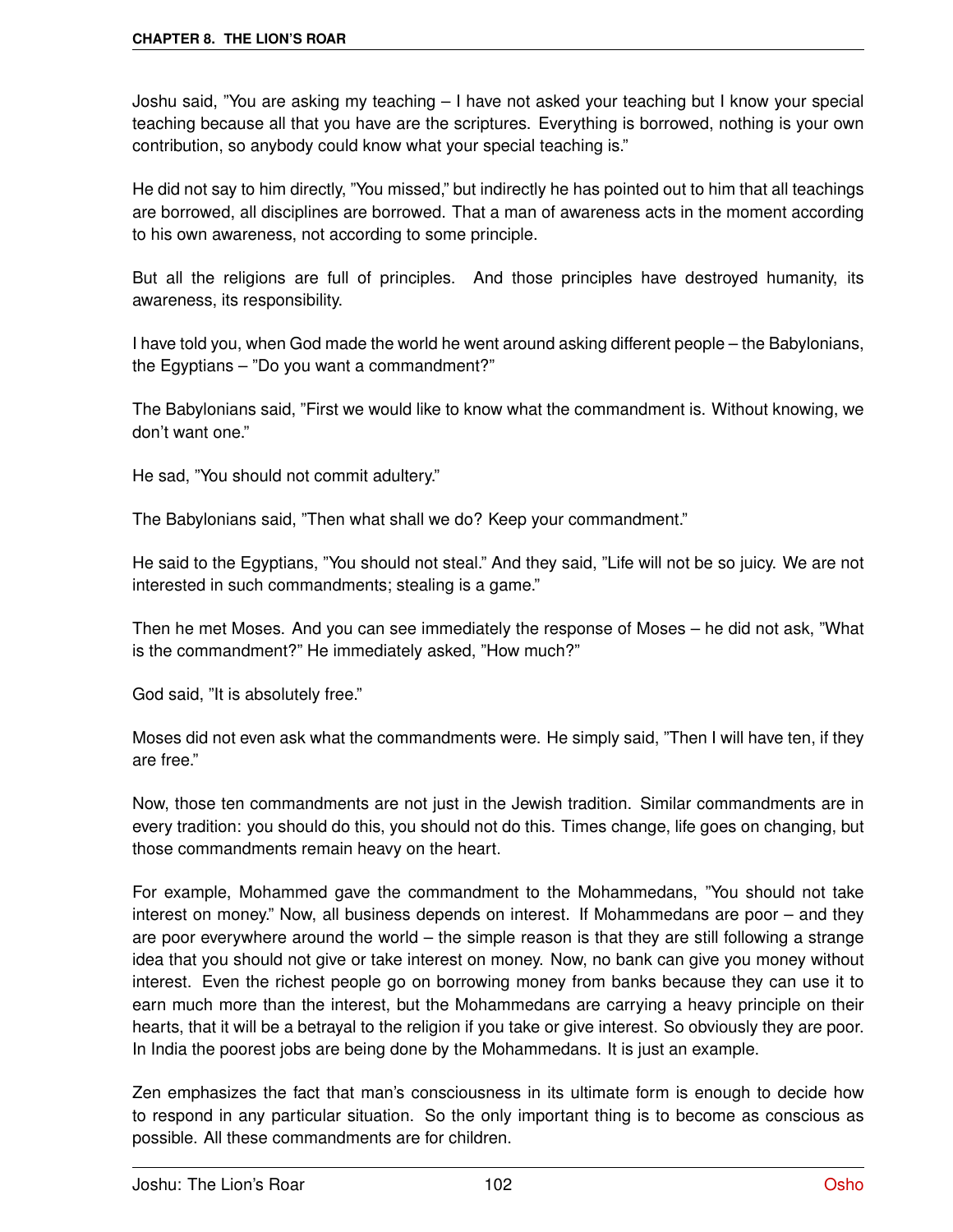ONCE, JOSHU WAS ASKED TO GO TO A KOREAN TEMPLE TO A MEETING. WHEN HE REACHED THE GATE, HE ASKED, "WHAT TEMPLE IS THIS?"

### SOMEONE ANSWERED: "A KOREAN ONE."

### JOSHU SAID, "YOU AND I ARE OCEANS AWAY."

He is saying that the Buddha can not be Korean, can not be Japanese. Awareness belongs to no land, to no country. How can this temple be Korean? It is a temple of Buddha. It cannot belong to any country, to any nation, to any race. Buddha belongs to the whole of humanity.

The very word 'buddha' simply means awareness. It is not his personal name. His personal name was Gautam Siddharth. When he became awakened, those who realized his awakening started calling him Gautam Buddha. They dropped his personal name, Siddharth. The word 'buddha' comes from a Sanskrit root budh. It simply means one who is fully awakened.

How can awakening belong to any country? That's why JOSHU SAID, "YOU AND I ARE OCEANS AWAY." Although we are standing in the same temple, the distance between you and me is oceans away. You think it is a Korean Buddha, it is a Korean temple? Can't you see that buddha consciousness is simply everybody's? It is not the monopoly of anybody special.

It is in the normal course of things that everybody has to become a buddha one day. You can avoid it as long as you want – you have been avoiding for centuries. But you cannot escape, because it is your intrinsic nature. Sooner or later you are bound to be fed up with the outside world and look inwards. And that inner reality belongs to no nation.

ON ANOTHER OCCASION, A MONK ASKED, "WHEN A BEGGAR COMES, WHAT SHALL WE GIVE HIM?"

Now, in the English translation of the word 'beggar' there is bound to be some misunderstanding. In India, what you call a beggar is called bhikhari. Buddha called his sannyasins another name, which also means bhikhari; he called them bhikshu. Both words can be translated as 'beggar', but the two words are as far away from each other as possible. The bhikshu is one who has renounced all ambition, who has renounced the objective, greed, who has renounced all jealousy. The bhikshu is one who has found himself and now he is enough unto himself; he does not need anything more.

So bhikshu is a very respectable, honorable word; bhikhari is just a beggar. This translation..."WHEN A BEGGAR COMES, WHAT SHALL WE GIVE HIM?" You should remember that English does not have a word like bhikshu. It is saying, "When a bhikshu comes, what shall we give him? One who has renounced everything, one who has found himself, who has found his nothingness – what shall we give him?"

#### JOSHU ANSWERED, "HE IS LACKING IN NOTHING."

That answer will make it clear to you that the word 'beggar' is not an appropriate translation. A bhikshu is one who is lacking in nothing, who is so contented you cannot give him anything. He needs nothing; he has come to a place where he is absolutely satisfied. So the bhikshu is really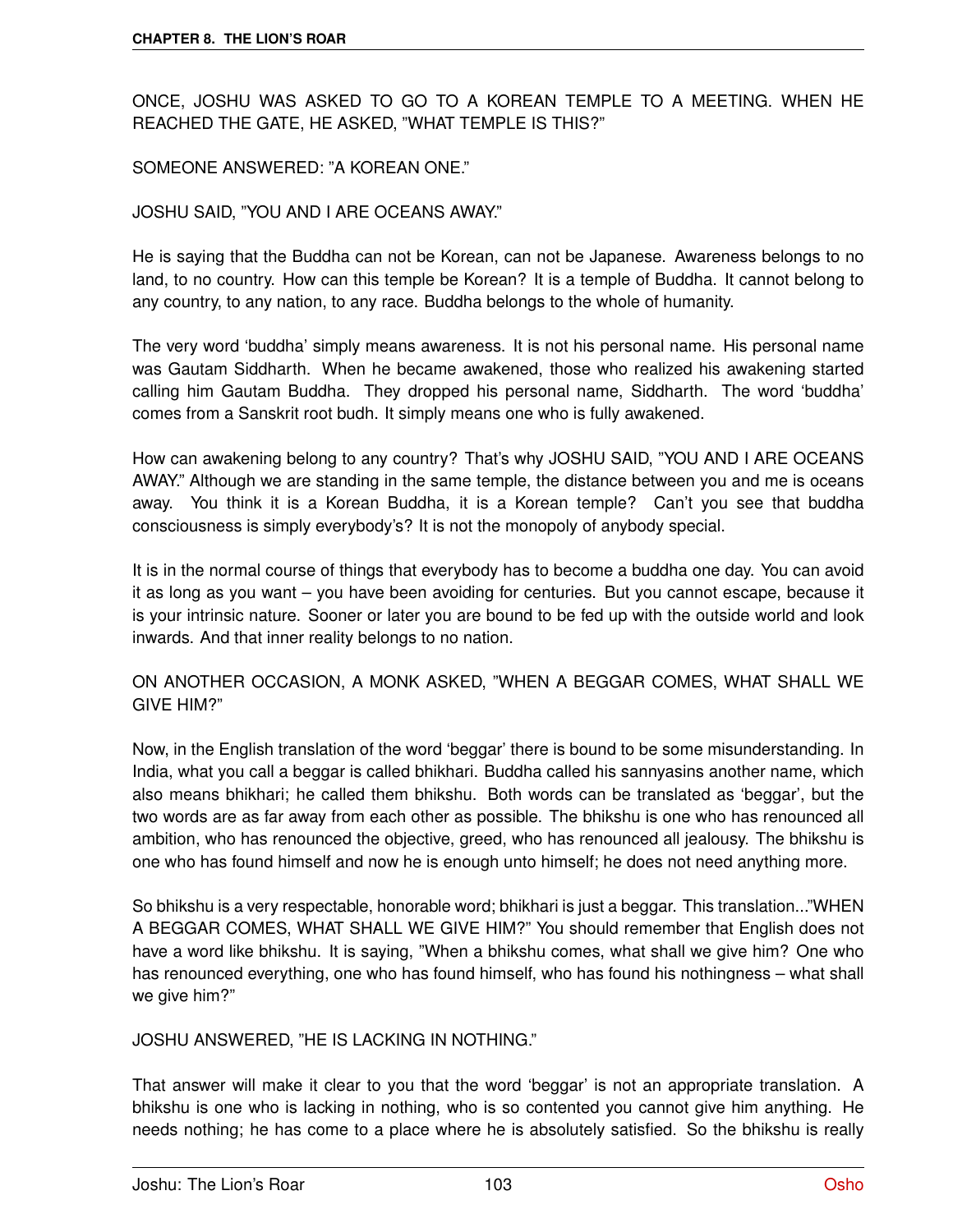the emperor without any outside empire. He has an inner empire which is far more valuable than anything in the outside world can be.

So Joshu said, "He is lacking in nothing. Please don't think that you can give him something." But the translation gives a wrong indication. If you say, "When a beggar comes, what shall we give him?"... a beggar is not a bhikshu. A beggar has come to beg. He has all the desires and all the ambitions, everything. Begging is his profession.

I have heard about a beggar who used to stay by the side of a bridge where there was much traffic. And one man, every month when he would get his salary, would give him something. Just by chance, it was a little late in the evening that he came back from the office. He had been given his salary, so he wanted to give something to the beggar.

He found that somebody else was sitting there – but it did not matter, the other beggar was blind, and this one too was blind, so the man gave him a one-rupee note. The beggar looked at the note and said, "This note is fake."

The man said, "You are blind – how did you manage to see it?"

He said, "I am not blind, and this is not my usual place. I used to be blind before, but people were cheating me just because I was blind. They would give all kinds of false coins and I could not say anything. I could see that they were cheating me, but what to do? So I dropped being blind. Now I am deaf. And my friend, who usually sits here, has gone to see a movie today. So he said, 'You just take my business. It is only a question of two or three hours and I will be back. I have not seen a movie for many days.'"

Beggars have their accounts in the banks and they are perhaps even more desirous than other people. They don't have anything, they want everything of the world. The English language is poor in the sense that it does not have any word equivalent to bhikshu. It is better to remember that a bhikshu is not a beggar; the bhikshu is a master.

And the tradition in Zen is that when a bhikshu comes because he needs food just for one meal, you give him food and you feel obliged that he thought you worthy enough to ask you for food. First you give him food and then you give him something as a thankfulness, because "I am grateful that you knock on my door – a man of your quality. I hope that some day I will also be in the same consciousness as you are. But even to provide food for you, just for one day, is a great virtue. You have made me happy – accept my thankfulness." And the person may give a blanket, or something that can be used by the bhikshu.

A bhikshu is not a beggar. Only then will Joshu's answer be right: "HE IS LACKING IN NOTHING." You cannot give him anything, you can only ask for his blessings. You can only touch his feet and feel gratitude that he has allowed you to touch his feet.

Su Tung-Po wrote:

IN THE TEACHINGS OF THE CREEK'S SOUNDS,

IN THE PURITY OF THE MOUNTAIN'S HUES,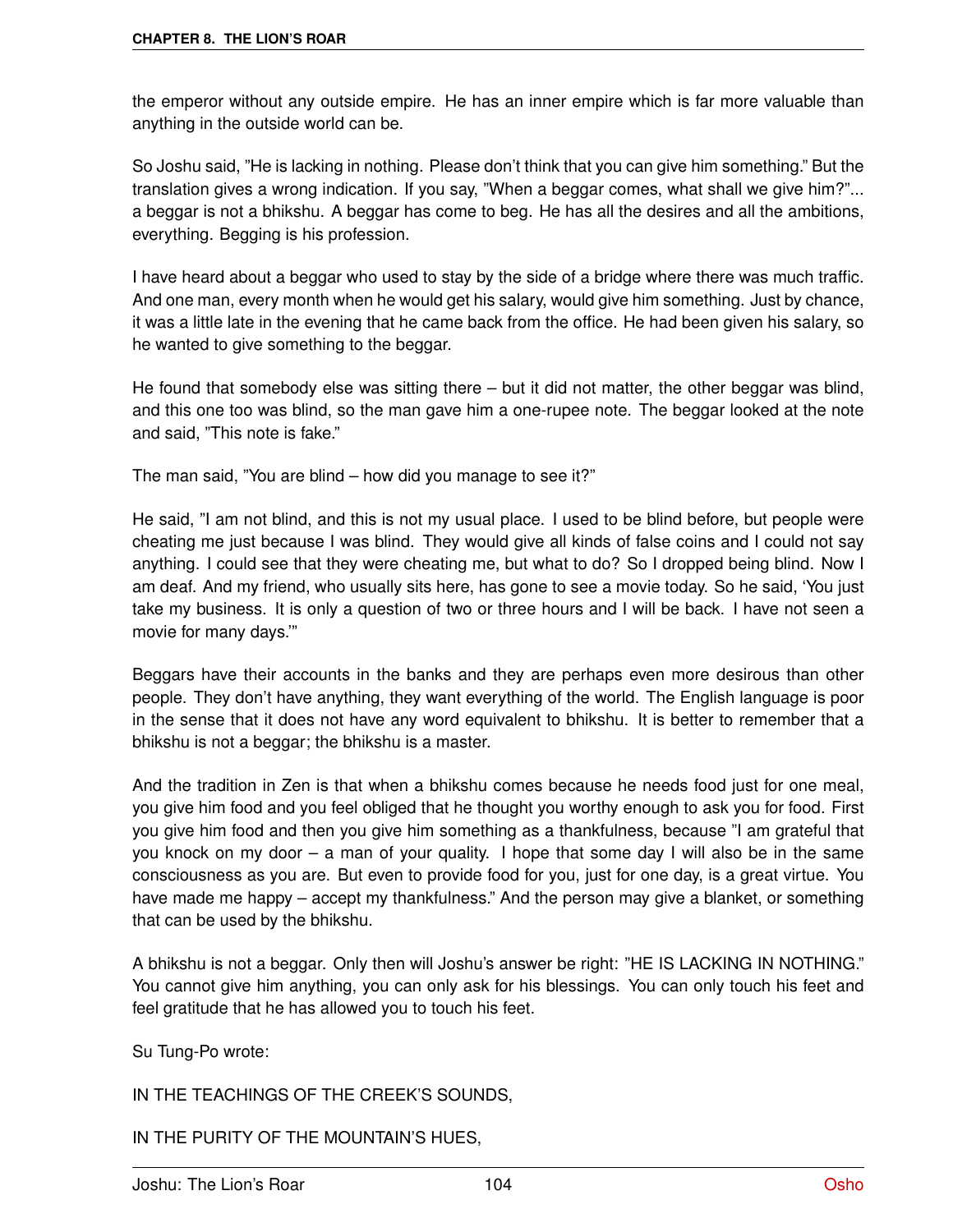## A HUNDRED THOUSAND HYMNS

## CAME TO ME LAST NIGHT –

## BUT TODAY, HOW AM I TO TALK ABOUT THEM?

In a very beautiful way he is saying, "Last night, in the teaching of the creek's sounds, in the purity of the mountain's hues, a hundred thousand hymns came to me last night – but today, how am I to talk about them? They were so beyond words, they were such existential experiences that even if I want to say something about them, it will not be right. Only silence, perhaps, may be able to convey something. Or a dance, or a song. But straightforward prose will not help."

This is not only about the creek's sounds, it is about every aesthetic, spiritual, mystical experience. When it overwhelms you, you feel you will be able to convey it. But when you try to convey it, you find yourself utterly helpless. No word seems to be the right word. No language seems to be appropriate to convey the depth, the height.

In fact, mind is not made to communicate the inner experiences. Inner experiences only transpire, are only transferred from one being to another being. It is a heart-to-heart communication. Head to head, it is impossible.

Question 1

Maneesha has asked a question:

## BELOVED OSHO,

## WHAT IS THE DIFFERENCE BETWEEN A PUZZLE AND A MYSTERY?

Maneesha, a puzzle is solvable. However difficult it may be, you can find the solution. The mystery becomes more mysterious the more you search. You cannot solve the mystery, you can only dissolve into it.

I have heard about a professor of mathematics. It was New Year's Day and he wanted to purchase some toy for his child. Being a mathematician, he looked for some kind of mathematical puzzle. The owner of the shop said, "I have got absolutely the right thing for you. I know you are a great mathematician and this is the latest toy. But before giving it to your child, please try to solve it yourself."

The mathematician tried to solve it, this way and that way – in every way it was wrong. Desperate and perspiring, because it was looking very awkward... other customers gathered, the salesmen gathered, the owner was watching. With tremendous interest, everybody was watching to see whether a professor of mathematics could solve a simple child's puzzle or not. Finally he gave up. He said to the owner, "I don't see any way to solve it."

He said, "You need not be so sad, and don't perspire and don't be worried. This toy is made in such a way that any way you try, you will be wrong. This toy is meant for a certain purpose: to teach children that this is how life is. You try it any way, and you will end up in a wrong place."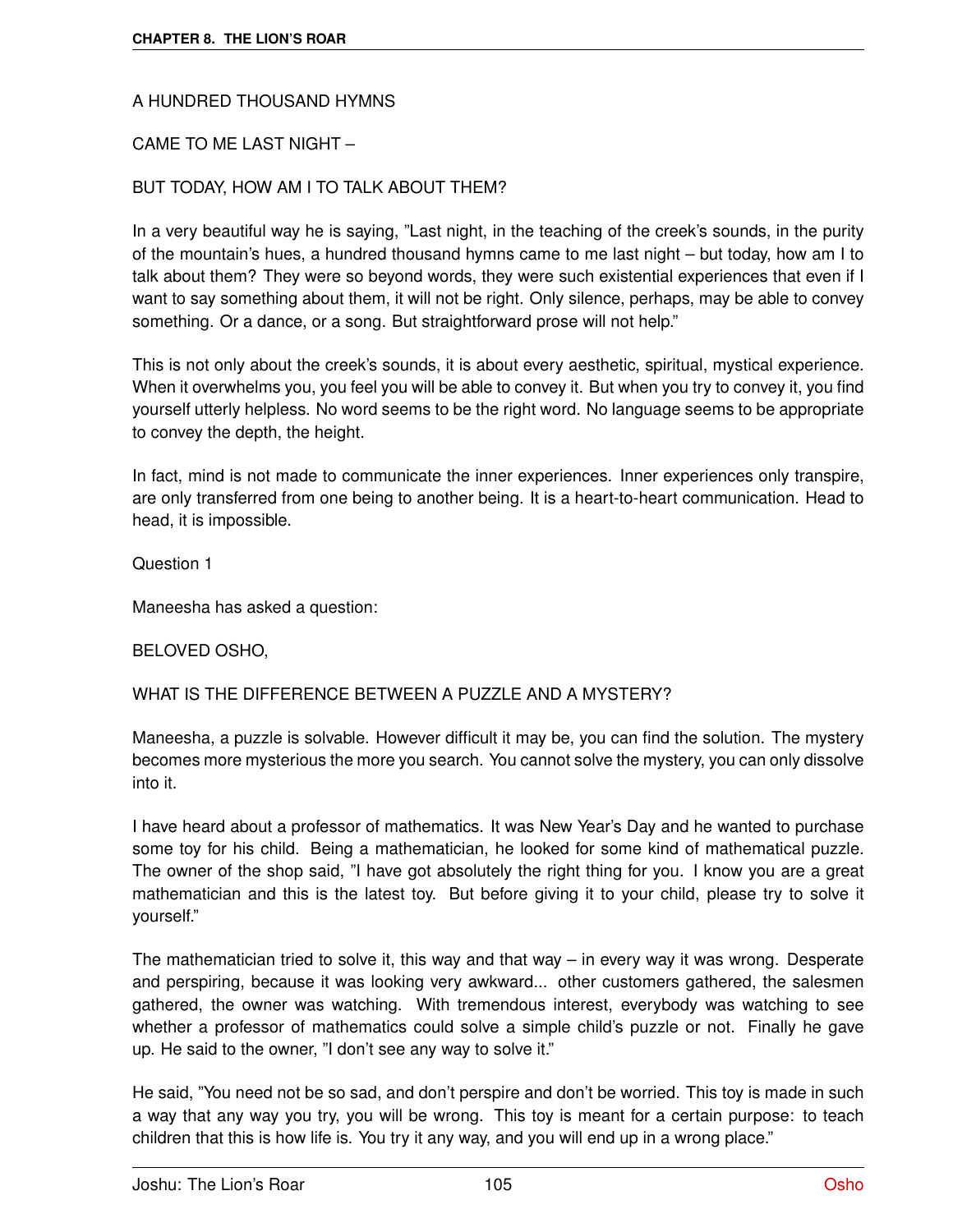You can ask anybody. Everybody has ended up in the wrong place. It is very rare to find a buddha, who ends up in the right place; otherwise everybody is trying hard, but always reaches the grave with empty hands.

A puzzle, Maneesha, can be solved. The mystery cannot be solved. That is the difference. The mystery becomes more mysterious as you try to solve it, and sooner or later you find that the mystery is so big, by and by you are dissolving into it rather than solving it.

Kabir, one of the most important mystics of India, made a statement worth remembering:

HERAT, HERAT, HE SAKHI KABIR RAHA HERAI.

He is saying, "My friend, I was searching and searching, and rather than finding I have lost myself."

The mystery is that in which you will be lost. It will dissolve you. You will become part of the mystery itself.

But the puzzle is a small thing, it can be solved.

It is time for Sardar Gurudayal Singh.

Mick and Stella McManus live on a small island off the west coast of Ireland. They have fourteen kids, and life is hard. One day, Mick decides that he has had enough.

"Stella!" he shouts, "I'm leaving you!"

So he jumps into his little rowing boat and starts rowing towards the mainland, leaving Stella standing on the beach.

"But Mick, what about the house?" shouts Stella.

"I'm sorry Stella," replies Mick, "but I'm leaving you!" And he keeps on rowing out to sea.

"But Mick!" pleads Stella. "What about the children?"

"It's no good Stella," replies Mick, "I am leaving you!" And he keeps on rowing.

"But Mick!" cries Stella, pulling up her dress and displaying her feminine charms. "What about this?"

"Ah! God!" mutters Mick, rowing back to the beach. "One of these days I am really going to leave you!"

Kowalski and Zabriski go moose hunting every year in Canada, to try and catch moose for the local zoo. This year, as usual, they hire a seaplane and a pilot. They fly deep into the Canadian wilderness, and land on a lake.

As the pilot drops them on the shore, he gives them a warning.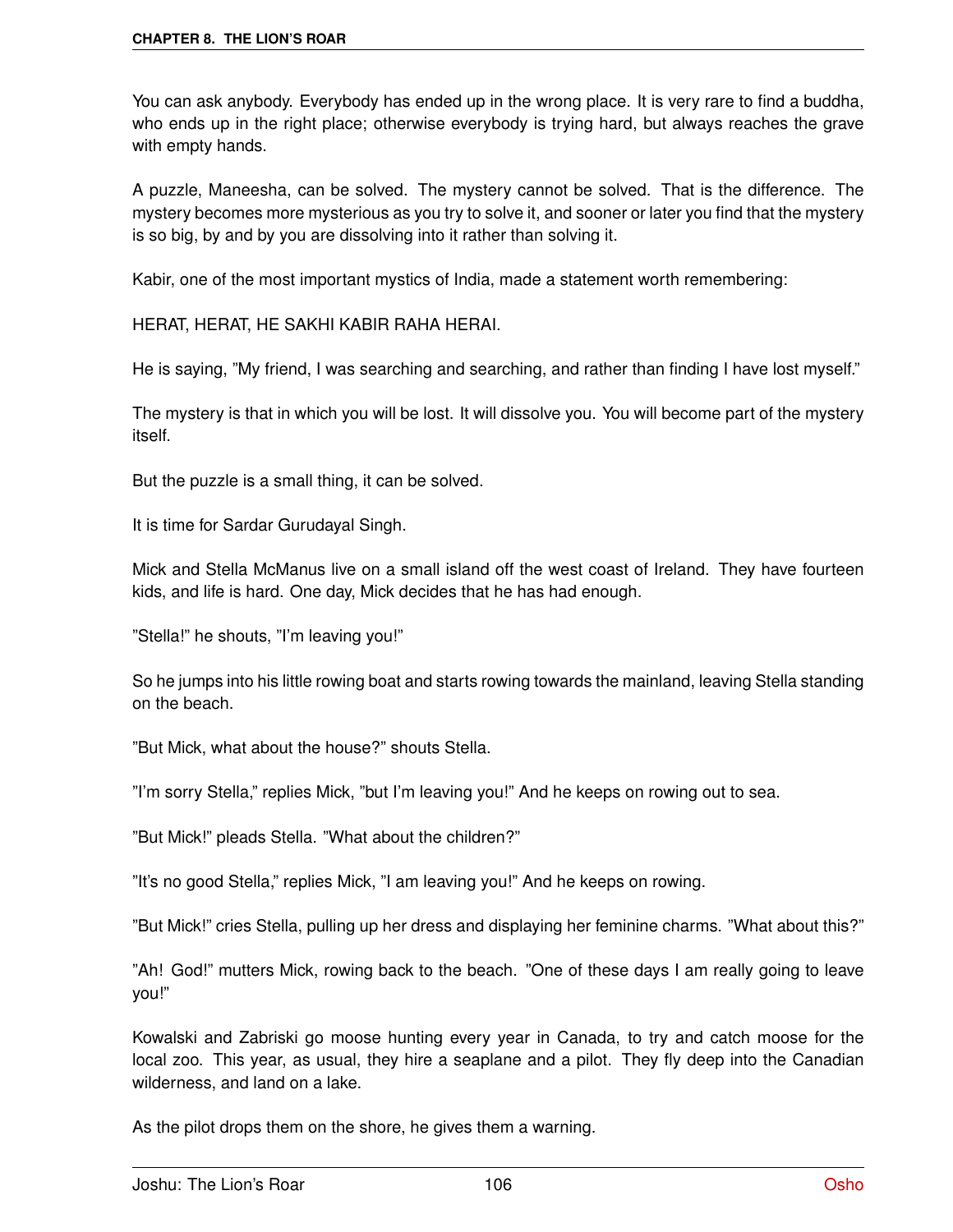"Now remember," he says, "only one moose, or we will have too much weight to take off again. I will be back to pick you up in a week."

The plane takes off into the air and the two Polacks, armed with a crate full of vodka, take off into the wilderness.

One week later, they are standing on the shore with two moose when the plane arrives.

"I told you guys, only one moose!" cries the pilot.

"Come on," replies Kowalski, "last year the pilot took us with two moose. He was not afraid!"

Eventually, after a lot of vodka and persuasion, the pilot agrees and they push the two moose onto the plane.

The plane starts from the shore, but there is too much weight to take off and they crash into the trees at the other end of the lake. The moose escape and run off into the forest.

Kowalski and Zabriski wake up and look around at the wreckage.

"Where are we?" asks Zabriski, completely dazed.

"Ah!" says Kowalski, looking back at the lake. "About a hundred yards further than last year!"

Kevin McMurphy, a good Irish Catholic boy, goes to see the priest, Father Dingle.

"Father," says Kevin, "my wife Kathleen is going to have a baby!"

"Praise the Lord!" exclaims the priest.

"Yes, Father!" says Kevin, "and it being our first, Kathleen and I were wondering if you could be praying in the hospital chapel while she is delivering it?"

"Say no more, my son. It shall be done," says Dingle. "And bring along your parents and Kathleen's family to help with the praying."

When Kathleen goes into labor, Kevin phones Father Dingle and both sets of parents. And half an hour later, Kevin is pacing up and down outside the delivery room when the nurse sticks her head out.

"It's a boy!" she cries, and Kevin runs downstairs to the chapel, where everyone is praying.

"A boy! A boy!" cries Kevin, and dashes back upstairs.

As he arrives back at the delivery room door, the nurse pops her head out, and cries, "Now it's a girl!"

"Holy Jesus!" cries Kevin, and runs back down to the chapel.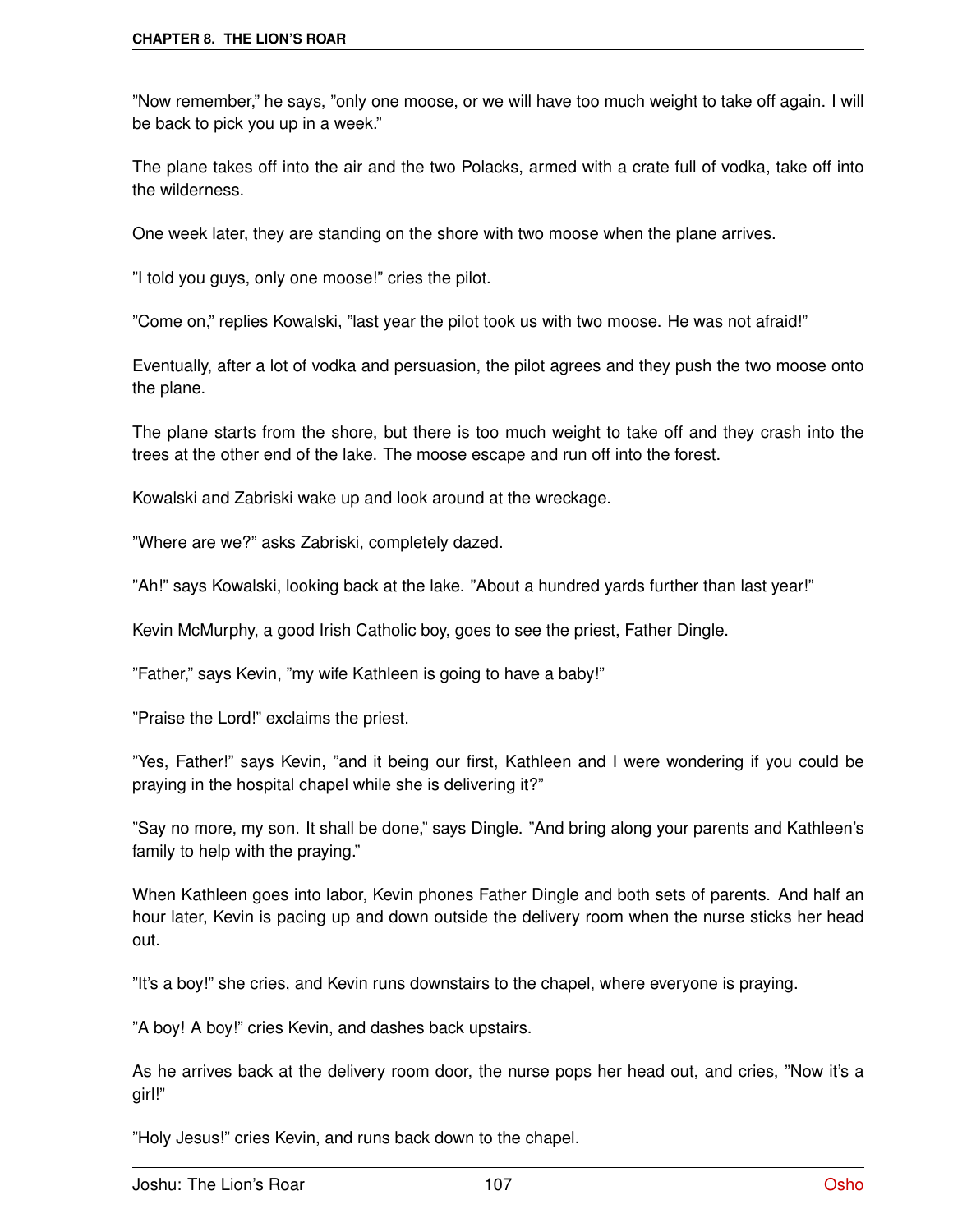"Twins!" shouts Kevin, "I am the father of twins! It's a girl!"

Father Dingle and the families start singing "Hail Mary's" to the blessed Virgin.

Kevin races back upstairs, and as he reaches the delivery room he hears the doctor say, "Another boy!"

Kevin turns round and rushes back downstairs, flings open the door of the chapel, and shouts, "Triplets!"

"Triplets?" cries Father Dingle.

"Yes," screams Kevin, "and for God's sake, STOP PRAYING!"

Nivedano...

(Drumbeat)

(Gibberish)

(Drumbeat)

Be silent. Close your eyes, feel your body to be completely frozen.

Now look inwards, with total consciousness and with a great urgency, as if this moment is your last moment.

One should live in the same way. Every moment is the last moment. Then only can one live totally.

Go deeper, make a spear of your consciousness. The moment you touch your center of being, flowers will start showering all over.

Just be a witness of the silence, of the peace, of the deep contentment, of the immense sky that opens up from your center.

To make it more clear, Nivedano...

(Drumbeat)

Simply witness: you are not the body, you are not the mind. You are only a witnessing consciousness.

This witnessing consciousness is the door to the divine.

This witnessing consciousness is what we have been calling the buddha.

This buddha has to be brought to every act, to every gesture, to every word, to every silence. It has to become a reality, twenty-four hours. Only then is life a perfection, a completion.